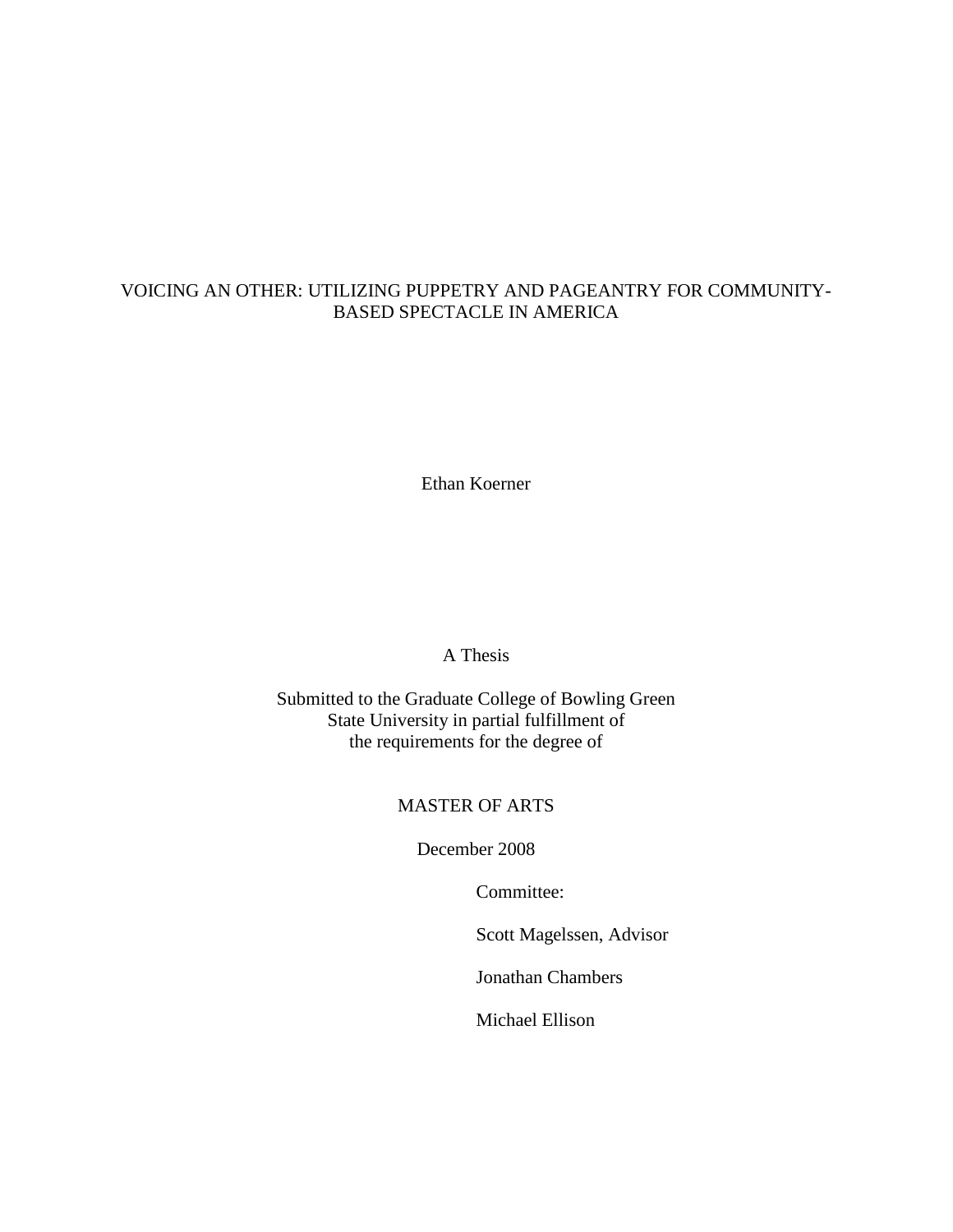#### ABSTRACT

#### Scott Magelssen, Advisor

Bread and Puppet, In the Heart of the Beast, and Redmoon Theater each utilize masks, puppets, and performance objects to create large-scale outdoor spectacles with the goal of creating, engaging, and/or building community. Each of these three companies can be seen as representative of one of Jan Cohen-Cruz's three strains of community-based performance: (1)"[A]ctivist performance as vigorous support for or opposition to sociopolitical circumstances," (2) "grassroots performance to retain and express collective identity grounded in tradition or place," and (3) "experimentation characterized by art blurred with life, whose everydayness welcomes broader participation and shapes and expands aesthetic impulses." This thesis will place these three companies into a historical context of puppet and mask traditions employed in the service of community, and will show the way in which each company corresponds to one of the three strains of community-based performance by discussing the companies' history, performance modes, and aesthetics.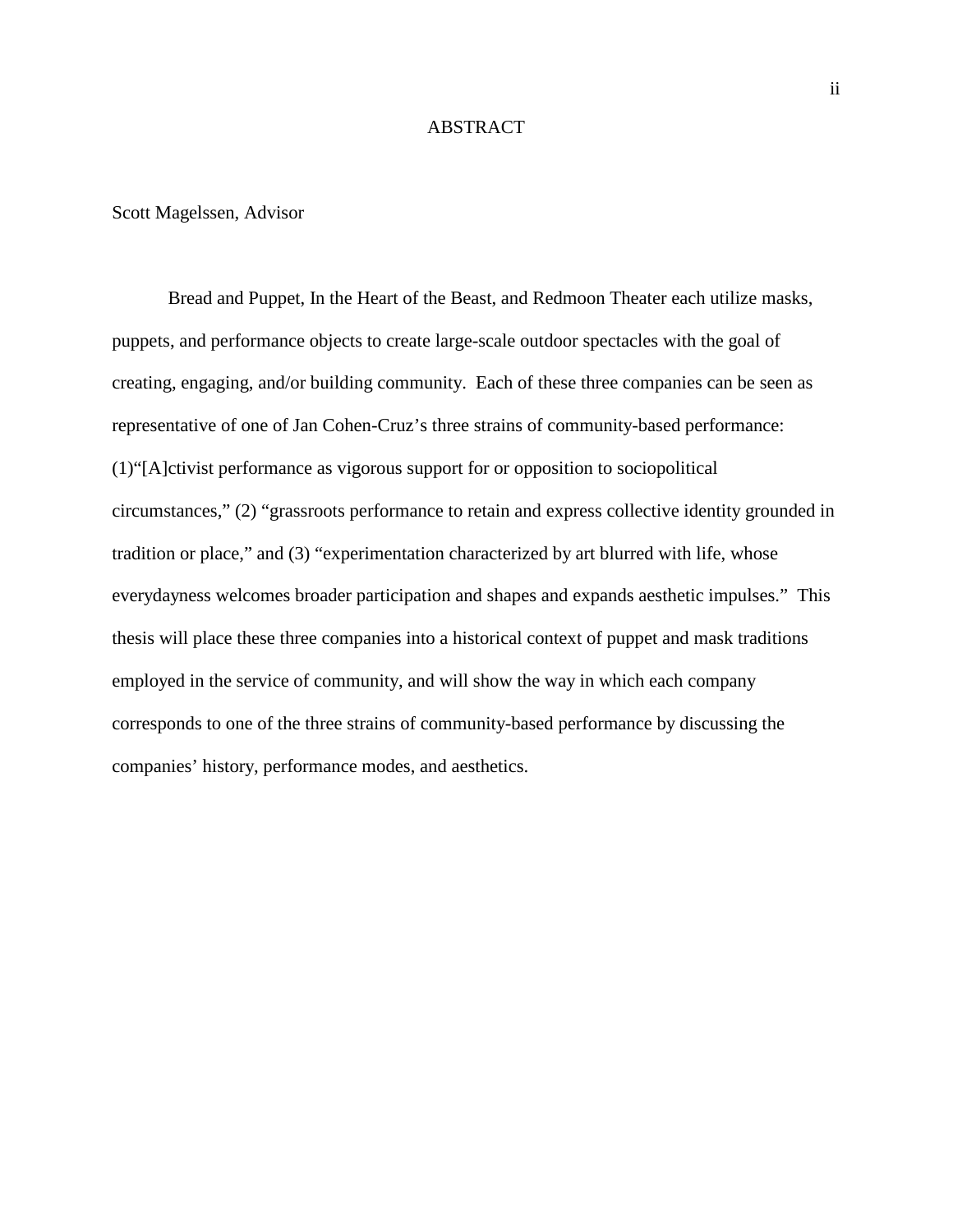To my wife, Laurel.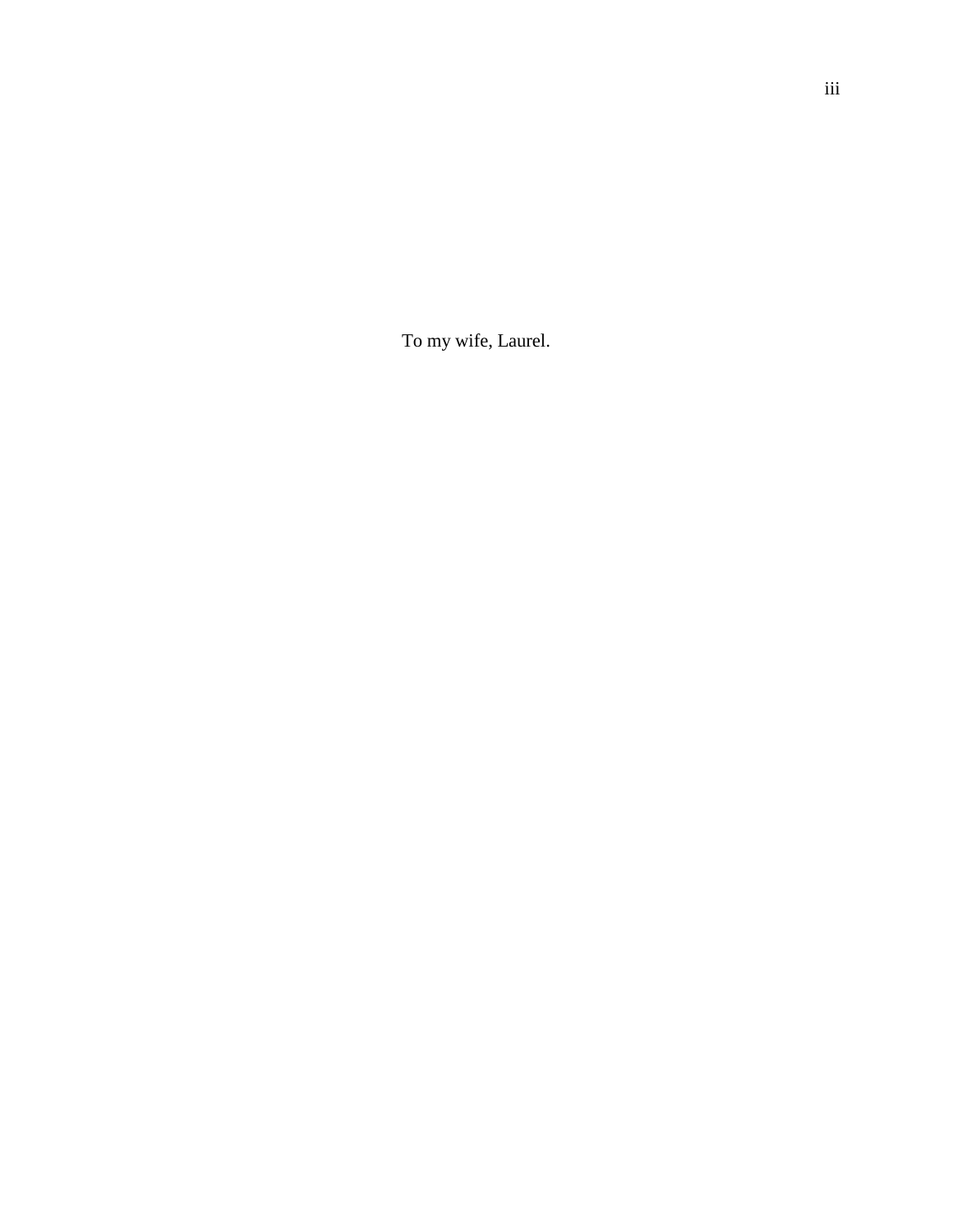#### ACKNOWLEDGMENTS

Special thanks to Frank Mageuri, Associate Artistic Director of Redmoon Theater for both his time and his eloquent words. Linda Elbow of Bread and Puppet and Paul Robinson of In the Heart of the Beast, for their time and help. A very special thanks to Bradford Clark for his time and help. Thanks to Scott Magelssen, Michael Ellison, and Jonathan Chambers, and most especially, my editor, supporter and encourager, Laurel.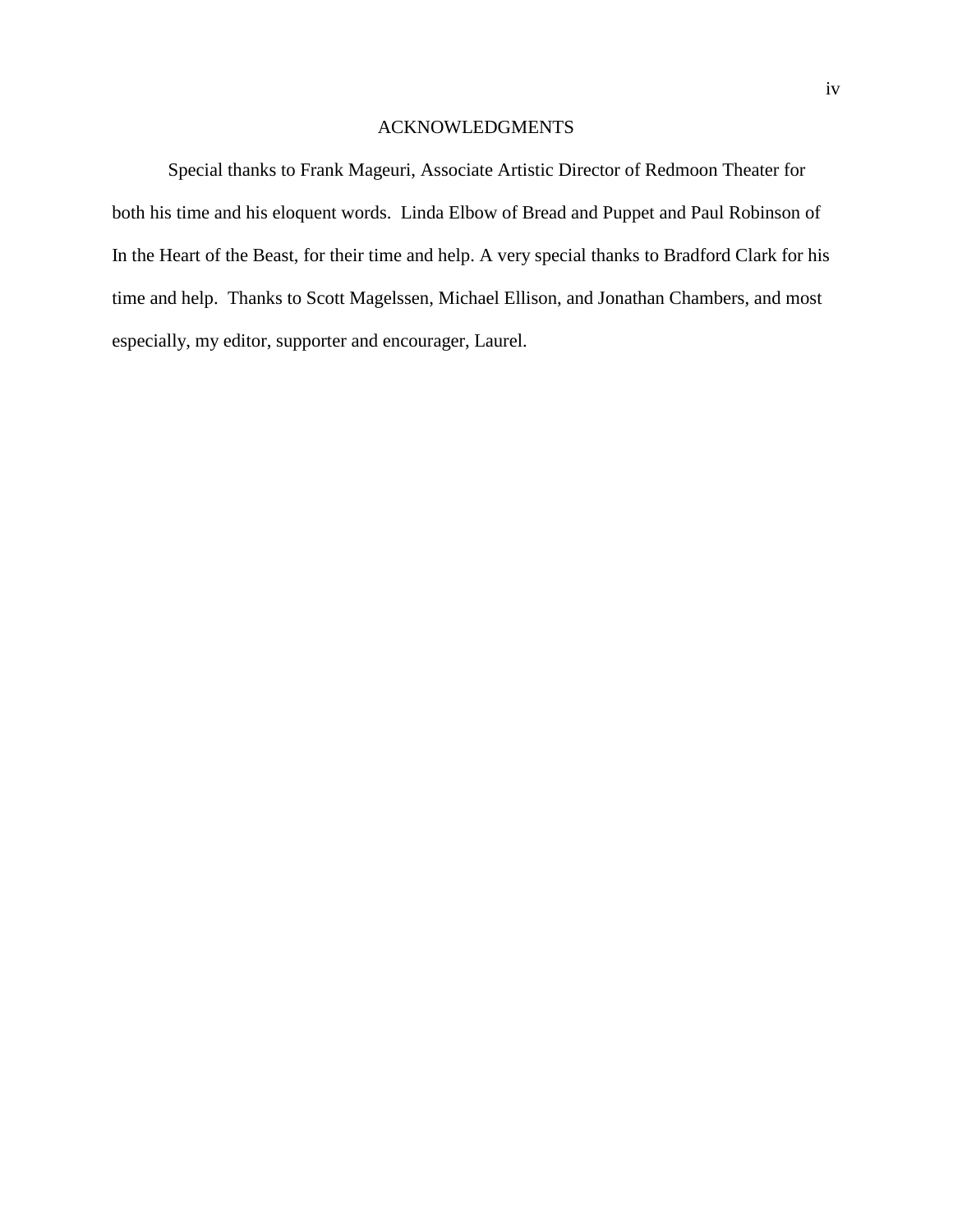# **TABLE OF CONTENTS**

 $\mathbf V$ 

|                                                           | $\mathbf{1}$ |
|-----------------------------------------------------------|--------------|
|                                                           | 3            |
|                                                           | 6            |
|                                                           | 8            |
| CHAPTER I. A BREIF HISTORY OF MASKS AND PUPPET TRADITIONS | 14           |
|                                                           | 17           |
|                                                           | 24           |
|                                                           | 33           |
|                                                           | 51           |
|                                                           | 66           |
|                                                           | 86           |
|                                                           | 92           |
|                                                           | 99           |
|                                                           | 110          |
|                                                           | 115          |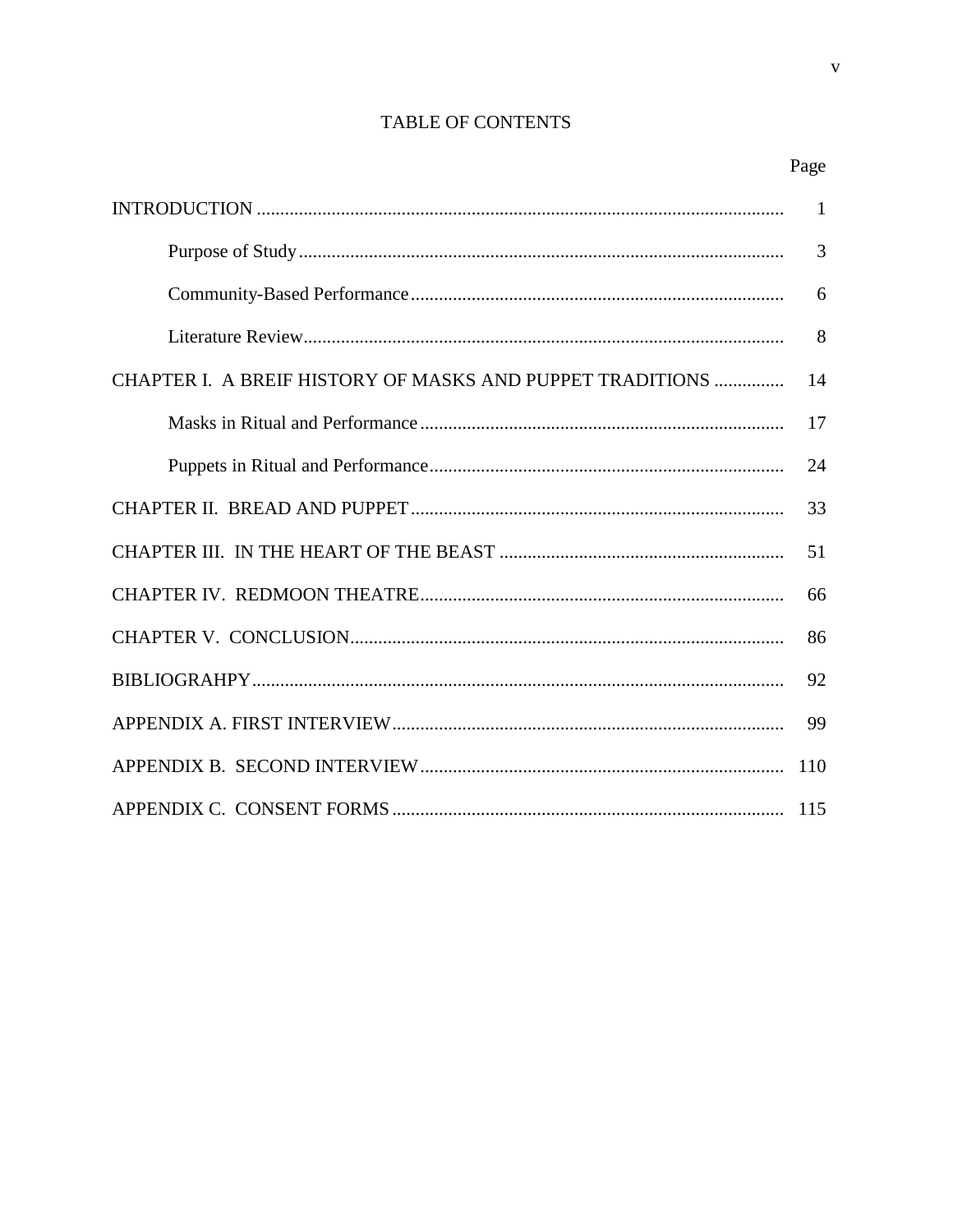#### **Introduction**

They [Puppets] ask that we actively manufacture belief. The puppet relies on the audience's assistance. Its face never changes or exhibits feeling. It doesn't glance or transform. Nothing happens without the audience willing it to be so. And this, it seems to me, is the gift of the puppet: the gentle reminder that belief is an exercise, a willful act of consciousness that we can employ to transform our reality.

-Jim Lasko, Artistic Director of Redmoon

Puppetry in America over the past fifty years has been largely defined by television shows aimed at children's education or by live performances supporting those television endeavors. Following the examples set forth by Jim Henson, mainstream children's television has embraced the puppet wholeheartedly, making it a commonplace image in many households. There exists in America another approach toward puppetry, however. Companies such as Bread and Puppet, based in Vermont, In the Heart of the Beast, based in Minneapolis, and Redmoon Theater, based in Chicago, have embraced a far different aesthetic, choosing instead to focus on community engagement and community-based performance, utilizing grassroots performance models and recycling materials to create massive indoor and outdoor spectacles. The purpose of the massive spectacles is to build, promote, and/or serve communities, providing a voice for healing, renewal, and transformation.

In her book *Local Acts: Community-Based performance in the United States* Jan Cohen-Cruz points to three trends in the development of contemporary community-based performance: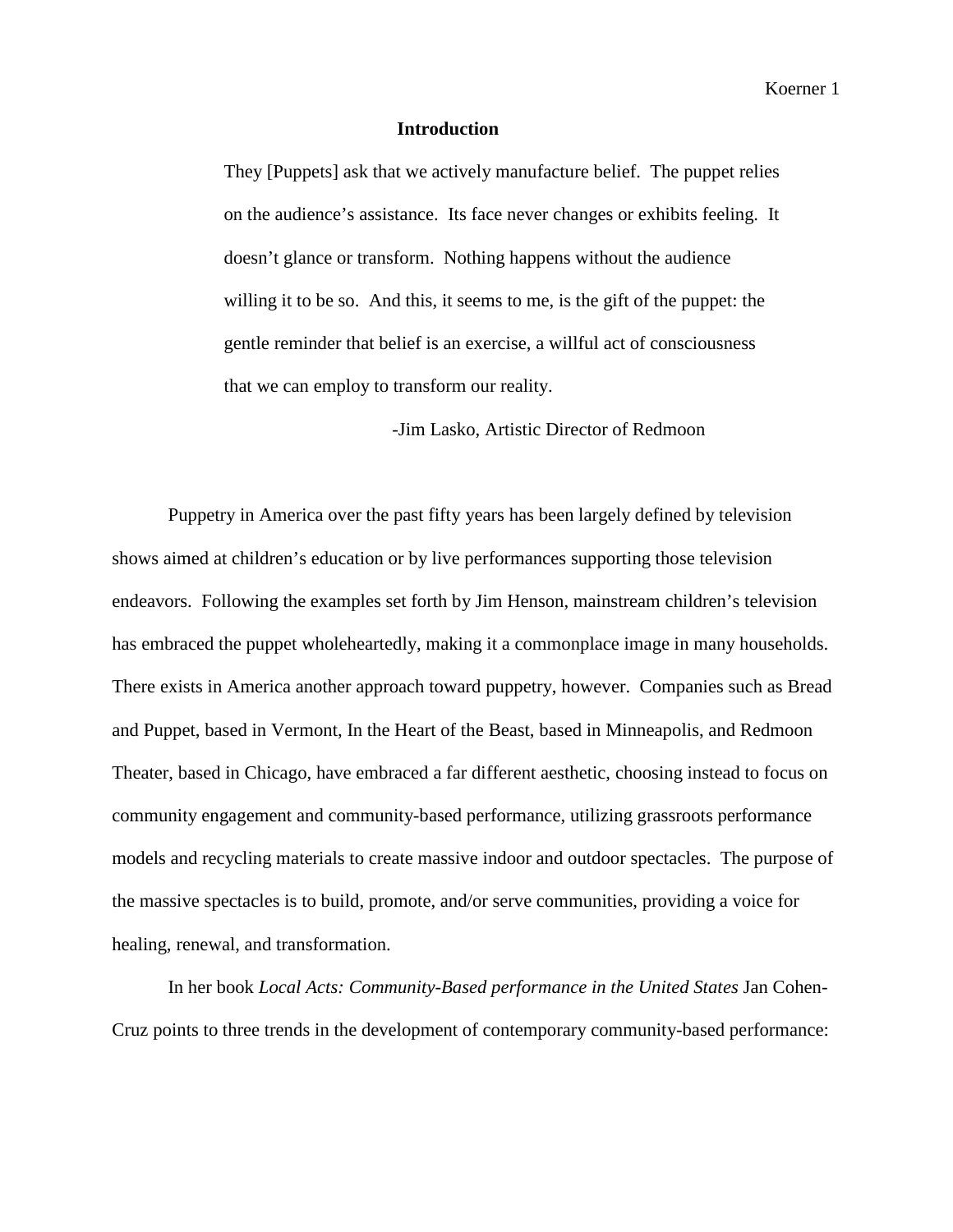[A]ctivist performance as vigorous support for or opposition to sociopolitical circumstances; grassroots performance to retain and express collective identity grounded in tradition or place; and experimentation characterized by art blurred with life, whose everydayness welcomes broader participation and shapes and expands aesthetic impulses. (9)

These three trends are descriptive of three major American companies engaging in communitybased spectacle and pageantry utilizing puppetry and mask work, namely, Bread and Puppet, In the Heart of the Beast, and Redmoon Theater. Cohen-Cruz's three strains will provide a useful structure for undertaking a study of these three companies. The first strain, that of "activist performance as vigorous support for or opposition to sociopolitical circumstances," is typical of the Bread and Puppet's model of performance. The second, that of "grassroots performance to retain and express collective identity grounded in tradition or place," is representative of In the Heart of the Beast's model of performance. The third legacy, "experimentation characterized by art blurred with life," can be used to describe Redmoon Theater's performance model. While it is possible to identify elements of each of these three strains of community-based performance within the performance practices of all three of the companies, this alignment highlights the predominant performance practices for each of the three companies being examined.

**Purpose of Study**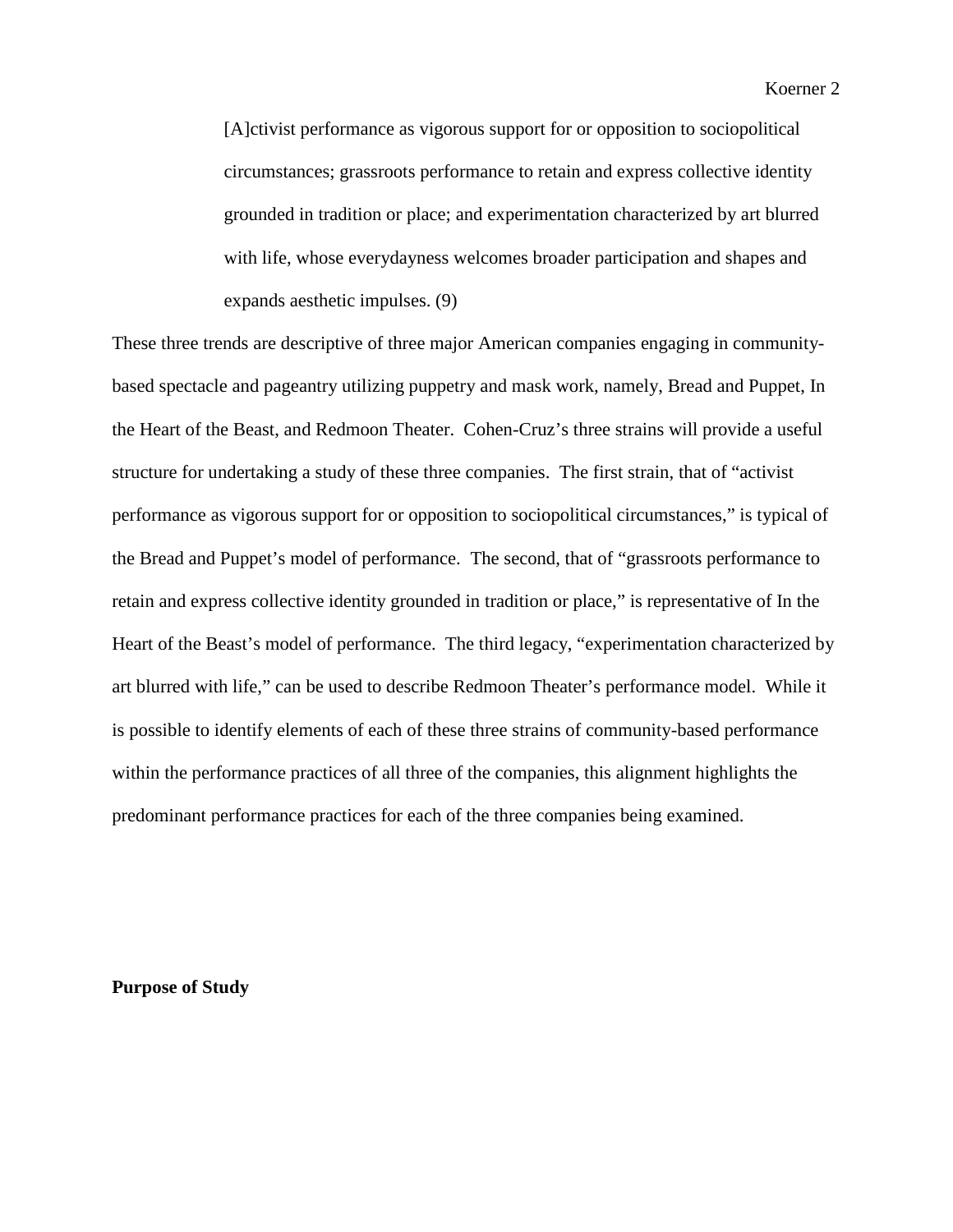In this thesis, I will argue that although traditions of Puppetry and Mask performance have a long and rich worldwide heritage, one can identify an enunciation of puppet- and maskedbased spectacle which arose in the United States in the mid- to late-Twentieth Century. Bread and Puppet, In the Heart of the Beast, and Redmoon Theater utilize a language of imagery built on puppet and mask techniques to create large-scale spectacles that overcome barriers of language, race, and ethnicity to celebrate diversity and build community.The power of the mask and the puppet lies in creating an "other". It may be an other that allows us to place our enmity upon itself, it may be an other that allows us to feel part of the heroic struggle, or it may be an other that allows us to speak up or speak out without fear of harm or repercussion. It is an other that creates both a language of image and a means for language; a language of dissent, or a language of education. It is this "othering" that makes masks, puppets, and performance objects so valuable to the realm of community-based performance, and makes Bread and Puppet, In the Heart of the Beast, and Redmoon Theater such powerful forces in the realm of community arts.

The use of puppets and masks in the realm of community arts creates an interesting dynamic in that they are as ambiguous or as specific as one chooses to make them. An evil or satiric character can be easily recognized, while an iconic character makes it possible for people from many different backgrounds to empathize with that character. A puppet or a mask allows the performer to create a new voice, and this other can freely critique the societal norms from a position of safety. It is this effect that Peter Schumann speaks of in his poem/manifesto entitled, "what at the end of this century is the situation of puppets & performing objects." "People exist" as citizens," writes Schumann, "and puppets are insurrectionists and therefore shunned by correct citizens" (56). Conversely, the heroic mask, simple and iconic, creates an ambiguous face to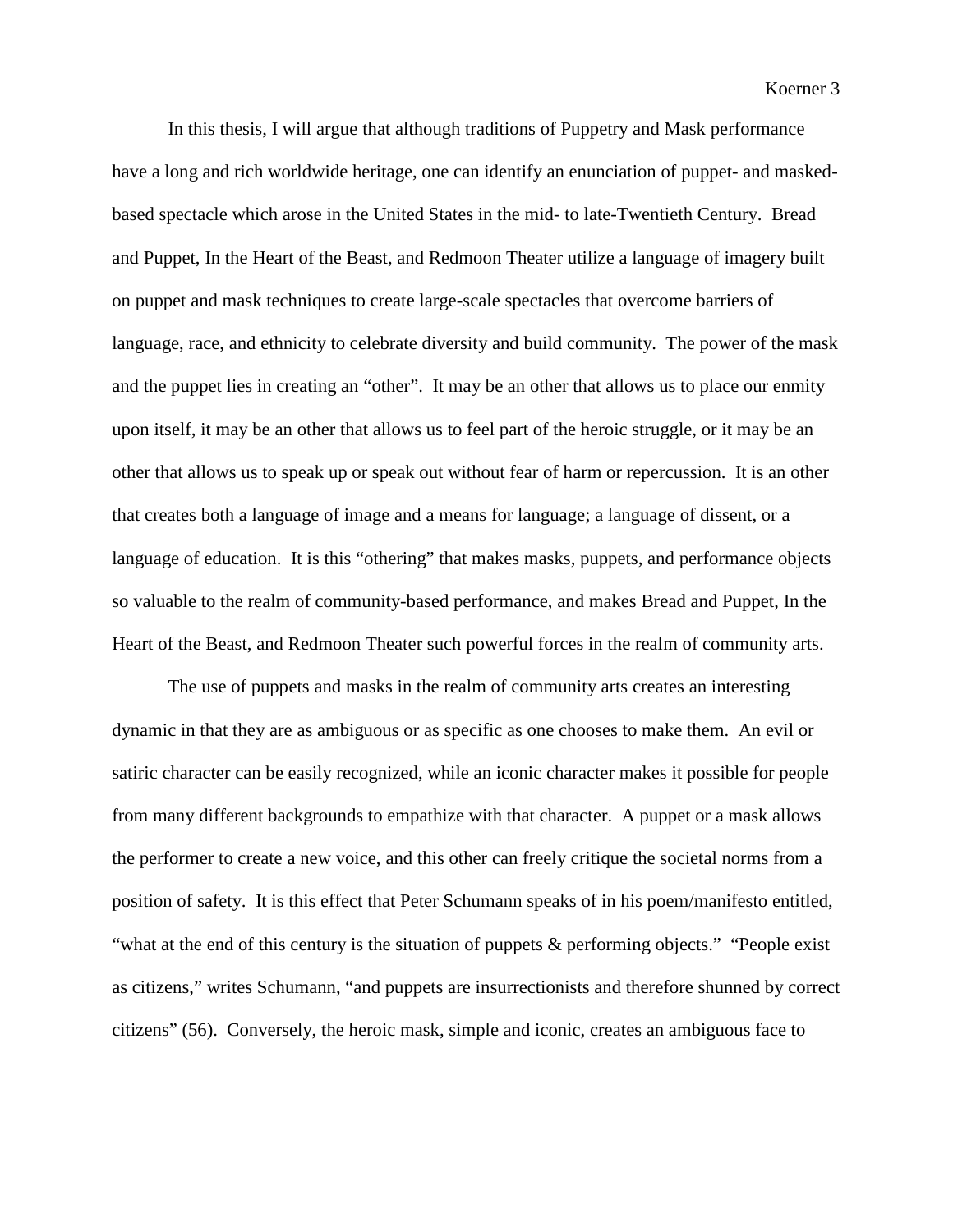which audiences can easily relate. Susan Valeria Harris Smith states: "The masker no longer has an identity: he is transformed, he shares a moment with divinity. Affecting the union with the gods, he acts out the struggle on behalf of the entire community" (50).

Few companies exemplify the power of puppets and masks in community-based performance than the Bread and Puppet Theater. Peter Schuman's Bread and Puppet Theater was, according to Steve Kaplin, "The first modern puppet company in America to aim its work specifically at adult audiences and to open itself to direct community participation" (28). Although Bread and Puppet was not the first to target adult audiences (Paul McPharlin, Tony Sarg, and numerous other companies in the early Twentieth century targeted adult audiences as much as children), Bread and Puppet was one of the first American companies to position its work in a political, socially concerned manner.

Bread and Puppet started in New York in the 60s as part of the American avant-garde movement. Its members were interested in creating theater that could connect old forms with new forms that would allow them to "respond to and reflect what seemed to be going on around them" (Bell, "The End" 62). What was going on was the Peace Movement, the Vietnam War, the Cold War, and Bread and Puppet would become instrumental in creating protest performances, not as means for change, but as a witness. Peter Schumann would help change the way people thought about puppets in the United States, staging puppet shows and pageants initially in New York storefronts, lofts, and streets, and eventually in the expansive open fields of northern Vermont (63).

Any company that does large-scale outdoor pageants and spectacles owes at least a small part of their success and popularity to Bread and Puppet. Many of them, like In Heart of the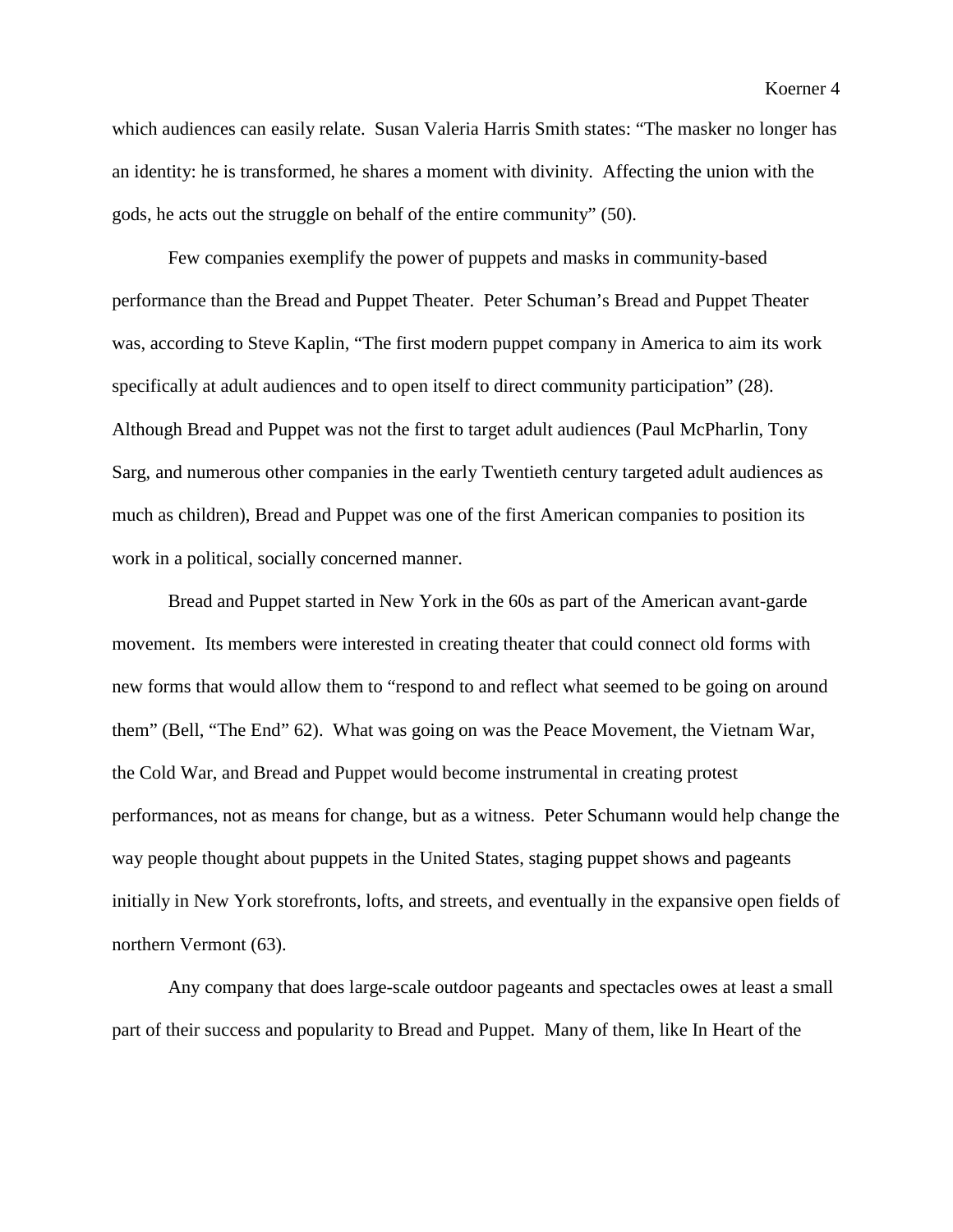Koerner 5

Beast Mask and Puppet Theater in Minneapolis, Minnesota, grew directly out of the Bread and Puppet tradition. Unlike the Bread and Puppet theater, though, Heart of the Beast has chosen to root themselves in a specific community, in order to help transform and renew it. Every year they stage a May Day Pageant Spectacle in and around the Powderhorn Park neighborhood in Minneapolis. The purpose of the pageant is to celebrate the end of winter and the renewal of life, a transformation made apparent in the surrounding neighborhood: once a rundown, crime infested area of the city that is now being rejuvenated and rebuilt, thanks in large part to the dedication and efforts of In the Heart of the Beast.

While Bread and Puppet and In the Heart of the Beast rose out of the agit-prop, anti-war arts movements of the'60s and '70s, Redmoon started in the late '80s in response to what the founders saw as a "world that encourages greater isolation and individual focus." They wanted to create a theater that could "transform streets, stages, and architectural landmarks into places of public celebration," and make theater that could "challenge the boundaries that sit between people and that inspire a shared experience of our common humanity" (Redmoon.org). Initially, Redmoon created celebratory pageants centered around holidays as a way of reclaiming those holidays from commercial dominance. Relying on collaboration and experimentation, Redmoon has created a style and aesthetic that utilizes masks, puppets, and mechanical objects to transforms buildings and landscapes in and around Chicago into fantastical dreamscapes in an effort to

> encourage non-traditional theater audiences to forge new relationships between fellow audience members, the work itself, and the location in which it takes place [...] speak a universal, highly visual language accessible [...] to all [and] foster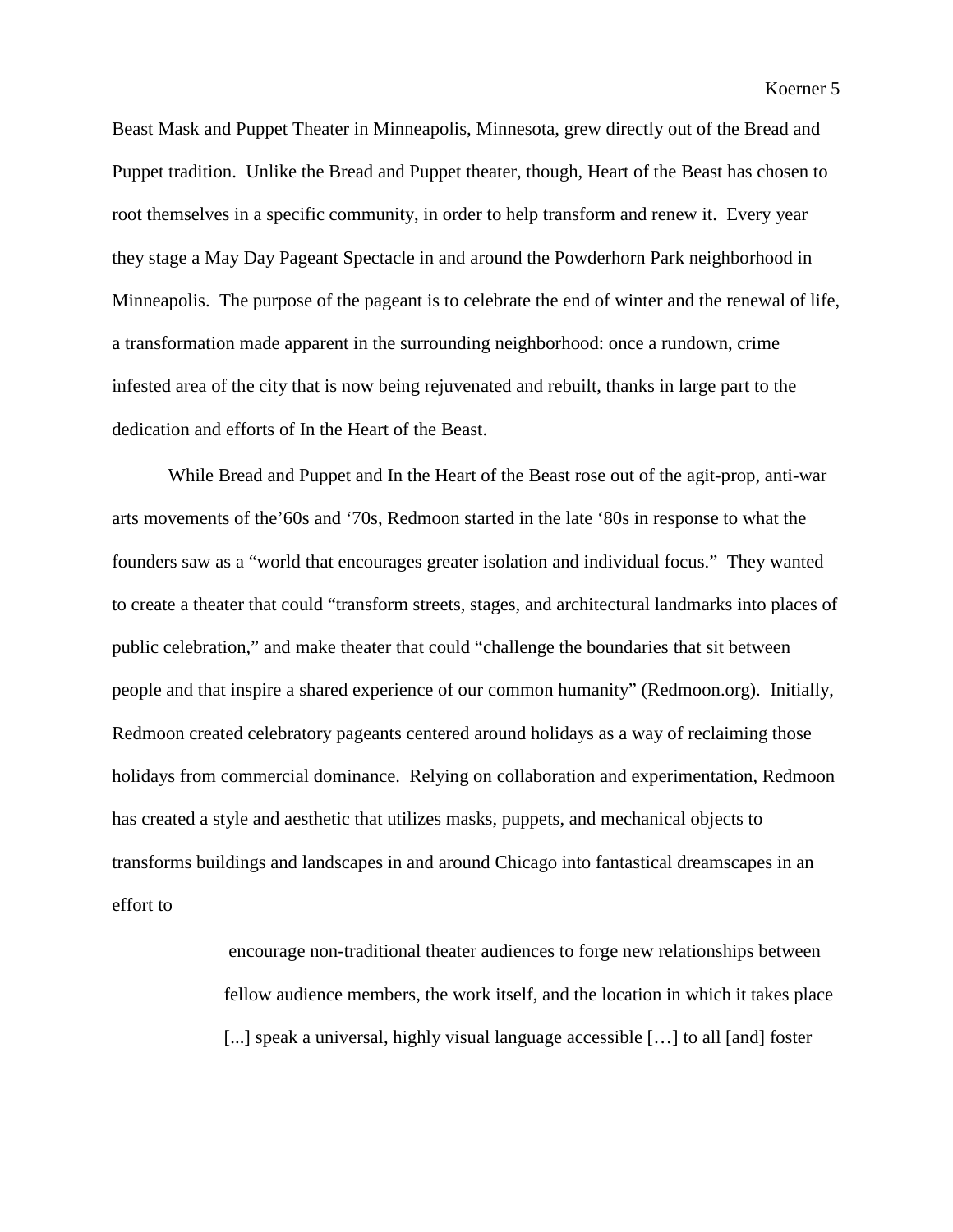deep neighborhood-based relationships with the community, based on the mutual promise of prolonged exchange and commitment. (Redmoon.org)

#### **Community-based Performance**

Bread and Puppet, In the Heart of the Beast, and Redmoon Theater are all theater companies committed to a community-based approach to performance. It is necessary then to look briefly at the state of scholarship regarding community-based performance in order to have a basis for understanding these three companies' community-based approach.

Jan Cohen-Cruz describes community-based art as "a field in which artists, collaborating with people whose lives directly inform the subject matter, express collective meaning" (Cohen-Cruz 1). Current strategies of community-based performance have their roots in political activism of the 1960s and 1970s. According to Cohen-Cruz, a tendency toward identity politics has been a dominant theme: "Indeed, the community-based art movement of the past thirty years is often a cultural expression of identity politics, referring to groups of people who connect on the basis of shared identities fundamental to their sense of themselves" (2). Several definitions of community-based performance have been posited. Richard Owen Greer uses the terms "of, by, and for" (xxviii). "Of" is used to mean about a community or concerning them; "By" means that the performance directly involves the community—writing, performing, and producing; and "For" meaning that the performance is given for and witnessed by the community. Arlene Goldbard posits the definition that "Community art practice is based on the belief that cultural meaning, expression, and creativity reside within a community, that the community artist's task is to assist people in freeing their imaginations and giving form to their creativity" (23). Her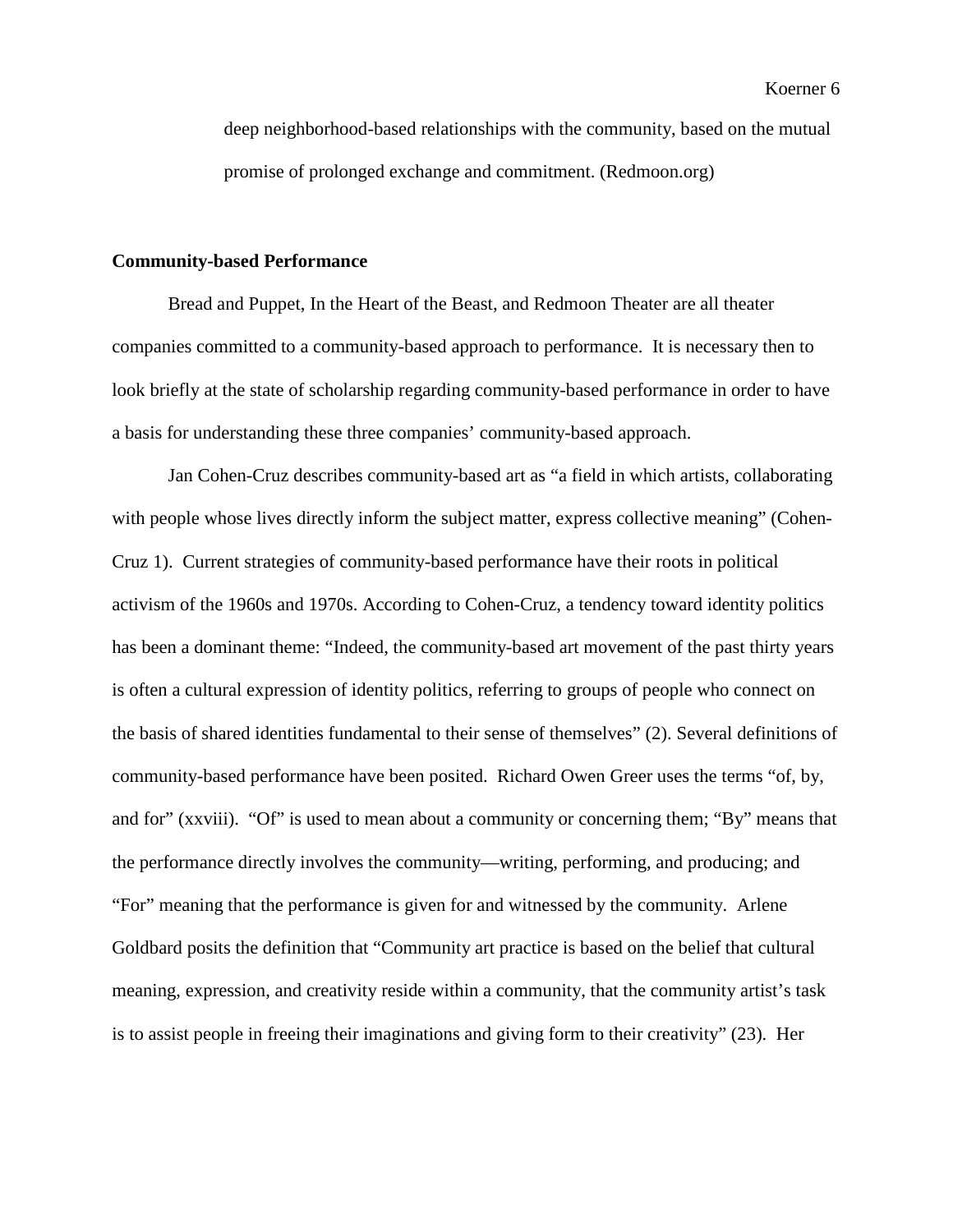definition includes something that is missing from Greer's; namely, the notion of community artist—a professional artist who gives direction and leadership in the creation of the performance. Greer and Goldbard do not take it upon themselves to give any indication as to how "community" is established in the first place. According to Cohen-Cruz, a tendency toward identity politics has been a dominant theme: "Indeed, the community-based art movement of the past thirty years is often a cultural expression of identity politics, referring to *groups of people who connect on the basis of shared identities fundamental to their sense of themselves*" (2).

The Alternate ROOTS (Regional Organization of Theaters South) categorizes community in three ways: place, spirit, or tradition. Place is geographic, referring to neighborhoods, towns, regions, etc. Spirit refers to beliefs, values, or interests, as in Catholics, Republicans, or book clubs. Tradition refers to shared activities or backgrounds, such as fraternal orders or ethnic groups (alternateroots.org).

In his book *Imagined Communities*, Benedict Anderson makes the distinction that community is a man-made, social construct, and only exists as an agreed upon, imagined endeavor. Community exists when everyone involved has a knowledge of the community. When the community is too large for everyone involved to know everyone else, an imagined knowledge of the community is created through language. Anderson cites language as the main factor in creating both the "great sacral communities" of the past (Christendom, Islam, Confucianism, etc…) and the national communities that replaced them. Sharing a common language allows for connection, in some case across social, cultural, and ethnic divides. Knowledge of Latin was shared by members of Christendom, Arabic by Islam, Sanskrit by Hinduism (14-15).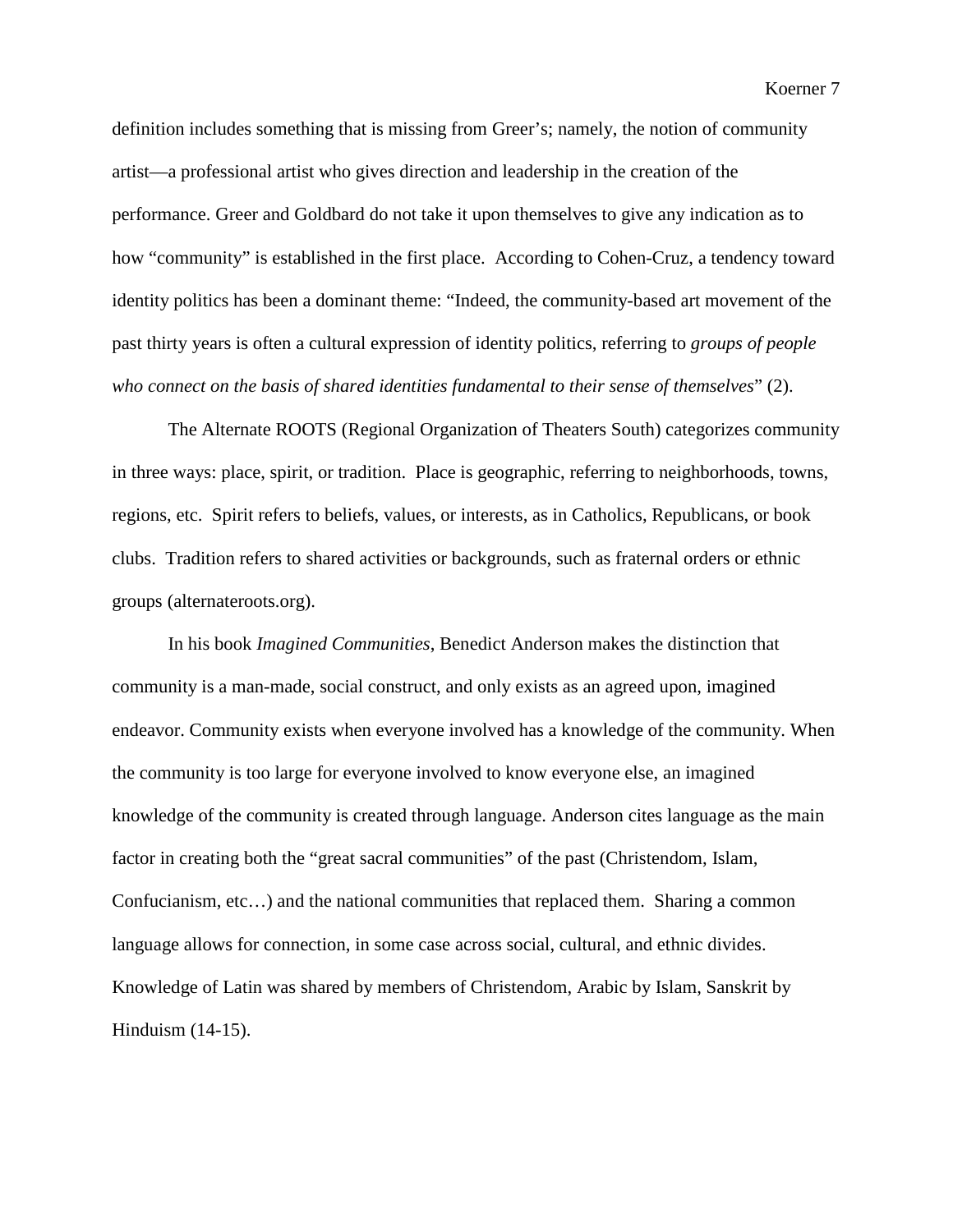Language remains a determining factor in the creation of community; on the large scale indicating membership in a national community—American, German, Chinese—or to a more narrow geographic region or neighborhood—Mandarin, Midwesterner, Manhattanite. Shared language also determines membership in a community of spirit, i.e., ways of speaking about Christianity may vary from denomination to denomination; as well as communities of tradition, i.e., passwords used to gain entry to fraternal meetings.

The communities focused on in this study encompass place, tradition, and spirit. In the case of In the Heart of the Beast and Redmoon, the community is most often a community of place: a local neighborhood community, or the community of a city. In Bread and Puppet's case, the community transcends place, focusing more upon tradition or spirit: the oppressed, the poor, the hungry. All three companies use a visual language to create community among their audiences, ideally forging new relationships and helping the audience to see the world in a new way.

## **Literature Review**

In his introduction to the book *Puppets, Masks, and Performing Objects,* John Bell takes a look at the state of scholarly writing focused on puppets and performing objects. According to Bell, much of the writing about puppets, masks, and other performance objects is focused on the performative aspects of the cultures within which the various disciplines are located, rather than approaching them as a specific aesthetic, resulting in an "invisibility" due to the lack of a "close, unified attention." (Bell, "Puppets, Masks" 15) More recently, however, more attention has been paid to the importance and power of using puppets and masks in performance. In the beginning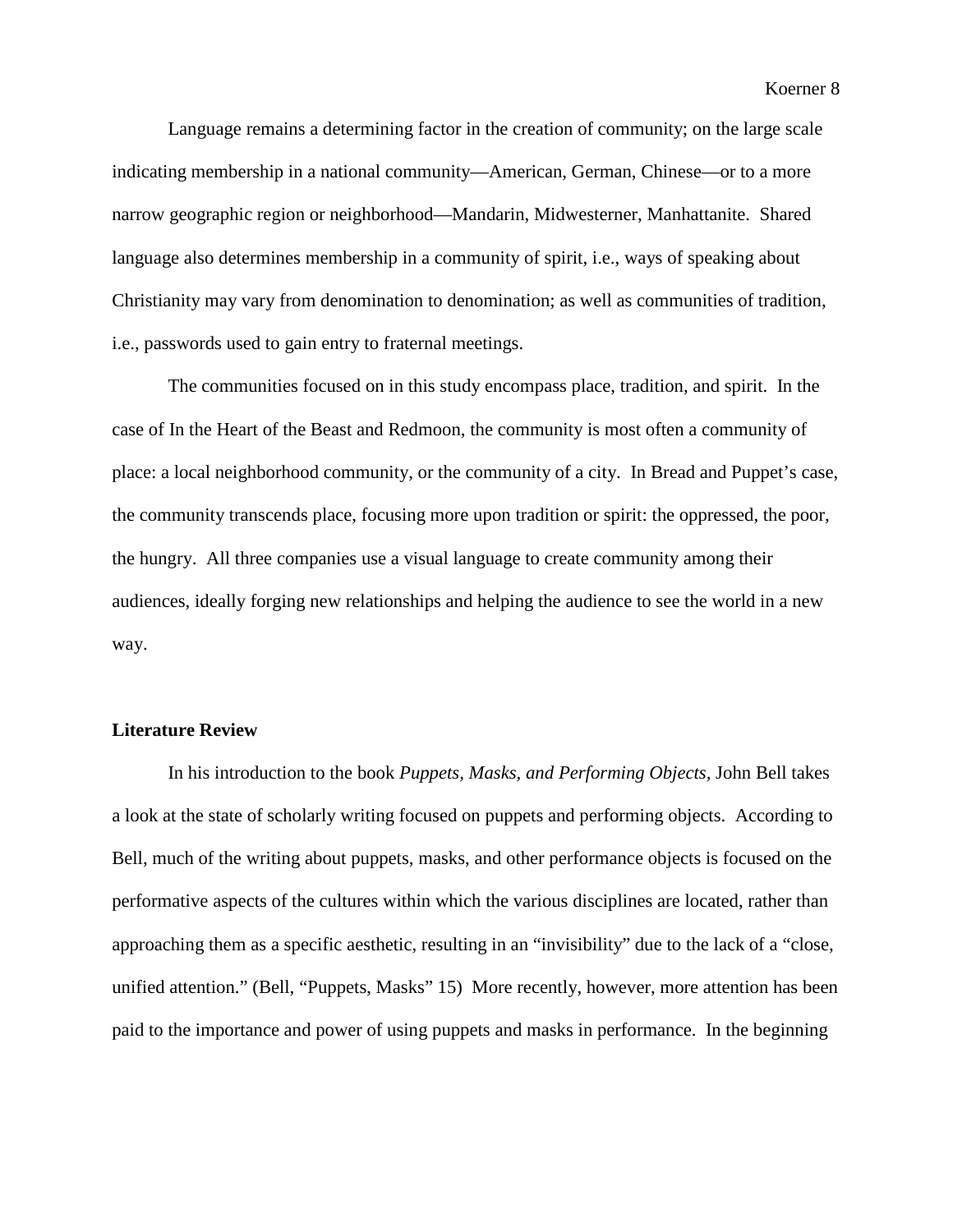of the twentieth century, playwrights and directors like W.B. Yeats, Edward Gordon Craig, and Vsevelod Meyerhold helped create renewed interest in the use of masks and puppets in modern drama. Many modern dramatists began incorporating elements of puppetry and mask work into their performances. In America, Paul McPharlin and Tony Sarg, among others, helped create interest in puppets; publishing, creating performances, and taking part in parades and other events (16).

John Emigh's *Masked Performance: The Play of Self and Other in Ritual and Theater* is a study of mask performance and ritual, especially in Southeast Asia. Emigh uses different case studies to illustrate various modes of performance, giving historical context and analysis of the performances. He covers a variety of forms; those of most importance to this study include ritual masking in Papua New Guinea, performances of *Prahlada Nataka* in Orissa, India, and the *Barong Ket* and *Rangda* masks of Bali. Emigh's study of mask performance provides not only an important historical and global context into which American companies may be placed, but also gives valuable insight into how masks function in the creation of communal rituals and performances.

*Masks in Modern Drama* by Susan Valeria Harris Smith is a survey of the way in which masks were utilized by Modernist playwrights and directors. By separating masks into the categories of satiric, heroic, and psychological or dream masks, she is able to reveal the function of the mask in modern drama. In particular, she sets up two major categories of mask, the ritual or "heroic" mask, and the grotesque or "satiric" mask. While these categories may be somewhat limited, being somewhat generalized and broad, they can, however, provide a valuable framework for looking at how different masks can function.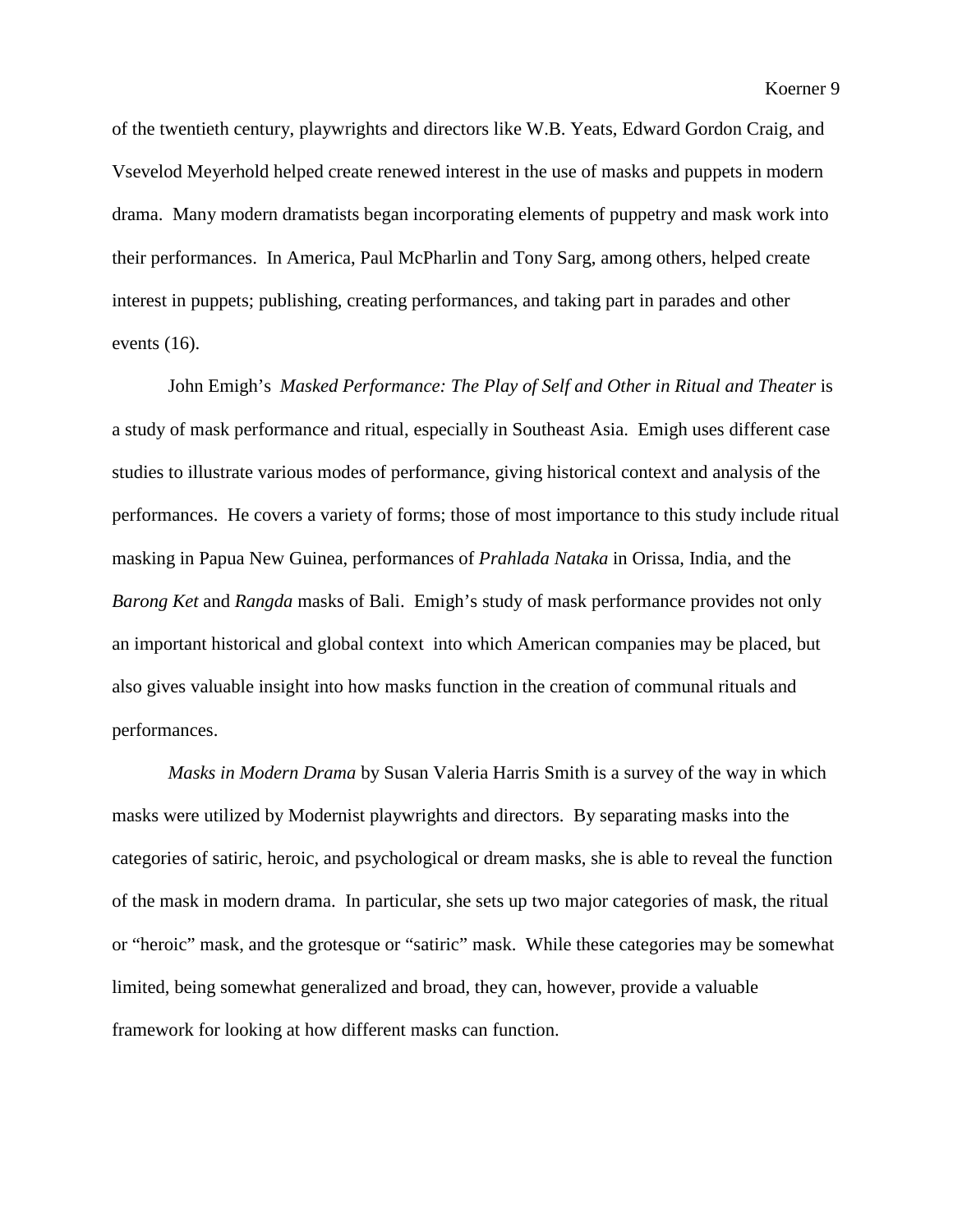Eileen Blumenthal's *Puppetry: A World History* presents a survey of world puppet traditions, not by categorizing them according to geography or form, but according to the historical and societal roles that they have fulfilled. Her chapters on "Politics" and "Other Services" provide a valuable context for understand how the puppet has been used in a variety of service roles. These roles will be discussed further in Chapter One.

In addition to studies that focus on the historical and global contexts of mask and puppet performance, I will use studies that focus on the history and performance aesthetics of the three American companies. Perhaps the most comprehensive study of the history of Bread and Puppet is Stefan Brecht's two volume *The Bread and Puppet Theater.* Starting with the group's formation in New York in 1963 and going through the mid-eighties and the group's work in Vermont, the book provides detailed descriptions of shows, reproduced texts, and an overall history of the company up to the 1980s. In addition to Stefan Brecht's immense volumes, several articles and short books have been published about Bread and Puppet. Of note are John Bell's "The End of 'Our Domestic Resurrection Circus': Bread and Puppet Theater and Counterculture Performance in the 1990s" from *Puppets, Masks, and Performing Objects*, "Louder Than Traffic: Bread and Puppet Parades" from the anthology *Radical Street Theater,*  and "Beyond the Cold War: Bread and Puppet and the New World Order" from *Staging Resistance*. The first article addresses the more recent history of the Bread and Puppet company, in particular *Our Domestic Resurrection Circus* and why Schumann chose to stop performance of the massive outdoor spectacle. The second article focuses more specifically on Bread and Puppet's early work in New York City Parades. The article provides a brief discussion of the history of parades and pageants for celebration of community or political protest. The third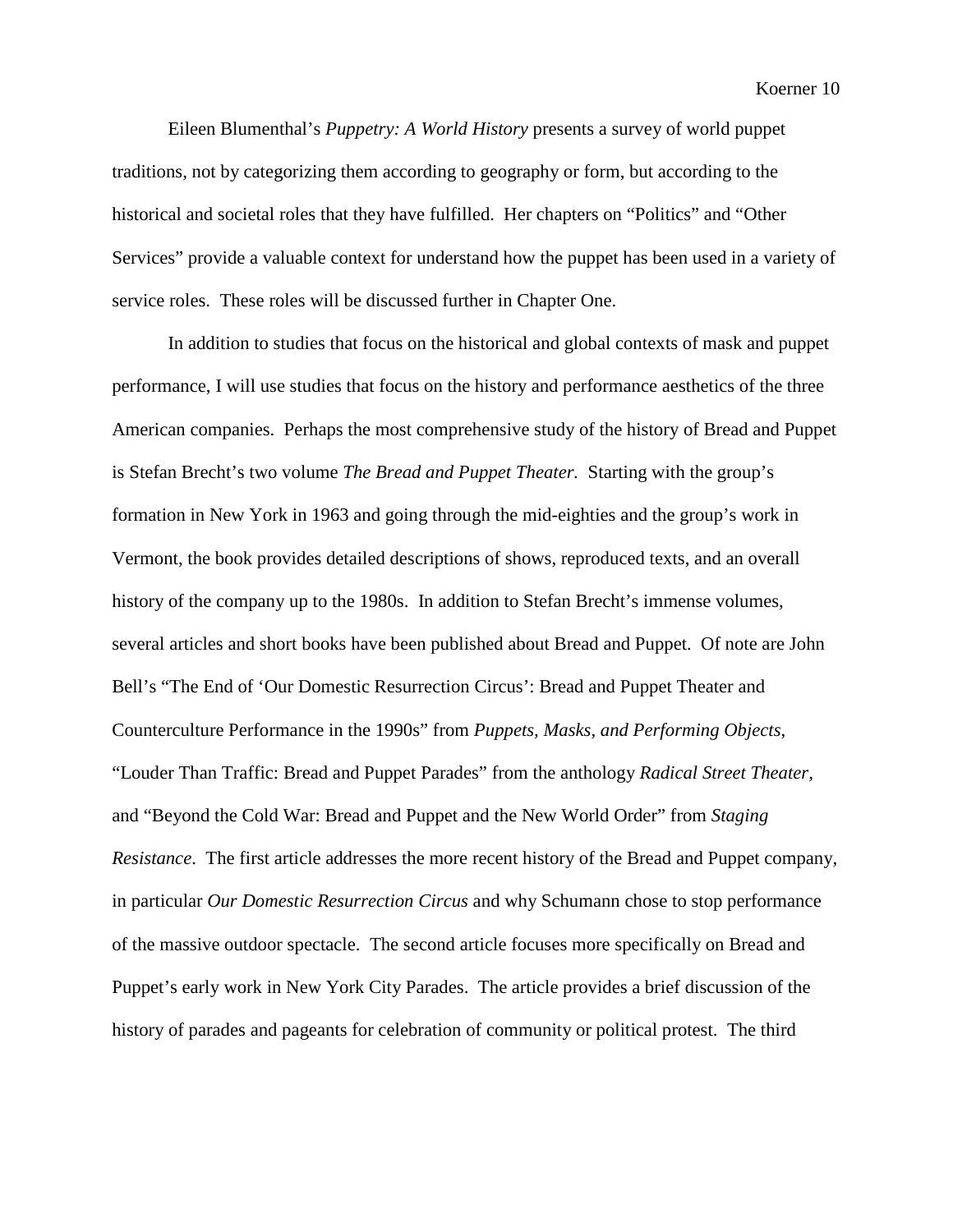article deals with Bread and Puppet's model of performance and how it remains relevant over 40 years after the company was started.

While John Bell's articles do deal with how the company uses puppets and masks in parades and pageants and why Bread and Puppet's techniques work for creating political, community-based performance, none of the scholarship really places Bread and Puppet into the greater context of community-based performance that utilizes performing objects. This study will attempt to place Bread and Puppet into a continuum of puppet and mask performance created for the sake of a community, and to compare Bread and Puppet's aesthetic modes with both traditional ritual performances and their contemporaries, as well as the contributions made by Bread and Puppet to the field of community-based performance.

While the bulk of writing on companies that utilize puppets and performing objects to stage massive outdoor pageants deals with Bread and Puppet; *Theater of Wonder: 25 Years in the Heart of the Beast* focuses on Minneapolis's In the Heart of the Beast Puppet and Mask Company. Published as a companion catalog for an exhibition of the company's puppets and masks at the Frederick R. Weisman Art Museum in 1999, the book collects several articles celebrating the history of the company and the impact it has had on its surrounding community. The articles contained are mainly retrospective celebrations of In the Heart of the Beast's work; this study will focus more on why In the Heart of the Beast's work has been so successful and what lessons one can take from their experiences.

Given the lack of scholarship regarding Redmoon Theater, my research regarding that company has been more direct. I have had the privilege of conducting interviews with Frank Mageuri, Associate Artistic Director or Redmoon Theater. Mageuri has been with Redmoon for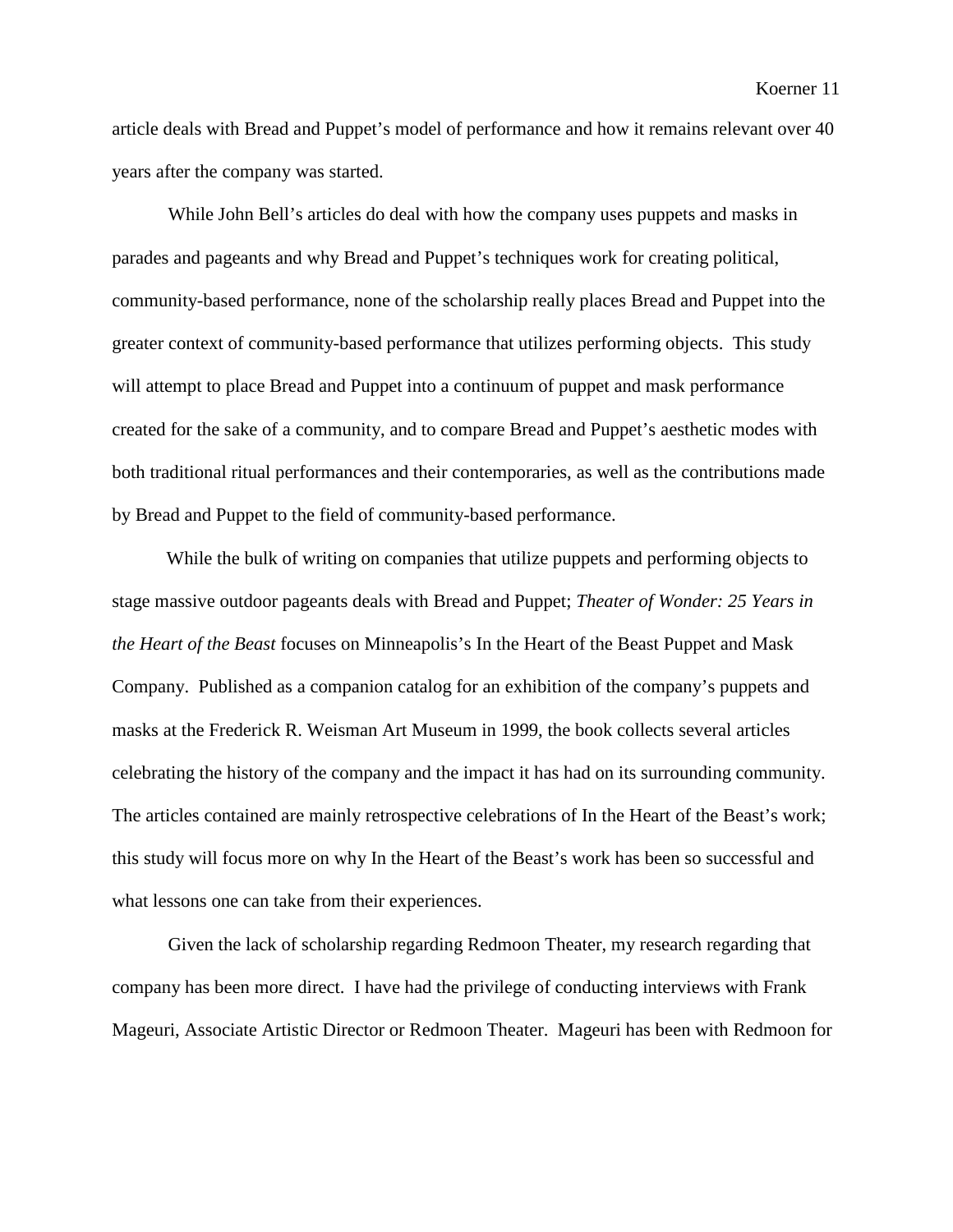more than ten years, working as a director, designer, and performer, as well as leading the staff in community vision work. He has helped in the creation of all Redmoon's major spectacles, including the All Hallows Ritual Celebrations and Winter Pageants. In addition to working with Redmoon, he has worked extensively with Dogtroepe and Groupe ZUR in Europe and is a founding member of Theater DANK, a collaborative of puppet directors and designers who led Chicago Puppet Festivals in 1998 and 1999 (Redmoon.org).

To undertake my study of American performance models utilizing puppets, masks, and performing objects, I will break my study into four parts. The first part will be a historical and analytical survey of the history of puppet and performing object as a socio-political voice and a means for creating, developing, and celebrating community. An understanding of the roles that masks and puppets have fulfilled is necessary to understand how the mask and puppet can be used to engage community in performance. The second, third, and fourth parts focus on Bread and Puppet, In the Heart of the Beast, and Redmoon Theater respectively. In these sections I will undertake a brief survey of the history and performance aesthetic of each company, and then look more specifically at how each company formulates performances and creates communityengaged and community-based performances. It is important to note that I have not witnessed any of the performances discussed in this study, instead, my research has been based on archives, secondary sources, reviews, and interviews. These sources will allow me to not only look at how these companies create performances, but how they are framed and how they frame themselves.

 While there is a large amount of scholarship being produced about community-based performance, very little has focused specifically on the strengths and advantages that masks, puppets, and performing objects bring to this field. By examining how Bread and Puppet, In the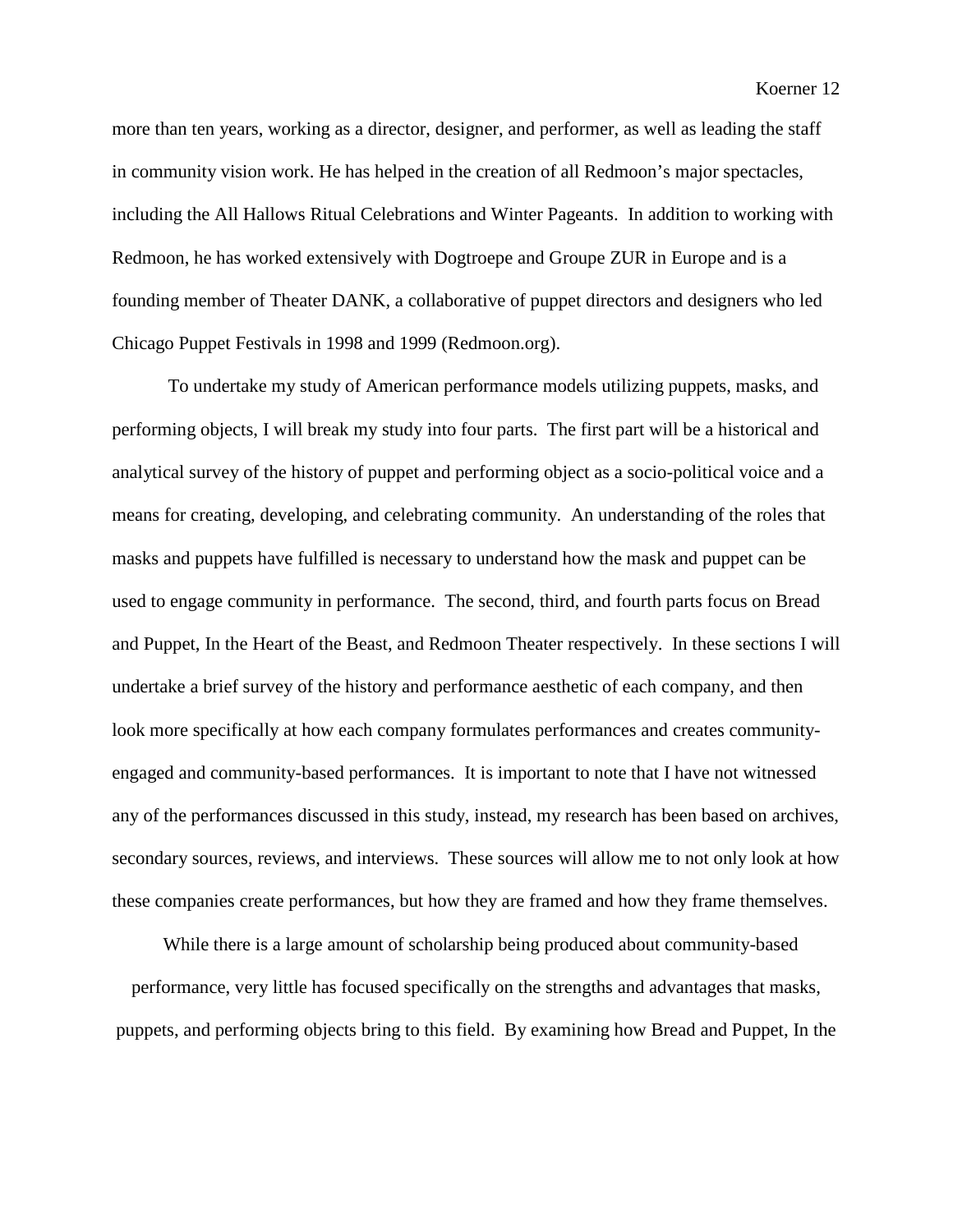Heart of the Beast, and Redmoon Theater utilize masks and puppets to shape and create community-based performance, I will illustrate how all three of Cohen-Cohen-Cruz's strains of community-based performance can be shown to benefit from the incorporation of object theater.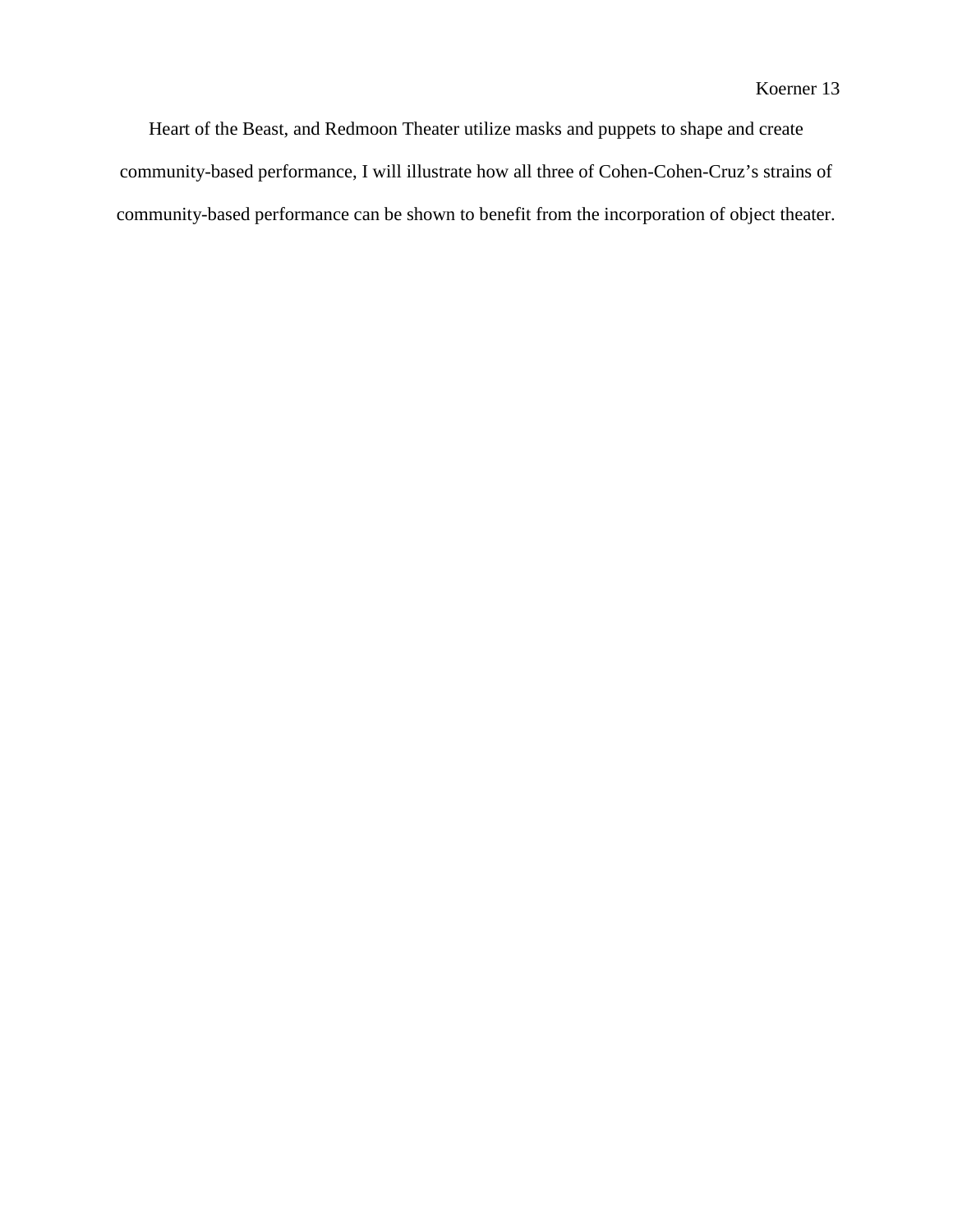### **CHAPTER ONE: A BREIF HISTORY OF MASK AND PUPPET TRADITIONS**

Bread and Puppet, In the Heart of the Beast, and Redmoon Theater are known for their inventive use of masks, puppets, and performing objects. In the case of Bread and Puppet, the puppets and masks have been created out of Peter Schumann's early experimentations, ranging in size from hand puppets to giant "living puppets" that can cover a hillside and take upwards of three puppeteers to manipulate them. In the Heart of the Beast has built upon Bread and Puppet's styles, adding puppets and masks that take inspiration from a variety of sources, including Japanese *Ningyo Joruri* and Javanese *Wayang Golek* puppets. Redmoon Theater also draws from a variety of International puppet traditions, and also utilizes techniques of collaboration and experimentation to create fantastical mechanical objects and transform buildings and landscapes into strange dreamscapes. In order to understand better where these companies have taken inspiration and reveal the traditions of mask and puppet performance that they are building on, this chapter will look at the history of mask and puppet performance, especially styles and traditions that are utilized for teaching, healing, or celebrating community. Specifically, I will look at mask possession rituals in Southeast Asia including the *Prahlada Nataka* in India and Balinese *Barong* and *Rangda* rituals. Additionally I will examine Susan Valeria Harris Smith's categories of Satiric and Heroic mask, and attempt to place various characters or styles of performance into these categories. Finally, I will explore how puppets have been utilized in a variety of social and political roles: as dissenters, as healers, and as teachers.

While masks and puppets often perform similar roles and are commonly grouped together, it is beneficial to take some time to discuss the differences between masks, puppets, and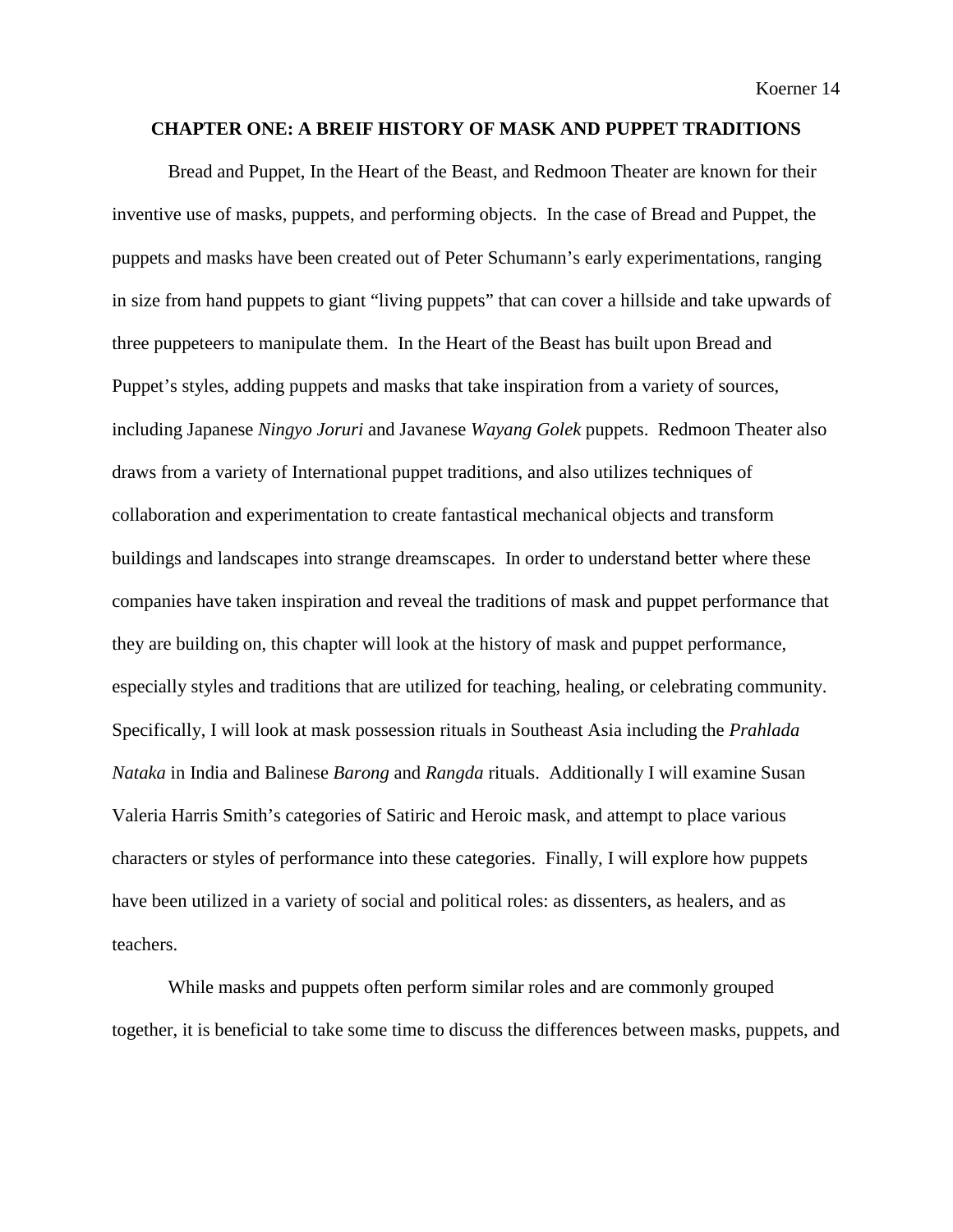Koerner 15

performing objects. Attempting a concrete delineation or definition of puppets and masks is something of a futile task, because, as I will demonstrate in the following pages, most scholars simply offer a basic litmus test with a notice that there are many examples of both masks and puppetry that defy definition or categorization. As Eileen Blumenthal puts it: "Trying to fix the limits of puppetry is a hopeless exercise. The borders are misty. And porous. And elastic" (229). I will follow this example, suggesting a broad and loose method for distinguishing the various categories and styles, while fully admitting that setting forth a concrete delineation between masks and puppets is likely impossible.

The term performing object refers to any inanimate object that is animated (given movement) and used in a performance. It most often refers to found objects that are used in a manner similar to masks or puppets, but it may also be applied as a blanket term for all types of inanimate objects in performance. Frank Proschan uses the term to refer to "material images of humans, animals, or spirits that are created, displayed, or manipulated in narrative or dramatic performance" (4). They may be as simple as an object that is anthropomorphized, like a scissors made to "walk" on its blades; or as complex as an animatronic dinosaur brought to life for use in a film. Differentiating between masks and puppets can be more difficult. Most basically, the difference is one of distance between the object (mask or puppet) and performer. Typically the mask rests on the performers face in direct contact with the performer, such as Japanese *Noh* masks or prosthetic monster masks used in Hollywood; while contact with the puppet is mediated through another surface, e.g., a string, rod, or the hand; such as marionettes like Pinocchio or hand and rod puppets like Kermit the Frog. This simple distinction begins to break down when one closely examines certain methods and traditions of puppetry and masking. For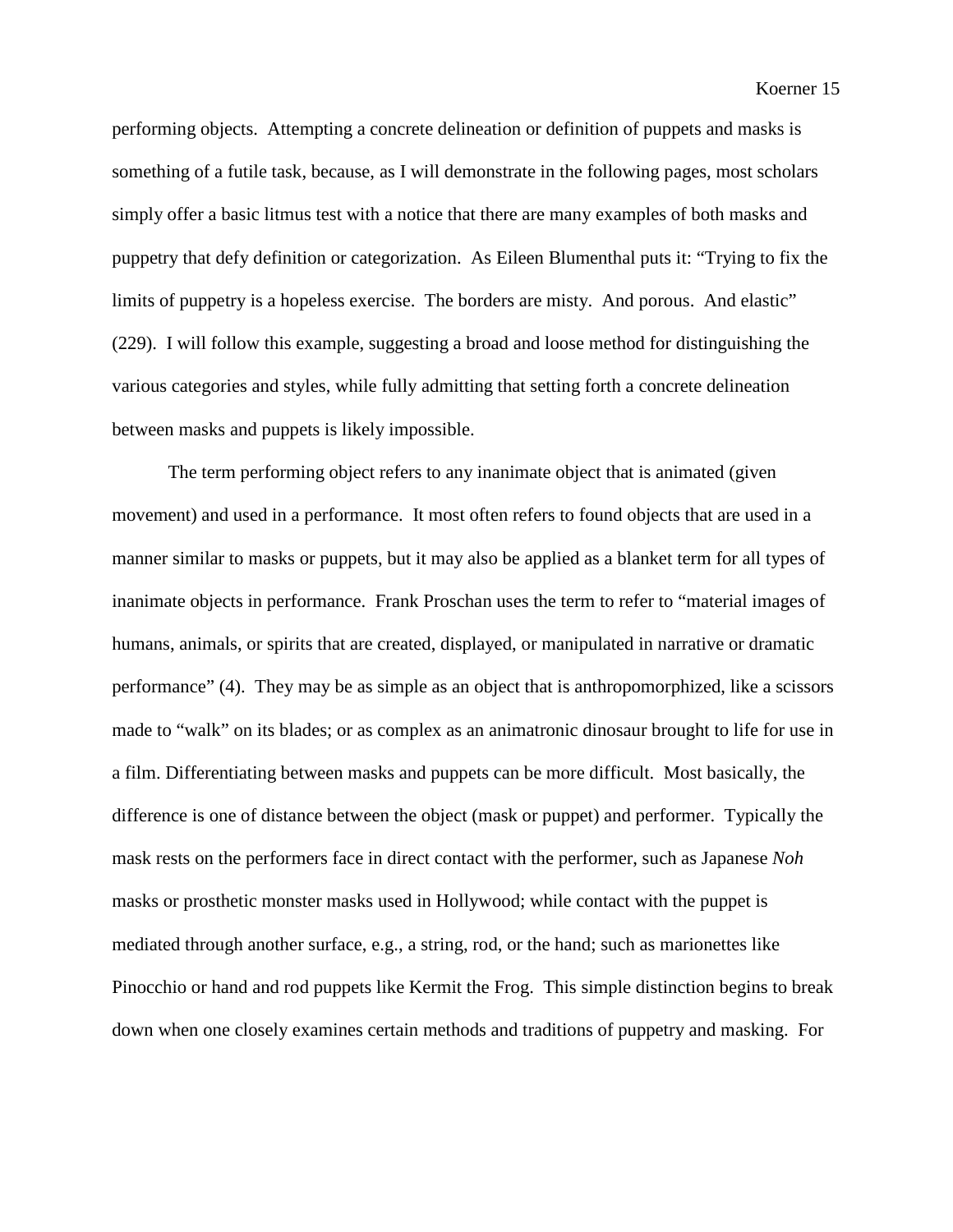example, certain styles of "puppets" are worn directly on the puppeteer's body and manipulated from within—like the backpack puppets of *Sesame Street Live* or Peter Schuman's living puppets. Further, some masks are separated from the performer's face, as in Julie Taymor's *Lion King*; and some masks are articulated and manipulated by the performer's hands, as the Balinese *Barong* or Haida transformation masks. Kaplin describes this hazy area of distinction where he writes: "There is a liminal zone where the actor in an oversized mask and the puppeteer in an all encompassing bodysuit overlap" (23).

The field is further complicated by the rich diversity of statues, amulets, dolls, and other ritual, artist, or play objects. In many languages, the word used for puppet and doll is the same, as the Russian *kukla*, French *poupée*, and Italian *pupi*. Generally, puppets are manipulated with external or internal mechanisms, e.g., hands inside the puppet, strings inside or outside, or rods inside or outside the puppet, while a doll is manipulated or played with by direct, external contact with hands (Blumenthal 229, 230). However, the Japanese *ningyo joruri* tradition uses puppets where the feet and sometimes arms and hands are manipulated by direct, external hand contact, just as with dolls. Statues are also very closely related to but distinct from puppets. "A statue is inert, whereas a puppet is imaginatively endowed with life. That border seems clear enough, yet many figures slide back and forth or inhabit an equivocal middle ground" (Blumenthal 230).

Eileen Blumenthal suggests the following way of defining and distinguishing between puppets and mask: "Masks and costumes disguise the handler, whereas puppets are beings distinct from the manipulator (more or less)" (229). This definition provides a consideration for distance of the performer from the object as well as intended purpose and intended audience, and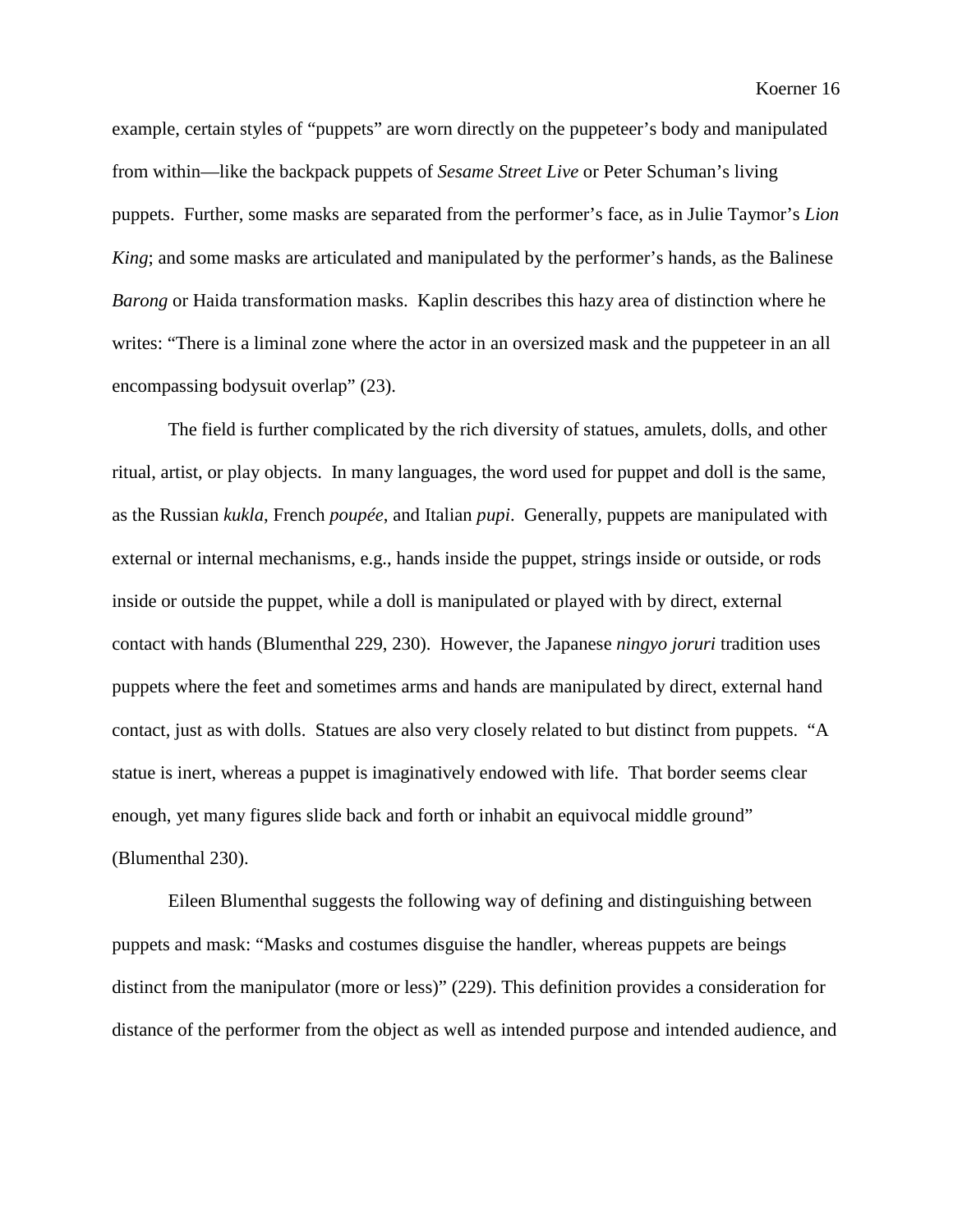provides a starting point for looking at the difference, while still allowing for the exceptions that will be inevitably encountered through the study.

Both puppets and masks create an other that gives the performer both a different voice and a different body. Unlike masks, however, the voice and body are often not only different, but also physically separate. The other created by the mask is an other that is still connected to the performer, creating an alternate face and often an altered or shifted body. The other created by the puppet, on the other hand, is an other that physically separated from the performer with contact often mediated through strings or rods. The result is that while the mask, which is worn directly on the face with unmediated contact, is often perceived to be more imbued with life; while the puppet, with contact that is mediated through varying degrees of separation, is seen as separate from the performer and therefore is perceived at times as being extremely life-like and at times very much as an object. This shifting is further compounded by the variety of forms and ways in which puppeteers manipulate their puppets. For example, the marionette, manipulated from above by a hidden puppeteer who controls the puppet with strings, may seem to move on its own; while Bread and Puppet's large-scale puppets, with limited movements being manipulated by two or three puppeteers in full view, are much more object-like and iconic. This shift cannot be simply attributed to the visibility of the manipulaters, however. There are also many forms of puppets that can seem very life-like while being manipulated by puppeteers in full view, e.g., Japanese *Ningyo Joruri* or *Bunraku-*style puppets.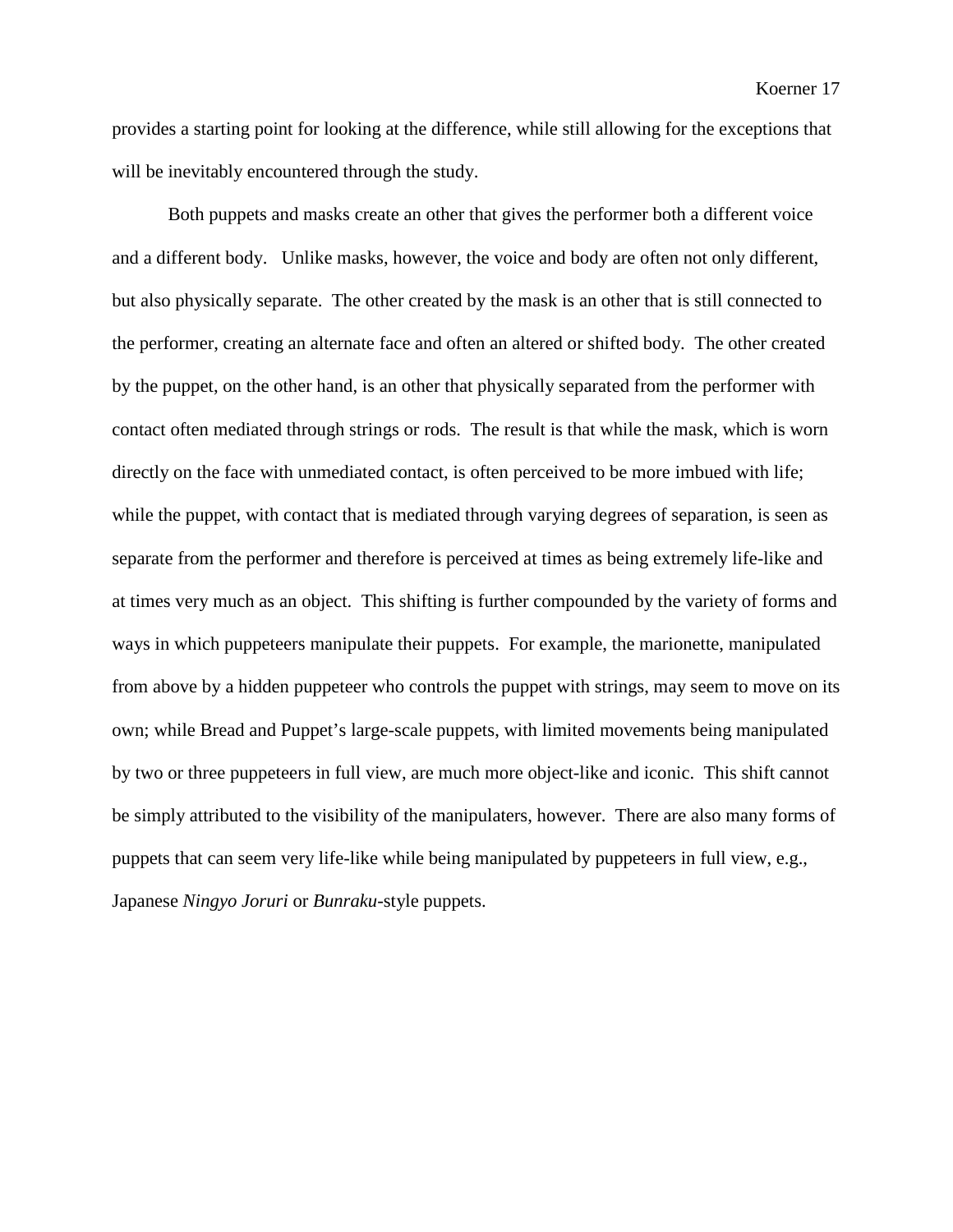Koerner 18

## **The Mask in Ritual and Performance**

While the rhetoric of community-based performance is relatively new, performance in service of a community is not. In particular, masks, puppets, and other performance objects have a long history of being used in communal ritual and performance as a tool for healing, teaching, or celebrating the community. In many cultures, the mask is considered a conduit for visitation and possession from gods, demons, or other powerful spirits. In many instances, the reenactment of a mythical or historic event serves as an exorcism, a blessing, or a commemorative event. In some situations, all three are accomplished. In almost every case, the mask is a powerful tool for healing and celebration, though Schumann notes that these healing roles are hard to prove (Schumann "Radicality" 75). Each tradition is a unique entity with its own aesthetics and its own styles, but they have many things in common. In his book, *Masked Performance: The Play of Self and Other in Ritual and Theater*, John Emigh (citing Victor Turner) points to one such commonality: "Turner notes that performance activities tend to cluster around "liminal" occasions—times when continuity and change, past and future are held in an uneasy balance, on a threshold, "betwixt and between" the old and the new" (Emigh 1, citing Turner). Masks, being liminal objects sitting astride the animate and the inanimate, function as excellent tools for these liminal occasions (7). "Appearing as hybrids of the animate and inanimate worlds, masks are particularly effective "transitional objects" in performance events that cluster around "liminal" occasions" (7). The way in which the masks go about doing this can vary. In some places, a crisis or time of change is approached by re-enacting a similar crisis from the community's past, be it a remembered event, mythic event, or imagined event. "The re-enactment or recalling of a successfully resolved moment of crisis in the ancestral life of a community is then, a common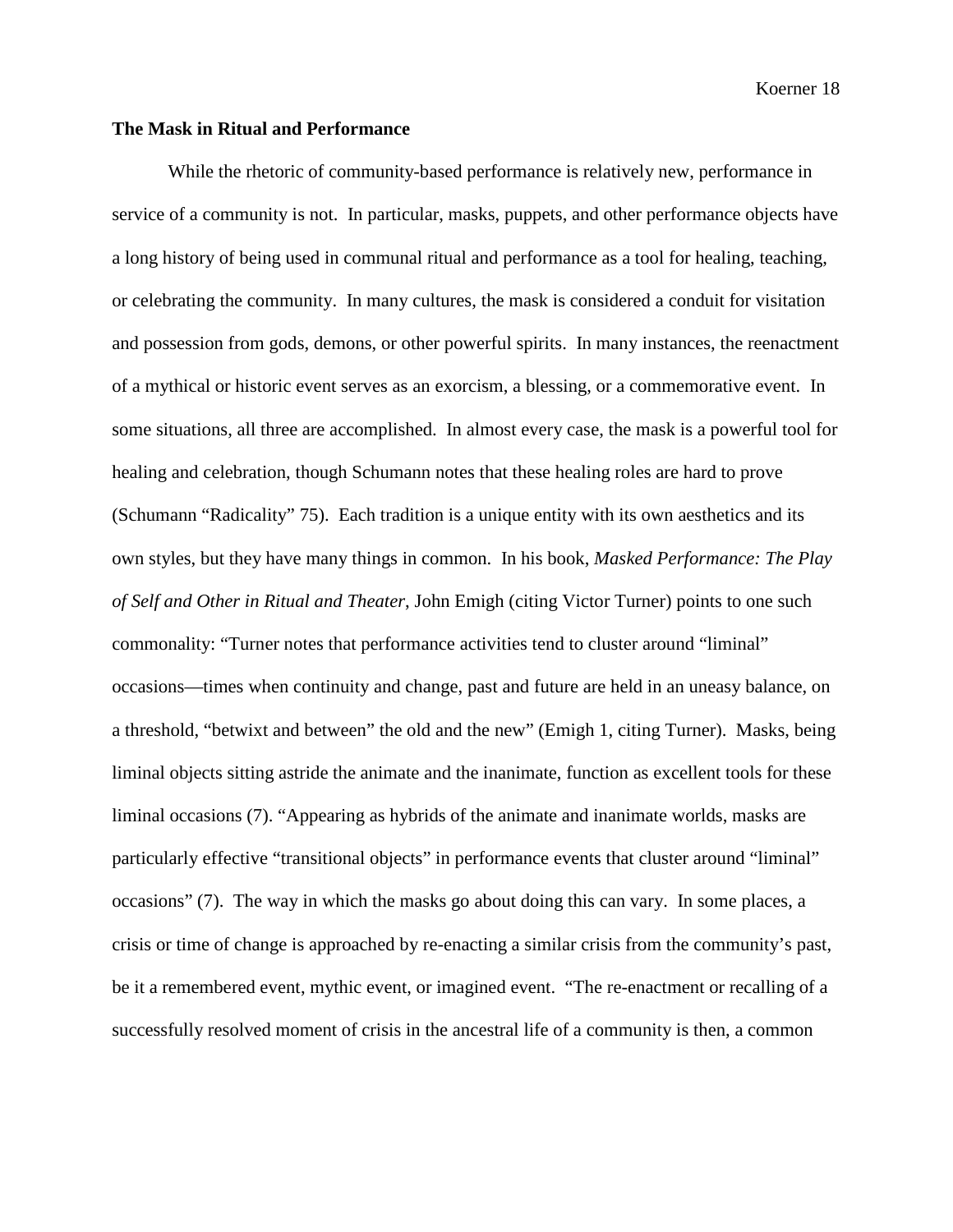subject for performance in New Guinea" (13). By looking to the community's past, the ritual allows the community to imagine a future where the crisis is resolved.

> While such masked performances in Papua New Guinea can be viewed as having the conservative function of maintaining group identity by glorifying the power of the past, they also have a more creative function—extending the sense of the possible through the imaginative attention lavished the masks and on the activities that bear witness to their animation. (13)

In the west, the mask is seen as a primitive object, and often viewed negatively. The mask is seen in terms of disguising and hiding, i.e., "hiding behind a mask," or "masking" their true intentions. Further, the mask is seen as restricting and corrupting (Emigh 7). In much of the rest of the world, however, the mask is viewed differently:

> In Papua New Guinea, though, as in many other areas of the non-Western world, the tendency is to regard the mask as an instrument of revelation, giving form to the ineffable and providing a nexus between the individual and those communally defined forces that shape one's sense of human possibilities. Commonly, this is accomplished by linking the mask to an ancestral presence, thereby bringing the past into the present. (7)

In many cases, the mask allows an "other," be it god, demon, or ancestor, to enter the community and bring with it healing or protection. In cases where the mask acts as a conduit, Emigh says the visitation is often "characterized by a loss of the sense of "me" and an engulfment of the self by an entity that is considered "not me"—with an attendant loss of conscious control and a scanty memory of what took place while performing. When masks are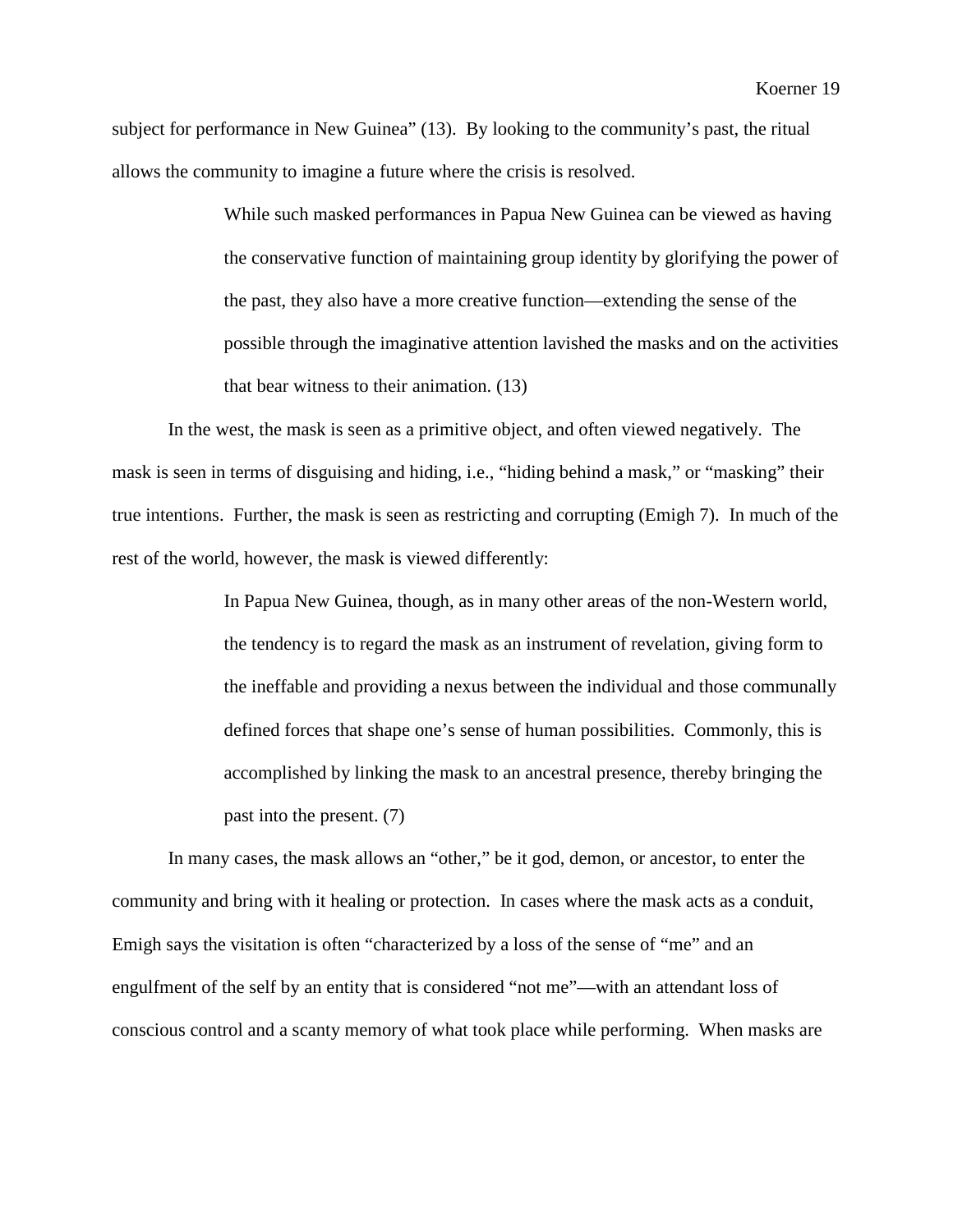used to facilitate this transference of identity—as they frequently are—they tend to be large ones that completely obscure the identity of the performer." (29) It is this performance of an "other," a liminal state of "me" and "not me," that gives masked rituals such power of healing and protection.

Another common tradition involves a ritual mask that takes on a demonic form. In some cases, the demonic presence is exorcised, but in other traditions, the power of the demonic presence is the main goal of the ritual. Similar to gargoyles in the west, these demonic presences have healing and protective powers. "Like gargoyles, these robustly demonic images function, paradoxically, as protective icons. They are apotrophaic: designed to turn potentially destructive power against the forces of evil, by means of artistic play" (Emigh 37). In *Masked Performance,* Emigh records some of these trance-inducing demonic possessions.

In Orissa, the demonic aspect being portrayed is *Narasihma*, a wrathful "man-lion" and an avatar of Vishnu. The mask is performed as part of the *Prahlada Nataka.* The mask itself is a four foot tall wooden mask with green face, a prominent red nose and forehead, a protruding crimson tongue, a flaming mane and an elaborate crown (Emigh 41). Narasimha is an incredibly powerful and dangerous being brought into the performer's body through the mask. Given the power of the mask, the performance and the mask are treated with complete respect and care. In some cases, the mask itself is worshipped and used to cure illness without needing a performer to animate it. The *Prahlada Nataka* is a theatrical performance likely written for the sole purpose of giving a context for the mask to be performed (43).

Emigh cites an actor/priest who performs the Narasimha masks describing the possession in the following way: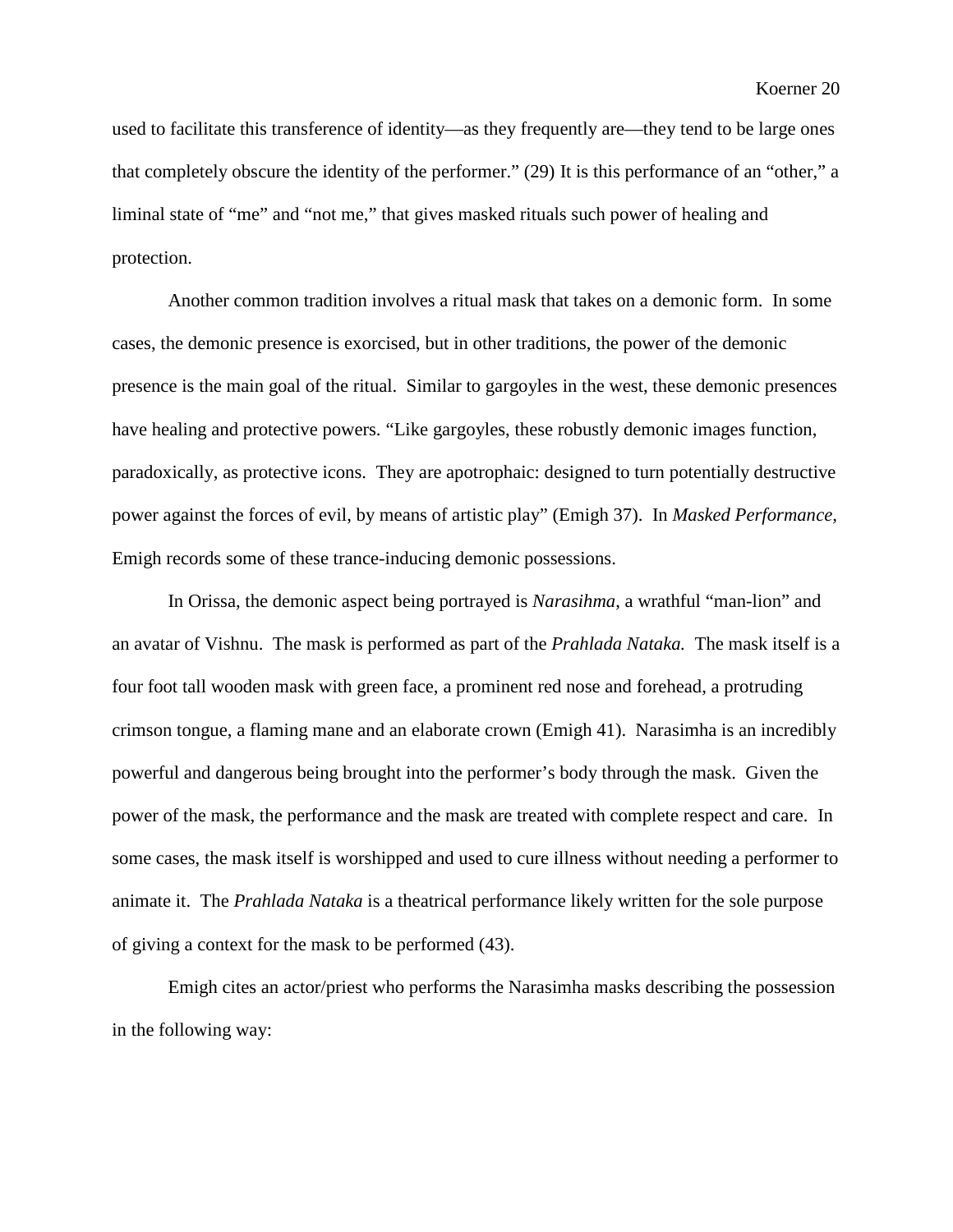When I first put on the mask, my legs tremble, my thighs and knees tremble too. My body becomes very heavy and my neck and face become like fire. My eyes burn. My whole body takes on a different form that I can't describe. Once the mask is on, I lose sense of my body. All other members of the troupe stand by to restrain me. Sometimes, they say, twenty-five people catch hold of me, and still they can't control me. (59)

The trance is not, however, always so violent. In some cases Narasimha can be easily restrained, and in some cases a full trance is not achieved. When the trance is not achieved, the performance is still completed with the action being portrayed mimetically. "Evil would still be contained, but this time through the metaphoric procedures deployed within the realm of theatrical representation." (57)

Emigh also records a better-known ceremony involving possession, the Balinese *Cupak*, a ritual performance of the *Rangda* and the *Barong Ket* masks*.* Balinese trance dances involving the Rangda and the Barong have been the subject of many performance and anthropological studies. Rangda and Barong performances, as well as the trance dances that accompany them were recorded and written about in the early twentieth century by ethnologists and filmmakers Margaret Mead, Gregory Bateson, and Jane Belo. Like the Orissan Narasimha, the Barong is a protector in the form of a lion or tiger, and like Narasimha, the mask is kept in a temple and given incense and other offerings. Unlike Narasimha, however, the Barong is performed by two dancers and is almost always paired against another extremely powerful mask, known as Rangda. The struggle between Rangda and the Barong usually represents the struggle between good and evil.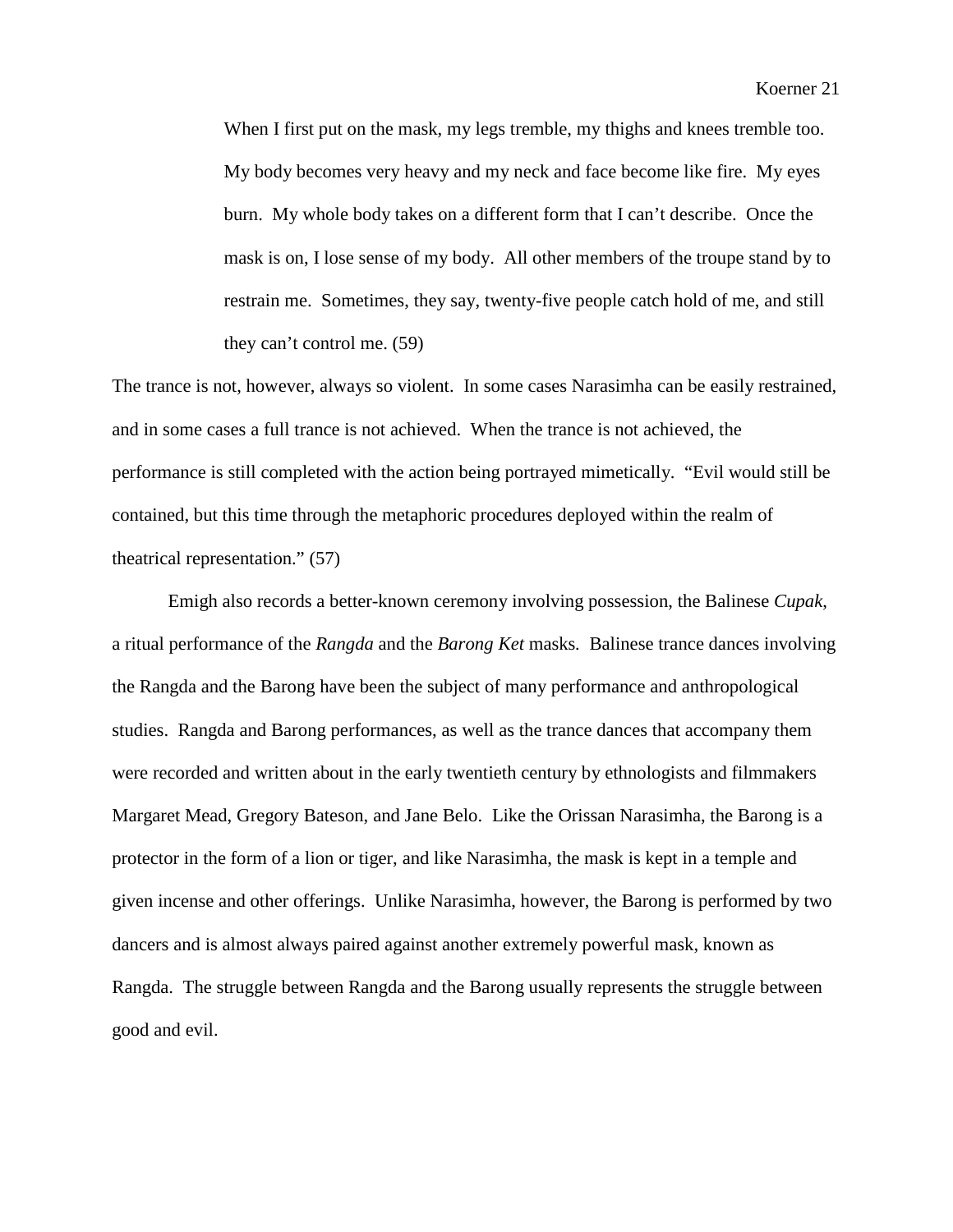Jane Belo describes the performance in her book *Bali: Rangda and Barong.*

What happens is that dozens of villagers, aroused by the excitement held incarnate in these two figures and by the stylized interplay between them, go into a trance, go through patterned behavior in a somnambulistic state, attack the Witch with their krisses, are revived by the Barong, attack their own chests with their krisses, and preferably work themselves to a climax, a true convulsive seizure of hysterical order. After such a performance everyone goes home feeling perfectly great and at peace with the world" (12).

In the instance recorded by Emigh, Rangda defeated the Barong and the original story that provided the context for their meeting was completely forgotten. This would seem like an unfavorable result, as Rangda usually represents the forces of "black" magic; however it is not necessary for the Barong to be triumphant for the performance to function, it is only important "to provide each a worthy opponent and *an opportunity to display its powers*." The *Cupak* merely provides a context for the two masks to be pitted against each other (66-7). Both Rangda and the Barong Ket are considered to be protective forces, so it does not matter which of the two beings is ultimately triumphant, only that the power of the two masks is displayed. "To set Rangda against the Barong Ket is to provide each a worthy opponent and an opportunity to display its powers." (67)

The connection between these possession rituals and contemporary models of community-based spectacle may not be immediately obvious. My purpose in including them, however, is not simply to provide a historical context for mask performance. Rather, it is the potential of these rituals to protect and heal a community that makes them important. The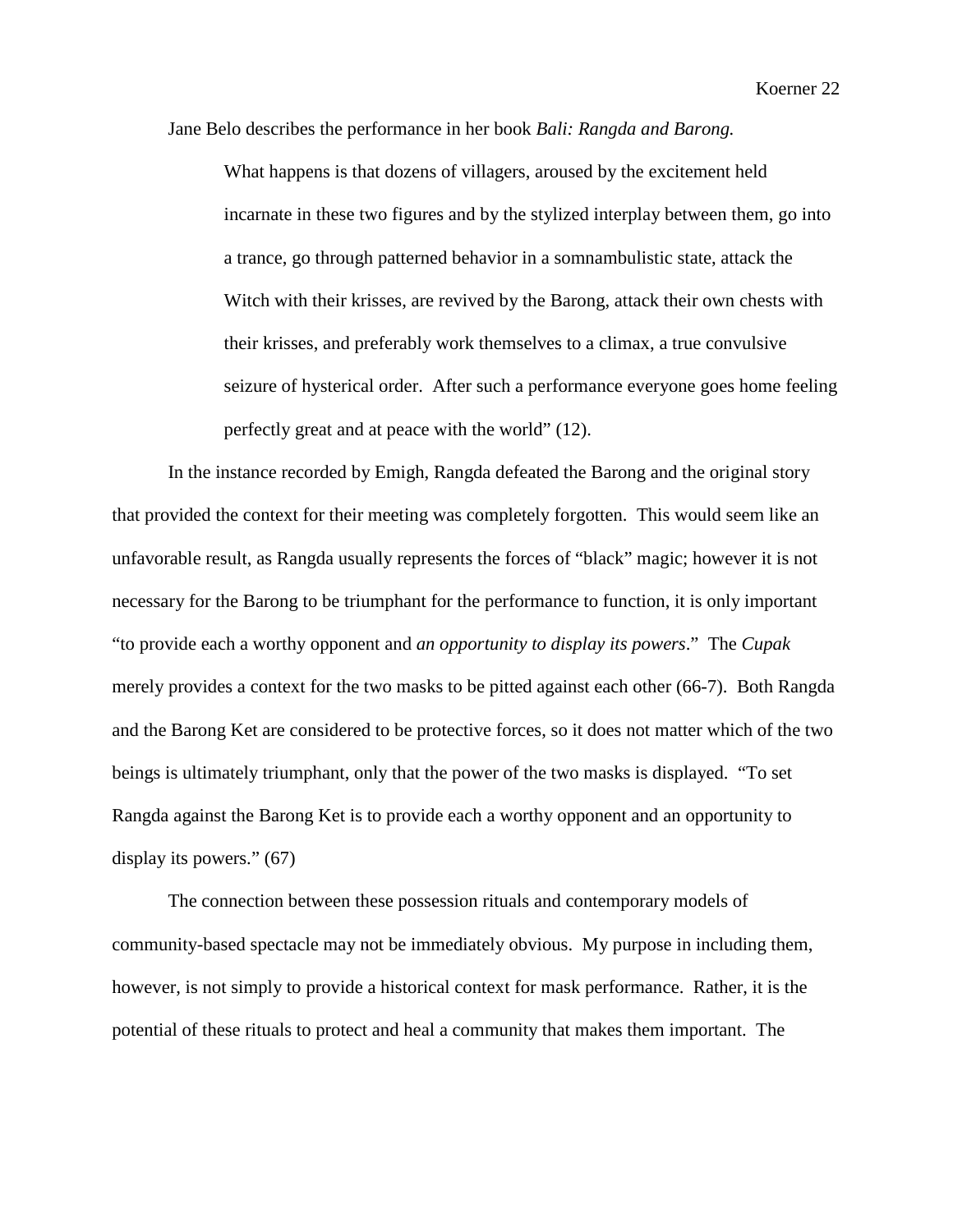transformation of a dancer or performer by placing a mask on their face creates an other, whether it is simply a physical representation or a powerful spiritual presence; and allows that other to create a transformation of the community witnessing the event. In the next three chapters, I will show how Bread and Puppet, In the Heart of the Beast, and Redmoon Theater use this same ability to create an other to work in and with community in order to create a similar transformation.

Susan Valeria Harris Smith, in her study *Masks in Modern Drama* sets up two major categories of mask, the ritual or "heroic" mask, and the grotesque or "satiric" mask. Her categories provide an interesting and valuable framework for looking at how different masks function. Smith's study focuses mainly on the use of masks in modern dramas, but her analysis of the ways in which masks function provide valuable ideas and tools for talking about masks in ritual and theater alike.

According to Smith, the ritual or "heroic" mask symbolizes an exalted and ennobled mankind. Ideally, the heroic mask reveals a humanity of superior and mythic proportions. Iconic and familiar, the heroic mask creates a shared experience with the audience that allows it to partake in the heroism and exalted state of the script. "The heroic mask encourages the spectator to nourish his sense of supremacy and rejoice in human accomplishments" (Smith, 49).

In contrast to the heroic mask, which heightens humanity; the satiric mask distorts and exposes the grossness and depravity of humanity. The satiric mask is animalistic, machinelike, and distorted. Its exaggerated features reveal the guilt and foolishness of the character.

> Such masking distances the viewer from the still recognizably human form, but it also sharpens the viewer's perception. In effect, the mask makes visible man's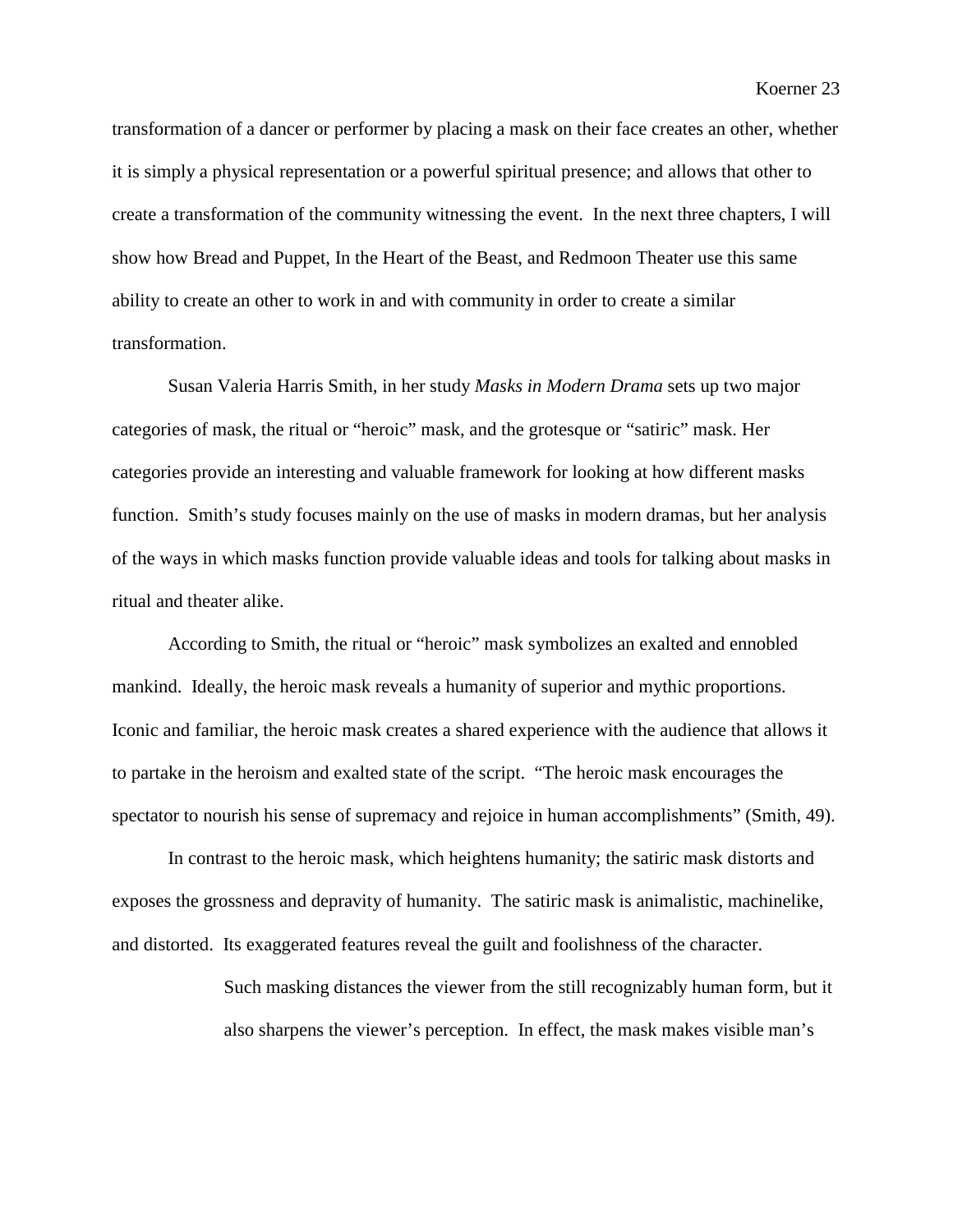inner life, his spiritual condition [...]. Such a mask, the simplest tool of the satiric dramatist, has a prominent place on the modern stage where it has been used extensively and diversely. (12)

The satiric mask can take many different forms. It may be bestial or demonic, such as the masks of medieval mummers; it may be a caricature of social types such as the lecherous old men of Commedia Dell'Arte and Japanese *Kyogen*; or it may be an exaggerated or caricatured portrait, such as a Nixon mask (14-15).

It should be noted that these two different categories of masks do not necessarily exist separately from each other, nor are they exclusive to certain styles or forms of theater. They often coexist side by side in a performance; for example, Bread and Puppet's *Our Domestic Resurrection Circus* often features a large oversized mask/puppet called Uncle Fatso performing alongside Christ figures. Uncle Fatso has appeared numerous times in Bread and Puppet performances, always dressed in a fancy suit with a cigar in one hand and an Uncle Sam-style top-hat. Perhaps the most interesting feature about Uncle Fatso is his ability to function in different roles and to be interpreted according to the audience's experiences and current events. According to John Bell,

> [W]hen Uncle Fatso first appeared in street parades, some watchers were sure his face was Nixon's. But in later years, other audiences were equally sure it was Lynden Johnson's, and then Ronald Reagan's. Before the fall of the Soviet Union, when Bread and Puppet played in socialist countries such as Poland, Eastern European audiences took Fatso (wearing a simple black hat) to represent Russian domination. (Bell, "Beyond" 47)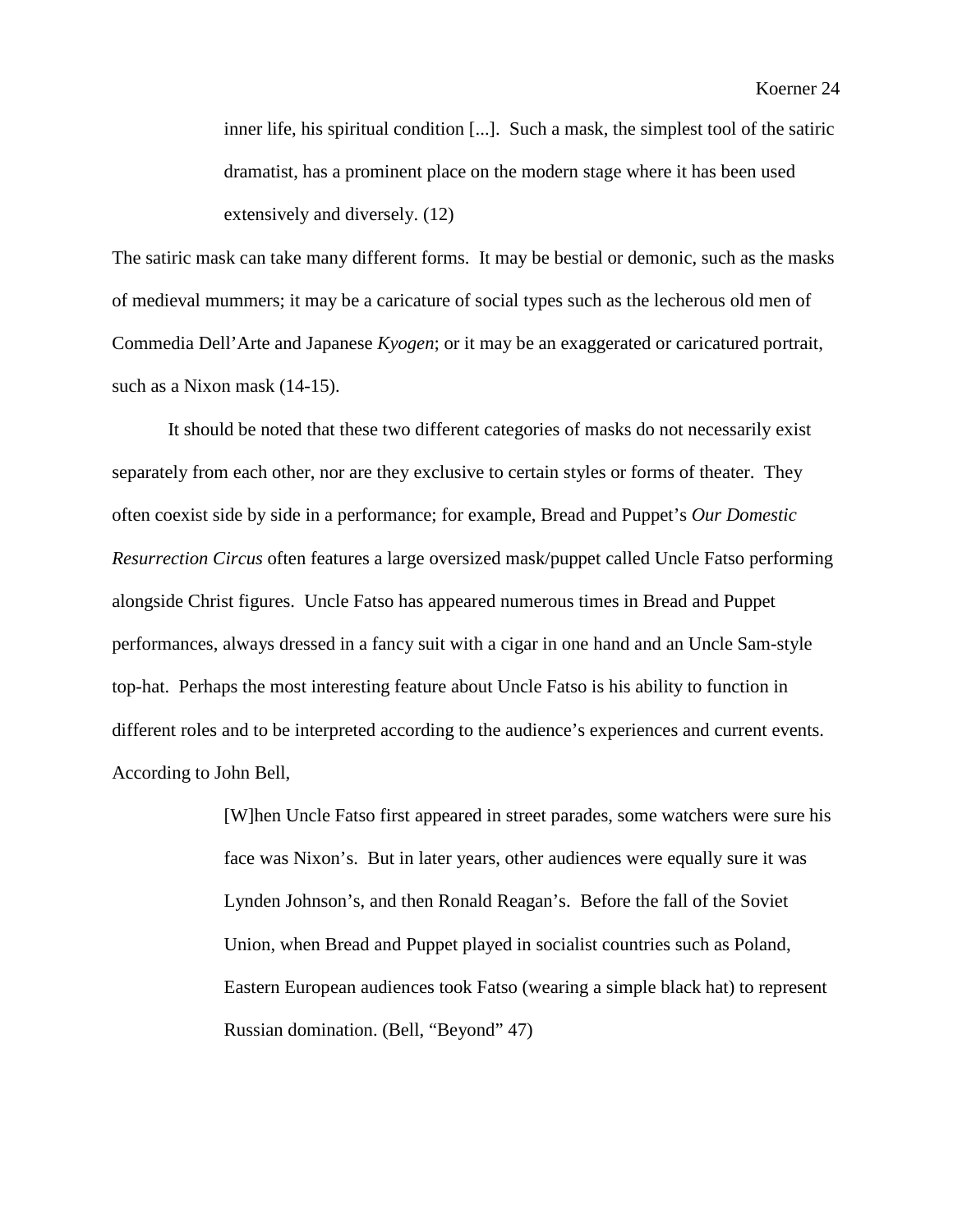Eileen Blumenthal claims that "Masks and costumes disguise the handler," but perhaps it is better to say that masks can disguise or transform their handler. They allow performers to portray an other or at times to actually be that other. They can transform the performer into the lowest and basest of humanity or elevate him or her to the highest levels. In Bali, a talented Sudra, or low caste dancer can take the role and duties of a Brahmana (Priest Class) simply by wearing the mask of a Brahmana character (Emigh 151). Bread and Puppet, In the Heart of the Beast, and Redmoon Theater have utilized the mask to transform not only their performance aesthetic, but their audiences as well. The transformation of a masked performance occurs only when the viewers decide to believe in that transformation. By engaging with the mask performer, the audience shares in the transformation, and in this way is able to be transformed themselves.

#### **The Puppet in Ritual and Performance**

Many of the abilities that make masks so useful for community-based performance are shared by puppets. Puppets, however, have some unique abilities of their own that make them a valuable asset for Bread and Puppet, In the Heart of the Beast, and Redmoon Theater, and indeed any company engaged in community-based performance. This section will give an overview of some of these abilities and how they are utilized by these companies.

The history of Puppets is as long, rich, and diverse as that of masks. Objects and figures endowed with life used for one role or another in society exist throughout history. Miniature figures as old as 30,000 B.C.E depict women with swelling breasts and stomachs. These figures were likely associated with fertility. The oldest record of a puppet performing comes from the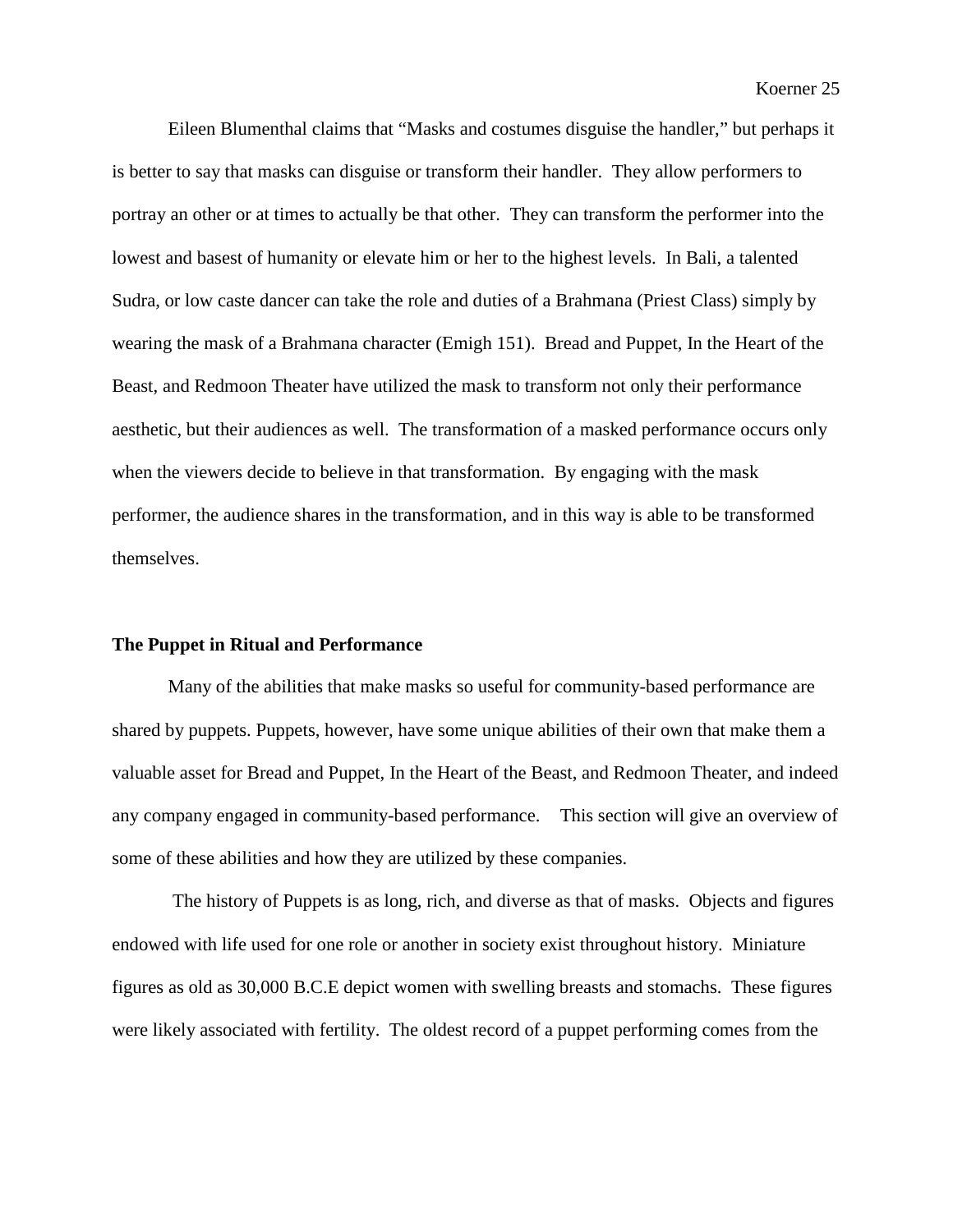Nile Basin in the twentieth century B.C.E. Puppets have also been found or written about in Mesopotamia, Greece, the Indus Valley, and nearly every other major civilization (Blumenthal 11).

In most of these cases, puppets have been associated with deities or other spiritual beings. Herodotus writes in the 5th century B.C.E. about Egyptian processions where puppets were carried to honor the god Osiris, a god often associated with fertility (12). Puppets, similar to masks, have served as temporary containers for deities and spiritual beings:

> In many cultures, crafted beings straddle the living/nonliving divide by serving as substitute bodies for spirits whose original bodies have died. These replacement bodies may be life-sized or miniature, may have moveable limbs or not, and may resemble the deceased or follow a conventional style. (213)

Blumenthal also notes that: "Besides accommodating the dead, puppets provide temporary bodies for all manner of other spirits, demons, and gods. Their chief area of work besides fertility is protection, safeguarding humans and their spiritual allies" (217). Because of this close association with gods and demons, puppeteers are often thought to have magical powers. In Niger and Nigeria, puppeteers are believed to have magic powers that allow them bring puppets to life, and some cases, even change humans into monkeys. In Bali, puppeteers have a close association with religion. "Balinese *dalangs* are considered priests as well as entertainers, and their performances frequently are a part of temple festivals or blessing ceremonies" (212). This close association to deities has lead scholars to postulate that puppets descended from idols and other ritual figures. Whether this is true is impossible to know, but one thing is clear, in many cultures puppets and puppeteers are incredibly powerful forces for good or evil.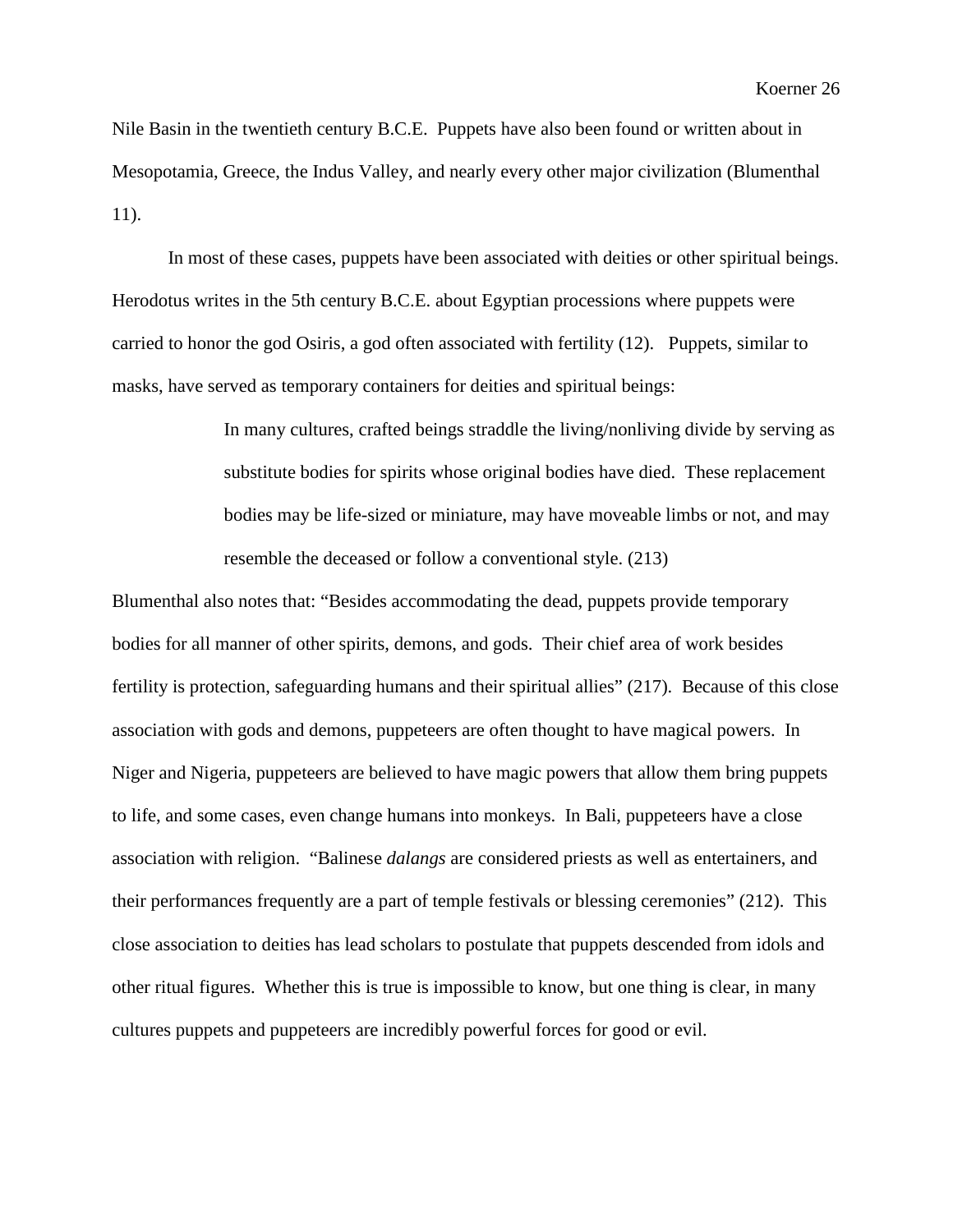The puppet is also very powerful in the sociopolitical realm. As long as there have been puppets they have been used for politics, either in support or in dissent. Political puppets come in all shapes and sizes, from tiny hand puppets, to life sized effigies, to giant rod puppets. Though they are in some cases used to promote or glorify the powers that be, more often they are used to voice criticisms of the government. Puppets are especially well-equipped for sowing sedition and unrest, as they are often given license by the ruling body or are even overlooked as being trivial (Blumenthal 166). In some cases, the puppeteer has been able to use the puppet as an excuse to get out of trouble. There is a well known tale of a Czech puppeteer who was brought to court for political dissent and was deemed innocent after he blamed it all on Kasperek, his puppet. Similarly, in the nineteenth century when authorities tried to force puppeteers to give their performances in German, famous puppeteer Matej Kopecky replied that although he could speak German, his puppets could not (Bogatyrev 89-90). Puppet theaters have been historically considered different from theaters employing live actors, and thus not subject to the same regulations or censorship. In nineteenth-century Rome, theaters were required to submit their scripts for approval, but puppet theaters were not, despite the fact that they regularly lampooned the pope and the cardinals. In France, puppet theaters were exempt from censorship if they used narrators instead of spoken dialogue (Blumenthal 166-7). Sometimes, however, the puppet's status as "not person" is not enough to allow them to escape scrutiny from the powers that be. In these cases, puppets have to resort to other means to voice their opinions. "Puppets living under foreign occupation often use local dialects and slang to shoot defiance at the unsuspecting butts of their opposition" (168). They also disguise their satirical messages by placing them in seemingly innocent situations, like children's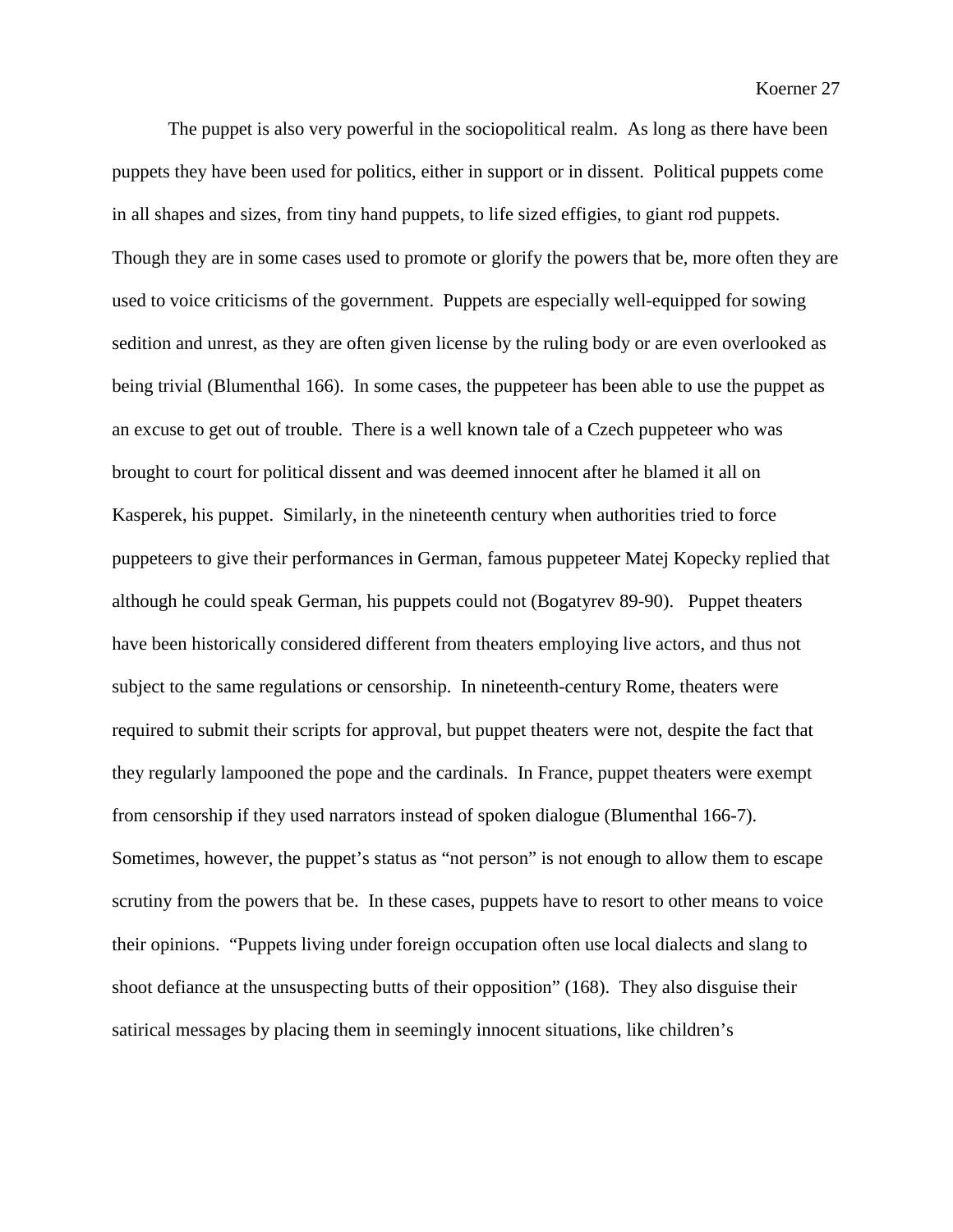performances. Puppets also use their generally small stature to escape unwanted attention: "A hand-puppet stage can be packed up and out of sight within seconds. Police cannot censor performances or arrest performers they cannot find." (168)

Peter Schumann has written much about the political nature of puppets themselves. According to Schumann, "Puppetry is conceptual sculpture, cheap, true to its popular origins, uninvited by the powers-that-be, its feet in the mud, economically on the fringe of existence, technically a collage art combining paper, rags, and scraps of wood in kinetic two- and threedimensional bodies" (Schumann "Radicality" 81). Their existence on the fringe, on the outside of society, allows them to be troublemakers, rabble rousers, and dissenters, voicing the concerns of the citizens without fear of repercussion. "Why are puppets subversive? Because the meaning of everything is so ordained and in collaboration with the general sense of everything, and they, being only puppets, are not obliged to this sense and instead take delight in the opposite sense, which is the sense of donkeys confronting the existing transportation system" (Schumann "What" 59).

Unfortunately for puppets and puppeteers, their rebellious ways have not gone unnoticed. This attention has not deterred puppets or their puppeteers from voicing their dissent; if anything, the puppet has become even more of a common sight at political protests. In 2000, police in Philadelphia made a "preemptive strike," arresting more than 70 puppetistas, or puppet activists, and destroying all their puppets. The puppetistas were planning to protest during the 2000 Republican National Convention (Blumenthal 170).

Puppets are well known for their ability as educational tools for children and adults alike. Used as toys, they allow children to explore identities and differences without consequences.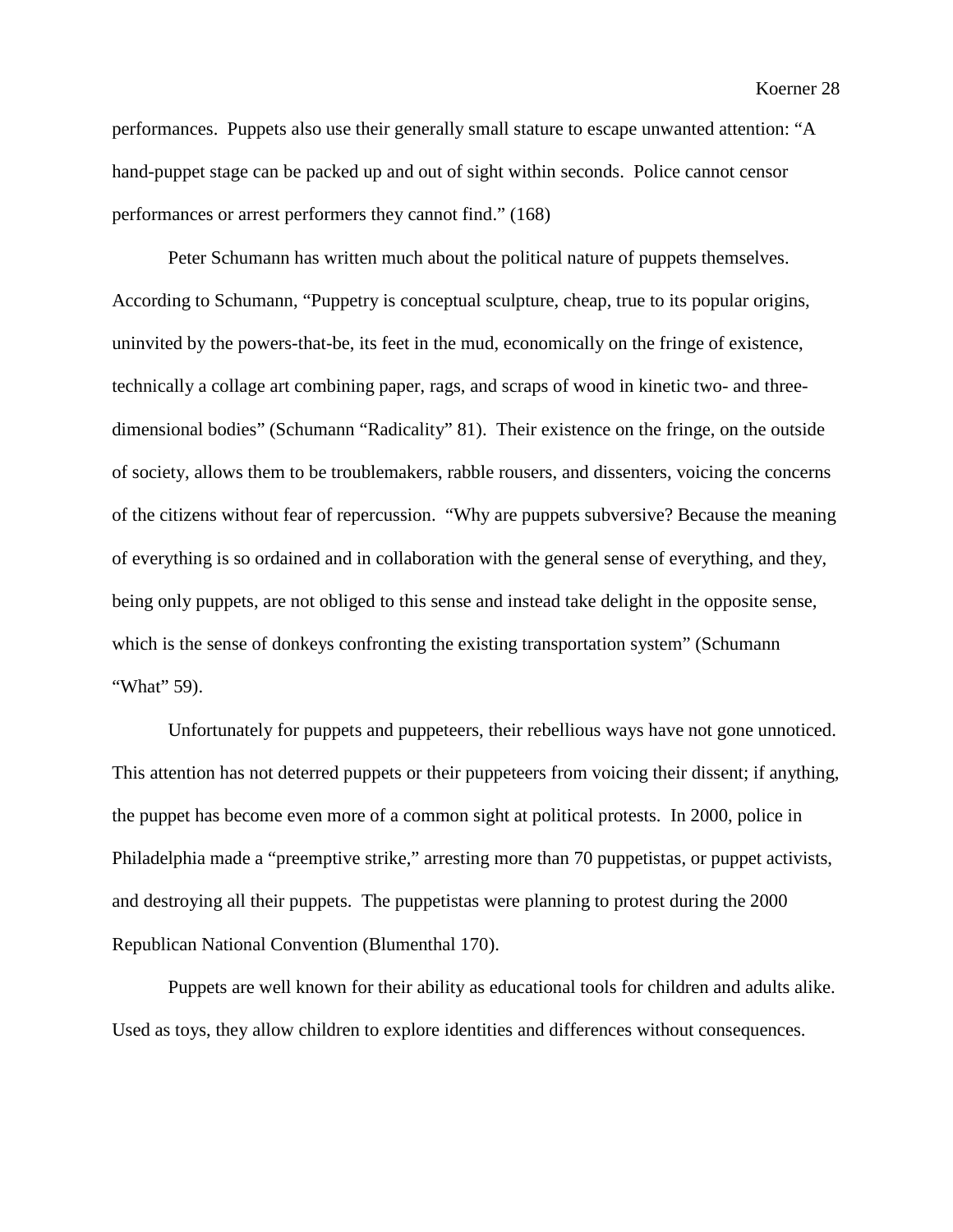They also provide inspiration for the child's imagination, creativity and storytelling. Additionally, they are used to help adults with learning and are especially useful for language instruction. "For at least half a century, puppetry has been included as a pedagogical tool in teacher-training courses for adult literacy and immigrant language instruction around the world" (Blumenthal 187). The same freedom that allows puppets to be political dissenters also allows them to cover controversial material like sex education and family planning. In Ahmedabad, Rajasthan, and other conservative areas of western India, hand puppets are able to get away with performing skits about birth control, a subject that would be extremely sensitive if not taboo for live actors. In Java, a largely Islamic state, *wayang* puppets with traditional "jumbo penises" have demonstrated condom use. Puppets also help with AIDS education—"Gary Friedman's Puppets Against AIDS have spread their message, including condom use, through much of southern Africa and parts of East Africa" (189).

Puppets have proven themselves to be incredibly useful to psychology and physical therapy, both as a diagnostic tool and as a treatment aid. "Improvising with puppets, patients may reveal angers, fears, longings and attitudes they normally hide" (Blumenthal 189). In group therapy situations, puppets allow patients to attempt difficult social interactions through the puppet, essentially an alternate persona or "other" self. Patients with speech impediments are allowed to practice speech patterns from behind the puppet, without any risk of embarrassment to themselves (191).

The strategies and practices of Bread and Puppet, In the Heart of the Beast, and Redmoon Theater provide excellent examples of the abilities of puppets. In the case of Bread and Puppet, not only has the company utilized the puppet's abilities as a political dissenter, but Schumann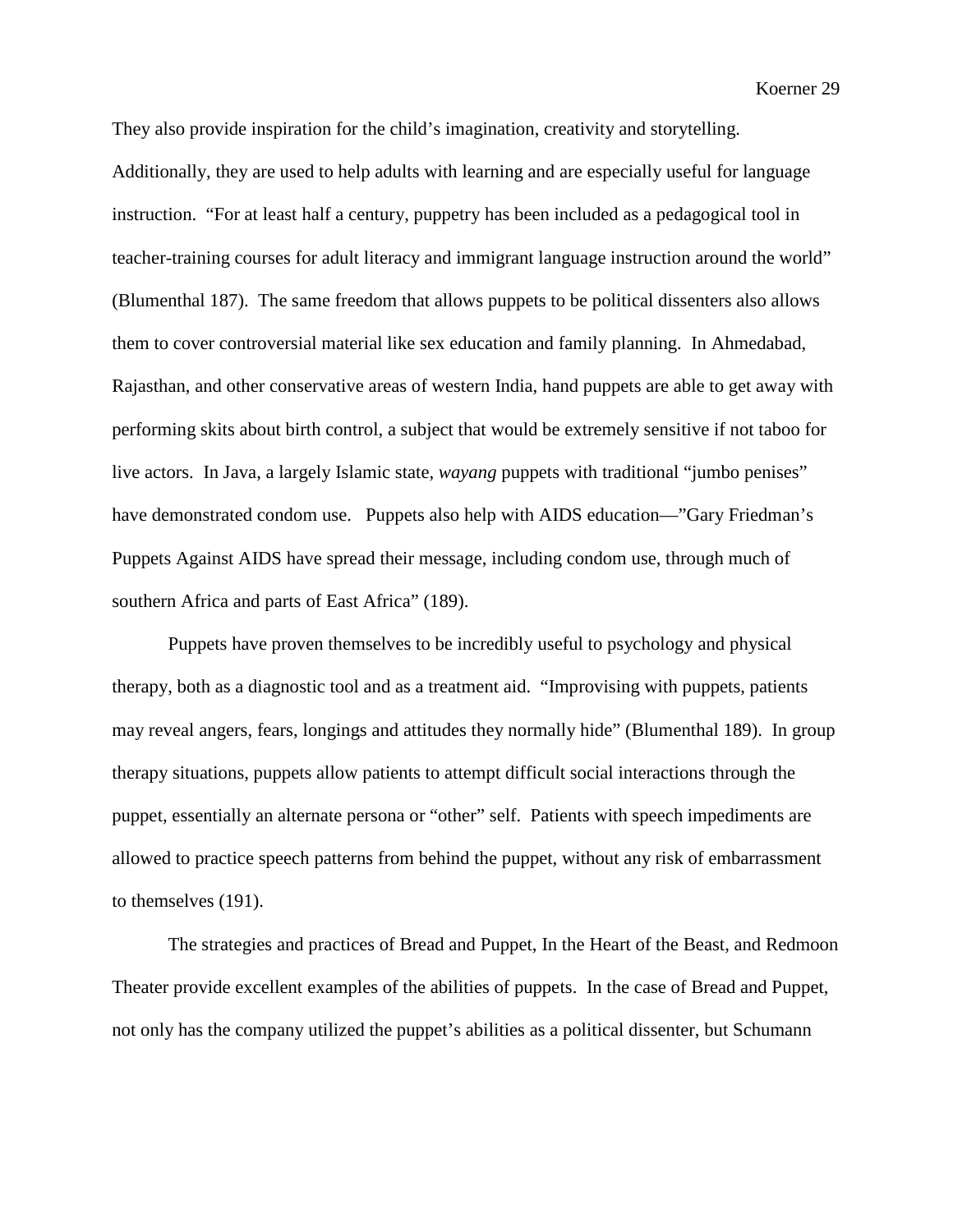has contributed new and vital ways of creating and performing political puppets. "Puppet theater is an extension of sculpture. A professional sculptor doesn't have much to do but decorate libraries or schools. But to take sculpture to the streets, to tell a story with it, to make music and dances for it—that's what interests me" (Bell, "Louder" 273).

Further, while performing in third world countries, Bread and Puppet has used their unique aesthetic approach to puppets as a means of engaging volunteers in the process and creation of performances. While I will deal with this in greater detail in the next chapter, essentially Bread and Puppet's low budget, low-tech approach to theater allows them to overcome the limitations of technology in these third world locations.

In the Heart of the Beast and Redmoon Theater both have created outreach programs that use puppets as a way to encourage community members to express themselves. Both In the Heart of the Beast and Redmoon have created youth programs including In the Heart of the Beast's summer theater camps and workshops and Redmoon's Dramagirls, a program that matches adolescent girls with female professional artists:

> [T]he program uses components of Redmoon's unique form of spectacle theater making, such as stilt-walking, acting, ritual-making, drumming, and symbolic movements, to lead girls in the creation of an original production based on stories of their own lives. (Redmoon.org)

Jim Lasko, Artistic Director of Redmoon Theater, sums up the use of puppets very well: The puppet has many virtues. Besides being egoless, demanding no benefits, or even pay, they are incredibly flexible and never lie. But what is most exciting about the puppet is that it adores collaboration and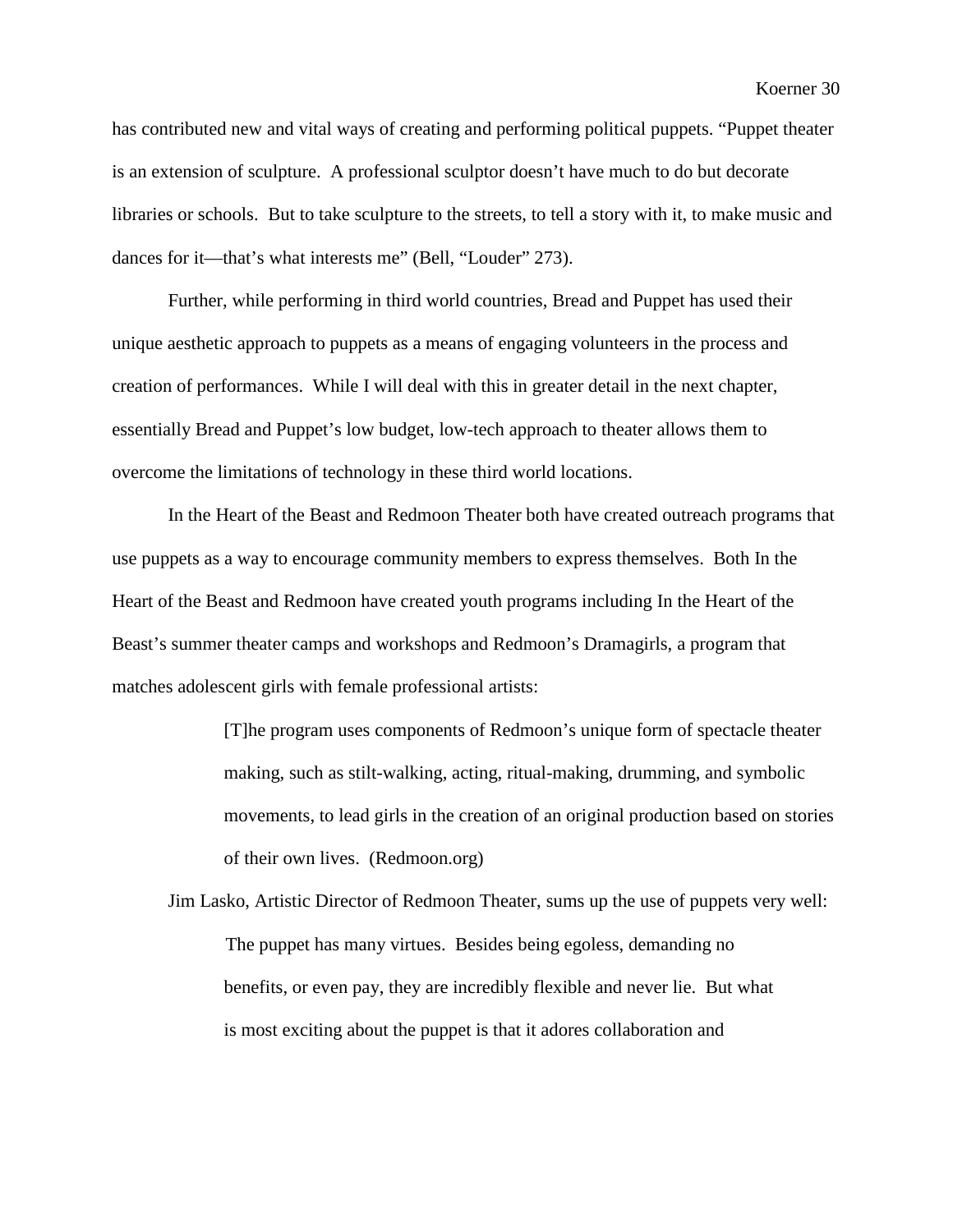promotes community... Like having a common friend at a table with strangers, the puppet promotes healthy conversation, demonstrates our differences, and highlights our similarities... It is acrobatic, expressive, and unflappable. With the right urging it can do almost anything. But the puppet's appeal goes beyond that to something more esoteric, less conscious, and perhaps, deeper and more meaningful. A puppet on stage relieves us of the obligations to the 'realism' that dominates film, television, and most theater. Puppets don't ask us to 'willingly suspend our disbelief,' as Diderot understood the audience's responsibility to realism. They ask that we actively manufacture belief. The puppet relies on the audience's assistance. Its face never changes or exhibits feeling. It doesn't glance or transform. Nothing happens without the audience willing it to be so. And this, it seems to me, is the gift of the puppet: the gentle reminder that belief is an exercise, a willful act of consciousness that we can employ to transform our reality. (Liese)

It is the puppet's ability to be that "common friend at a table with strangers" that makes it such a powerful tool for teaching and education. The actively manufactured belief that puppets require is the same manufactured belief that allows puppeteers to get away with political and social satire. The grafting of life and emotion onto the puppet's face, the transformation of the inanimate object into an animate being is the power that allows Redmoon to transform spaces and transform people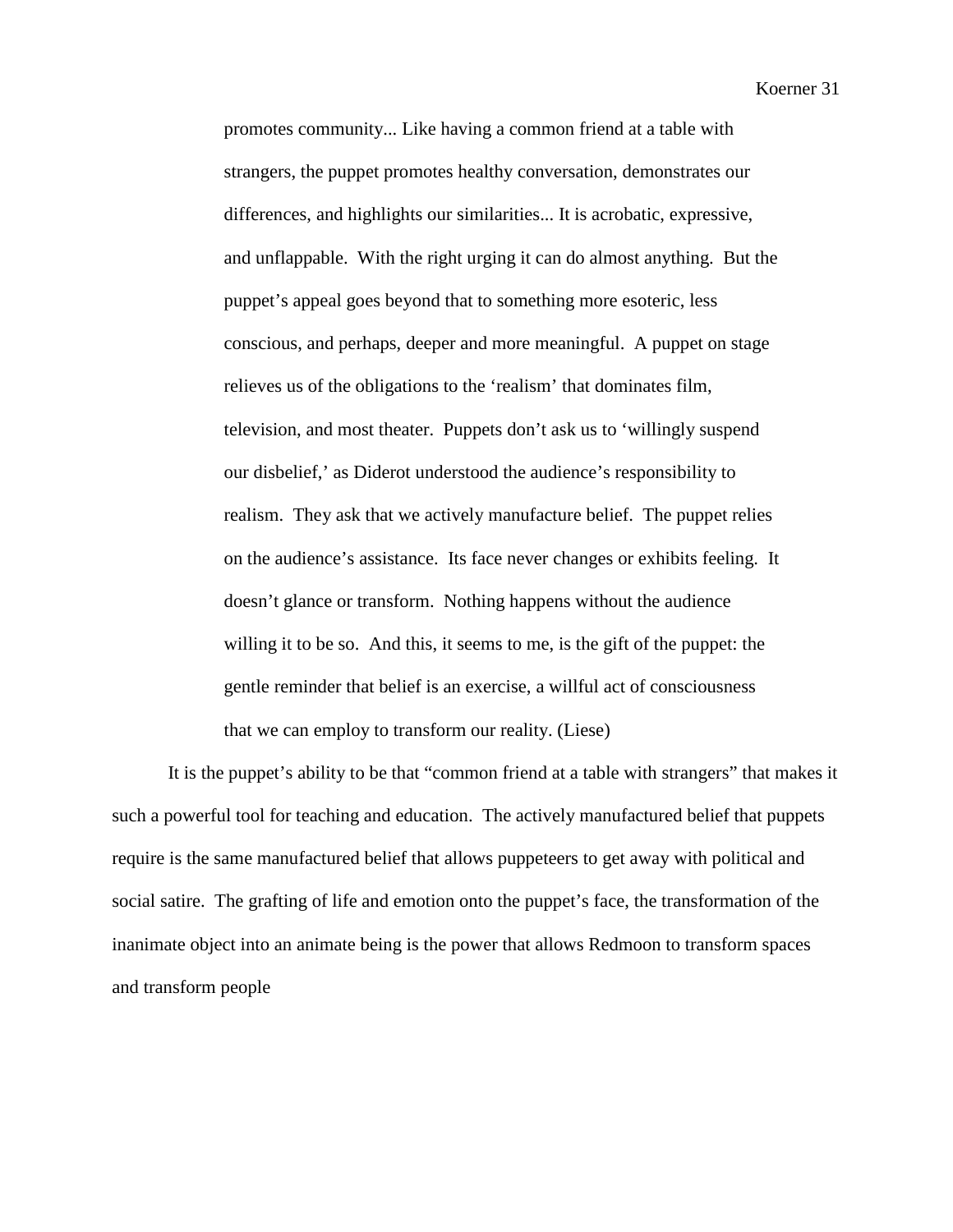I have argued that the power of masks and puppets lies in their ability for transformation, creating an other self, an alternate voice that can speak up and speak out without consequence. Because they rely on the viewer's willingness to participate in that transformation, they implicate the audience in the transformation, allowing for a similar transformation among the audience. In the next three chapters, I will look at how these three companies use this power to transform their audiences.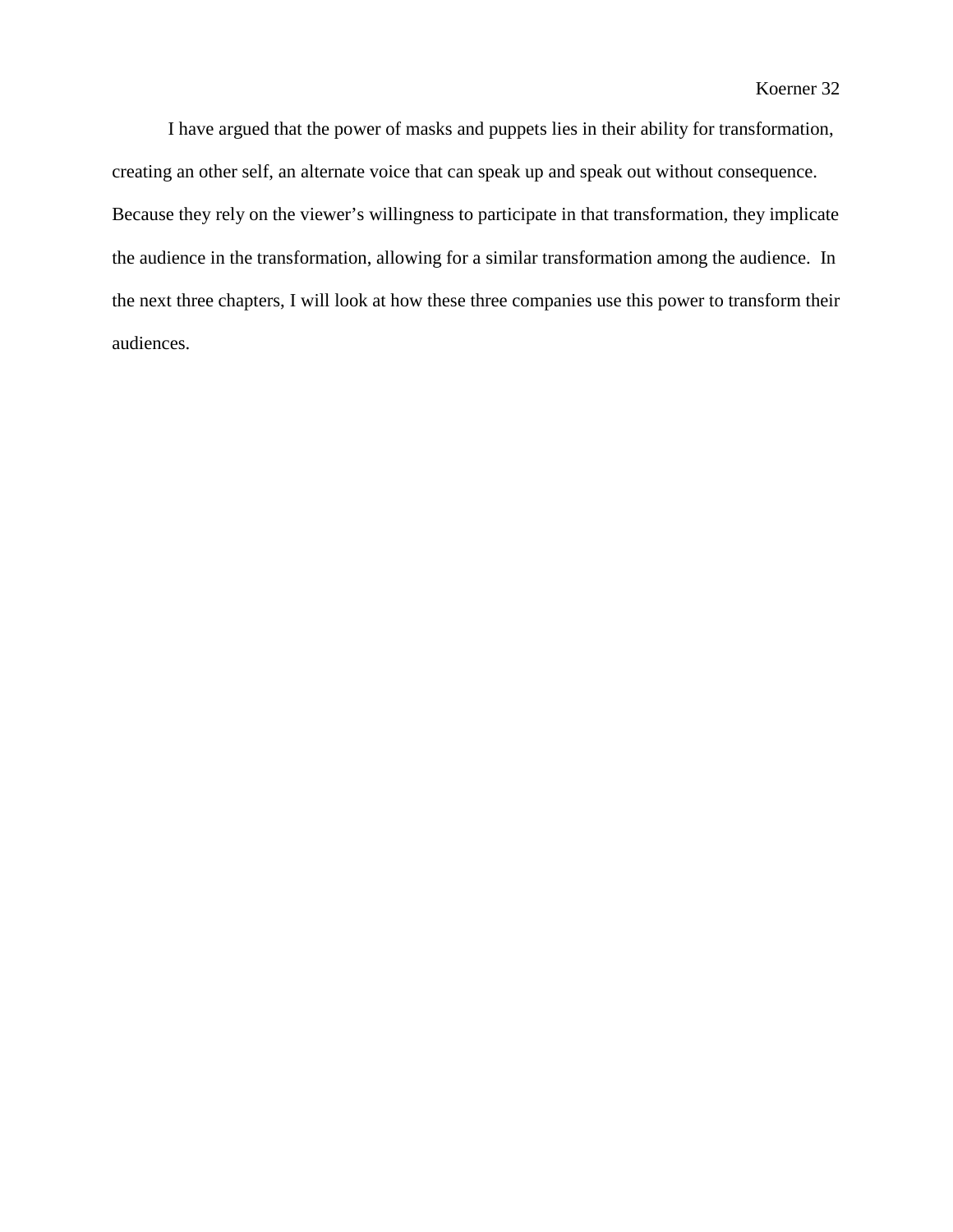## **CHAPTER TWO: BREAD AND PUPPET**

Puppet theater, the employment and dance of dolls, effigies, and puppets, is not only historically obscure and unable to shake off its ties to shamanistic healing and other inherently strange and hard to prove social services. It is also, by definition of its most persuasive characteristics, an anarchic art, subversive and untameable (sic) by nature, an art which is easier researched in police records than in theater chronicles, an art which by fate and spirit does not aspire to represent governments or civilizations, but prefers its own secret and demeaning stature in society, representing, more or less, the demons of that society and definitely not its institutions. (Schumann "Radicality" 75)

Since the 1960s the Bread and Puppet Company has been creating plays, parades, and spectacles with puppets and masks in various scales on a variety of topics in a variety of venues. It has become one of most well known unknown theater companies, by which I mean that they have deliberately stayed out of the limelight, preferring a lo-fi, low-budget approach to creating their various shows. Bell writes: "Peter Schumann's project in the United States has been to invent a twentieth century method of political theater using puppets and masks and the energies of hundreds of different participants. By definition, this effort has operated at the margins of American culture" (Bell, "The End" 52). In the past forty-plus years, however, volumes of books, articles, and images from, by, or about Bread and Puppet have been published, making them one of the most written about companies of the twentieth Century. In terms of communitybased performance, Bread and Puppet can be pointed to as one of the companies responsible for the influx of companies engaging in community-based performance, and it is the prime example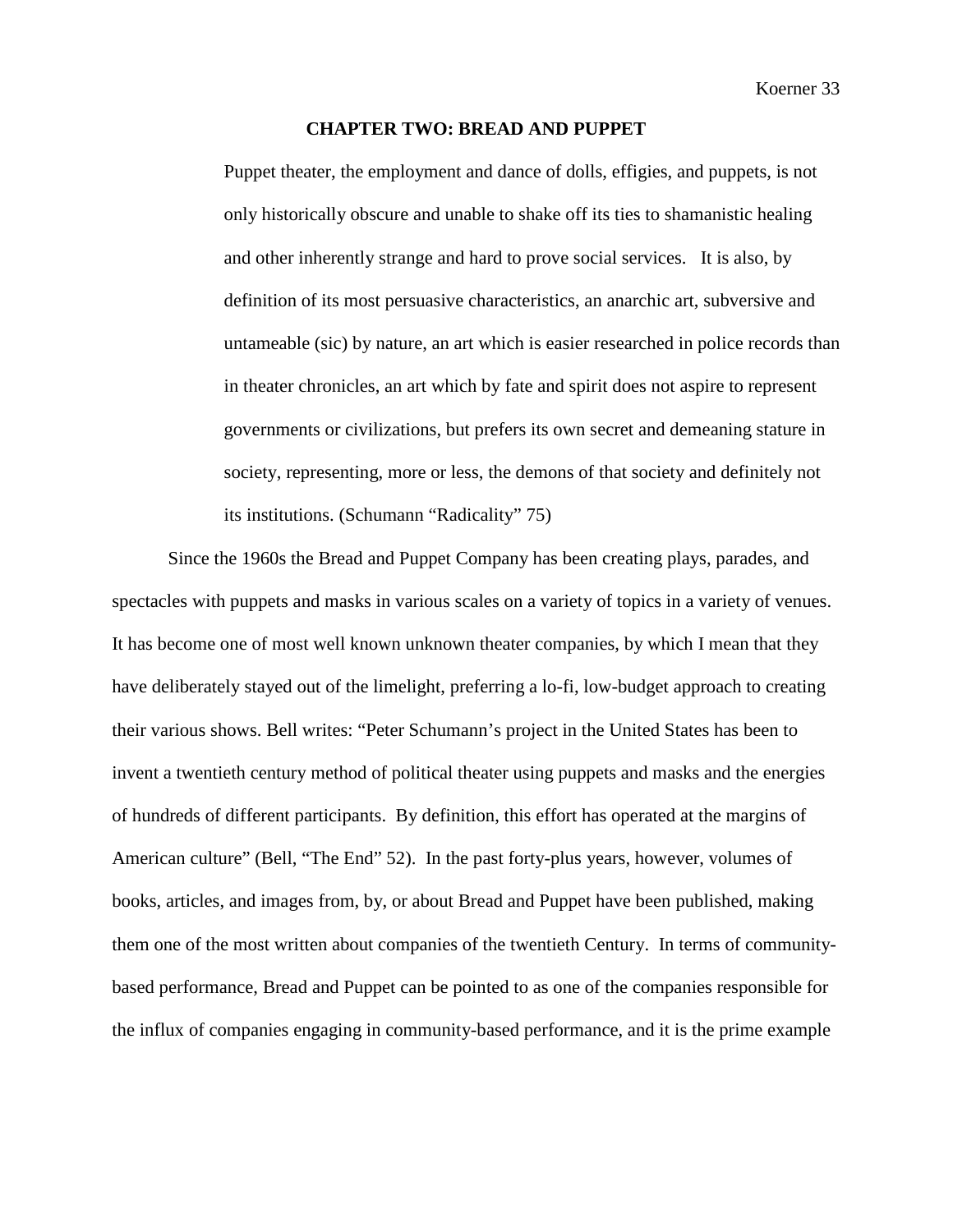of Jan Cohen-Cruz's first strain of community-based performance, that of "Activist performance as vigorous support for or opposition to sociopolitical circumstances."

Any discussion of the Bread and Puppet Company must necessarily begin with Peter Schumann, the director and driving force behind the company. Schumann was born in June, 1934, in Lueben, Silesia, (now in modern-day Poland) not far from Breslau, Germany. His father was a Lutheran schoolmaster and mother taught him how to make the heavy black rye bread that would later put the bread in Bread and Puppet (Brecht 5-6). While a child in school, Schumann made masks and stone carvings and was involved with various dance and theater performances. A family friend of the Schumanns, Max Jacobs, was a puppeteer, and Peter and his siblings often watched his puppet shows and received puppets from the Jacobs, which Peter and his siblings used to put on their own puppet shows. Schumann apparently lost interest in the hand puppets, and after high school left puppetry behind for a while (Brecht 10-11).

Following high school, Schumann studied art, in particular sculpture, although he abandoned his formal education at the age of 21 to pursue dance performance. He continued to sculpt after he left the art academy, often combining his pursuit of dance with his sculpting and mask making (47). In the spring of 1961, Peter and his wife, Elka, came to the United States to visit Elka's parents, and decided to remain. They moved to New York City, and it was there that Schumann would find a focus for his art and dance.

Schumann made masks and puppets for various dance and theatrical performances in 1961 and 1962, but it was not until 1963 that Bread and Puppet was finally born. He created the first Bread and Puppet shows in the fall of 1963 with Bob Ernsthal and Bruno Eckhardt (a German painter) in a loft in the lower east side of Manhattan (Bell, "Beyond" 32). Schumann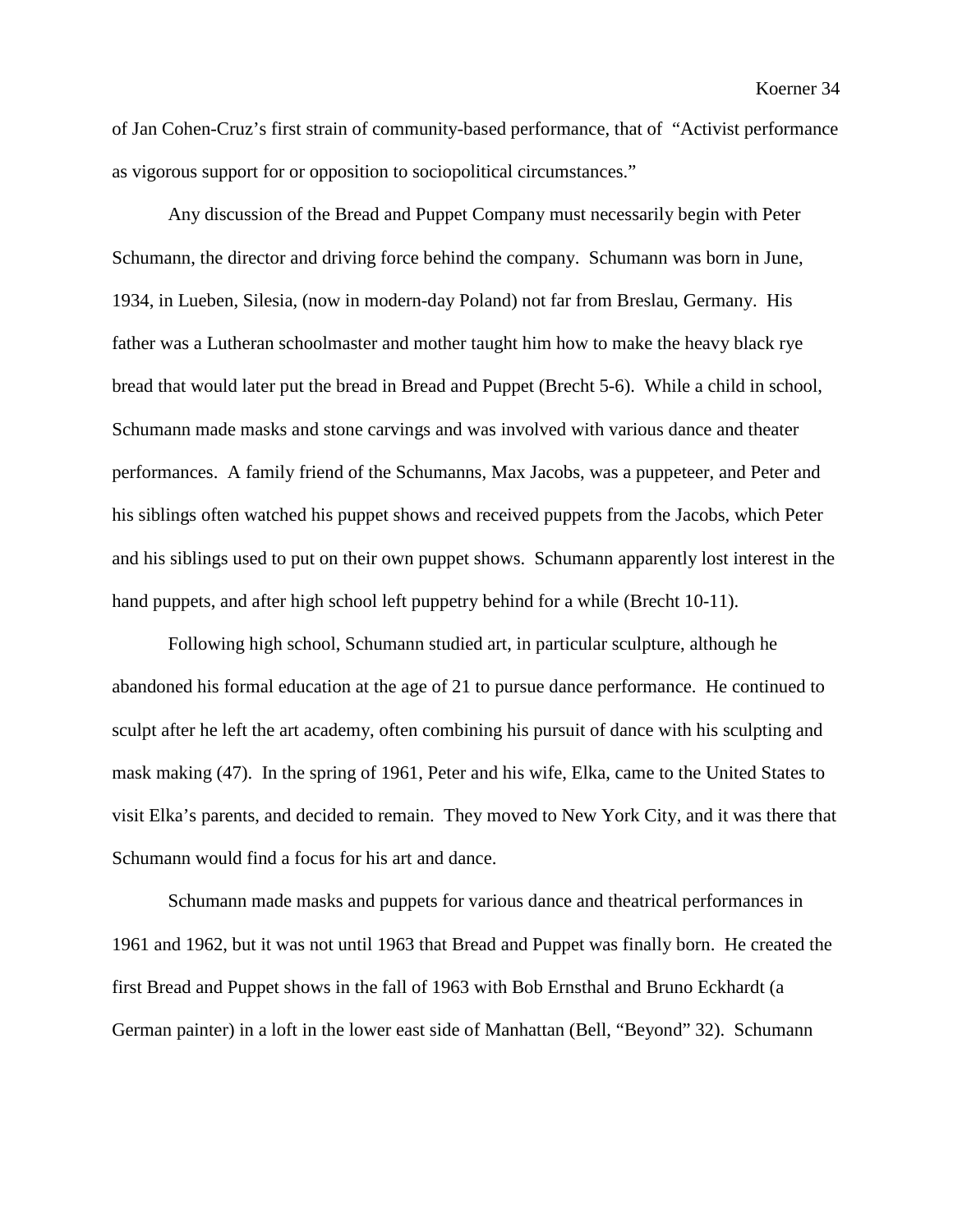had seen a performance of the Manteo Family's oversized Sicilian rod puppets, and was inspired by them. He began to experiment with giant puppets that were similar in spirit to the Sicilian puppets, though quite different in form and structure. He combined elements of the large rod puppets with masks and came up with an idea that would remain a central element of all his later shows—the live puppet. He put the puppeteer inside the puppet, essentially creating a full body mask (Brecht 343).

The anti-Vietnam War movement of the 1960s gave Bread and Puppet a focus and a large audience for their work. Schumann had been searching for a purpose to motivate his art, and the Peace Movement provided that purpose. Bell suggests that having been a child (and a refugee) in wartime Germany gave Schumann a strong sense of the effects of war.

> At the same time he had (in a tradition going back to German classicism) both a high-minded idea of the moral role of theater and an adroit sense of popular theater techniques. This, and the enthusiasm of a changing roster of artists, musicians, actors, writers, and political activists in New York, made Bread and Puppet street shows, indoor productions, and street procession the theatrical center of anti-Vietnam War activity in the 1960s. (Bell, "Beyond" 35)

It was during this time in New York that Schumann developed and perfected the political puppet parade. According to Brecht, Schumann invented this form of performance (489), though Bell notes that politics and parades have a previous relationship with each other. "Of course, political street parades have a long, pre-twentieth century history, but Bread and Puppet parades during the anti-Vietnam War years were a particular contribution to American culture, a combination of the popular art forms of puppet theater and street demonstration with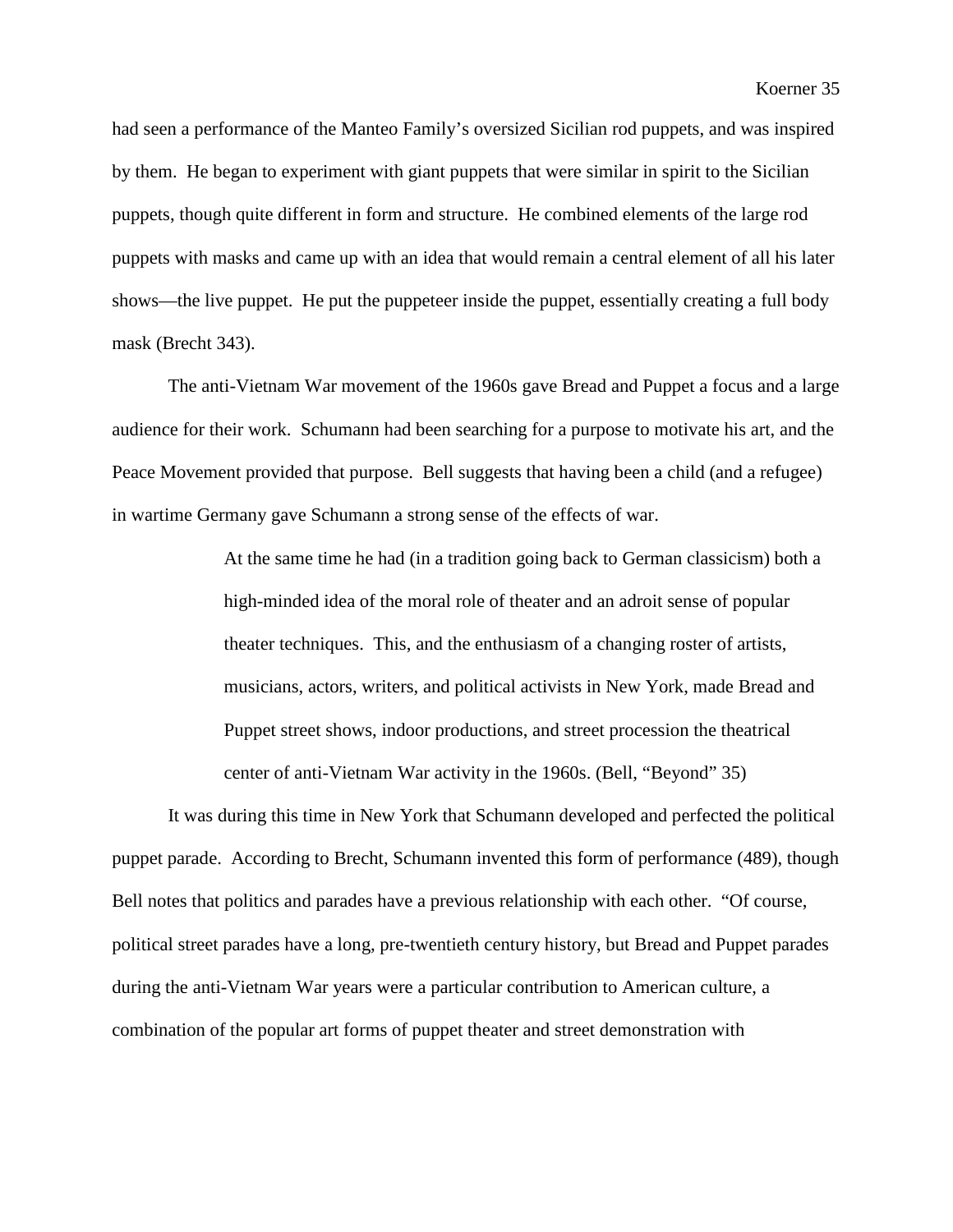Schumann's sense of the possibilities of political art" (Bell, "Louder" 273). The significance of this contribution is considerable. Bell explains the importance of the Parade: "A Parade celebrates the public nature of the entire street, repossessing it (momentarily) from the state and from productive use, redefining it as a performance space, and thus celebrating all those participating—paraders and pedestrians, performers and audience" (278). The parade exemplifies theater that is for, by, about, and in the community. Schumann himself offers several reasons for why he combined his puppets with parades:

> I decided to take my painting and sculpture into the street and make a social event out of it, and out of that grew my puppet theater […]. Puppet Theater is the theater of all means. Puppets and masks should be played in the street. They are louder than the traffic. They don't teach problems, but they scream and dance and hit others on the head and display life in its clearest terms. (271, 273)

The Bread and Puppet Theater became a driving force of the "pacifist-anarchist-liberal wing" of the Peace Movement of New York City in the 1960s. As the landscape of political protest began to change, however, so too did Bread and Puppet's involvement in it.

> For as long as and to the extent that this wing represented the coalitional consensus of the New York City Peace Movement—and it did so decreasingly from '67 onward—Bread and Puppet Theater was the organ of the New York City Peace Movement. When from '67 onward the ideas and the protest forms of the Youth and New Left Movements rose to preponderance in the Peace Movement, Schumann faded out of the Movement. (Brecht 485)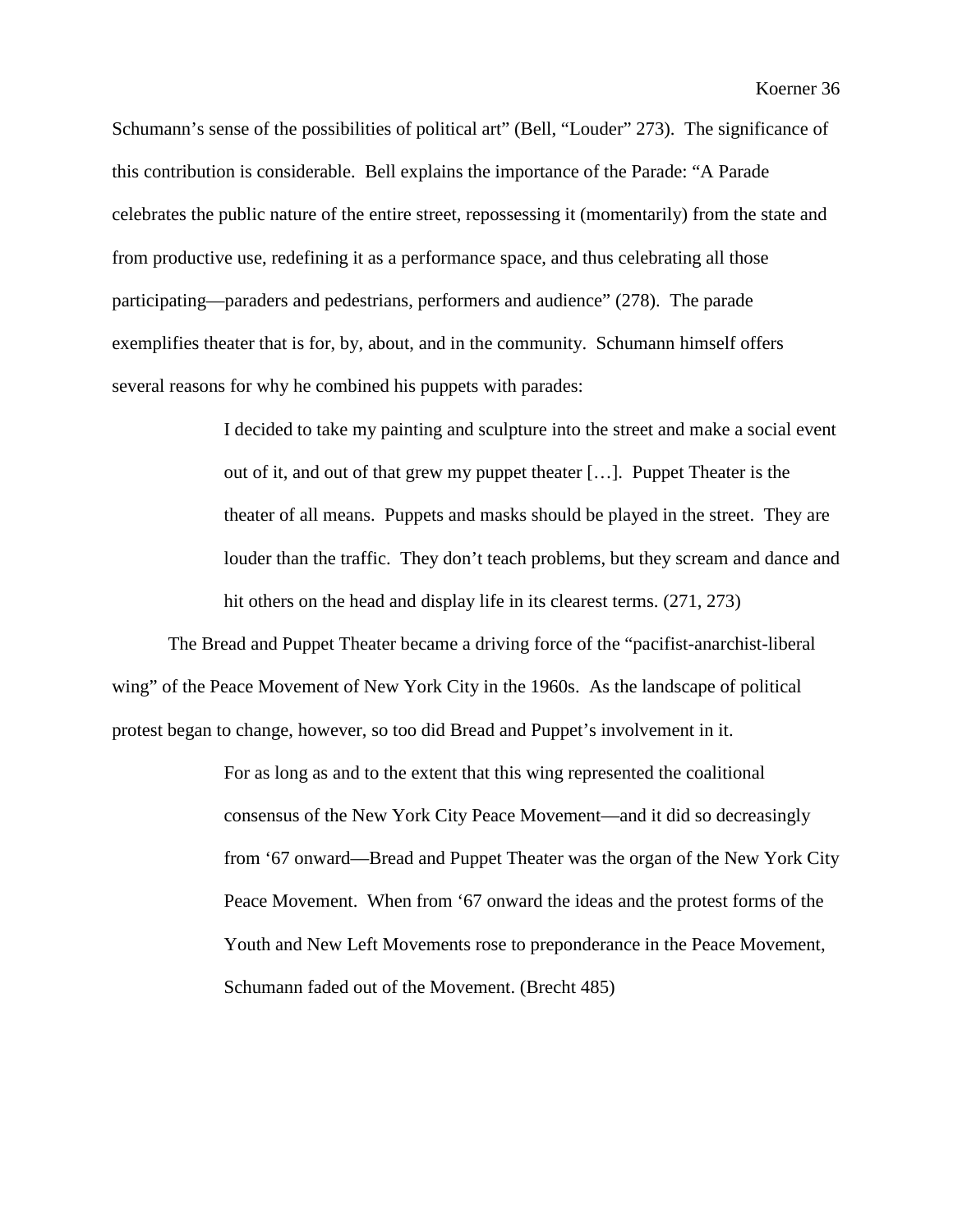By the mid-1960s, the anti-war protests had started moving away from its non-violent roots to a more frustrated, aggressive anti-war movement, and Schumann stopped feeling comfortable. According to Brecht, Schumann had little faith in the efficacy of protests, but felt a need to speak out. As the anti-war movement became popular and moved away from its grassroots, nonviolent origins, Schumann no longer felt any connection to the movement.

Instead, Schumann turned his attention to other performances. In April of '68 Bread and Puppet went on their first European tour, and in September they participated in the Radical Theater Festival in San Francisco, along with the San Francisco Mime Troupe and El Teatro Campesino (Brecht 573). In 1969, the company again toured in Europe, performing indoors and in the streets. They learned in France that American soldiers stationed there had been forbidden to attend their shows, so they decided to perform in front of a barracks. They were met by policemen with clubs, and when they began to perform, they were beaten and chased away (Brecht 578).

In 1970, Bread and Puppet was invited to become a theater-in-residence at Goddard College in Plainfield, Vermont. The move coincided with much larger "back to the land" movement that was growing in popularity during the late 1960s and early 1970s. Elka's grandfather had first popularized an agrarian subsistence way of living in the 1930s, when he left the city for a farm in southern Vermont (Bell, "Beyond" 36).

The greatest innovation of Bread and Puppet while in Vermont at Goddard (and later at Glover) was the development of the circus performance. According to Brecht, the idea of a Circus was born out of a reaction against the performance of *Cry of the People for Meat* in established theaters in Europe for habitual, bourgeois audiences. Schumann wanted to be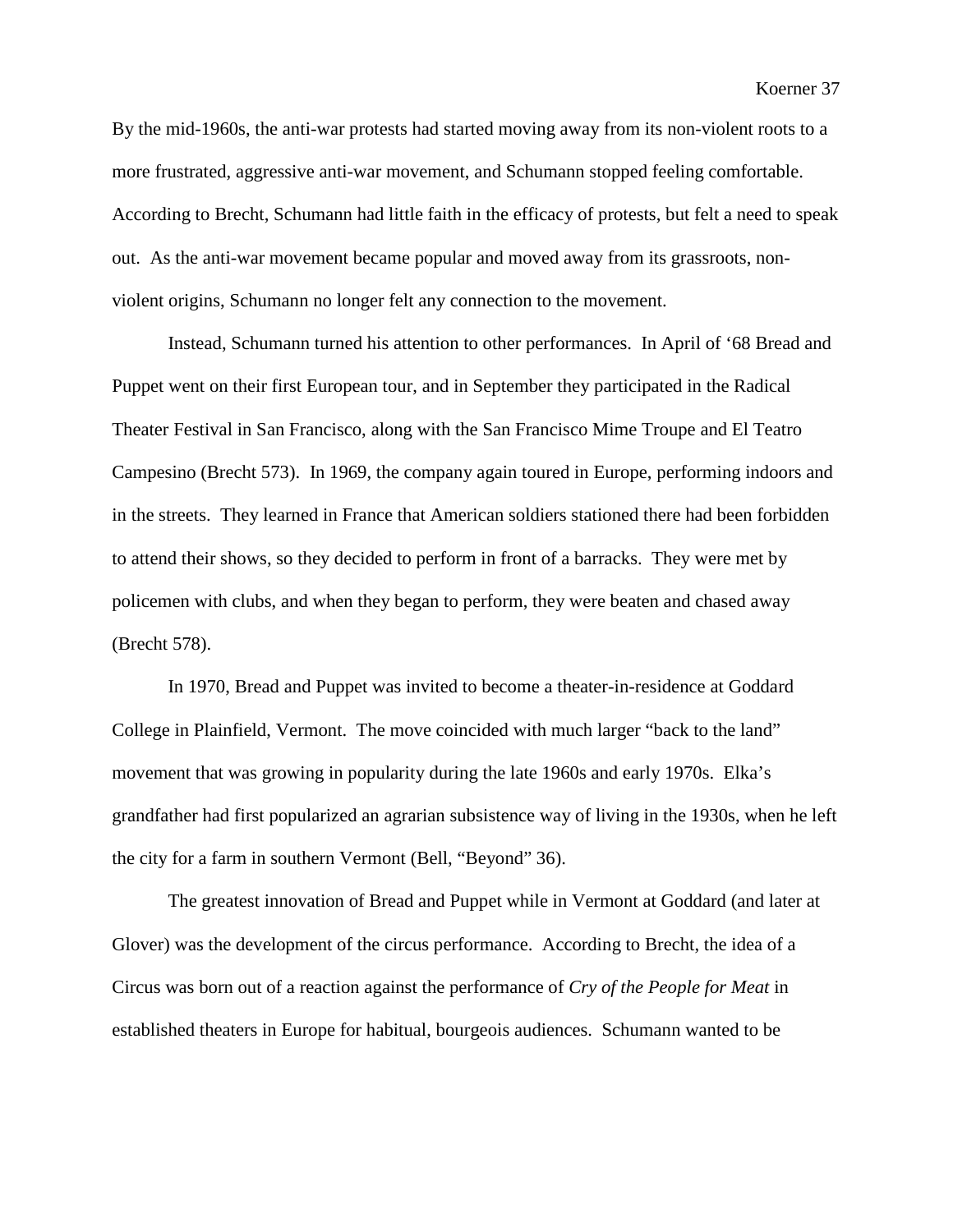independent of these "mausoleums" and create a theater for a popular audience (Brecht 125). A circus format would allow Schumann to present as entertainment: "(1) his critical attitude toward modern life and toward modern America in particular," and "(2) his personal metaphysics, an inner relationship of life to death that could be conveyed by birth-life-death sequence or structure and—as part of it or independently—by a dance of death." (Brecht 126) Schumann's initial attempts at circus happened in 1970 and 1971. He decided to call it *Our Resurrection Circus.*  The circuses in subject spanned the history of the world and included many allusions to American culture and history. Both the 1970 and the 1971 circus toured after their initial performances, but neither were well adapted for traveling. The first year it was simply too big and, according to Brecht, thrown together too quickly to make sense, and the second started out as touring show, but soon grew too large to continue touring (131-3). In 1972 and 1973 there was no circus, but in 1974 Schumann returned to the circus format. This time the circus lasted from noon to dusk for four consecutive days. The first part of the show consisted of sideshows, short skits and plays repeated throughout the afternoon. The second part was the "silly circus," usually a fun and satirical show about American history. The "silly circus" would be followed by a musical puppet play—a puppet show set to a classical composition focusing on individual death and salvation. The final portion of the circus was a large-scale pageant involving musicians, giant puppets, and processions. Subsequent performances of *Our Domestic Resurrection Circus* would follow the same basic format until the circus was retired in 1998 (Brecht 141). Following the Circus of 1974, Schumann (and Bread and Puppet with him) left Goddard and moved to Dopp's Farm in Glover Vermont.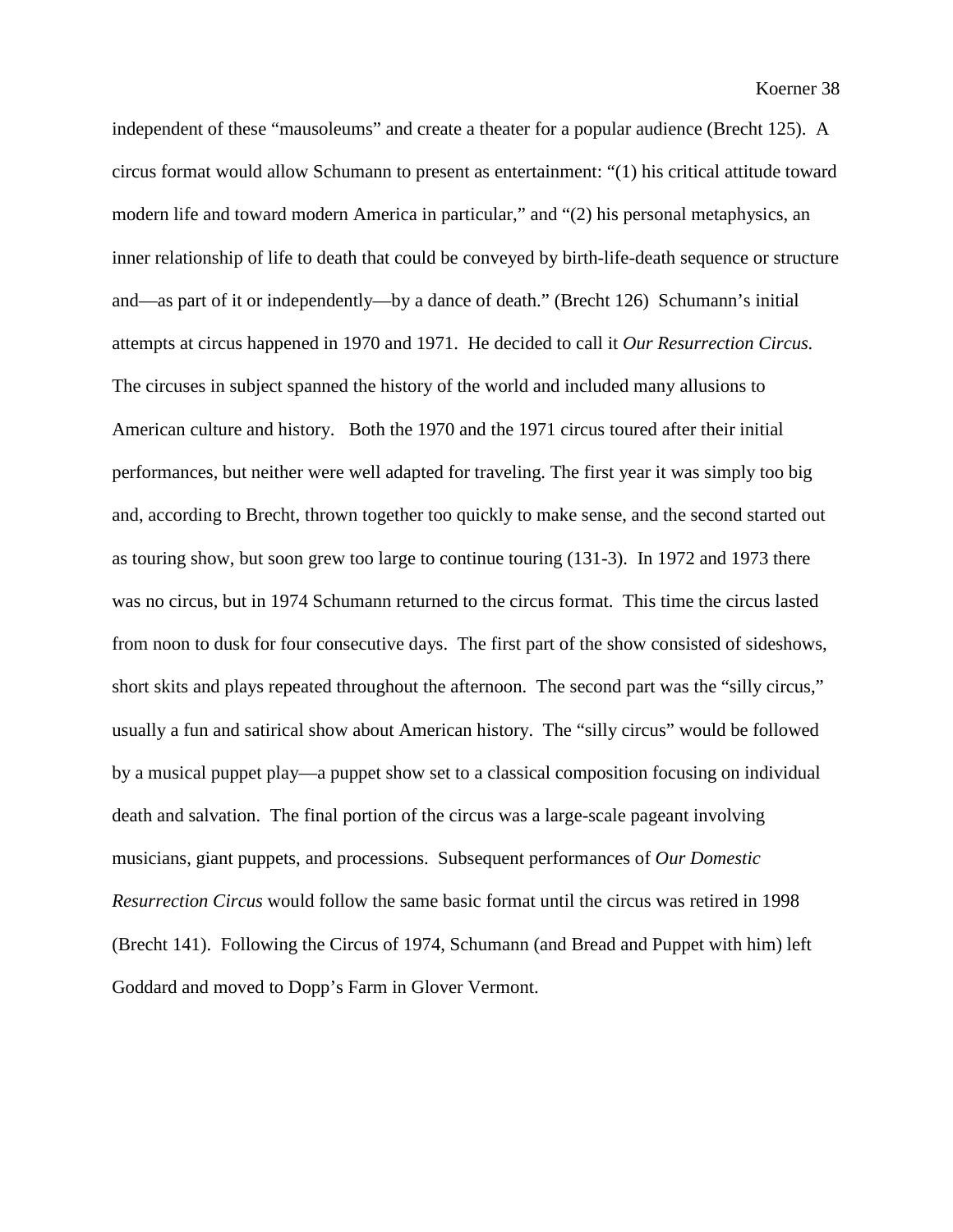The first *Domestic Resurrection Circus* on Dopp's Farm was performed in the summer of 1975. The Farm had a large horseshoe-shaped amphitheater that had been created when Elka's father sold several tons of gravel to a construction company building an interstate nearby. The construction company left a steep-sided, horseshoe-shaped bank curving around a large hayfield. Schumann and company transformed a barn into a museum to put their puppets and masks on display. The main ring was in the center of the amphitheater, with the small sideshows and performances in and around the performance areas. The Dopp farm would be the site of every circus between 1975 and 1998, when the circus was retired. It grew in scope, with more performers and larger audiences each year (Bell, "The End" 55-56). *Our Domestic Resurrection Circus* became the central focus of Bread and Puppet's artistic endeavors. "The *Circus*," writes Bell, "was the event for which new puppets were built and new themes, music, texts, and movements were invented, and determined the theater's performances for the following year" (57).

The circus was meant to be a celebration of community, humanity, and nature, "an annual local celebration in the landscape, to which in principle the community of all of mankind, in practice the neighbors (widely conceived) are invited: to participate, by time, labor, money, performance or inwardly. The event is (is to be) a community gathering around spectacles." (Brecht 275) The community that Schumann wants to gather around his spectacles is not a localized geographic community or a cultural community. Instead, Bread and Puppet's intended community is that of the world as a whole: "The audience now addressed was the community or the neighborhood: which in principle was not bounded, extending not only to Quebec and even New York but to the whole world" (277). One way in which Bread and Puppet created and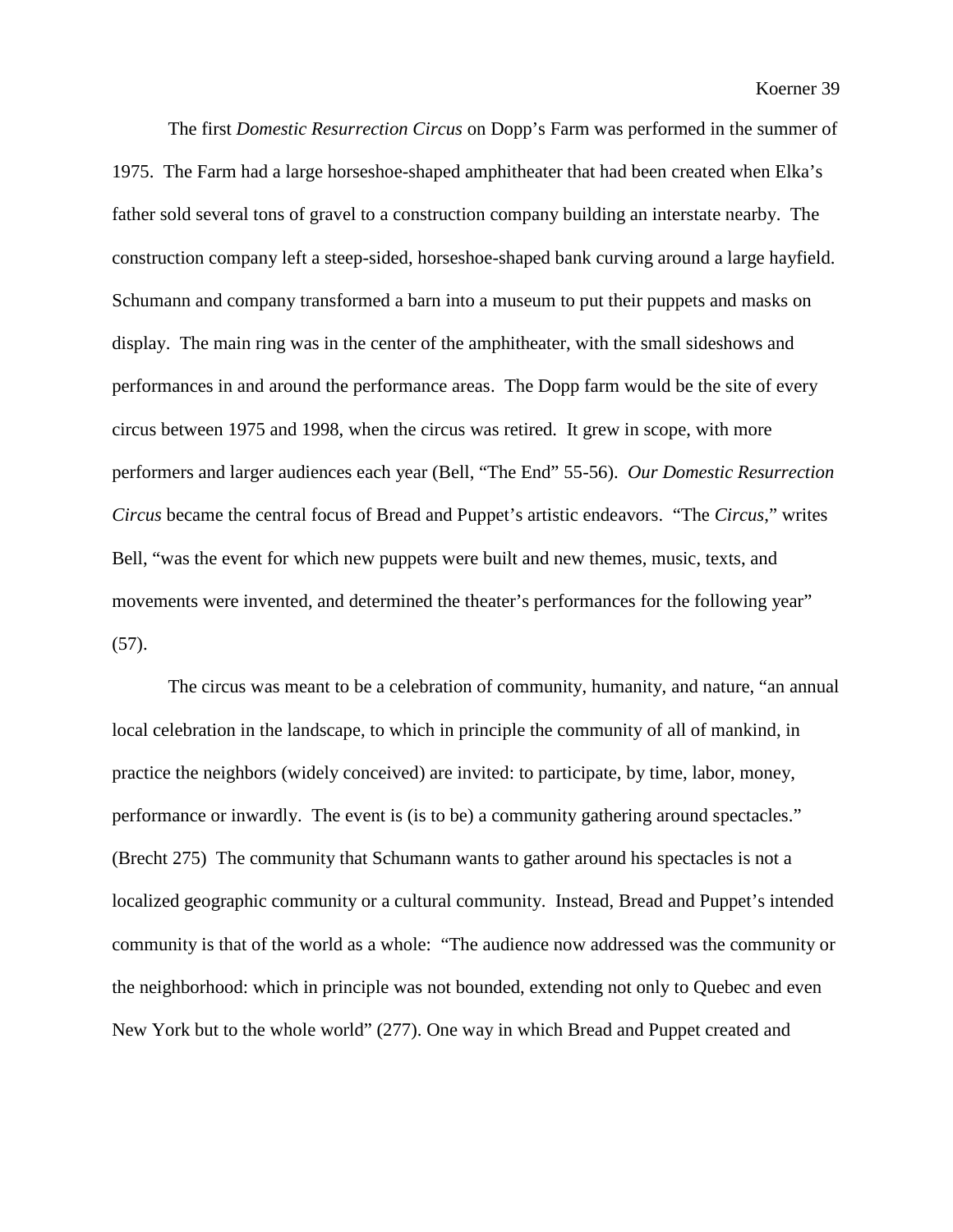promoted community was by using large numbers of volunteers to achieve large-scale indoor and outdoor spectacles, including the *Domestic Resurrection Circus.* 

> An especially practical invention of this period was the creation of giant spectacles (beginning with the 1980 *Washerwoman Nativity*) that depended upon scores of local volunteer performers to augment the Bread and Puppet company in the creation of large scale indoor or outdoor pageants. (Bell, "Beyond" 37)

Unfortunately when the whole world is invited, sometimes they come. As more people came, more problems arose. Greater numbers meant more cars, more campers, more trash, and more hungry mouths. Bread and Puppet responded by having their neighbors and their audience members help out: asking neighbors to rent or give space for people to park and camp, asking the audience to clean up after themselves, and asking everyone to bring and share food. Eventually, though, the numbers swelled so much that Bread and Puppet had to invite vendors to supply food. Other vendors followed, as well as other less welcome sellers such as drug dealers (Bell, "The End" 60-1). Bell writes:

> This different vision had become, at worst, a devolution into "alternative" consumer choices, and, at best, a vague sentiment of iconoclasm allied to phenomena such as the summer Lollapalooza festivals, Grateful Dead tours, and the gigantic Phish concerts. (62)

Some people reportedly never actually came to the puppet shows, spending all their time in the campgrounds instead. Schumann decided not to do another *Domestic Resurrection Circus* after 1998. While attending the 1998 circus, Michael Sarazin, a logger from Post Mills, Vermont, and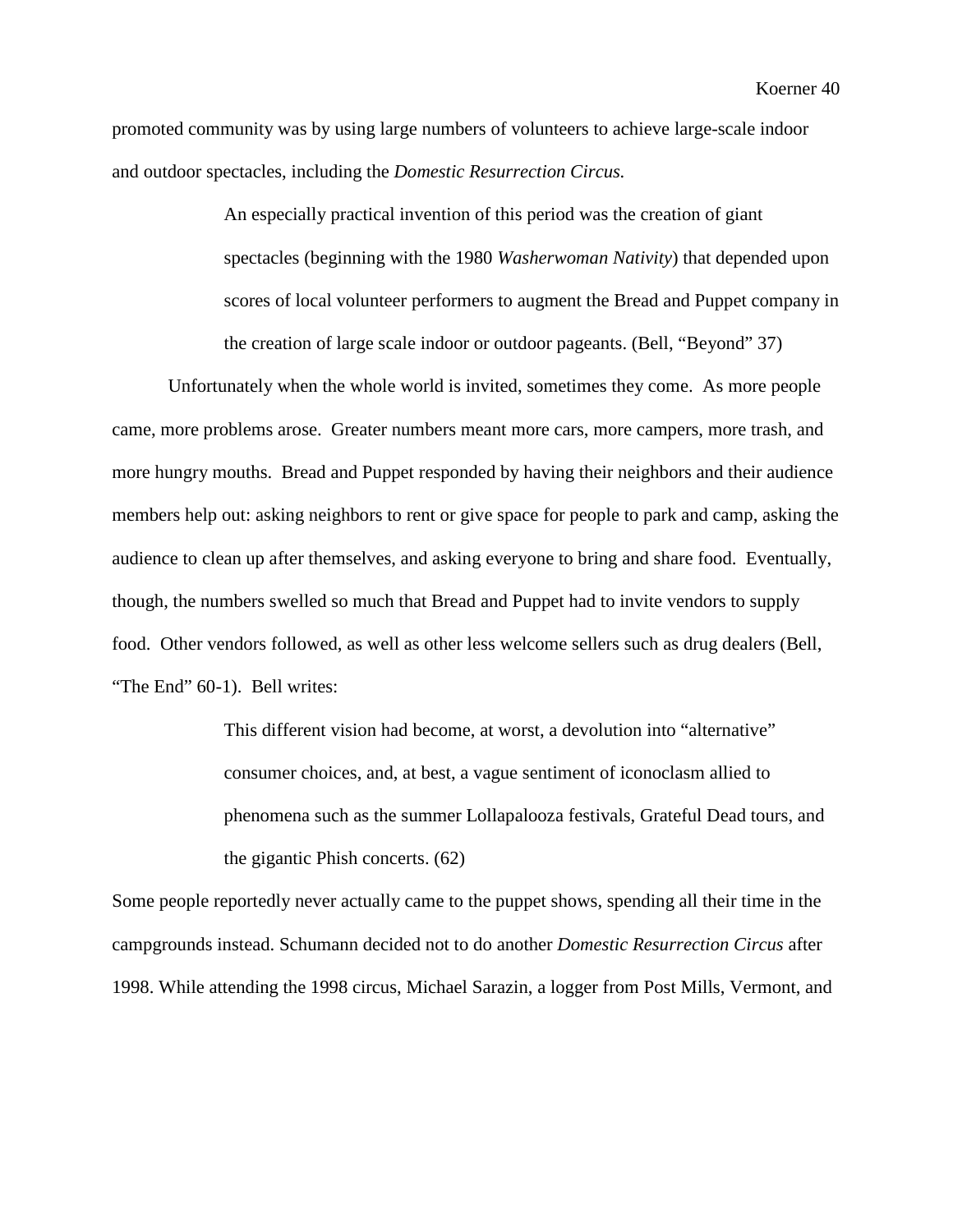a regular Bread and Puppet goer, was struck by another camper and died a short while later from a brain hemorrhage (64).

Bread and Puppet remains one of the oldest politically-minded theaters in the United States; only the Living Theater and the San Francisco Mime Troupe date back further. Their legacy is firmly established through a long line of politically motivated performance and theater throughout the twentieth century. Many artists who got their start with Bread and Puppet have gone on to found their own companies and make a name for themselves. Notably, Paul Zaloom, best known for his roll as Beakman in the children's television show *Beakman's World,* but also the creator and star of several "politically acerbic" one man puppet shows, started working with Bread and Puppet in 1971 and still on occasion works with them (Blumenthal 177). Co-founder David O'Fallon and Sandy Speiler, the artistic director of Minneapolis's In The Heart of the Beast both worked with Bread and Puppet in the 1970s and based much of In the Heart of the Beast's strategies and aesthetics on what they learned there (Sheehy 4). George Konnoff, an alumnus of the San Francisco Mime Troupe began working with Schumann and Bread and Puppet in New York now creates puppet spectacles with the Puppet Cooperative of Boston (Bell, "Beyond" 36). Former and current members of Bread and Puppet including John Bell and Stephen Kaplin form Great Small Work, a toy theater company that produces social drama on the very small scale (Blumenthal 177).

The first strain of community-based theater identified by Jan Cohen-Cruz is that of "Activist performance as vigorous support for or opposition to sociopolitical circumstances." This strain of activist performance fits perfectly with Bread and Puppet's performance model and aesthetic. Bread and Puppet was born out of the rent strikes and political activism of the 1960s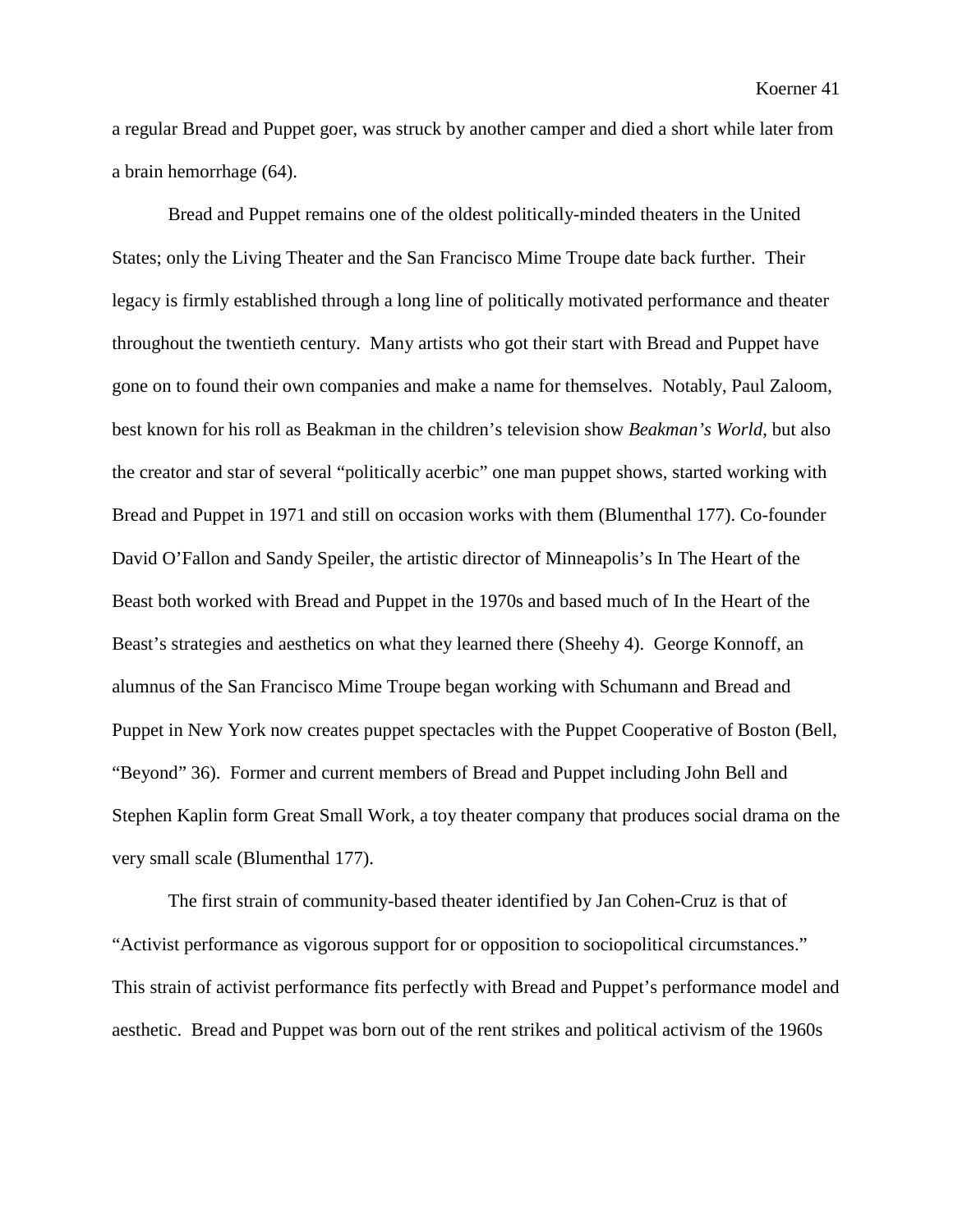Koerner 42

Peace Movement. It was in this age of political protests and parades that Peter Schumann developed his craft and determined what worked and what didn't: "I decided to take my painting and my sculpture into the street and make a social event out of it, and out of that grew my puppet theater" (Bell "Louder" 271).

While Bread and Puppet is comparable to the Living Theater and the San Francisco Mime Troupe in scope and mission, unlike these theaters, Bread and Puppet does not rely on incendiary material aimed at creating riots or motivating crowds to join a movement; instead, as Bell argues, Bread and Puppet relies on participation and the power of puppets and masks to comment and to teach, allowing the audience to think about performances on many levels:

> Bread and Puppet's use of them [puppet, mask, and spectacle theater] to create contemporary political theater is a fascinating development, providing one of the most successful examples of what Erwin Piscator and Bertolt Brecht defined as epic theater. The fact that puppet theater by definition involves a constant sense of separation between performers and their work creates a kind of automatic *verfremdungseffekt*, allowing a perusal of content as political issue. This form of puppet theater involves the constant juxtaposition of objects and other stage elements (music, spoken text, light) in a multilayered theater spectacle both grounded in real political issues […] and yet capable of abstract open-ended meanings. (Bell "Beyond" 39).

It is this same effect that puppeteers and mask performers have used for centuries to approach delicate or taboo issues. Schumann has been able to deal with many different topics in many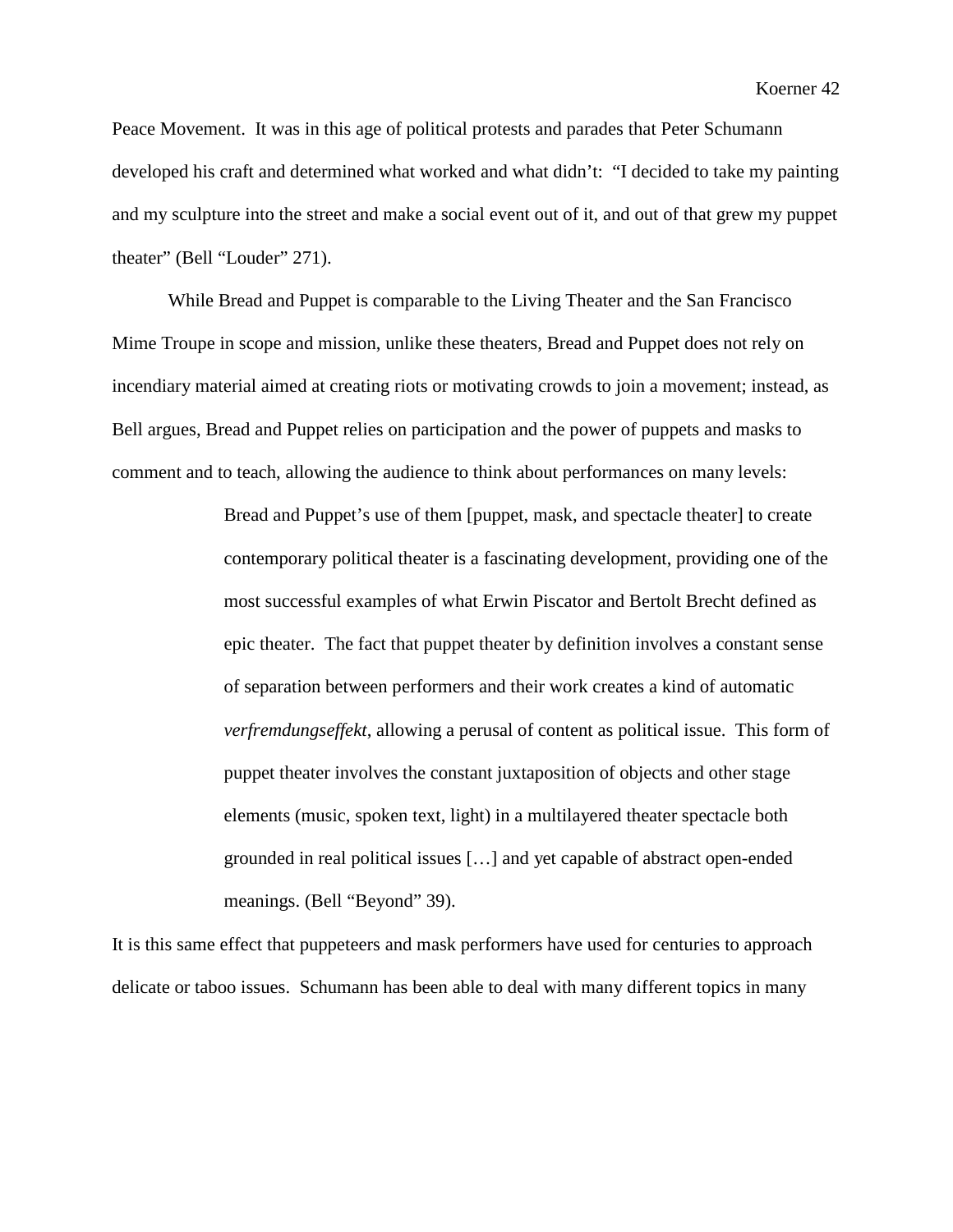different places throughout the world thanks to the use of puppets and masks. Very rarely, however, does Bread and Puppet take on a particular cause. According to Theodore Shank:

> While the intention of the Bread and Puppet Theater is not to advocate a political doctrine, Schumann's work is a protest against the dehumanizing effects of a modern urban life and its materialism. He wants to evoke in his audiences a direct emotional response to those forces which promote destruction of the human spirit. (104)

One sense in which Bread and Puppet protests against materialism and dehumanizing modern urban life is evident in the aesthetic and performance style of the pageants and circuses. Performed on a hillside on a farm in Vermont, there are no markers of the urban life, and modern technology. They are performed in sunlight, with live music, no sound recordings, and no microphones. The puppets and masks are made out of junk, and the "curtains" of the backstage area (when there is one) is usually created by old school busses whose ability to run is questionable. But beyond the obvious lo-tech nature of the pageants and spectacles, Bread and Puppet adds further elements to reveal modern life's dehumanizing and materialistic nature. For example, during the *1st World Insurrection Circus*, held in 2004, several figures with large, grey masks sat along the side of the performance space throughout the various performances, surrounded by car parts, televisions, and other various mechanical or technological artifacts. The figures watch the performances, at times with seemingly blank faces, at times engaging with various pop culture references in the performance (Paul).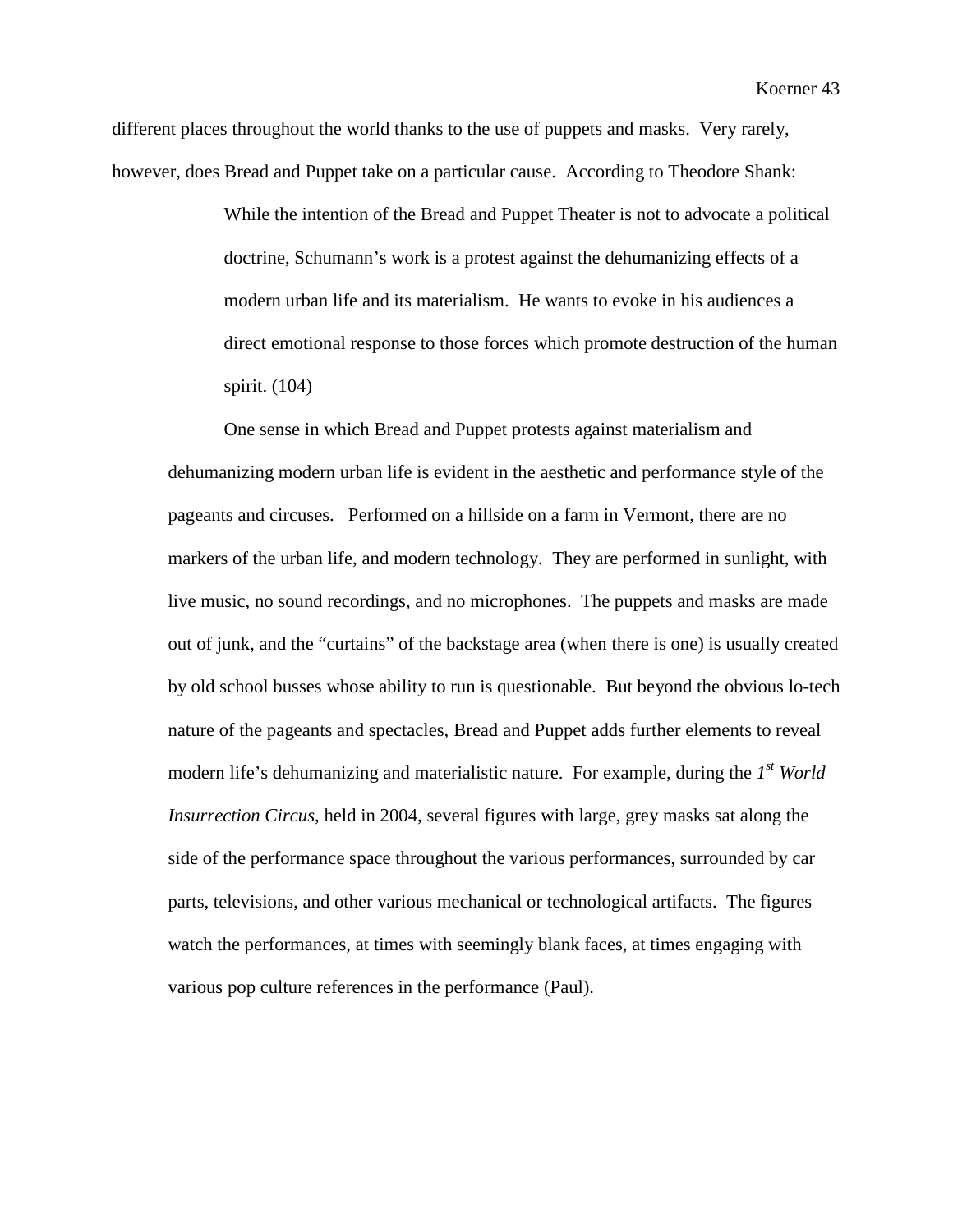At times, Bread and Puppet's content even borders on or delves right into propaganda, a word that Peter Schumann is not afraid of: "[I]t's true, we do a lot of propaganda, if you wish" (Bell, "Beyond" 33). Schumann further explains:

> I think all art is political because if you abstain from politics, you make a political statement right there. So whether you realize that you are in a social context and a political context, whether you are naïve about it or conscious about it, it makes you political whether you like it or not. (Bell, "Beyond" 34)

The word propaganda, however, usually has negative connotations for those who consider themselves artist. When confronted about this, though, Schumann is quick to respond— "I'm a baker. I don't particularly care for the fine arts. We call ours the rough arts or the sourdough arts, or the sour arts" (33). According to Bell, Schumann uses rhetorical diversions to avoid having to use "mere words" to explain his work: "At times he portrays his work in high moral and political tones redolent of Brecht or Piscator, but if the rhetoric heats up, Schumann in ready with a feint: it's only puppet theater; he is just a baker" ("Beyond" 32-33).

The politics of Bread and Puppet is not limited to subject matter. Bread and Puppet's aesthetic, performance mode, and the materials used all contribute to the political nature of the company.

The political nature of Bread and Puppet's performance mode is as much a necessity as it is a deliberate way of operating. The nature of Bread and Puppet's large scale pageants and spectacles forces them to rely on large numbers of local volunteers:

> An especially practical invention of this period [1976-1984] was the creation of giant spectacles (beginning with the 1980 *Washerwoman Nativity*) that depended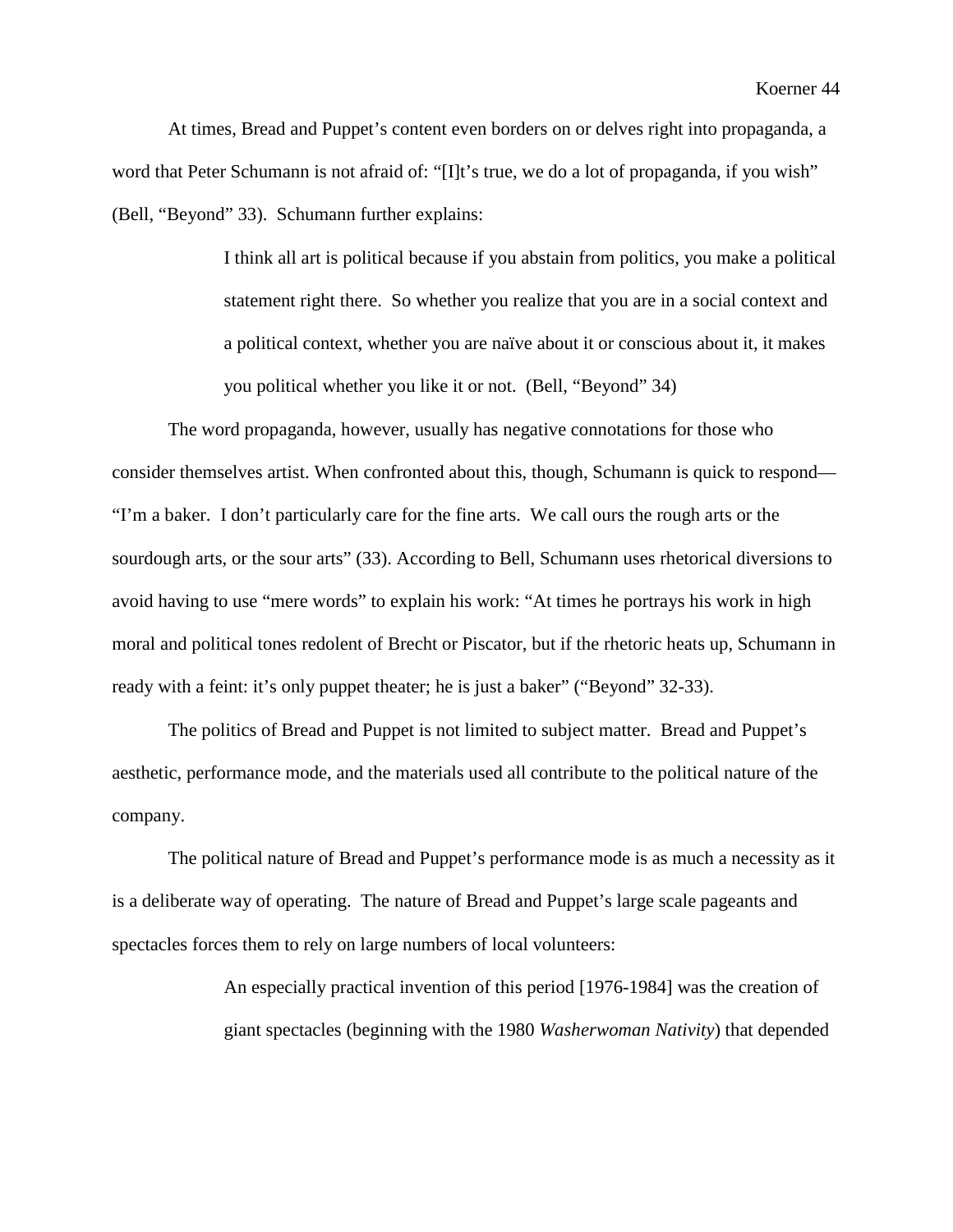on scores of local volunteer performers to augment the Bread and Puppet company in the creation of large-scale indoor or outdoor pageants. (Bell "Beyond" 37)

Using large numbers of local volunteers has allowed Bread and Puppet to overcome limited budgets, at the same time creating a sense of community and investment in the work on the part of those participating by involving them directly in the creation and process of the performance. This technique has been particularly helpful when Bread and Puppet has performed abroad:

> The volunteer spectacles, together with Bread and Puppet's devotion to "cheap" means of making theater, were especially practical techniques in Latin America and Third World locales visited by Bread and Puppet, where a lack of theater technology and even such resources as electric power was offset by an abundance of spirited volunteer performers. (Bell "Beyond" 37)

Pageants, however, are by no means Bread and Puppet's only mode of performance. Another major mode is that of the parade. Parades were the mode that Bread and Puppet began with and they remain a major part of Bread and Puppet's performances.

> Although parades are one of many performance forms used by the Bread and Puppet theater, in the 1987 documentary film *Brother Bread, Sister Puppet,* Peter Schumann speaks of the central importance, calling them 'our most radical statement on the simplicity and the publicness of the arts,' and defining them as 'the basic form of theater.' The power of the parade, according to Schumann, has to do with its potential to reach a truly random audience. (Bell "Louder" 279)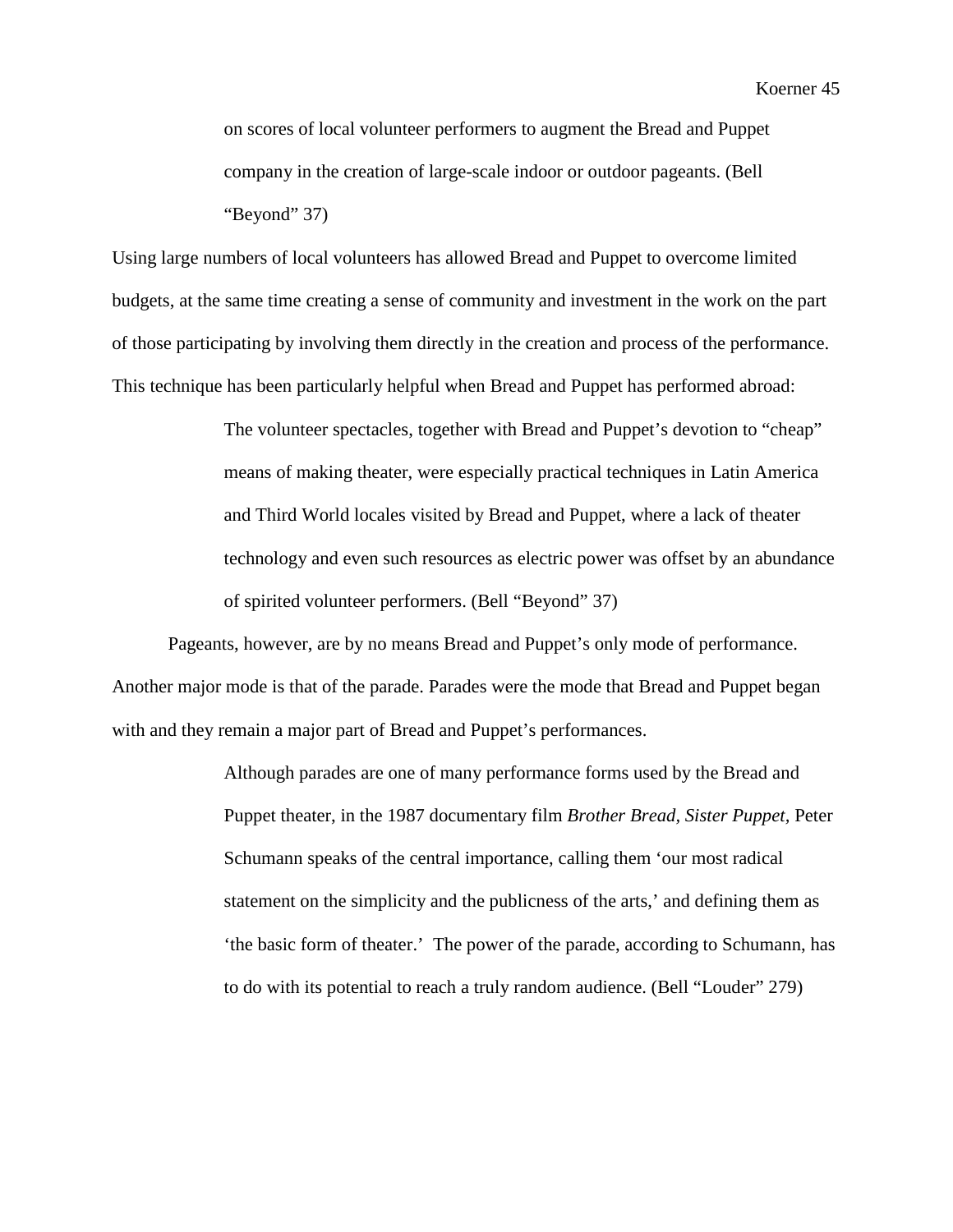Bread and Puppet have had years to perfect the parade, evolving from the loud protests of the early years in New York, to a more structured (though still far from narrative) mode of performing a parade; "Instead of simply presenting a series of hopefully powerful images, the parades create meaning through the images' juxtaposition—or, perhaps even better, through the images' active involvement with or against each other" (Bell "Louder" 276).

The parade as a performance mode is innately political, given its position on the street. The street is created and maintained by the government for the sake of convenience, and any disturbance, and especially the parade, temporarily claims the street from the government and disrupts the flow and ease of movement. According to Bell: "The innate politics of any street performance have to do with the definition of the street as a convenience and necessity provided by the state for the citizens" (278).

Bread and Puppet will perform almost anywhere, though they rarely perform in a theater on a stage. Typically, Schumann is more interested in shifting the notions of performer and audience, at times staging performances in the seats while putting the audience on stage. Bread and Puppet isn't interested in the sort of audience that comes to see a show at a theater. The company wants to reach the general public. So the performance is brought to that public:

> We have played them outside in the open, in town squares, in parks, in odd kinds of stadiums and factories, or cafeterias. By and large, we have performed them in a manner that says, let a sampling of the general public see them, not the theater clientele. (Bell "Uprising" 38)

Perhaps the most powerful aspects of Peter Schumann's puppets are their relationship to language. In many cases, the language of objects is able to break the typical boundaries of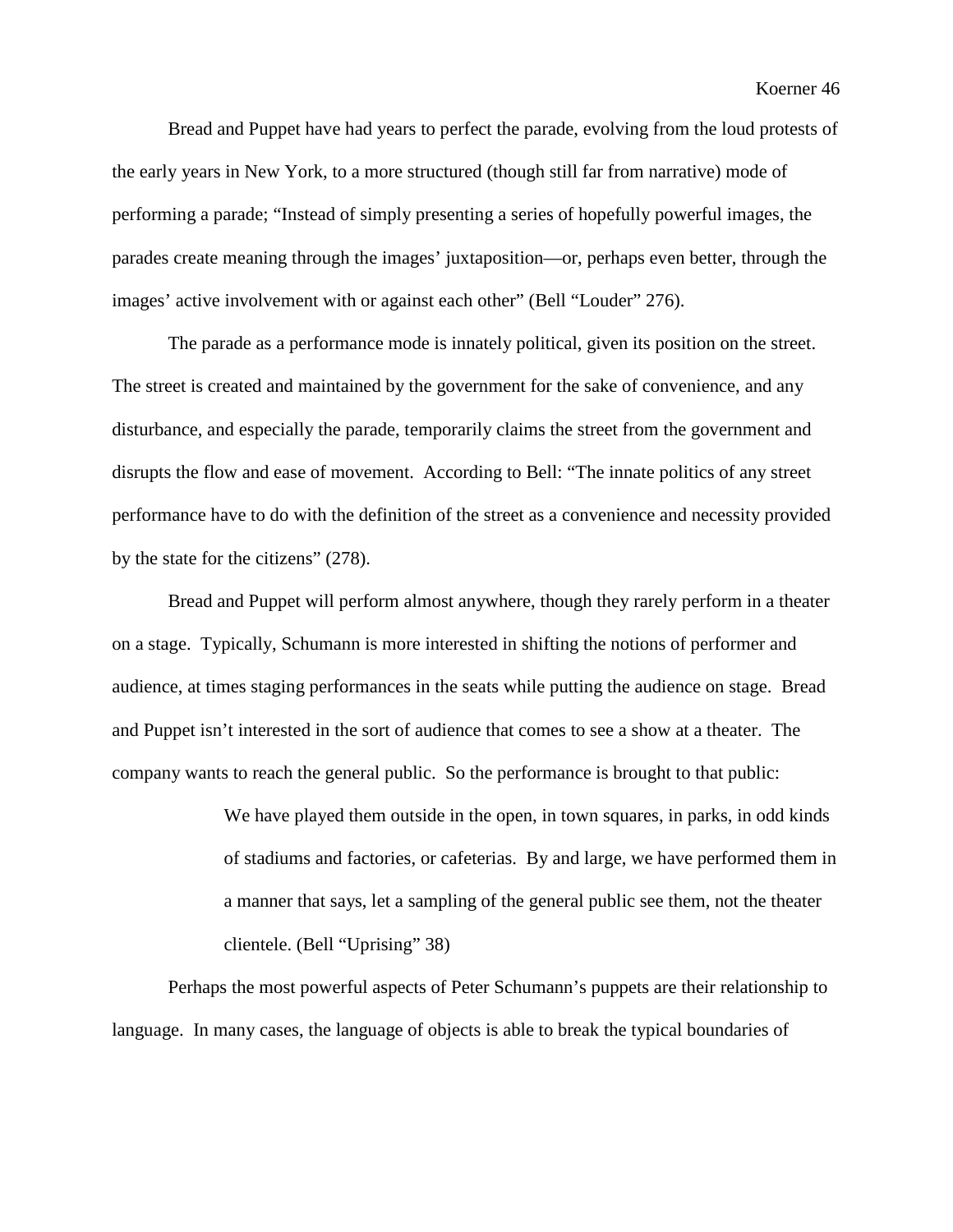communication. Instead of a language of words, they employ a language of image. According to Schumann:

> The radicality of the puppet theater includes a redefinition of language as not merely a tool of convenient communication. Puppet language is more than an instrument of fine tuned information. It is an experiment which strips words and sentences of the secondary fashionable contexts and condensed quantities of habitual gossip into singular terms. The puppets need silence and their silences are an outspoken part of the language […]. In the puppet theater words are attached to face which don't move externally but are all the more obviously able to produce meaning. ("Radicality" 77)

Schumann is speaking about the puppet here as a personification of Brechtian ideas like distance and alienation. The language spoken by puppets is a stolen language, because the puppets are completely unable to speak by themselves. By taking the language away from human actors, the puppets are able to strip them of their emotional context, because the puppet in not capable of emotion itself. The distance is created by the puppet's status as "other," not only an other self, but also other than human.

In addition to politics, Bread and Puppet has always been a company concerned with being ecologically friendly. Modern technology has never had a part in Bread and Puppet shows, other than to point out the dehumanizing nature of technological production. Instead, Schumann has opted for more traditional ways of creating his puppet shows. At a time when many in the puppet world were turning to hi-tech foam rubber and animatronic gadgetry, Schumann went the other way, preferring instead to use fabric, old newspapers, tree branches,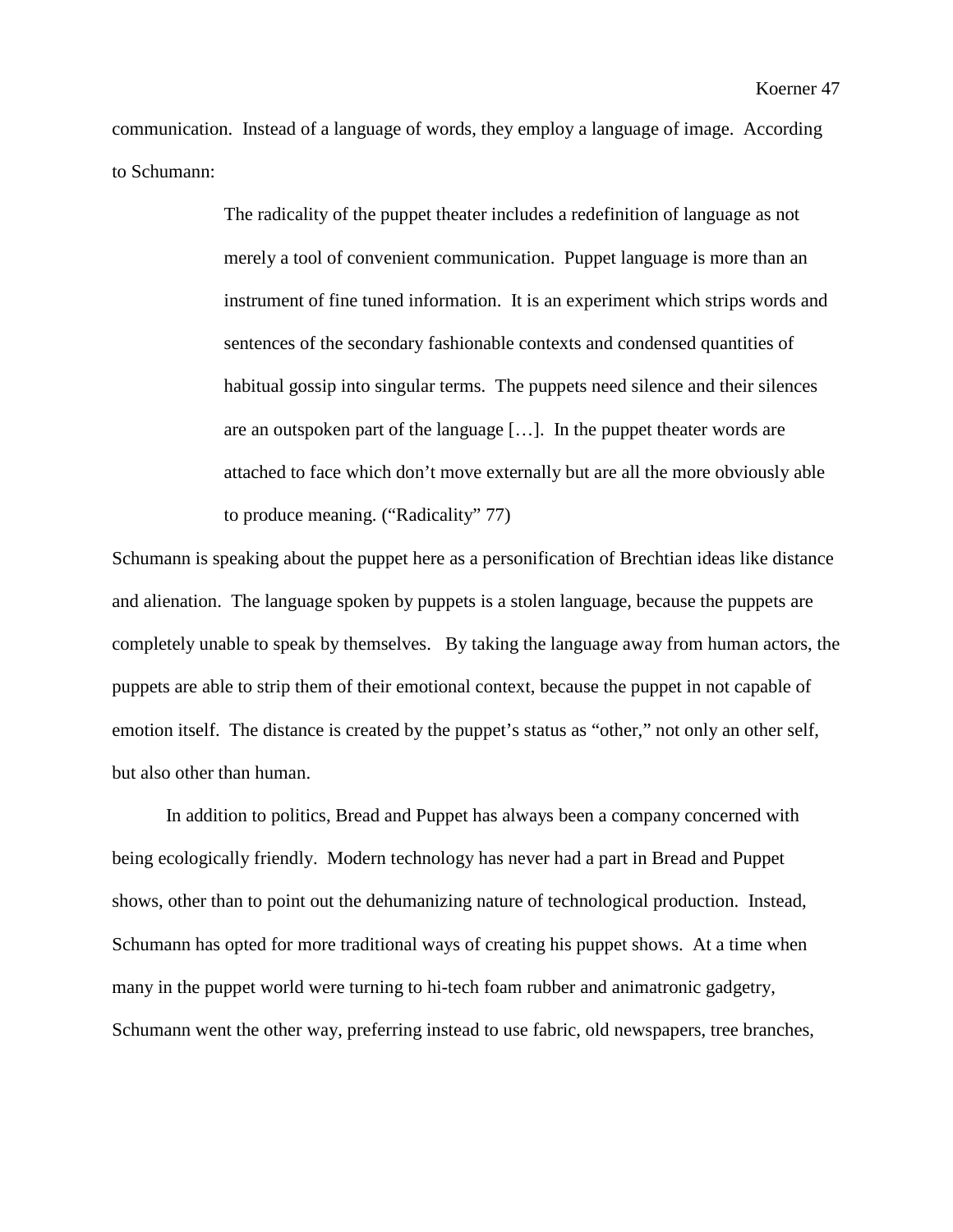Koerner 48

and clay. The same clay used to build the puppets is used to make the bread ovens that Schumann used to bake his famous bread. Schumann says: "I like the idea of very lightweight, very easily decayable stuff. It seems to me an advantage that things go away again, don't sit around too long, and get replaced" (Bell, "Uprising" 40). For Schumann,

> Puppetry is conceptual sculpture, cheap, true to its popular origins, uninvited by the powers that be, its feet in the mud, economically on the fringe of existence, technically a collage art combining paper, rags, and scraps of wood not kinetic two- and three-dimensional bodies. ("Radicality" 81)

In addition to performances, Bread and Puppet offers its audiences bread. Throughout the years, people have asked Schumann why he combined bread and puppets. For him the answer is simple—"We sometimes give you a piece of bread along with the puppet show because our bread and theater belong together" (Mission Statement). The handing out of bread brings with it images of Christ—of the feeding of the 5,000 with a few loaves of bread and some fish as well as of the Last Supper. The commonalities between these images, combined with a tendency to include Christian imagery in his performances, have often led critics to accuse Schumann of pushing a Christian agenda with his puppet shows. It is far more likely, however, that the Christian imagery is employed by Schumann because he recognizing its power to unite people and create community—it is easy recognizable and therefore easy to relate too; additionally, the act of sharing bread is by no means exclusive to Christianity, but provides a unifying experience for audiences of a variety of creeds and religions. Bread and Puppet makes bread wherever it performs, and it shares not only the bread, but methods for making both the breads and the clay and brick ovens that the bread is made in. According to Schumann: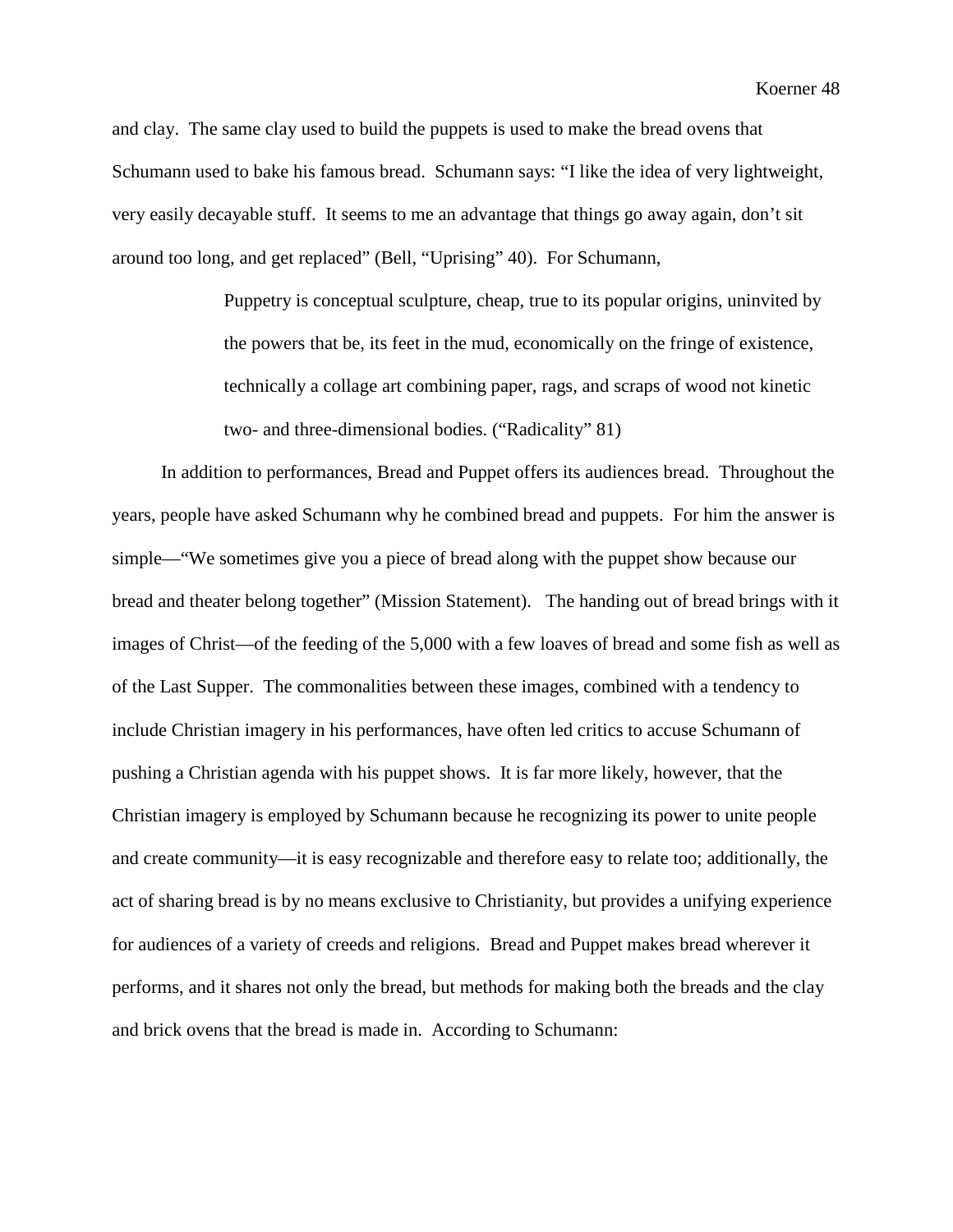This learning how to build a stacked brick oven without cement, just by piling the brink into a dome shape, and heating it up—how nice that is to show people, in Siberia or in Poland, and wherever…these odd places […]. It's as if getting bread like this connects you to an ancient way of food production that is in danger of being lost, that is irreplaceably good. To get food that is so purely straightforward, with good smell, and good ingredients—that is very hard to come by in our system of food production […]. I like the building of ovens and the bread distribution in Third-World countries much better than in First-World countries, because food in the First-World is so opinionated, so set in patterns that have been educated by the food market. I remember in Columbia, for example, when I did the bread-baking and we couldn't hand it out to the bourgeoisie for some reason, the kids and the poor people came, and almost ripped it out of our hands and made a feast of it. (Bell "Uprising" 41)

In 2002, Frank Anthony interviewed Peter Schumann for the literary journal *Curious Rooms*. He asked Schumann where Schumann thought puppetry fell in his overall philosophy of things. Schumann replied:

> I feel we probably bake so much bread because we are not sure of what puppetry is good for. But I think there is a great need for communal forms of an understandable, of a simple kind of spirituality, that is not derived from existing modern religions or philosophies that are carried by mass media and newspapers. It is simpler, more accessible, more like the real stuff that people have in themselves. To me it seems that puppetry is a form-giving force for latent, not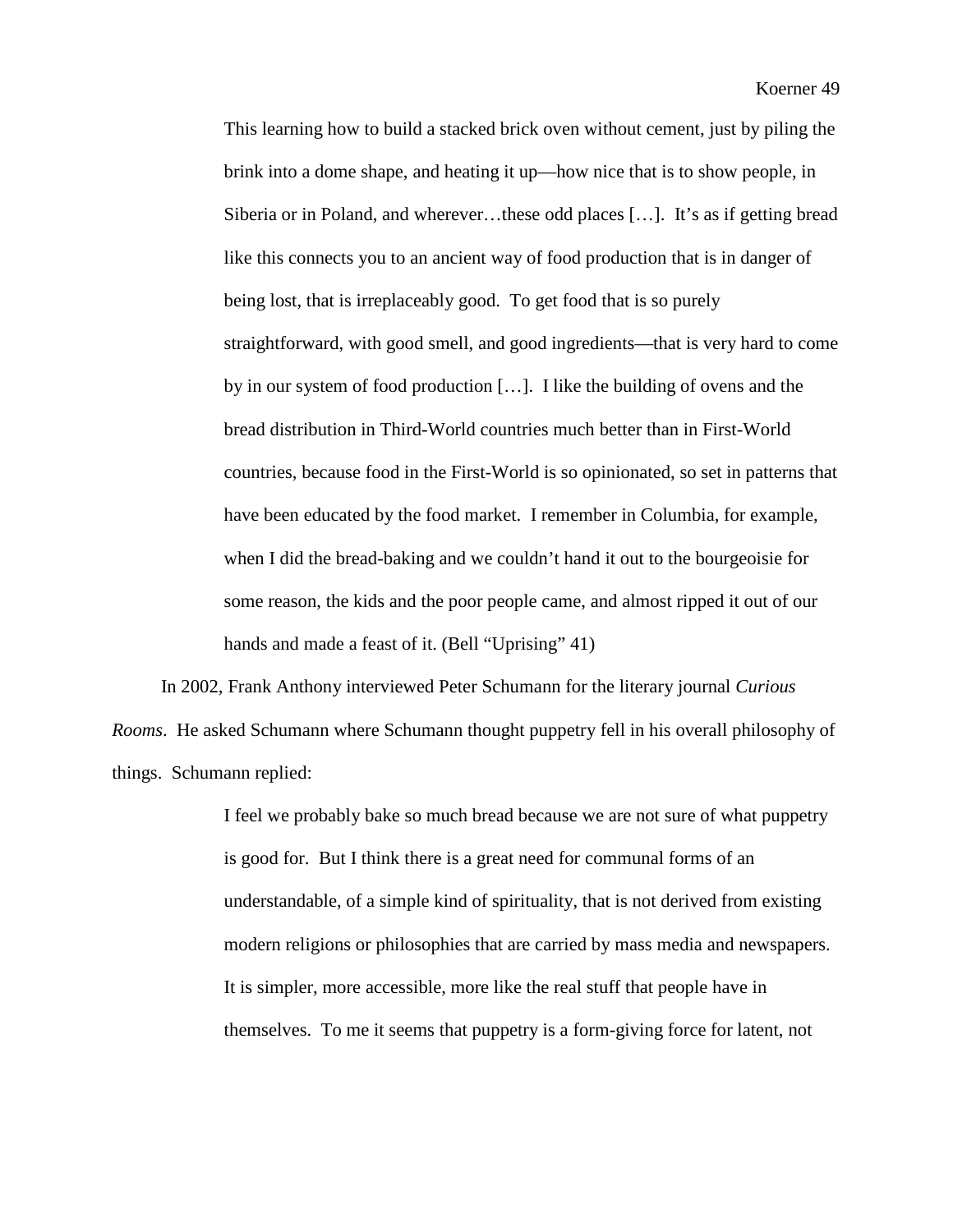really existing spirituality that might exist. So the purpose of puppetry it to find such a form that is accessible to the large community of all of us haphazard people. (163)

Bread and Puppet's influence and success as a company using puppetry and performing objects to engage with audiences worldwide is a testament to the power of the "form-giving force" embodied in puppets.

Bread and Puppet's politically activist theatre personifies Cohen-Cruz's first strain of community-based performance. One of the oldest political theatres in the United States, Peter Schumann's company could even be considered to predate the community-based performance movement. Together with the San Francisco Mime Troupe and El Teatro Campesino, Bread and Puppet helped give rise to community-based performance, laying the foundation for the generations of community-based artists to come. Schumann recognized the usefulness of puppet- and mask-based spectacle as a tool for protest and a powerful witness to raise awareness for or in opposition to a cause. Using masks and puppets to create "activist performance as vigorous support for or opposition to sociopolitical circumstances" has brought Bread and Puppet to the forefront of American, community-based political theatre.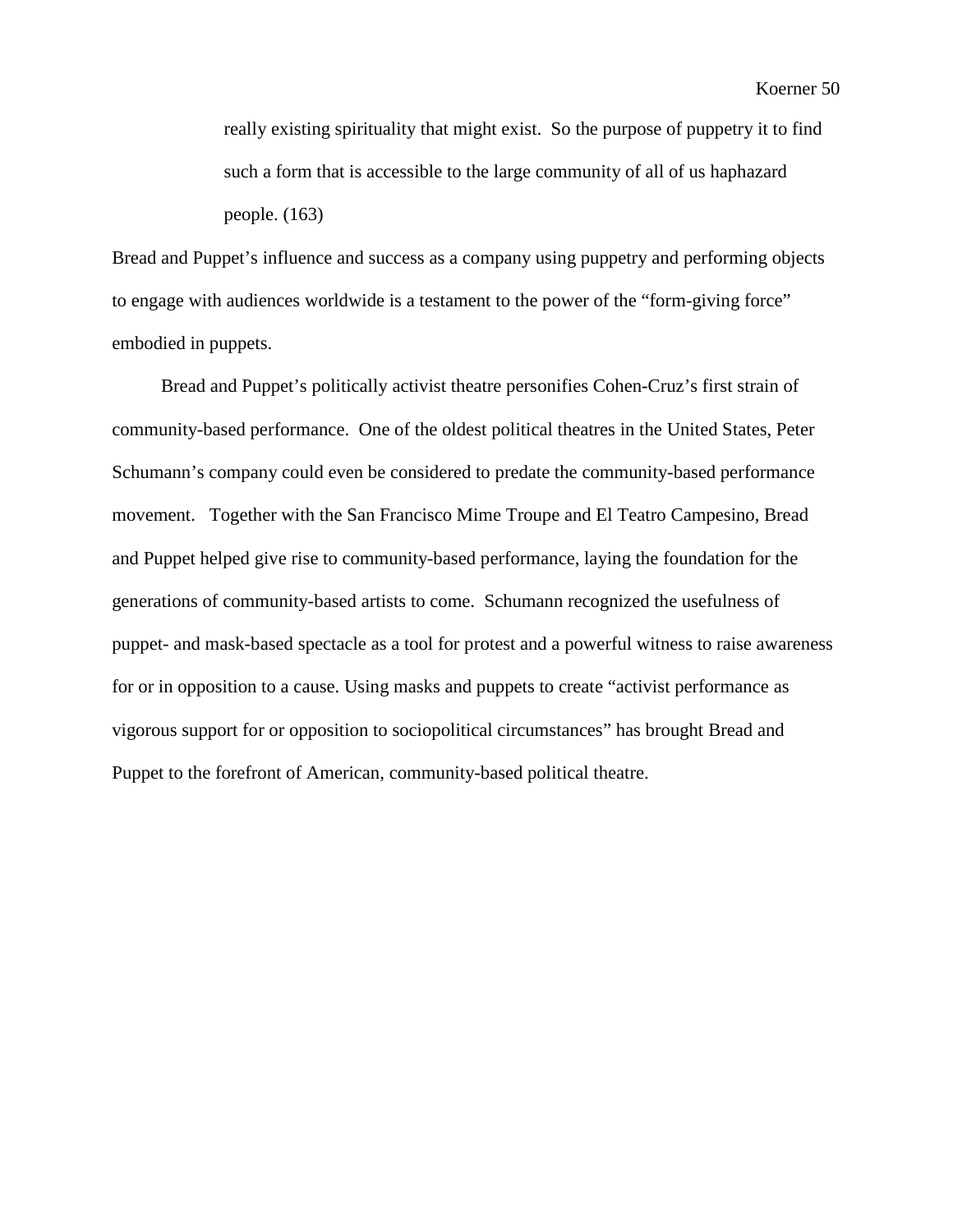## **CHAPTER THREE: IN THE HEART OF THE BEAST**

As a *puppet* and mask theater, we are in line with an ancient and powerful tradition whose roots lie in articulating the mythic mysteries of human existence and the deepest rituals of community life. The first puppeteers were shamans and street wanderers. In many ways our work is closely aligned with these ancient traditions as we seek expressions of our connection to each other and the natural world, to life and death itself, and to a spirit world. (Speiler "Puppet Rites" 32)

Jan Cohen-Cruz describes the second strain of community-based art as "grassroots performance to retain and express collective identity grounded in tradition or place." Perhaps no company personifies this strain better than Minneapolis's In the Heart of the Beast Puppet and Mask Theater.

In the Heart of the Beast began in the basement of Walker church in Minneapolis, Minnesota. It was founded by David O'Fallon and Ray St. Louis, two performers who had grown tired of the agit-prop theater in which they had been active. In 1973 they decided to start their own puppet company, which they called the Powderhorn Puppet Theater, named after the neighborhood in which they lived and worked (Sheehy 102). In 1979, the company changed their name to In the Heart of the Beast (109).

In the Heart of the Beast's name is an allusion to a phrase written by Cuban poet Jose Marti that was often quoted by Che Guevara. Guevara urged North Americans who wanted to participate in the Cuban Revolution to "stay home and work in the place where you live, where you find your community, in the heart of the beast." They took the name in 1979, after they had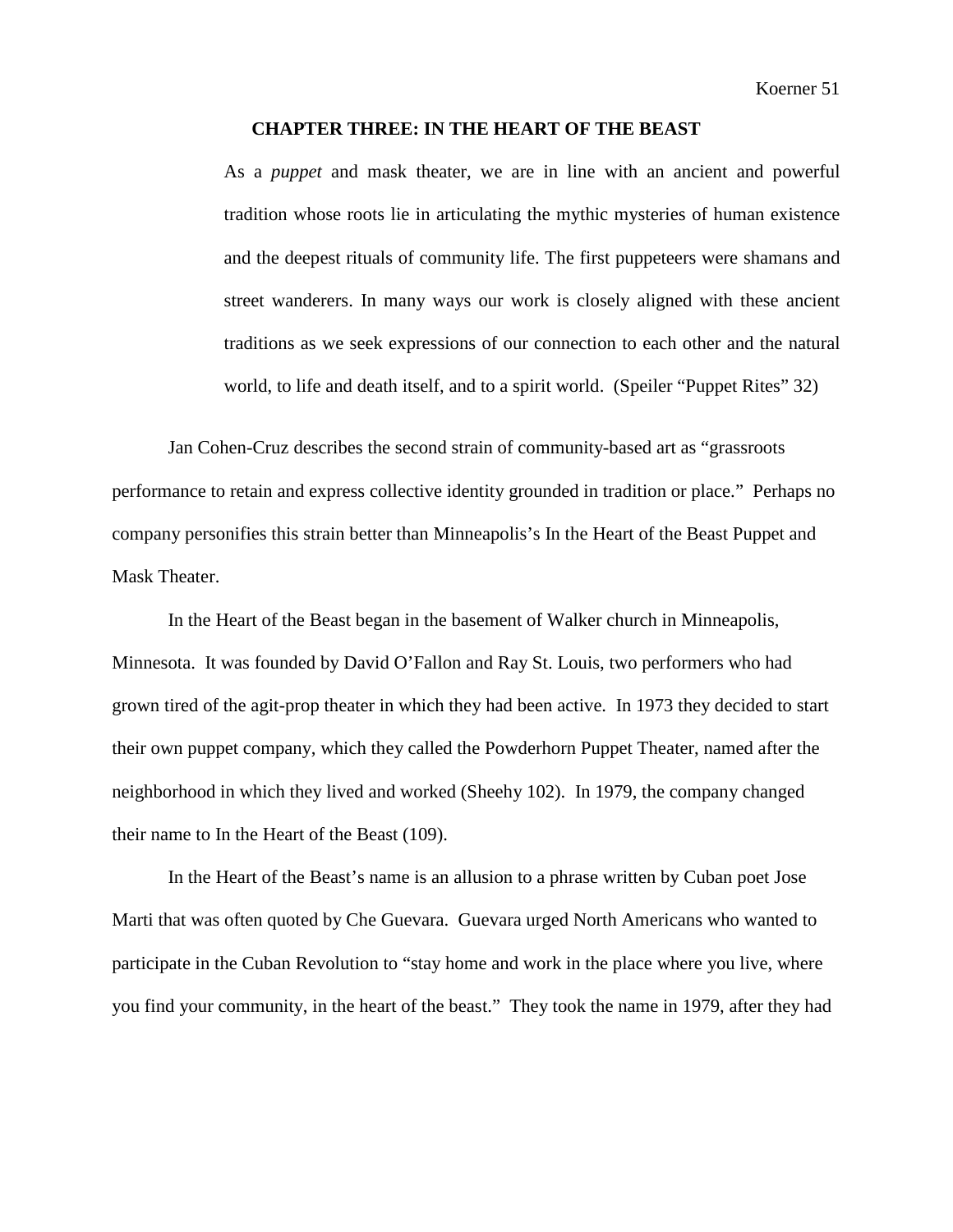begun to teach and perform outside of Minneapolis (Spieler 50). The name is perhaps best explained by the words of Company member and poet Steven Linsner:

> To be puppeteers in the Heart of the Beast […] is to find ourselves in the great world Beast made of families, races, ages, sexes, classes, corporations and nations, people, (and creatures!) all different, working out a way to live together […] is to tell the story of people who live in the heart of the beast—as courageous and resourceful as they really are" (45- 46).

O'Fallon and his wife had worked with the Bread and Puppet Theater in Vermont a few summers earlier, and he suggested to St. Louis that they follow a similar model with their own company. Given O'Fallon and Sandy Speiler—who joined the company in 1974—were both alumni of Bread and Puppet, it is no surprise that the aesthetic style and purpose of these early shows was very similar to Bread and Puppet. The first show, called *A Boat, A Boot, A Book, A Ball of Yarn*, was performed on the Fourth of July in 1973. A roughly semi-circular space was staked out and marked with banners at the foot of small hill in Powderhorn Park. The story was told with narration and large but simple puppets—a group of workers go looking for the fruits of their labors, which have been stolen from them. O'Fallon describes the action:

> I narrated a story of a people whose belief in the value and power of their own actions was symbolized by a tree on which hung the fruits of each one's work—a boat, a boot, a garment, bread from the baker, a book for the scholar. The tree is stolen from them. They struggle against the forces of state and religious institutions to get it back. But they fall into subjugation until they are awakened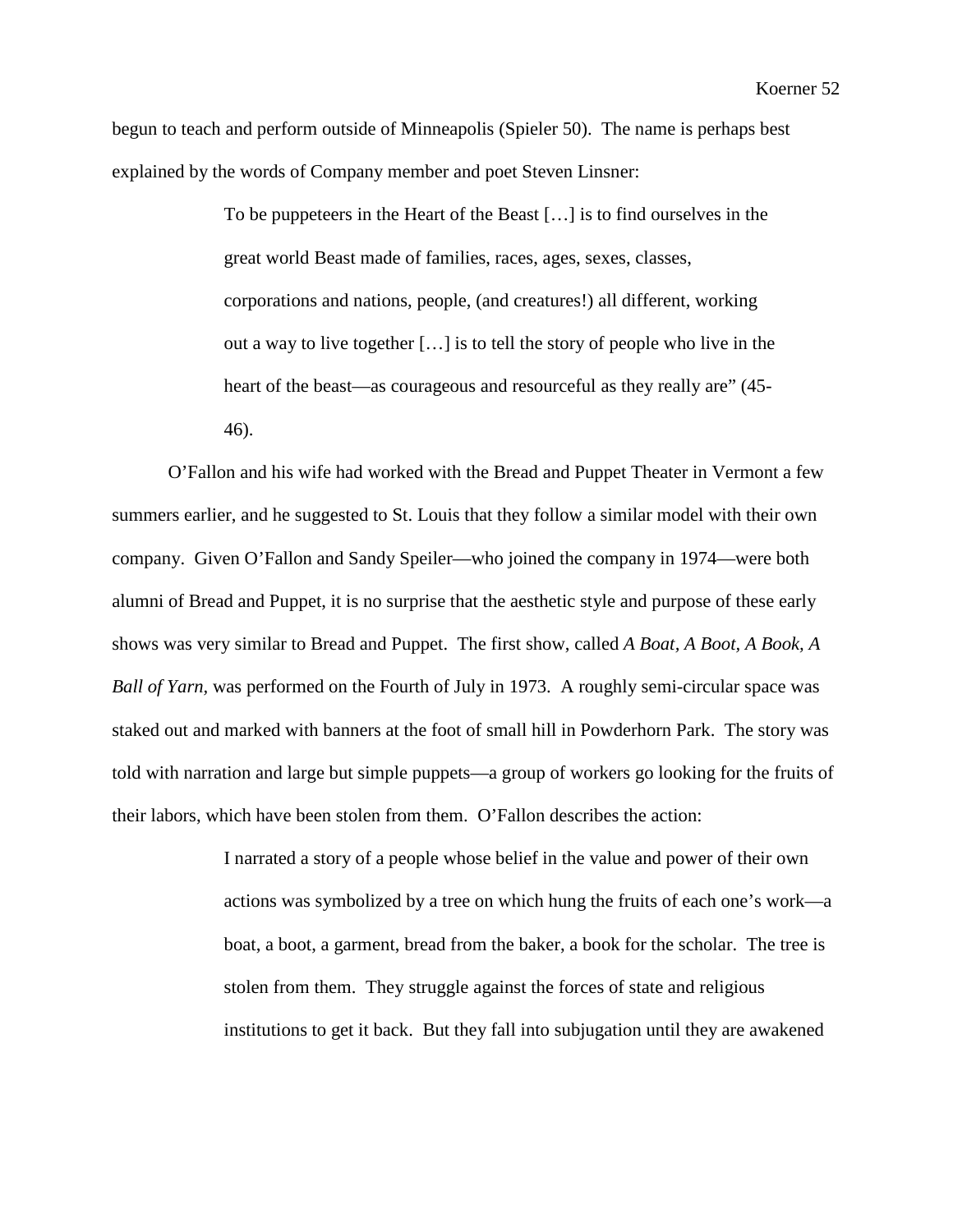by a force personified in the puppet called Mama. Then they realize that their fate is, literally, in their own hands: "These hands, made each good thing that hangs upon the tree." (O'Fallon 25)

 In the Heart of the Beast is not simply a Bread and Puppet clone, however. It has created a style and aesthetic that is specifically its own. Sheehy writes, "The company has also developed its own distinct style and subject matter by, for instance, responding to its urban setting, investigating culture and issues of the Midwest, and developing a collaborative model of artistic creation" (Sheehy 4).

Six years after In The Heart of the Beast had its beginnings in the basement of Walker Church, they moved into a storefront on East Lake Street in the Gustavus Adolphus Building (Spieler "From the Mud" 50). In 1984, having clearly outgrown this space, the Company discussed the possibility of moving to a farm, but instead chose to stay on Lake Street and move their workshop into the third floor of the Robert Shoes Building (60). Finally, in 1988, the company acquired permission and funds to move in and renovate the Avalon Theater at 1500 East Lake Street (62). The Avalon was built in 1937 as a movie house and was turned into a pornographic theater in the 1950s. In 1984 it was closed after neighbors organized against it. The building remained empty until In the Heart of the Beast took residence (Sheehy 118). Shortly after moving in, the company placed a sign on the Avalon's Marquee that read, "Bye Bye Porn. Hello Puppets" (1). They received funds to renovate the building, and after an extensive rebuild they reopened the Avalon to the public (Spieler "From the Mud" 62).

The first main stage production in the new space was a restaging of *La Befana,* their tenth restaging of the play, followed by *Invisible Child*. *La Befana* was based on an Italian legend of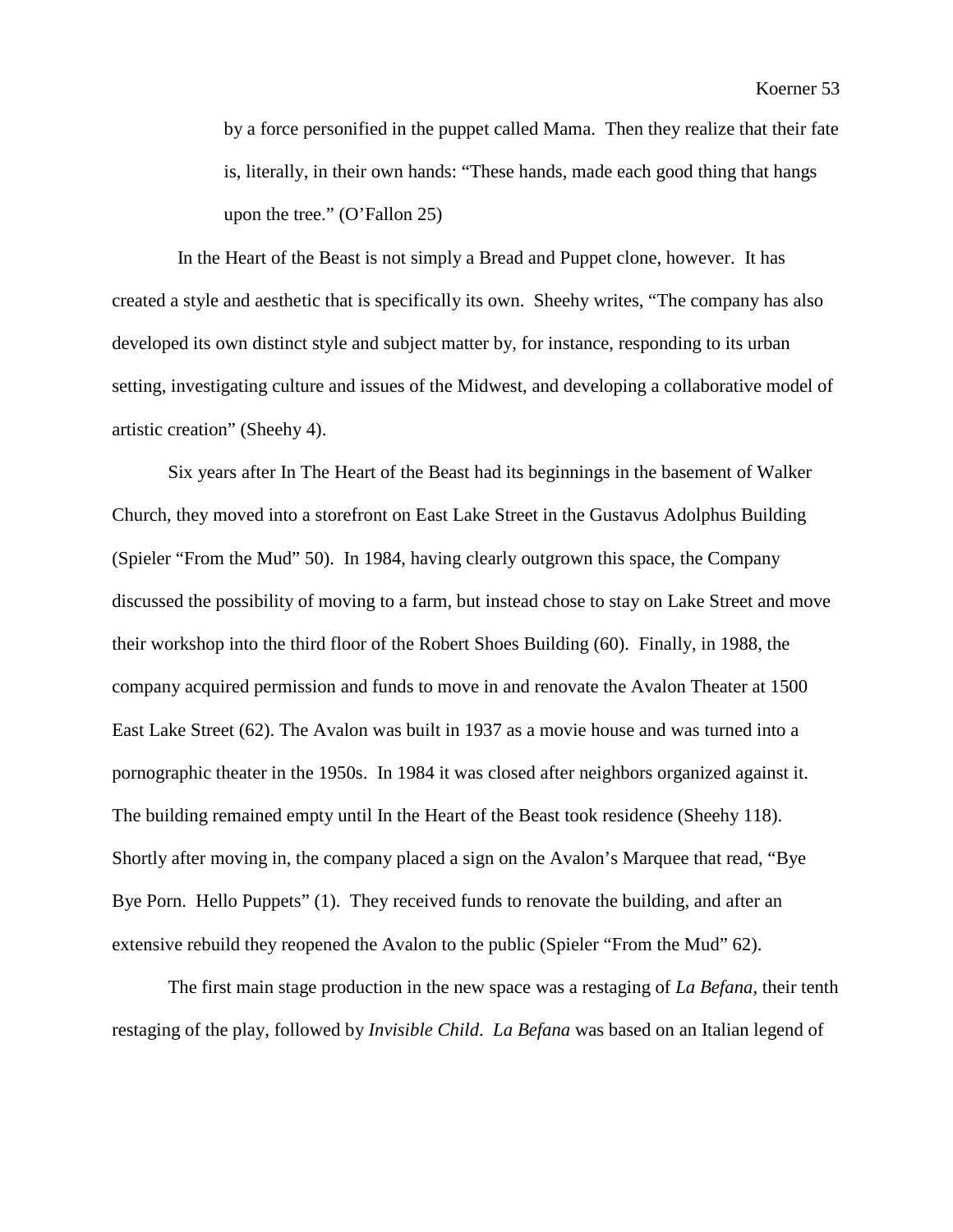Koerner 54

an old witch who travels the world looking for the Holy Child. After she has travelled for a thousand years, she discovers that "All children are holy!" The initial production of the story was staged in 1974 with four people—a narrator, a masked actor, and two puppeteers. As In the Heart of the Beast continued to use the story, the staging grew becoming first a touring production and then a main-stage performance with twelve puppeteers and musicians in addition to child performers and youth interns (48). *Invisible Child* utilized a technique called "black light" puppetry, where puppets appear to float in a curtain of light while the puppeteers are virtually invisible in the darkness behind the puppets. The production told the story of "a young girl who chooses to be invisible until she is loved back to visibility by a family of oversized trolls." Both productions sold out the new theater (63).

The new space allowed In the Heart of the Beast to start new programs. In 1991 after neighborhood youth began "hanging out" at the theater, company members Roy McBride and Beth Peterson started a free youth summer program called The Lake Street Theater Club. The program teaches kids performance skills, such as stilt walking or drumming, and helps the participants create and produce short puppet shows. The older children act as "intern-mentors" to the younger children and create short touring performances that they take to block parties, park centers, and summer schools in "the Art Bus," a lively painted van (Spieler, "From the Mud" 66). They also offer workshops and classes in puppetry, mask making, voice, and other aspects of performance for children and adults at various times throughout the year. On most Saturdays, they have matinees of children's shows followed by puppet workshops, and one Friday every month they offer a free performance for day care or preschool groups (hobt.org).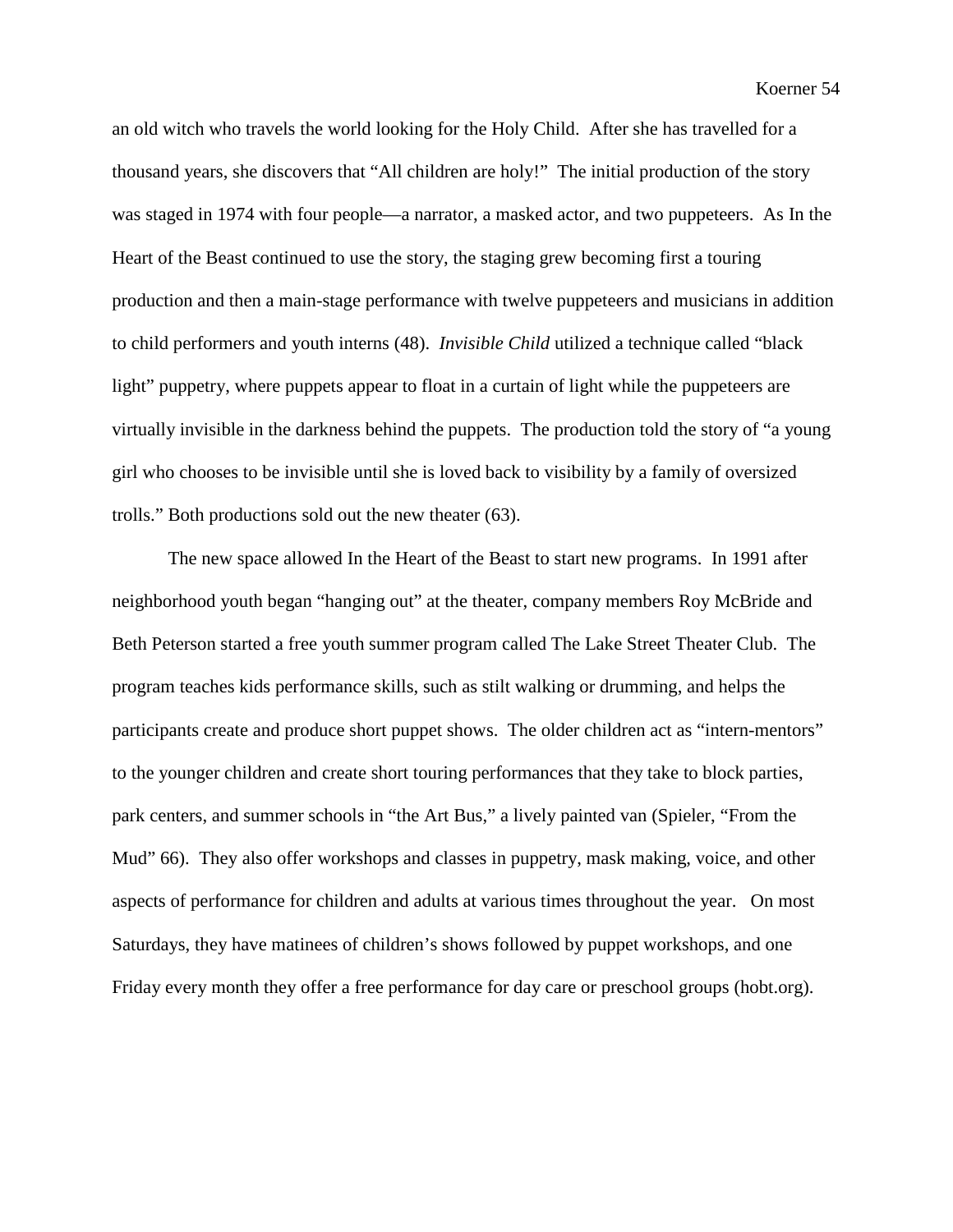In 1996, In the Heart of the Beast secured the funds to officially purchase the Avalon Theater, making it permanently theirs (Frasier 35). In December 2003, they partnered with the Neighborhood Development Center and Latino Economic Development to purchase an adjoining former Masonic Lodge. They renovated it in July 2004 and reopened it nine months later, renaming the building Plaza Verde. The space is used as a woodshop and studio, as well as a performance space and offices (Hunter 35). In the Heart of the Beast rooted itself in a community and has always relied on that community for support. The company relies on local musicians and artists to help it create its plays and performances, deliberately distancing itself from traditional text-based actors and "straight" plays. "The Beast" in In the Heart of the Beast's name, apart from Linsner's definition, refers to the neighborhood in which the company has rooted itself, namely, the Lake Street neighborhood near East Lake Street in Minneapolis. For the majority of the existence of In the Heart of the Beast, the neighborhood has been in a downward cycle, known for poverty and violence. The survival of the company has been threatened by choosing to remain in such a neighborhood, but that choice is what makes In the Heart of the Beast what they are; it has allowed them to be a "beacon for the patient spiritual and economic revival" of the neighborhood (Spieler 41).

One of the best examples of In the Heart of the Beast's dedication to community revitalization is their Annual May Day Parade and Pageant. Every year, the company plans and produces a parade of giant puppets and floats. A theme is chosen and told part by part as the parade progresses. The culminating event is the Tree of Life Ceremony held on the shore of Powderhorn Lake in Powderhorn Park (Spieler, "From the Mud" 51-54).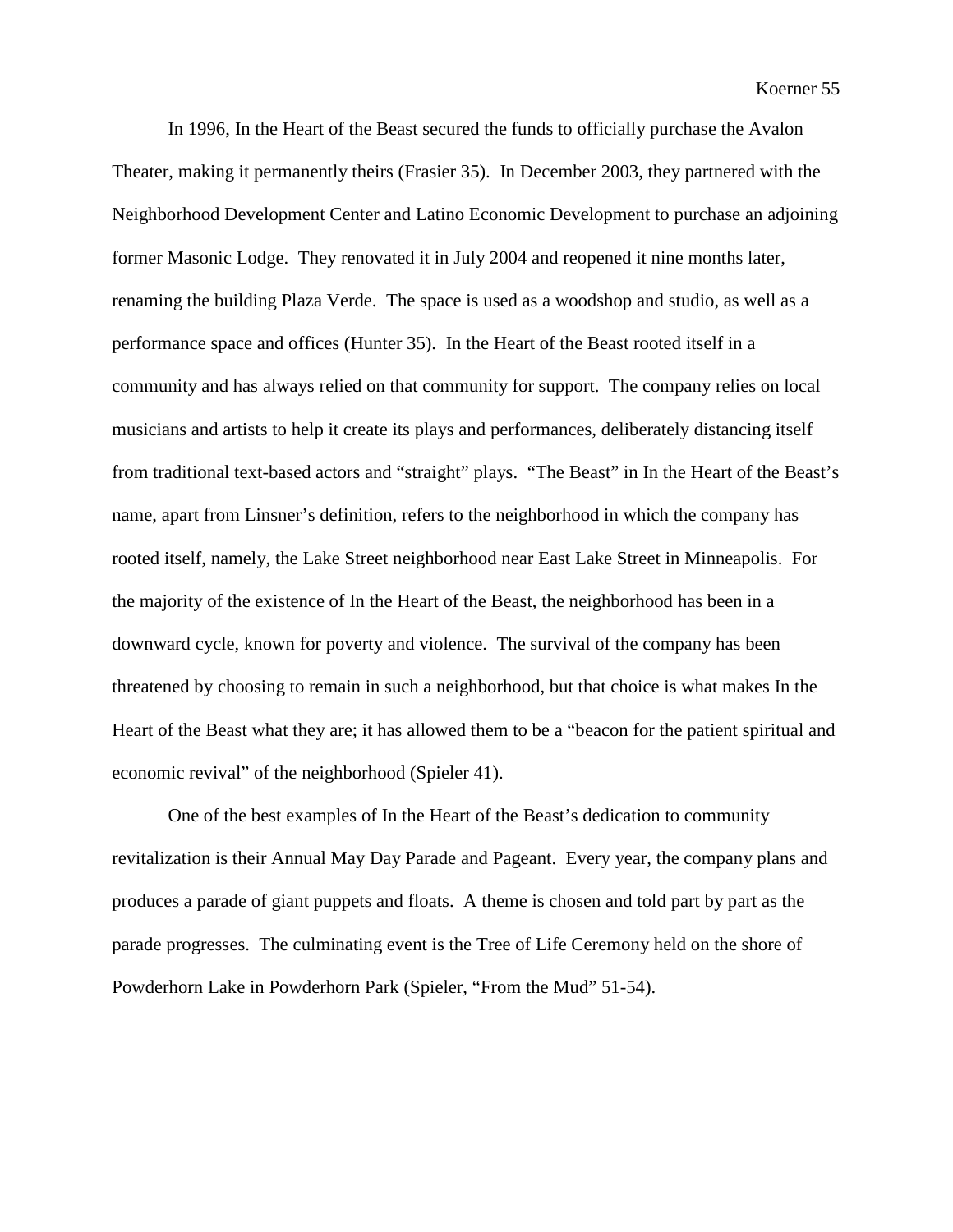The first May Day Parade was held in 1975. Originally, the event was planned as a way to help the community deal with the tragedy of the Vietnam War. When the war ended two weeks before the event, however, it turned into a joyous celebration of renewal and rebirth. This first parade featured about 50 to 60 people, some large puppets left over from *The Grass Will Grow and The River Will Flow* (an earlier indoor performance) and a puppet maypole performance (Spieler, "From the Mud" 51). They rooted the idea of the Parade in both the traditional celebration of springtime and the more recent worldwide celebration of labor (50).

As the years went by, the Parade developed into a massive production involving thousands of people with public workshops to plan and build the puppets and floats. Stilt walkers, dancers, and musicians have been added to the floats and puppets, and the ending ceremony has evolved into a vast celebration of the return of spring. Giant manifestations of the Woods, River and Sky start the ceremony, drawing human action into the natural world. A Giant Sun Puppet comes across the Lake, and the Giant Tree of Life Puppet is erected. Everyone involved joins in singing "You Are My Sunshine" to welcome the Sun's return after the long winter.

The process of producing the May Day Parade begins in February with several public brainstorming sessions. Members of the community are invited to bring ideas, images and concerns to these sessions. Staff members then take these ideas and research them, rearrange them, and deconstruct them, until they finally agree on a single theme. A basic story line gets mapped out as a series of images. During the months of March and April, In the Heart of the Beast's theater turns into a massive public workshop. The public is invited to help build the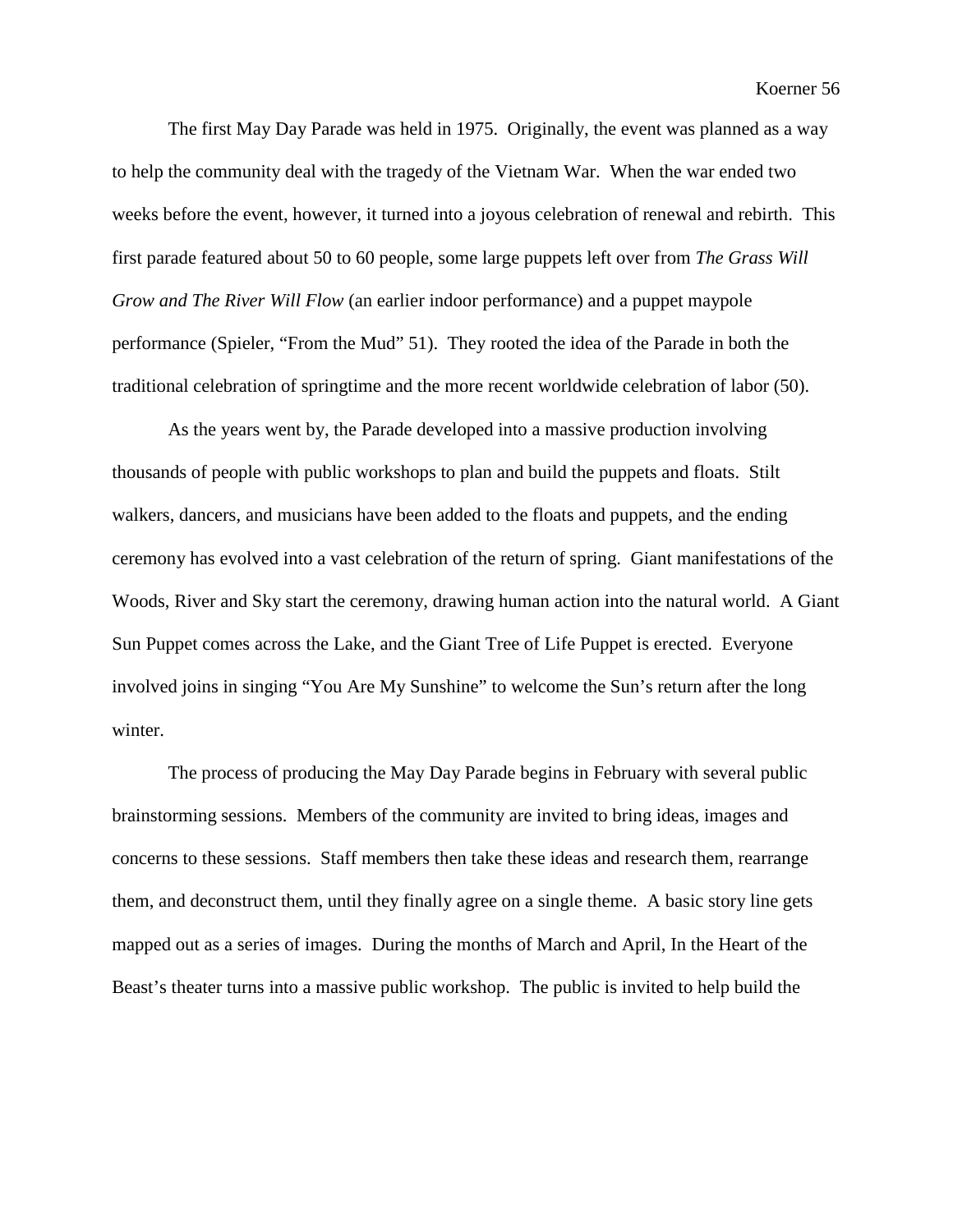Giant Puppets and floats. This process is the essence of In the Heart of the Beast's work to develop community. Speiler writes:

> We hold public workshops throughout April for people of all ages to build their own *puppet* creations or help with the larger *puppets* that embody the chosen theme. Hundreds and hundreds participate. At first sight, the workshops seem like chaotic hives of buzzing bees. On closer inspection, one can see the parade and ceremony story gradually emerging from the dizzily busy hands molding clay, stapling fabric and laying paint. These public workshops are the heart of May Day, for it is here that neighbors of all ages meet each other, generating contagious vitality. On May Day itself, the parade explodes onto the street with several thousand participants blessing this familiar artery in a new way. (Spieler, "Puppet Rites" 32).

In September 2003, In the Heart of the Beast was invited to perform a similar style of "ritual" at the opening ceremony of an international theater festival in Gwaechon, South Korea. Together with Korean artists, students and families from the Gwaechon area and a dance company from Iraq called Mardohk; they created a piece called "Prayer for Harmonious Coexistence". This event helps to illustrate the performance object's ability to cross barriers of language and cultures through visual imagery to create community. According to Speiler: "It was a stunning privilege to work as collaborative celebrants with Koreans and Iraqis across the divide of fear and nations" (Speiler, "Puppet Rites" 32).

In its 30-plus years of existence, In the Heart of the Beast has housed itself in many different buildings, but has always remained on or around Lake Street in south Minneapolis. The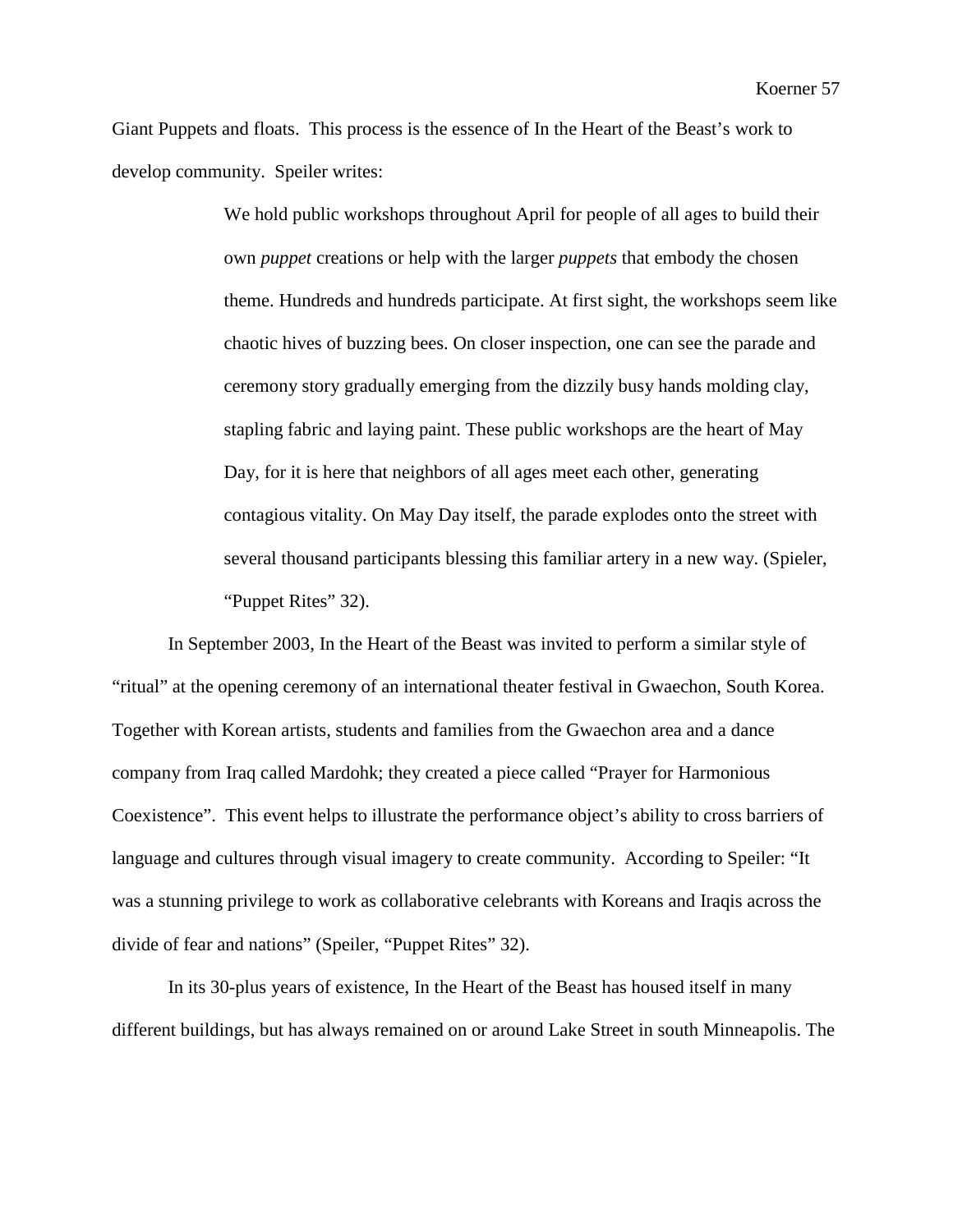Koerner 58

company is the perfect example of Cohen-Cruz's second category of community-based performance; that of "grassroots performance to retain and express collective identity grounded in tradition or place." In the Heart of the Beast's very name testifies to their commitment to place and tradition. The company was born out of a need, or a perceived need, for a voice that could speak specifically for and about a particular neighborhood. David O'Fallon, a community member himself, started the company along with Ray St. Louis to try to fill this perceived need:

> We saw that ordinary people, the people who worked in and around Powderhorn Park, did not value their own thoughts or words or believe that they could affect the way their lives or neighborhood worked, let alone a city or a nation. Where was the theater that told the story of life around this neighborhood—that somehow belonged to this neighborhood? (O'Fallon 22-23)

In its early years, the company was centered around two specific locations: Powderhorn Park and Walker Church. The park had often served as "a gathering place for all kinds of social and political action, energy cells of liberals, progressives, and radicals" (22). The church, then under the guidance of Pastor Brian Peterson, was trying to "work for peace, fight for justice, speak against racism, defend the poor [...]" (22). The church and the park became a spiritual and physical center for the company, providing space for rehearsal, construction, and performance.

The late George Latshaw, former editor of *Puppetry Journal* and well respected puppeteer, had this to say about In the Heart of the Beast:

> In the Heart of the Beast has its own ritual ground. It is a piece of theater real estate that is not in the best part of Minneapolis, but it is home to the people who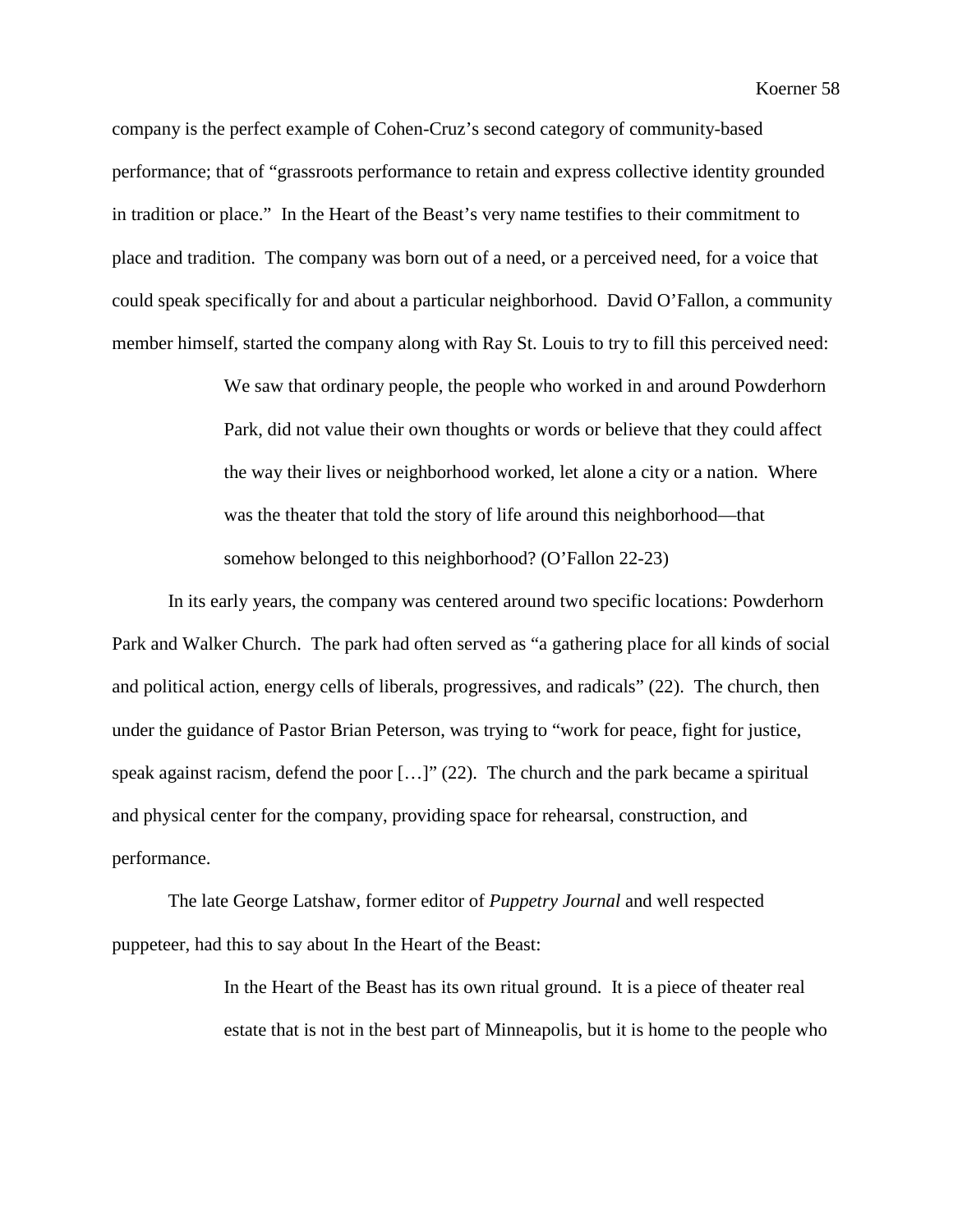live there, and it is home to In the Heart of the Beast, who live and work there with them.  $(16)$ 

The Lake Street neighborhood has long held a reputation of being a less than desirable place to live. In the 1980s and early 1990s especially, the neighborhood was known as area rife with crime, prostitution, and drugs. Low property values contributed to a poor economy locked into a downward cycle. This is another way in which In the Heart of the Beast differentiates from Bread and Puppet: the urban landscape of the Lake Street neighborhood are very far away from the fields and hills of Dopp's farm in Vermont. In the Heart of the Beast has never wanted to be in a nice place to live, however; it has always desired to be in the place where they are needed. According to Speiler: "We wanted to tell stories from the center of where we lived, from the center where the heart beats, the place of change" ("From the Mud" 50). Throughout its years, In the Heart of the Beast has worked to engage a neighborhood stricken with poverty and crime: speaking to and with the community, not as outsider artists coming in to fix problems but as neighbors, friends, and co-workers who deal with the same troubles and trials.

> The Lake Street area has seen worse times—more poverty, more crime—and now what might be better times, with glimmers of revitalization and economic development. Through all this, In the Heart of the Beast has ministered to the surrounding community. (Sheehy 6)

For much of In the Heart of the Beast's existence the company's viability has been threatened, but thanks to a generous outpouring of support and volunteers, In the Heart of the Beast has continued to survive. Sandy Speiler writes: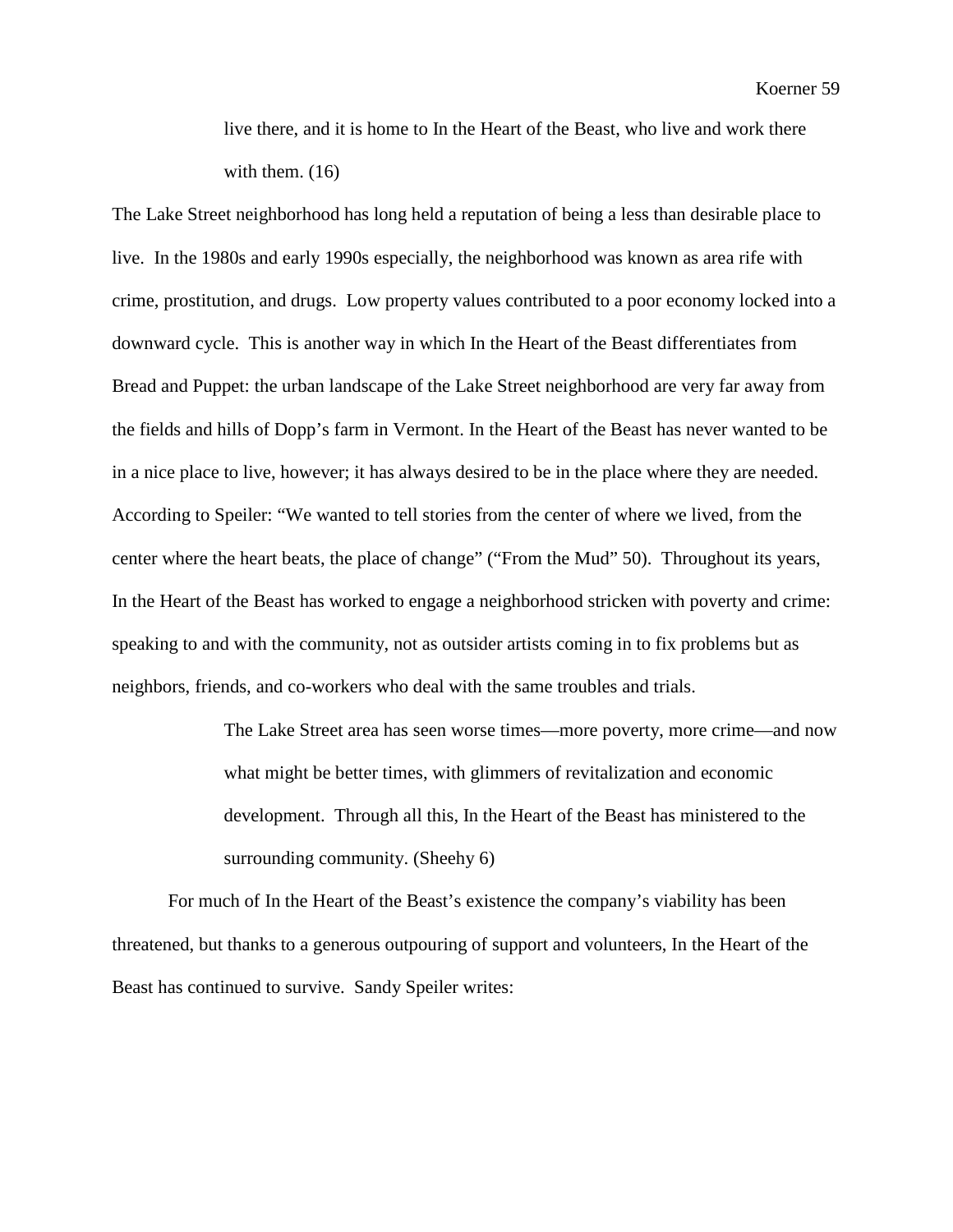Because our theater was born from the political activism of the early 1970s, interviewers often ask me if we see ourselves as a "radical" theater. I ask, is it radical to sing forth the vision and reality of a Beloved Community? Then yes, I say, we are an actively radical puppet theater. The most radical act we have done is to consciously ground ourselves for twenty-five years in this urban neighborhood in which we began. We have chosen to stay in this economically troubled part of the city and to transform a former pornographic theater into the theater we use as our home base today […]. Our survival has also been a beacon for the patient spiritual and economic revitalization of this street that we now witness. We are not a trend or an experimental fluke. We are a puppet theater that has woven itself into the cultural fabric of this very urban south Minneapolis neighborhood, and our patient growth has been a seedbed for a blossoming of the puppetry arts in the Twin Cities. (Speiler 40-41)

While In the Heart of the Beast has rooted itself deeply into a specific community, it has also reached out to the greater community. In the Foreword to *Theater of Wonder: 25 Years In the Heart of the Beast*, Lyndel King writes: "In the Heart of the Beast works hard at keeping its feet—and its heart—firmly planted in its community. At the same time, it recognizes the growing international audience for puppet and mask theater" (v). It has taken its parades, pageants, and performances from the local neighborhood into greater Minneapolis, the Midwest, the United States, and the rest of the world. It has tried to tackle issues that are important to the immediate community but that also affect the rest of world. As a Midwestern theater company with Midwestern concerns, dealing with agricultural issues is an obvious choice. Over the years,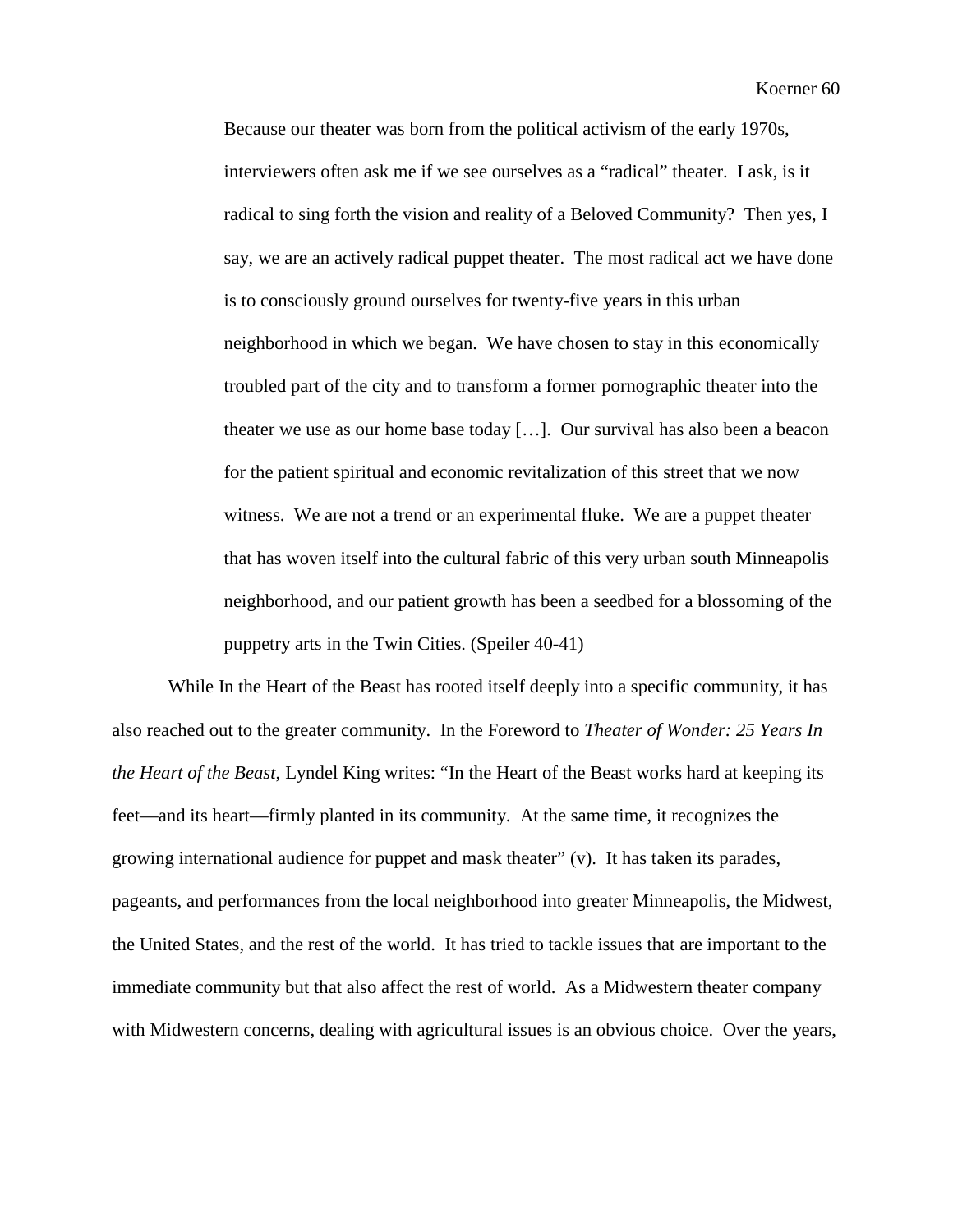the company has focused specifically on issues dealing with water pollution, irrigation, and food, among others. They chose to focus on corn given its status as a specifically New World plant: "[W]e found ourselves discussing "Corn" as a metaphor for our ancient agrarian roots, connecting North, Central, and South Americas" (Speiler 61). Corn also allowed the company to connect with farmers on the local level and agricultural administrators and organizers on the national and global levels:

> The corn theme led into conversations with farmers and people involved with land stewardship and agriculture policies. Jim Ouray directed a piece to take to the schools about farm issues and the rural-urban connection. *The Story of Corn* featured a wonderful puppet of a young girl named Suzie (played by Kitty Kuluvar), whose fascinating look into the history of corn begins with her bowl of cornflakes on morning […]. *The Story of Corn* also focused on the economics systems that control most of the food production today. (62)

In the Heart of the Beast has balanced being a community-based theater rooted in a specific neighborhood with being globally concerned citizens. The company has remained committed to its own community while its acclaim and with it its reach has grown. They have toured throughout the country and to places throughout the world, but they always return to Lake Street.

> The theater's commitment to a particular street in a particular neighborhood in a midwestern city in a farm region should not be mistaken as having less than national stature. I have seen this company transform audiences in New York City and in tiny Oregon towns. I have watched a trail of outstanding awards and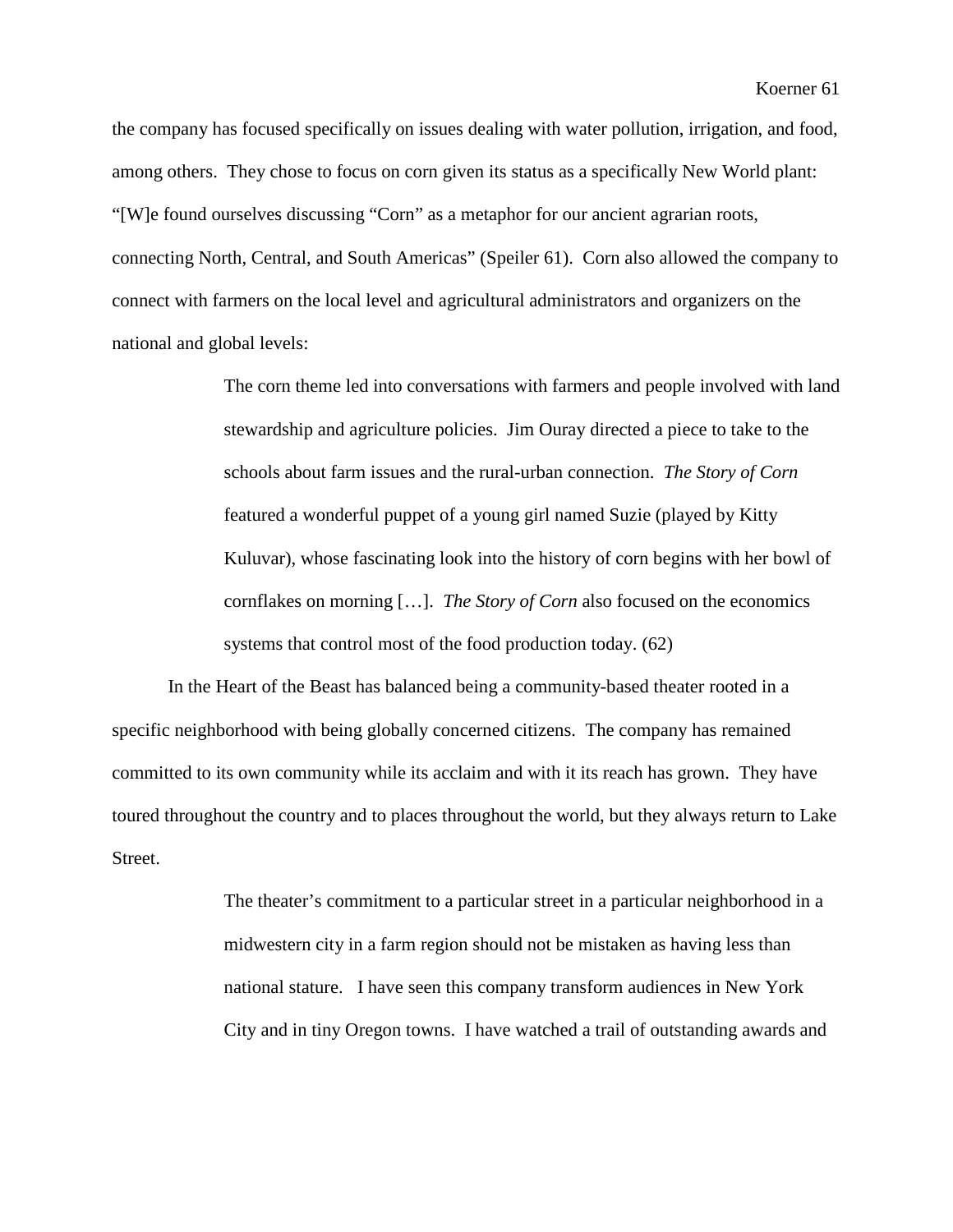reviews follow its performances, whether they be on wet grassy fields or in big city hotels with valet parking. But no matter where the theater travels, it is never gone long, because it is a street theater that belongs to a particular street. Our street. (Frasier 35)

Over the years, In the Heart of the Beast Puppet and Mask Theater has deliberately chosen to dedicate their work to improving their community, and to do so using masks and puppets as their medium. Although In the Heart of the Beast initially drew upon lessons learned from Peter Schumann and Bread and Puppet to create their puppets, they have since expanded their repertoire, drawing on a variety of international puppetry traditions for inspiration, including Japanese Bunraku and Balinese rod and shadow puppets (Latshaw 10). They have remained true to their beginnings as a grassroots company, however, relying on recycled materials to create their puppets.

> We often build our puppets from supplies at hand and frequently recycle the wonderful junk found in alley dumpsters into various parts of puppets and sets. Many of the puppet heads are sculpted from cardboard or clay and then layered with papier mâché. (Speiler 44)

The resulting mixture of international traditions combined with recycled "junk" has created an aesthetic style that is both beautiful and distinct. The puppets and masks range in size tiny tabletop hand puppets to giant masks and puppets that are at times simple and noble, at times complex and allusive. The style ranges from the abstract, reminiscent of surrealist and cubist sculptures, to the iconic, reminiscent of religious icons. So why puppets? What about them is so useful for fulfilling In the Heart of the Beast's mission? Sandy Spieler writes: "We are a puppet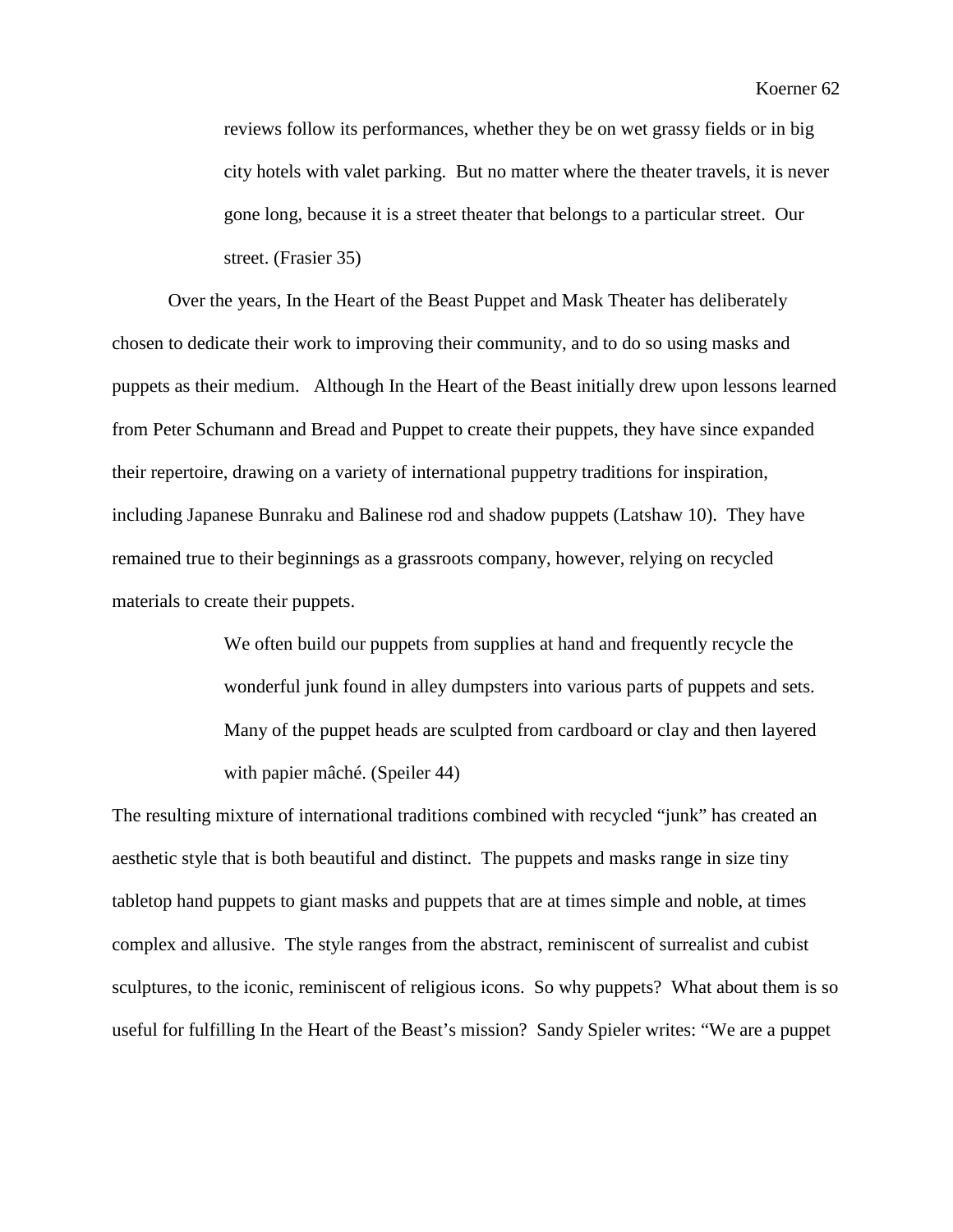theater because the pure metaphor inherent in the ancient tradition clearly expresses the soulful act of transformation that words cannot speak" (Spieler, "From the Mud" 41). It is this act of transformation that makes the masks and puppets such an essential part of what In the Heart of the Beast does. By operating puppets, they are able to re-experience their own births by giving life to the puppets as they lift them onto the stage, and by extention they are able to share these experiences with their audience. They are able to preview their own deaths by laying the puppets back down. Using puppets and masks allows them to bring nature and life onto the stage in a way that no live actor could. Cities and nations, plants and animals are able to become the main characters (43).

Further, using puppets and masks naturally extends the community-based nature of In the Heart of the Beast's work. According to Speiler:

> Our residency work in schools, colleges, churches and community organizations in cities and small towns most often uses puppetry for the discovery and articulations of the participants' own ideas and puppets. Here we work as midwives, teaching puppet techniques but also teaching the participants how to form their stories from the body of their own community. Whole neighborhoods come together for the enactment of such local pageants. (45)

While Peter Schumann uses puppets as a means to access a large community, In the Heart of the Beast uses puppets to not only engage communities, but also to help those communities access their stories and ideas and bring them to life.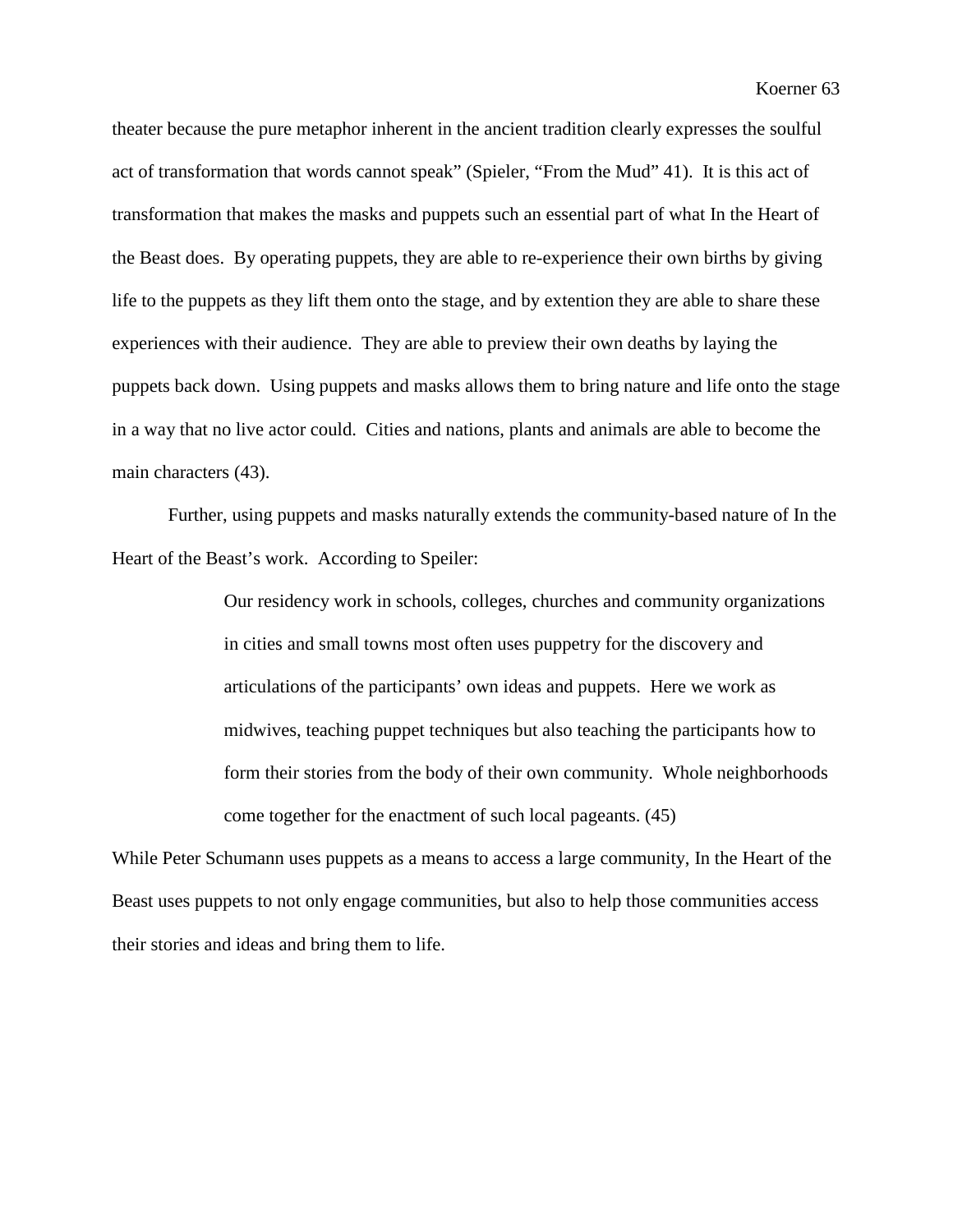Poet and Heart of the Beast member Steve Linsner says that to be a puppeteer is to "hold life in our hands, to sense how we are all like puppets—worked by instincts, voices, and forces above us and below us" (45).

In the Heart of the Beast has endeavored to work in their neighborhood, to give voice to the community members and allow them to speak out on their own behalf. Through the company's work in the Lake Street neighborhood, revitalization has occurred, but the change was not enacted by In the Heart of the Beast. Rather, In the Heart of the Beast gave the community the courage and the means to change it for itself. Co-founder David O' Fallon writes:

> We see now that we cannot move the iron monster with our songs and stories. But In the Heart of the Beast bears witness. It keeps alive a host of images and stories, of possible and potential human relationships, kept like seeds of ancient plants against the time when the monoculture comes crashing down, and we need to turn to the old fruits again, hardy in their diverse ways. (25)

In the Heart of the Beast is a prime example of Cohen-Cruz's second strain of community-based performance. Building off the example created by Bread and Puppet, In the Heart of the Beast has developed a form and style that is completely its own. By utilizing puppets, masks, and spectacle to encourage creativity and celebrate community, In the Heart of the Beast has been able to engage directly in the rebuilding and revitalization of the Lake Street neighborhood that it has rooted itself in, personifying "grassroots performance to retain and express collective identity grounded in tradition or place."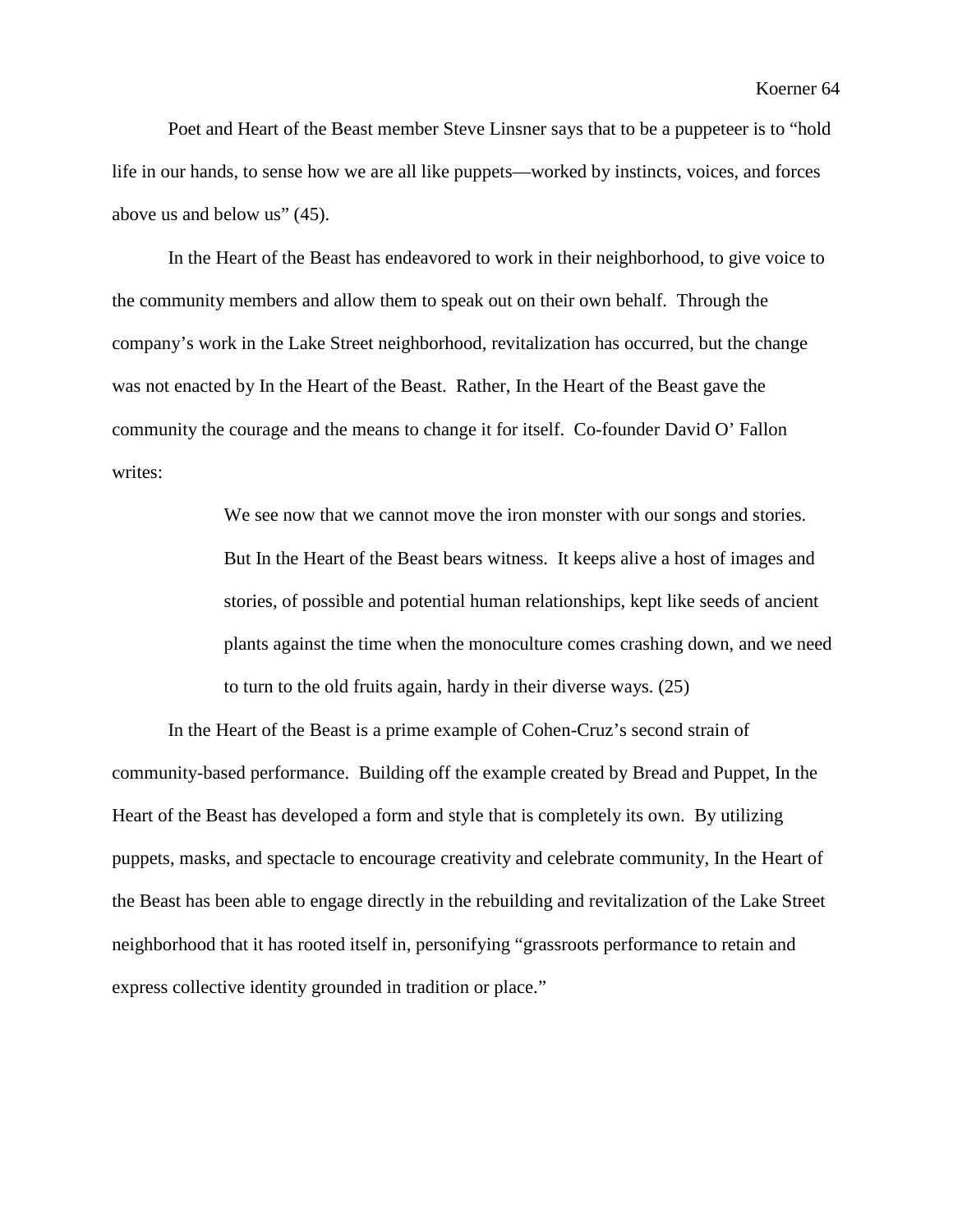Koerner 65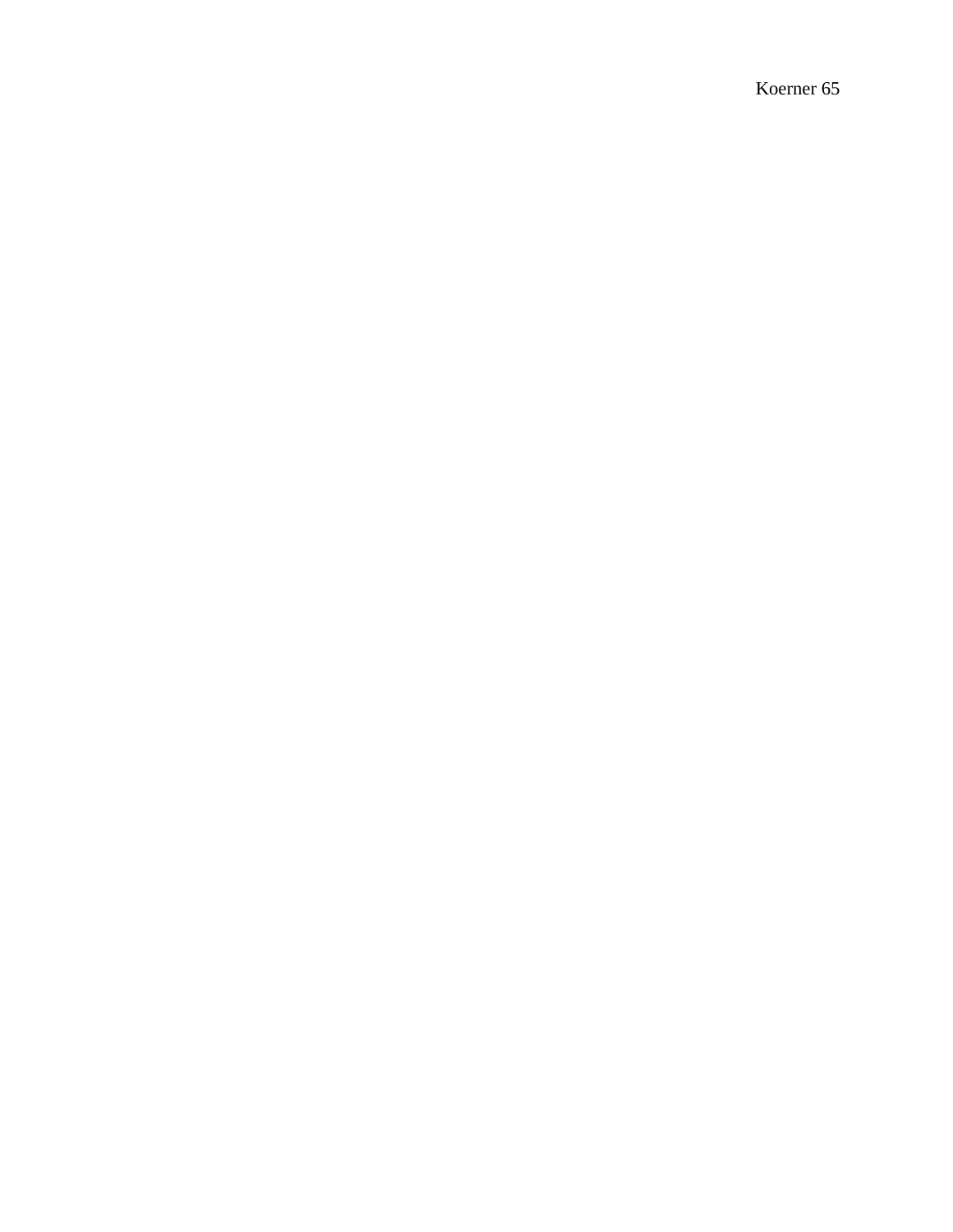## **CHAPTER FOUR: REDMOON THEATER**

In a world that encourages ever greater isolation and individual focus, Redmoon Theater makes theatrical events in public spaces that challenge the boundaries that sit between people and that inspire a shared experience of our common humanity. (Redmoon.org)

Redmoon Theater Company was started in 1989 by Blair Thomas, a puppeteer, Laurie Macklin, a dancer/choreographer, and Clair Dolan, a performance artist. They began as a small storefront puppet theater in the Logan Square community. The company invested in indoor and outdoor, site specific, non-narrative work. The first show, about the end of a romance, was called *You Hold My Heart In Your Teeth* (Velsey 1)*.* Though Redmoon has much in common with other companies engaged in large-scale spectacle like Bread and Puppet or Heart of the Beast, it follows more of what Associate Artistic Director Frank Mageuri calls "international models". "It's based primarily on what we've seen and have as artists at Redmoon the opportunity to engage with particularly European groups, the way that they structure their artistic labors" (Mageuri, personal interview, 28 May, 2008). That structure, according to Mageuri, is one of extended exploration and experimentation on the part of a collaborative or collective body of artists and performers. In addition, the companies work in site-specific models. "They are extremely interested in the site-specific work that essentially is capturing public space in a really dynamic way" (Mageuri, 28 May).

Mageuri also acknowledges that Redmoon has many similarities to American models of community-based spectacle performance.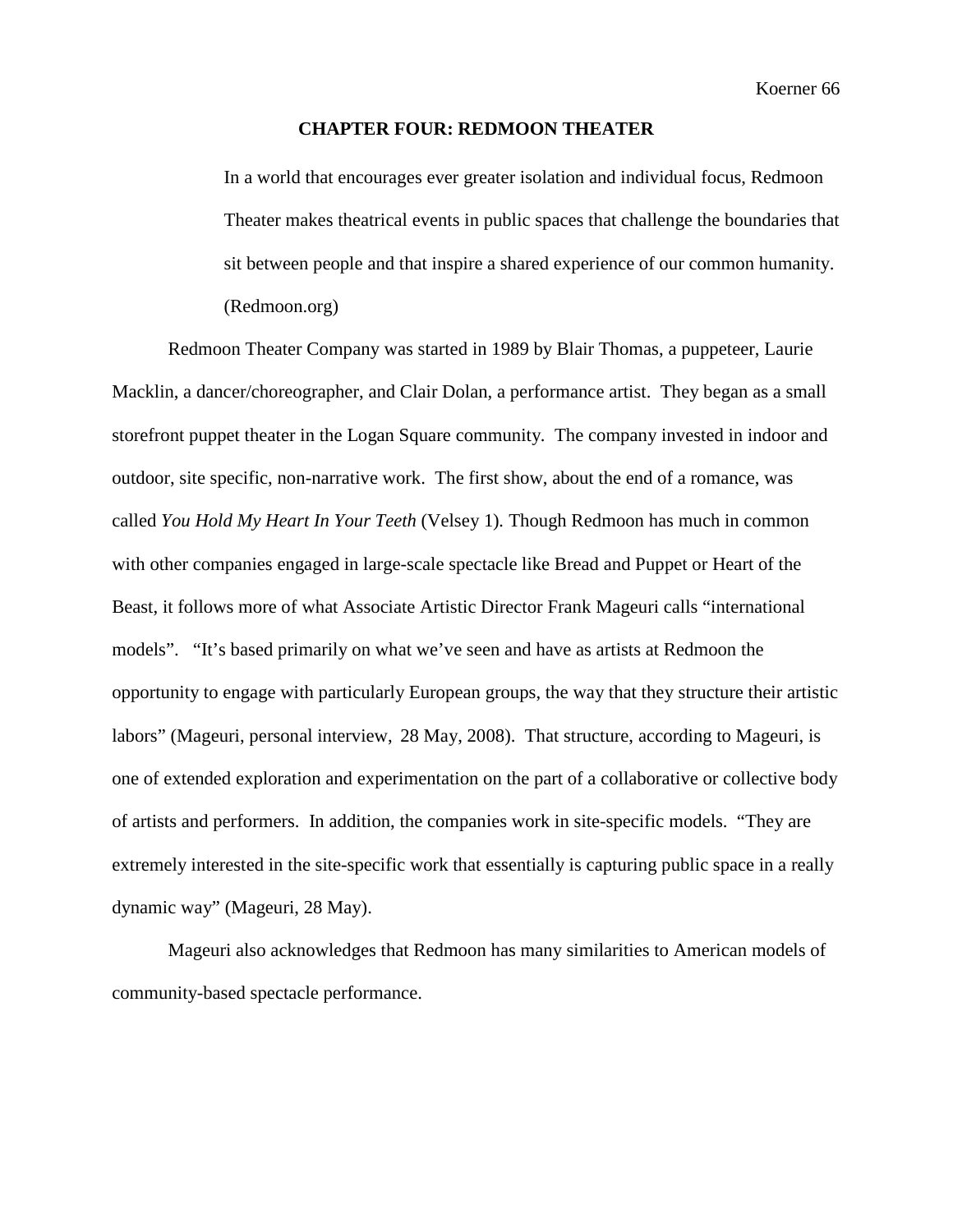In many ways what we share with all those groups is principle, more than practice. Principle more than performance. All of us together believe in a particular politic of the people […]. We just practice them publicly in a bit of a different way. More poetically, more sideways, more ethereally, less objective. (Mageuri, 28 May)

While this poetic or "sideways" approach to spectacle sets Redmoon apart from Bread and Puppet and In the Heart of the Beast, it also contributes to Redmoon being a prime example of Cohen-Cruz's third strain of community-based performance, namely: "experimentation characterized by art blurred with life, whose everydayness welcomes broader participation and shapes and expands aesthetic impulses."

According to Mageuri, spectacle was always an important part of Redmoon's ideology: We're really good at making the epic material work. We're excellent at puppet theater, we're [...] good story tellers. Most of us are more interested in cinema than we are theater which is why our work is and looks the way it is on some level I think; but the spectacle drive really has remained alive and become fully pregnant because of the group's kind of internal, social impulse about activating public landscape and creating a powerful experience for people in general: audience, community, whatever, about their neighborhood, location, history, story. (Mageuri, personal interview, 23 May, 2008)

In 1992, Redmoon produced their first Winter Pageant. The pageant was well received by critics, including Richard Christiansen of the *Chicago Tribune*. He referred to the pageant as a "surrealistic-neo-futurist-dada-grade school project-Cecil B. DeMille epic-Mardi Gras-children's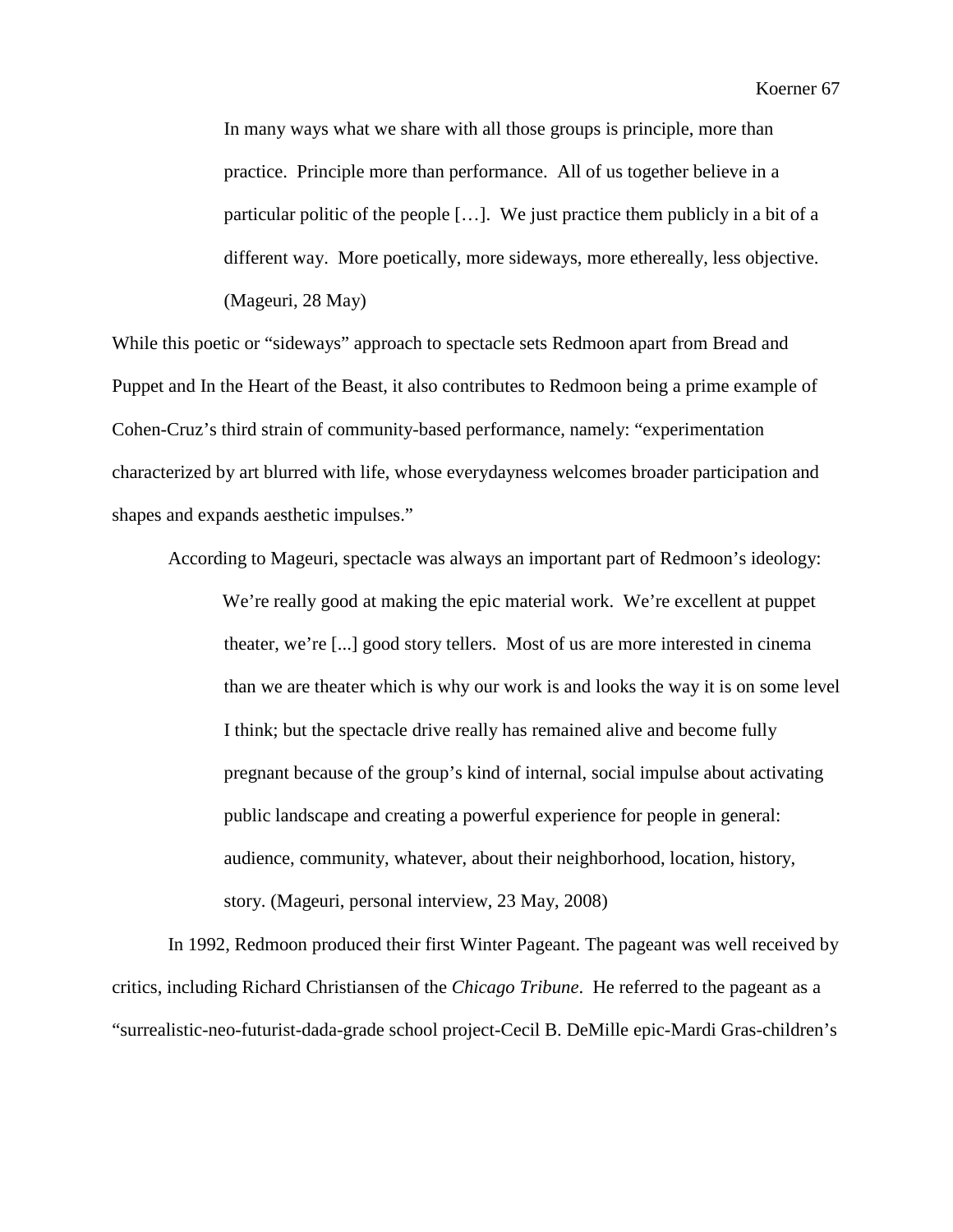theater extravaganza." The show was low-tech, featuring "brown wrapping paper" scenery painted with brightly colored, childlike pictures and a variety of puppets of different styles, including a large three-headed giant that attacked and destroyed the brown paper buildings and was in turn killed by a "butterfly-like creature on stilts" ("Redmoon's Winter Pageant").

Redmoon's 1995 production of *Moby-Dick* was performed at Truman College at the Palmer Square Arts Fair. First created by Blair Thomas and Jeff Dorchen, a Chicago playwright, the initial production was a short, two-man show performed on the beach. Thomas conceived the show as being both irreverent and relevant given its criticism of obsession. "We wanted to play with the import the novel has in our culture, thought it would be fun and irreverent to take this cultural literary masterpiece that's imposing in its length and turn it into a circus puppet show on the beach" ("Arts Week"). The 1995 version of the show was expanded to 12 performers and a live orchestra.

*Moby-Dick* was well received by critics, and it led directly to Redmoon being invited to perform at Steppenwolf Theater. There, they created an interpretation of Mary Shelley's classic monster tale, *Frankenstein*. Like *Moby-Dick*, *Frankenstein* was adapted from a literary icon but featured very little dialogue, relying instead on image to tell the story. According to Jim Lasko, who along with Thomas created the show: "Traditional theater is language based, and that's not the kind of theater we want to make. The seed for this show, of course, was planted by Mary Shelley's novel, but most of my inspiration came from the "Classic Comics" version of the story" ("Redefining"). The show used more than 100 masks and puppets of various sizes, including Grand Guignol masks, a 4-foot monster head, a macabre miniature carousel, a tiny rodpuppet that pilfered corpses, soaring shadow puppets, and looming icebergs ("Redmoon's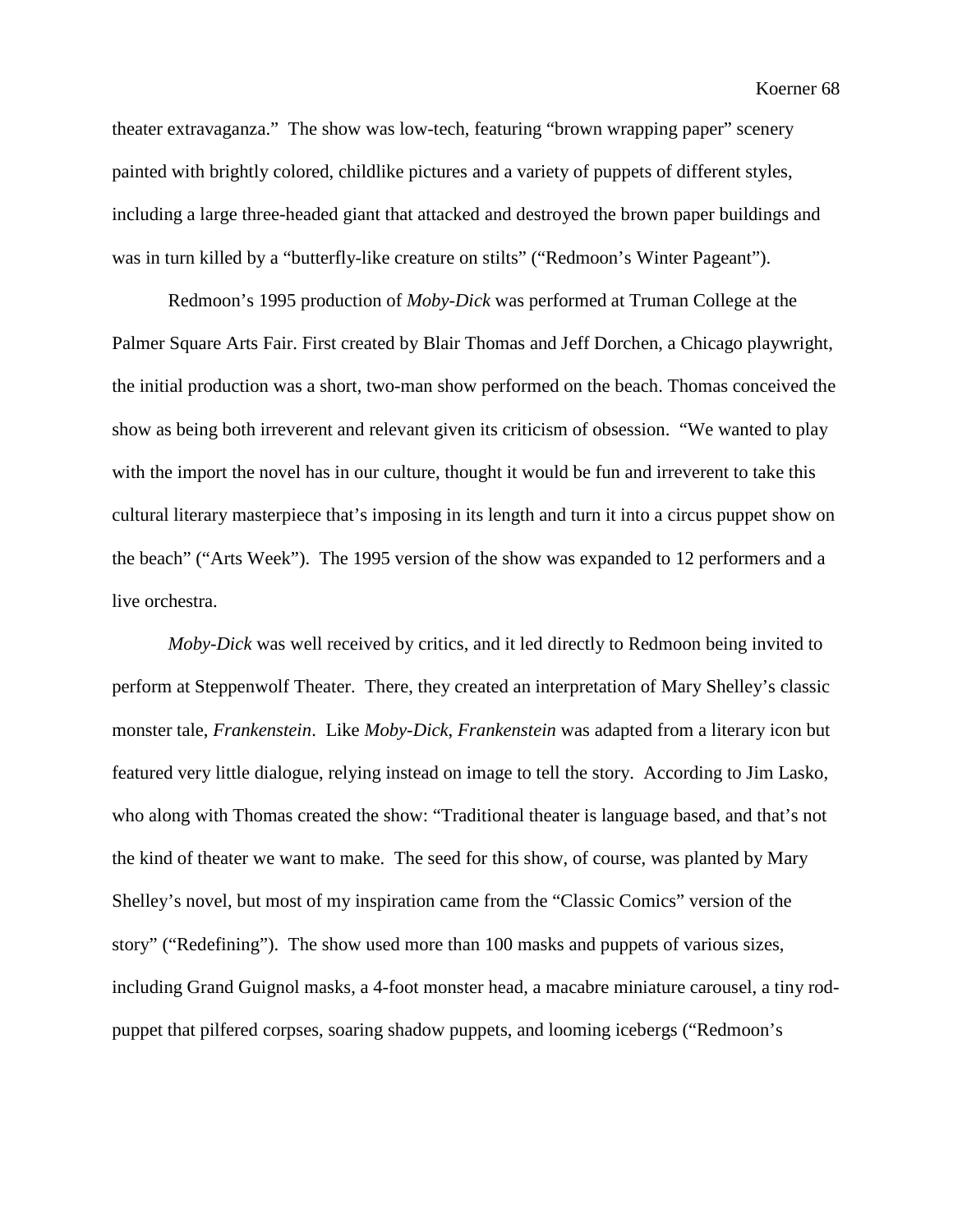'Frankenstein'"). The show was workshopped in various venues and formats including parades and outdoor pageants for a year before it arrived at Steppenwolf. *Frankenstein* was met with praise and earned Redmoon a Joseph Jefferson award, an award given annually to Chicago area productions for excellence in theater.

In 1995, Redmoon created their first *All Hallows Eve Ritual.* The goal was to create a return to the pagan, ritualistic roots of the Halloween holiday. According to Mageuri, "We were attempting to reclaim Halloween as a ritual evening versus a consumer event." This, and other acts of reclamation are one of the main ways that Redmoon engages with a community. The event, which happened every year on October 31st from 1995 to 2002, began as a lantern parade through the streets of Logan Square. The parade featured large lanterns shaped like animals, real or mythological, fire-eaters, jugglers, skeletons, and musicians from the Jellyeye Drum Theater, a percussion group that uses drums built from sewer pipes and giant oil barrels. Costumed community members were invited to join the procession. In 1997 the parade was expanded to include a 20-minute performance at the Daley Center Plaza ("Redmoon Heads Up"). The event continued to expand, including large performance sites, art installations, and diverse community groups to "To create a public exchange that involved an audience of up to 10,000 people in one night" (Redmoon.org). By the last *All Hallows Eve* in 2002, the event included shrines and installations built by community members and artists, a parade, pyrotechnics, and a large-scale spectacle that finished at the corner of Fullerton and Logan Boulevard (Redmoon.org).

Other notable performances by Redmoon include 1997's *The Ballad of Frankie and Johnny,* 2000's *Hunchback*, adapted from Victor Hugo's novel (remounted in 2007), 2004's *Cyrano* (with the Court Theater), 2005's *The Cabinet,* and 2008's *Boneyard Prayer. Frankie*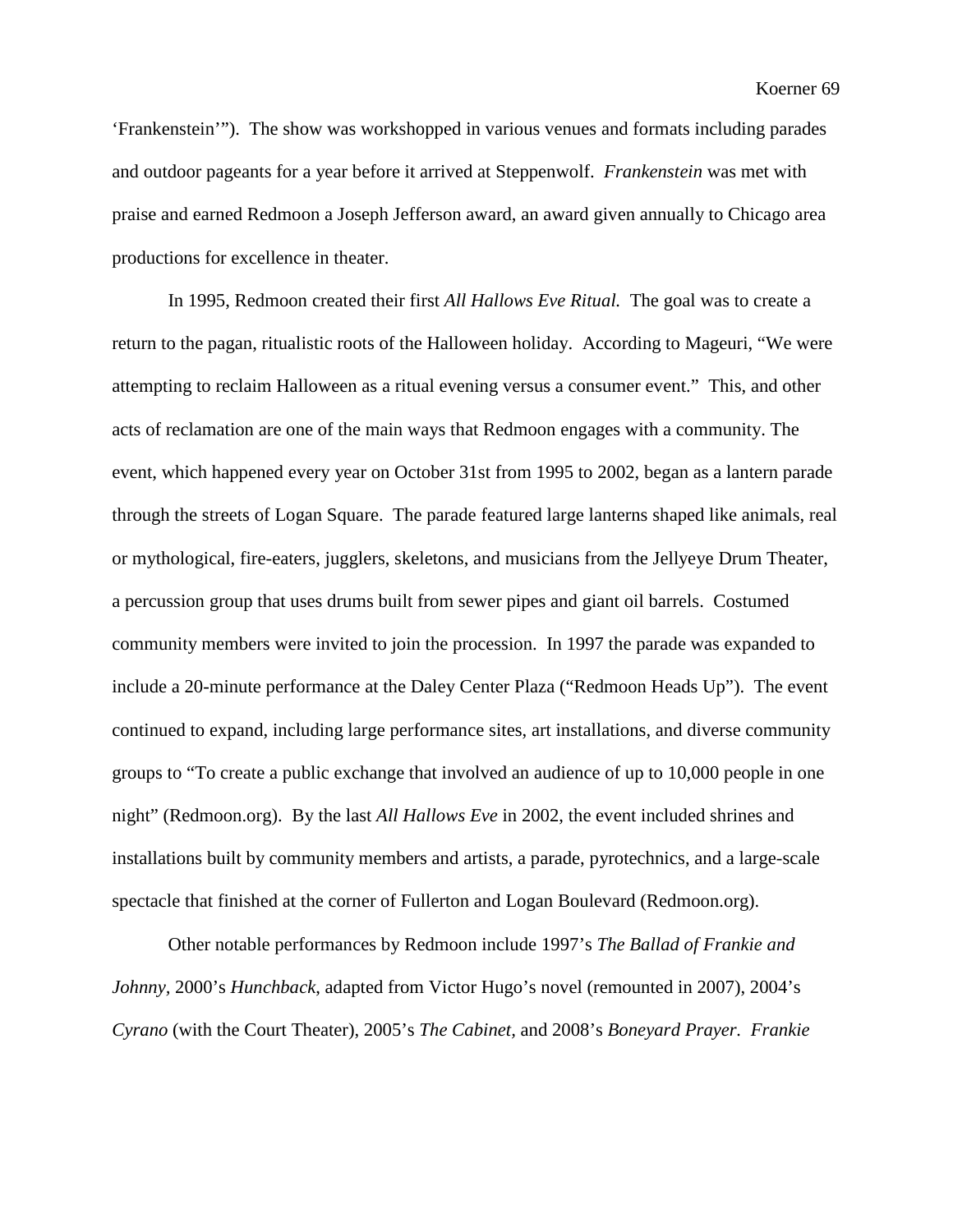*and Johnny* is a story about a "nice but vulnerable girl" who meets a two-timing guy and ends up shooting him. Redmoon's adaptation of the simple story turned it into a "noir cabaret," featuring live actors, puppets of various sizes, magic tricks, and a live jazz band playing music composed by Michael Zerang ("Redmoon Troupe"). Redmoon's *Hunchback,* conceived and designed by Jim Lasko, condensed Hugo's massive novel to 90 minutes, adding cutouts, pop-up books, and mechanical towers as well as masks and puppets. Hugo, played by David Engel, makes an appearance, not to narrate, but to protest Redmoon's treatment of his novel. Eventually, however, Hugo gets caught up in the story, until, finally, he finishes the show by quoting the end of his novel, relating the end of the love story of Quasimodo and Esmeralda ("Little Theater"). *Hunchback* was taken to New York and performed as part of the Henson International Festival of Puppet Theater ("Victor Hugo").

Redmoon joined forces with the Court Theater in 2004 to create a version of Edmund Rostad's *Cyrano.* Co-directed by Court Theater's Artistic Director Charles Newell and Redmoon's Lasko, the production streamlined Rostand's five-act play, focusing mainly on the love triangle between Cyrano, Roxanne, and Christian (Redmoon.org). The performance marked the first co-production for Redmoon. For Newell, who initiated the collaboration, the reason for joining forces was simple: "I knew it was something I could never do myself." Initially, the puppets allowed for large-scale battle scenes to fit into small places, but Lasko, concerned that the puppets were simply "tacked-on," wanted to push the script further. The end result was a reordered, non-linear memory play version, with the events of Cyrano's life unfolding in his mind as a flashback ("Court, Redmoon").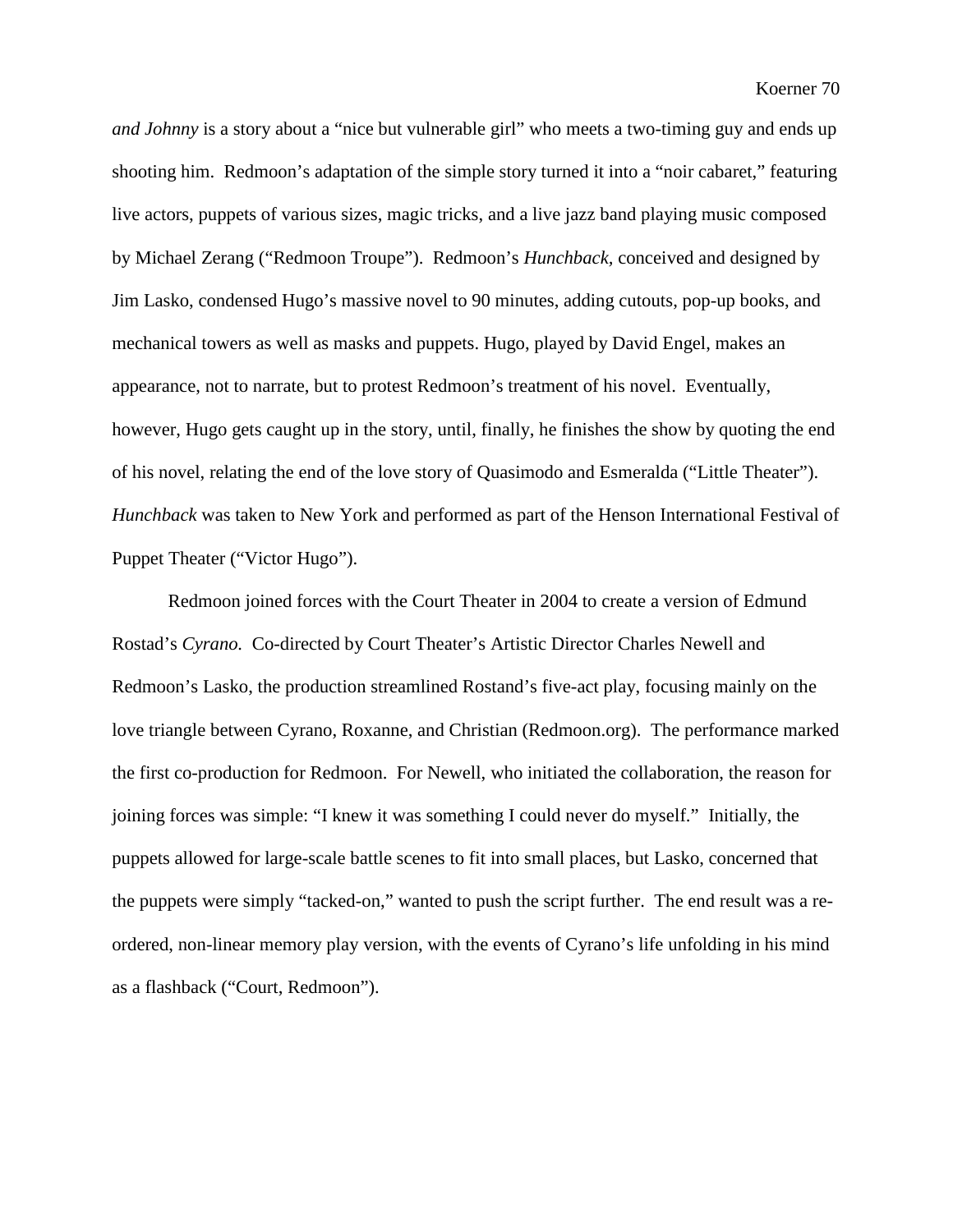*The Cabinet* was adapted not from a massive work of classic literature, but from the 1919 German Expressionist silent film, *The Cabinet of Dr. Caligari* (Redmoon.org). As in the film, the plot of the production revolves around the murderous doctor and his sleepwalking slave, Cesare. The events unfold inside of an angular expressionistic "cabinet of curiosities," with puppets and puppeteers appearing and disappearing behind hidden doors. Mageuri says:

> The piece of furniture operates on a number of symbolic and metaphoric levels. In the horror genre, something scary may be hiding under a mundane bed or behind a closet door, and the cabinet symbolizes the coffin where the somnambulist is kept in the film and it creates a sense of claustrophobia. ("Cabinet")

*Boneyard Prayer* was a "one-hour chamber folk opera" about loss, death and hobos, drawing from such sources as Dante's *Inferno*, William Kennedy's *Ironweed*, T.S. Eliot's *The Hollow Men*, and other Depression-era literature, music, and art. Utilizing a variety of forms of puppetry and projection and an original score by Charles Kim, the story told the tale of the "fractured life and ultimate redemption" of a man named Martin (Redmoon.org).

Although most of Redmoon's productions, both indoor and outdoor, utilize in some degree elements of spectacle, pageantry, and community, the productions of most importance to this study are Redmoon's massive indoor and outdoor spectacles. *Winter Pageant* and *All Hallows Eve* were annual events centered around the Winter Solstice and Halloween respectively. Like ritual performances in Bali, India, and Papua New Guinea, *Winter Pageant*  and *All Hallows Eve* mark liminal events. All Hallows Eve, or Halloween, as it is generally referred to today, takes place on October 31st and signifies the end of the harvest. Gaels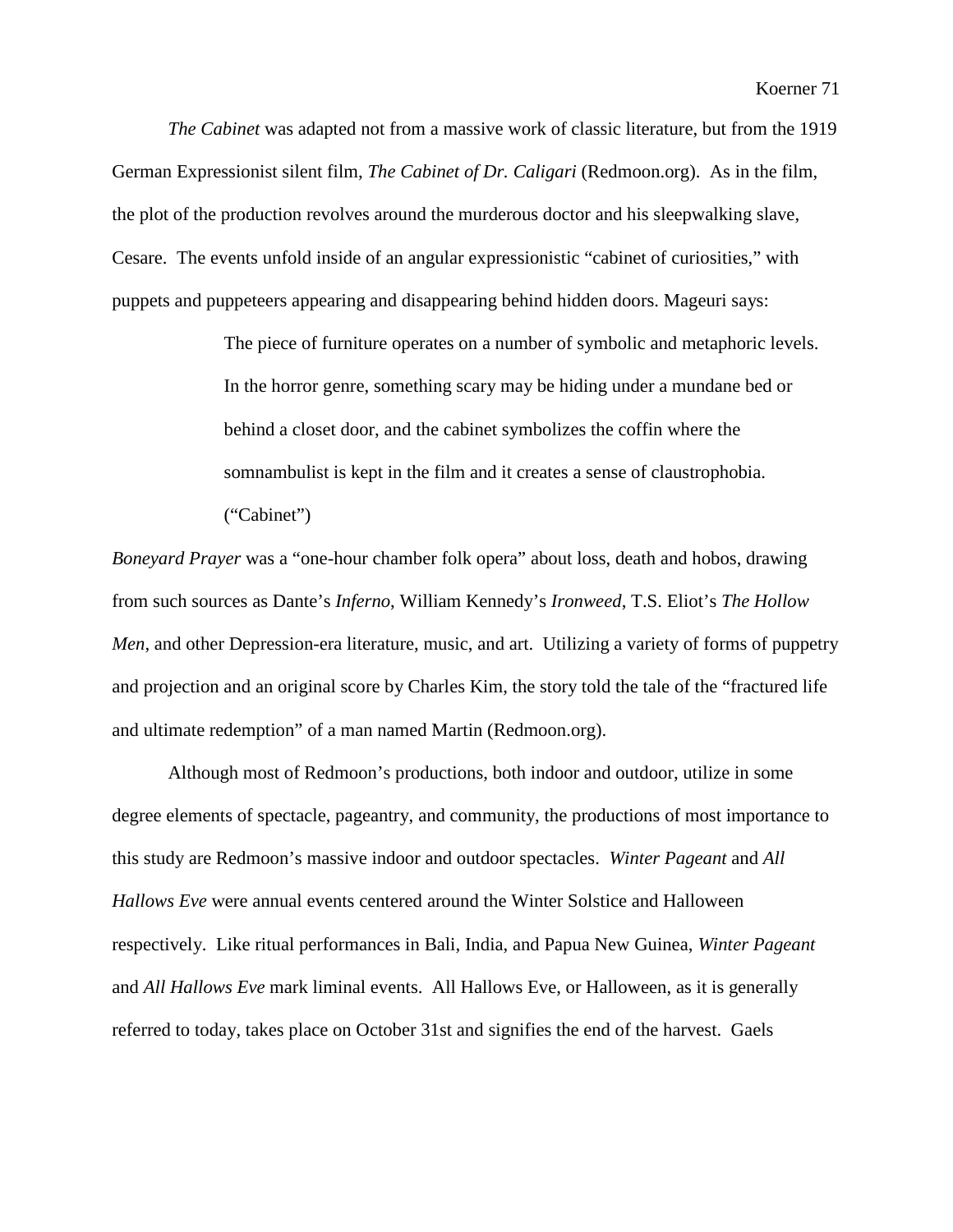believed that on that day the boundary between the living and the dead dissolved, allowing the dead to influence the realm of the living. The *Winter Pageant* celebrated the winter solstice, which marks the height of winter and the beginning the transition into summer. "The show was always something about the coming of summer. The breaking of winter and the coming of summer" (Mageuri, 23 May). The first winter pageant, held in 1992, featured 41 performers of varying ages and a large number of puppets performing in front of a brown wrapping paper "set" painted with bright, childlike images of buildings and neighborhood scenes. The 1992 pageant was presented one night only for an audience of 300 people ("In Redmoon"). The 2003 winter pageant ran for six weeks and involved over 500 non-professional community members engaging in one aspect of the production or another, including performance, productions, building, and logistics like ushering or providing childcare for the performers.. The various community groups involved in the production participated onstage in two-week long stints ("Redmoon Winter").

Redmoon's initial work with spectacles such as the *All Hallows Eve* celebration was created with a fairly typical model of community interaction. In order to create these community-based efforts, Redmoon worked with various community groups for six to ten weeks.

> I would intentionally look for a large social service agency that was providing support to schizophrenics, and then I would find an organization working with homeless people, then I would find an organization working with pregnant mothers, and then I would an organization working with immigrants—and immigrants being a broad word here, one year it was you know, young Polish students new to America, young Russians new to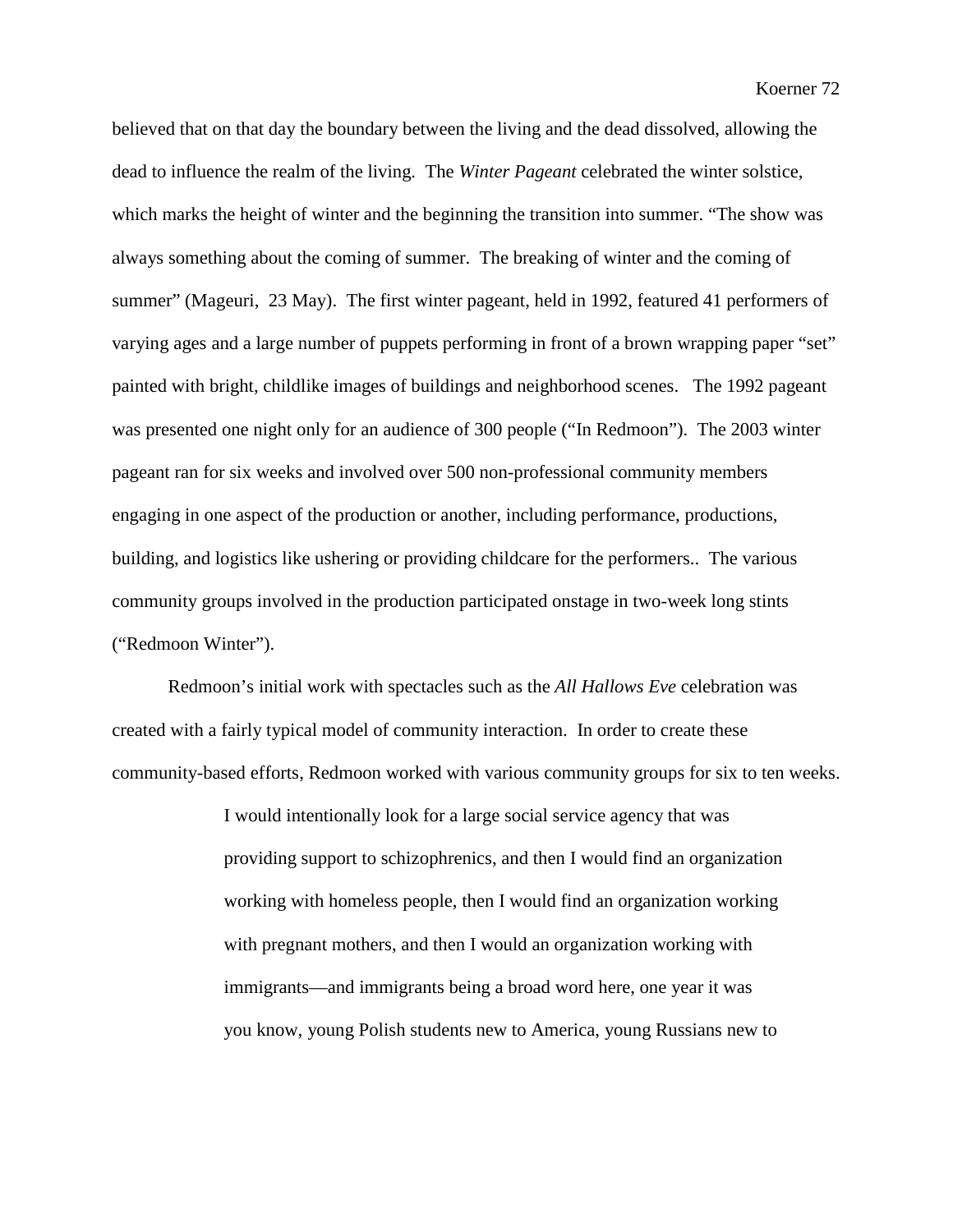America [...], or, you know, a recovery home for addicts and alcoholics. I would try to find really diverse populations, so that we weren't working six to ten weeks in these organizations with all the same populations. (Mageuri, 23 May)

In working with such diverse populations of people, Redmoon sends a clear message that it has not rooted itself to a specific geographic neighborhood or community, instead seeking to serve communities throughout the greater Chicago region. By seeking out a variety of groups, Redmoon is attempting to infuse their community-based events with a wide range of voices and a wide range of concerns.

Redmoon would approach these groups with an idea of what the event might look like, but generally allow them to shape their event. Instructors, typically visual artists, would be hired to work with the various groups to help them create images, collages, ritual sites, and other elements of the event.

> They would become the captains of that site, and each one of those sites would have a route or an audience to travel through and/or an opportunity for the audience to have some kind of exchange with those members. So the individuals who build the site were really the agents of that location. (Mageuri, 23 May)

In addition to helping these diverse populations create installations, events, or ritual sites, Redmoon would also design and create a spectacle event "that was, for lack of better language, closure to the other sites" (Mageuri, 23 May).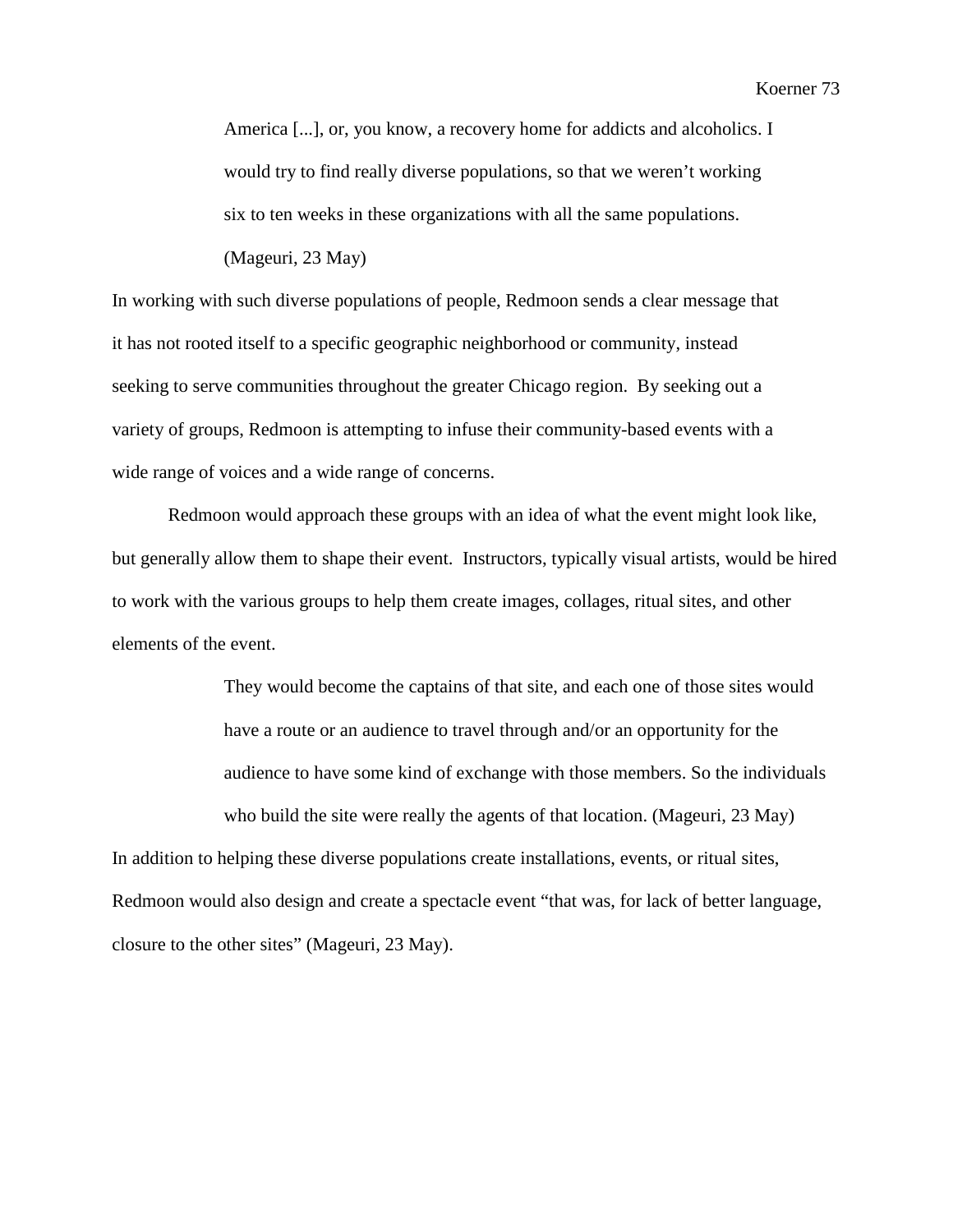Redmoon no longer creates a *Winter Pageant* or an *All Hallows Eve* ritual. Instead, they chose to shift their focus to a single spectacle event distinct from both traditions. The reason, according to Mageuri, was simple:

> The *Winter Pageant* was becoming more and more misinterpreted as a theatrical event, versus a kind of spectacle ritual. And *All Hallows* was becoming more and more a production event, meaning we were spending most of our time talking about how to manage the audiences, and less of our time about "what do we want the art to be?" So we decided to take all of that energy and shift it into one clear celebratory event that could really get at the best of all of those things. (Mageuri, 28 May)

Like Bread and Puppet, Redmoon's spectacle and "ritual" events are not aimed at the typical, theater-going audience; they are meant to be seen and participated in by the "common man," as opposed to an artistic or theatrical elite. It was necessary for them to reinvent their efforts at spectacle to avoid becoming complacent and be written off as just another crazy theater event. Since the Winter Pageant and the All Hallows Eve coincided with popular holidays, it is likely that to some degree the spectacles became part of the very commercial nature they were trying to reclaim the holidays from. By separating the spectacle events from these specific, well-known holiday events, they are more likely to stand on their own as separate, and more likely to be startling, new, and original.

Redmoon's more recent spectacle events have not been rooted into a particular time or event. "The events that we're making now we hope to do late summer consistently, around a holiday we've [not] yet chosen and possibly a holiday we might create" (Mageuri, 23 May). The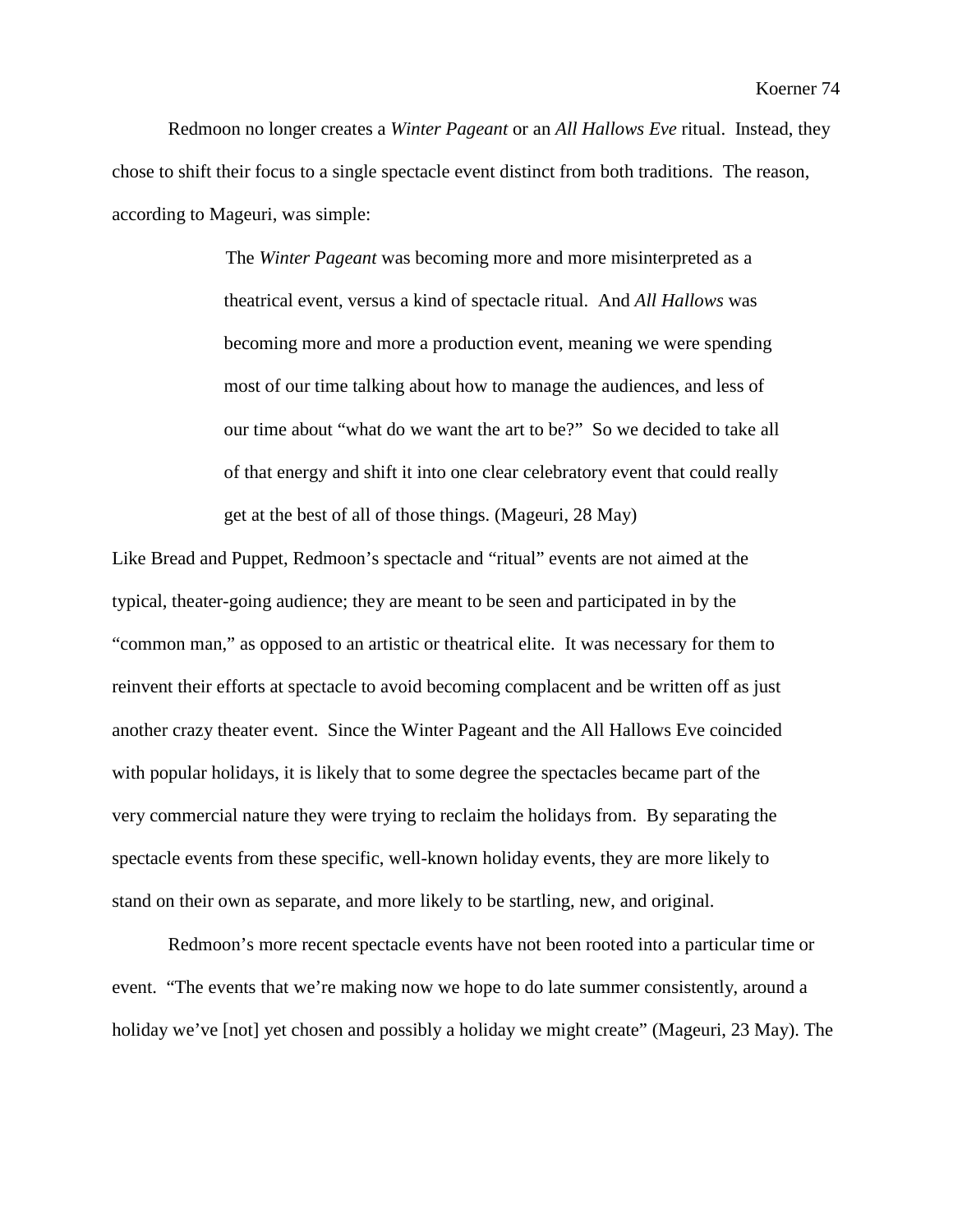spectacles, however, have still occurred at a liminal time, happening in late September or early October, marking the end of summer and the beginning of fall. Other reasons are more practical: "We're looking for a season that is weather tolerant, permits the most active outdoor event, and is a time of season when many Chicago people are actually here" (Mageuri, 23 May).

The more recent spectacles also rely less on community input and more on narrative structure, though Mageuri is quick to point out that they are not narrative in the typical sense: "[…] narrative being a dangerously deceptive word in this kind of dialogue, 'cause narrative would elicit story but it really is poetry" (Mageuri, 23 May).

The first of these more "narrative" spectacles was 2004's *Sink, Sank, Sunk,* was performed in Ping Tom Memorial Park in Chinatown. The goal was to create a site-specific spectacle to "introduce audiences to undiscovered, often-overlooked Chicago locations" (Redmoon.org). The park was built on a former railyard and is bordered by the Chicago River, train tracks for freight and passenger trains, including the "L" system's "Red Line." Redmoon latched onto the park's obvious relation to industry and, in particular, travel, creating spectacular vehicles for the various characters of the performance. The character of The Crooner utilized a dolly cart transformed with lawn mower parts, featuring a foldout staircase and stage with a vintage style microphone (created from found objects). The Sales Person, another character, who operated a public bath, traveled in a mobile shower. The Housewife rode on an "abstract version of a vintage sailing ship powered by a contemporary golf cart." The deck of the ship was covered with vintage steamer trunks filled her many belongings, accumulated during her many marriages. The Bossman's vehicle, a 16-foot tall tower with a house on top of it, reflected the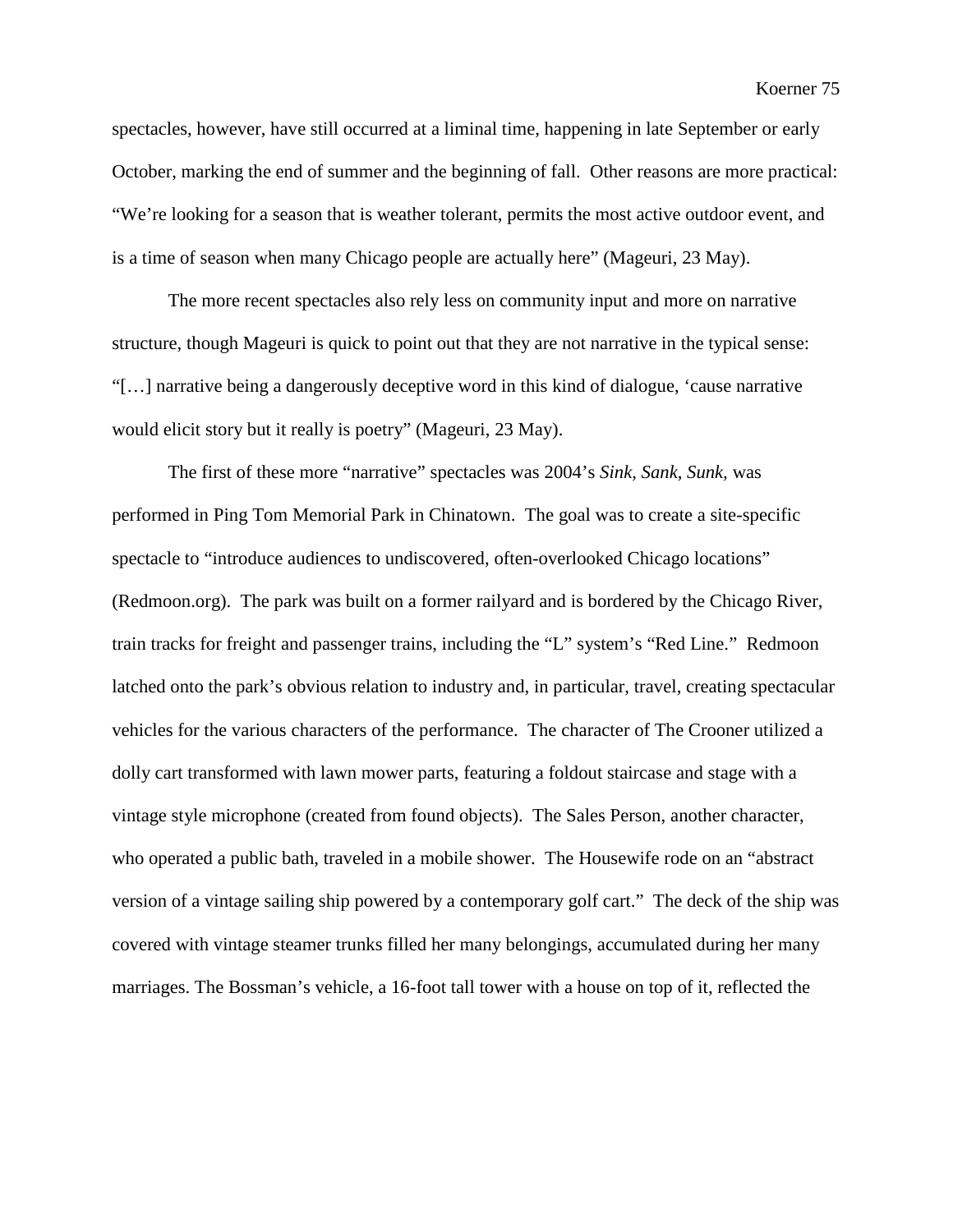house on the top of the vertical lift railroad bridge at the south end of the park ("Wacky Contraptions").

The first part of the spectacle had no specific structure; the audience was asked to move about the park and visit the various characters. Eventually, the loose story kicked in, as the Bossman, followed as always by his accountant, tried to woo the Housewife. The death of the Crooner led to a funeral procession on the river.

> A band played as a 20' kayak covered in candles and nine bicycle-powered pontoon boats, with propellers towing campfires in truck inner tubes on long leads, traveled the river, representing a flaming funeral pyre [...]. And when they went under the 18th Street Bridge, a 30[-foot] net of flame dropped down, forming an archway to pass under. (Napoleon)

The net, made of 1/8 inch aircraft cable, was 100 feet long and had to be removed from the bridge after each performance so the bridge could raise and lower to allow river traffic to pass underneath. It took twelve volunteers stationed along the length of the curtain to light and drop it over the side of the bridge, but according Mageuri, the effect was well worth it: "The fires seemed to float in the air, like being right near a star, and softly and slowly each one faded out, until the underneath of the bridge was empty and black again. It was poetic" (Napoleon).

While a portion of *Sink, Sank, Sunk* was performed on the river, all of 2005's *Loves Me...Loves Me Not* took place on water. The spectacle, held on the Jackson Park Lagoon, was intended in the beginning to be a light-hearted story about a flooded town whose residents decide to stay. When Hurricane Katrina hit New Orleans about two weeks before the Spectacle's opening, Redmoon decided to change to focus of the spectacle.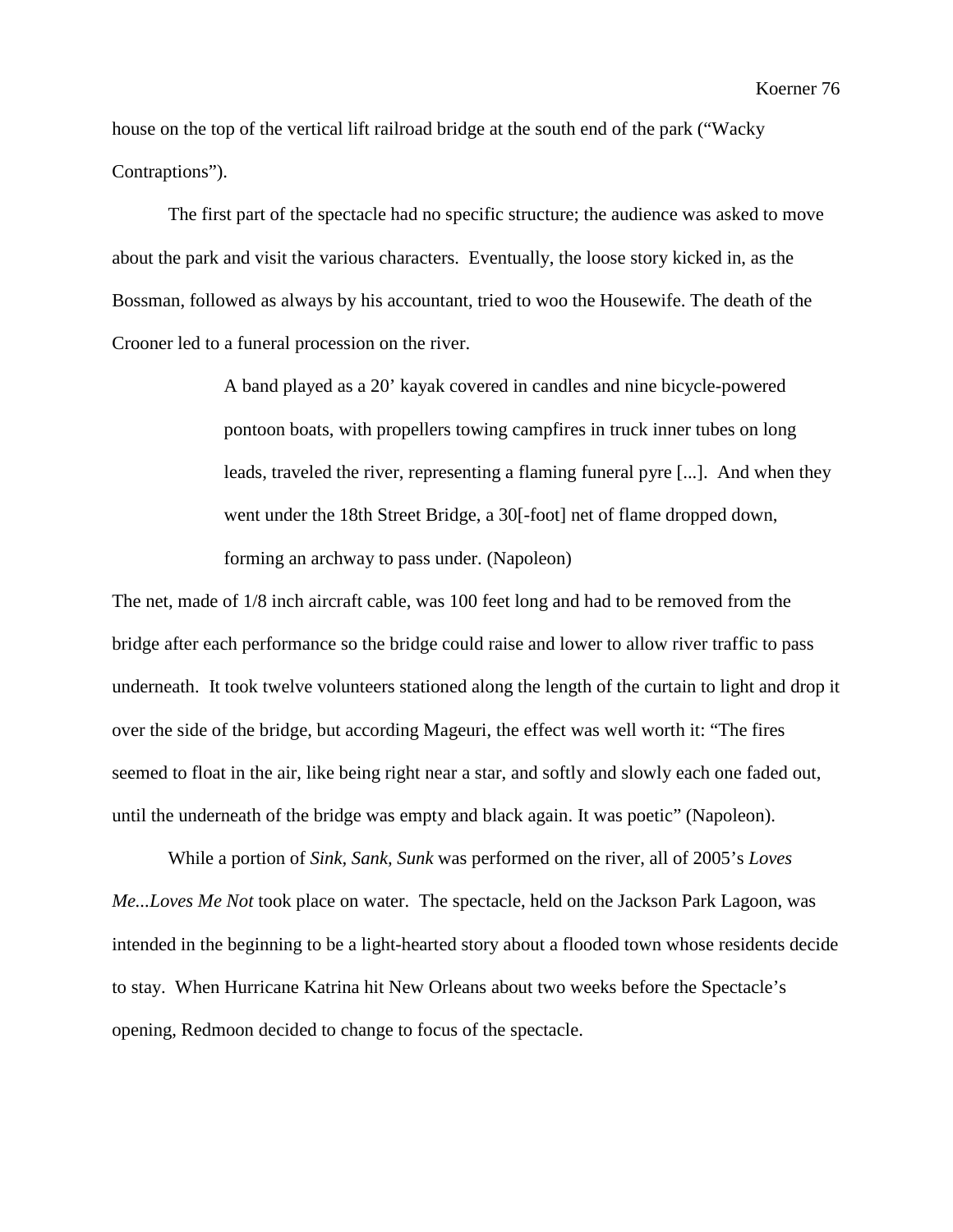Koerner 77

The whimsy of that [original story] disappeared […] in an instant as soon as Katrina hit. And we suddenly saw all those images on the television of people's houses that were actually flooded, who didn't have that choice. People who had drowned and people who were suffering terribly from that tragedy. And so we changed it entirely from top to bottom. We made something that was much more of a kind of elegy to that tragedy. (Lasko)

Redmoon jumped into action to completely re-work the event, shifting its tone from whimsical absurdity to a reverent story of survival and coping. The Spectacle took place on the Jackson Park Lagoon at the south end of the Museum of Science and Industry. The spectacle showed survivors shortly after a flood learning to deal with their new situation. A swan boat delivered a cradle to an expectant couple, and took away a corpse wrapped in cloth. A band played on another raft. Torches and candles floating on the surface created a ritualistic, meditative feel to light the whole event. "This isn't a piece of theater as much as it is an attempt to create a meditative space for an audience" ("*Loves Me*"). *Loves Me ...Loves Me Not* also featured the Nia Imani Youth Gospel Choir. Ten percent of ticket sale proceeds benefited the Disaster Relief Fund of the American Red Cross (Redmoon.org).

In 2006, Redmoon created *Twilight Orchard* in Chicago's Columbus Park, marking the third year in a row that Redmoon collaborated with the Chicago Park District. Performed from October 3-9, *Twilight* presented a series of interactive site specific installations designed by local artists. Fourteen-foot tall moveable walls transformed the park into various rooms, and "sound pods" traveled throughout the park (Redmoon.org).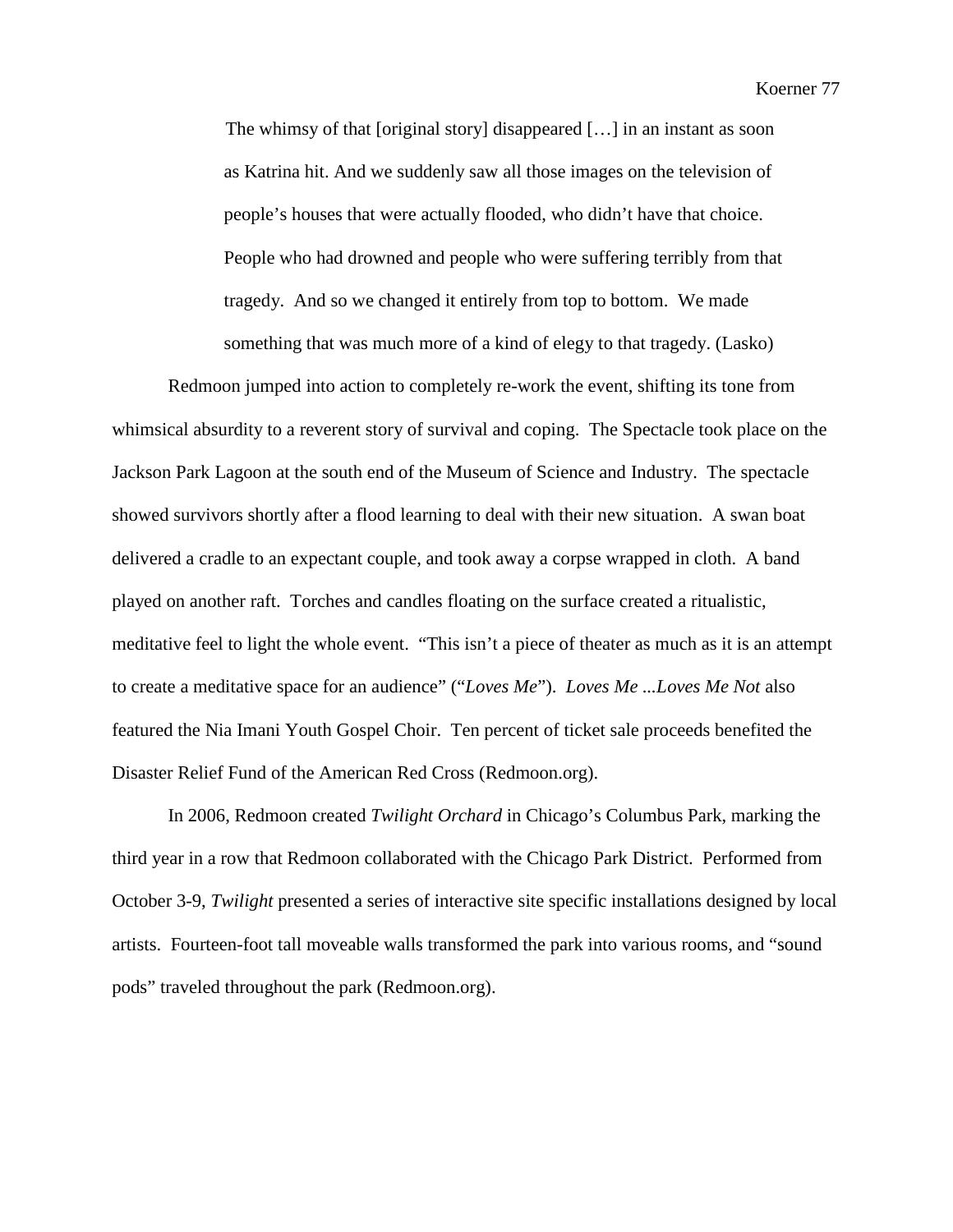"Cure for Scurvy," one of the installations, was created by Carol McCurdy. Located at the base of the lagoon, the installation featured McCurdy holding a lantern and preparing to set sail in a boat made from a bathtub and a curtain. Her eyes darted back and forth from the crowd to the boat, as if she is unsure if she should stay or go. "Canary Chamber" featured Marisa Heilman dressed as a Pippi Longstocking-like character trying to trap canaries while whistling on a tree swing. Valerie Taglieri created "Violet Furnace," an installation featuring baskets of purple fruit and hanging violet lights surrounding Taglieri. She looked at the hanging lights with alternating emotions of fear, joy, and bewilderment, as if she was both trapped and comforted by the surrounding lights. Other installations featured two medieval jesters playing chess and a giant squid answering the telephone over and over (Fenton).

Volunteers from the surrounding neighborhoods and schools helped transform the park by making hundreds of "birds' nests" from natural materials and found objects and decorated with twinkling lights. Visitors to the spectacle were encouraged to leave messages in the nests. As Lasko explained to one interviewer: "We wanted to create a magical space that is a garden of the imagination in the park, which is an oasis in a heavily-trafficked urban area, where a diverse group of people will find a sense of family and community" (Lasko, quoted in "What's 'Orchard'").

The summer-time spectacle events were typically created in a similar manner to the community-based events but with a different tone. "The one major difference really is that the community events, the spectacles, were often about ritual, they were about voice and interaction, while the more current spectacles are really stories" (Mageuri, 23 May). Mageuri describes the creation of these spectacles in the following way: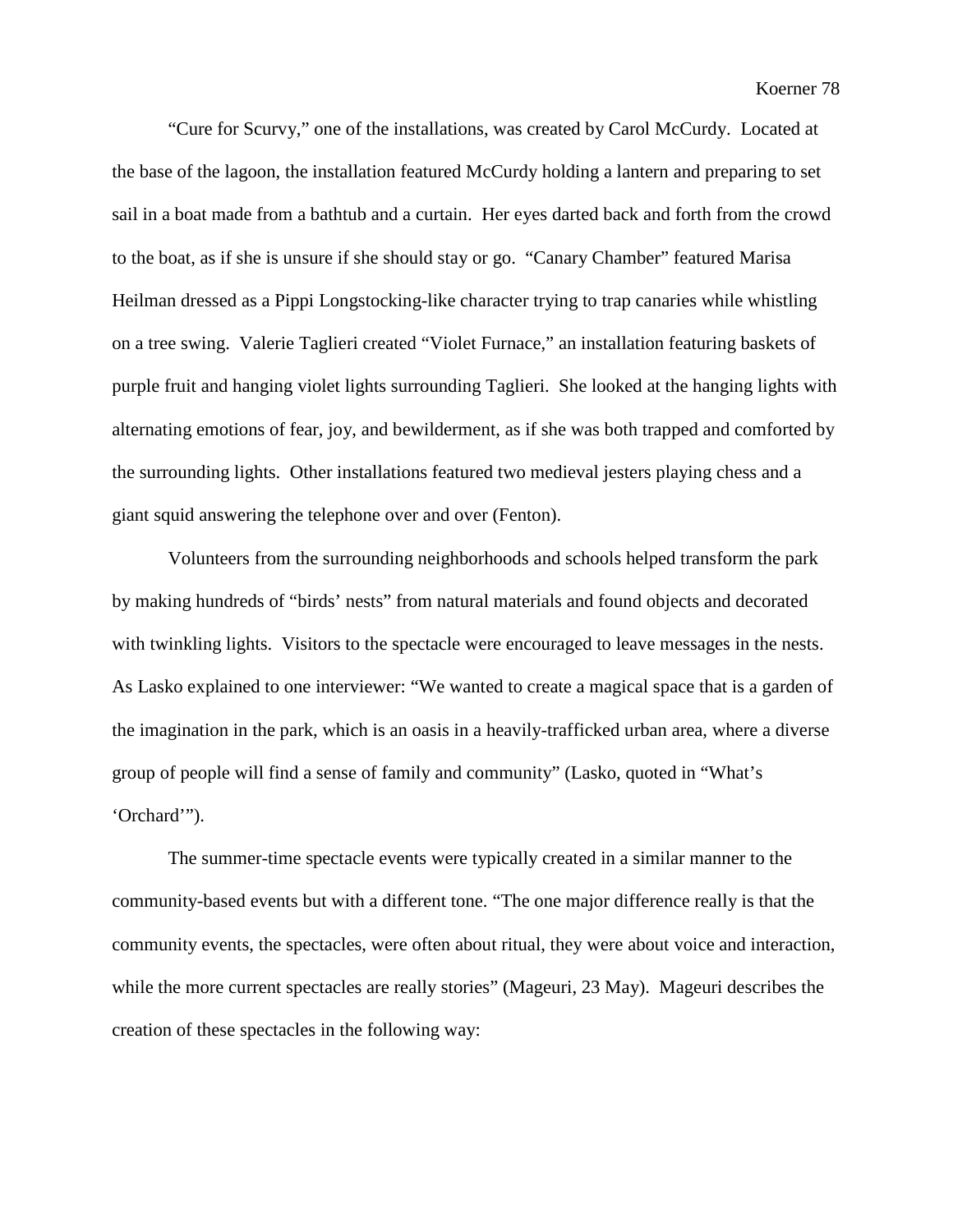[W]e choose a public landscape in the city or the surrounding areas that we want to in some way call attention to: we want to exaggerate the already beautiful landscape, or we want to draw attention to the new location that is forgotten. And in that notion we think that we're trying to celebrate that space, draw people to that location, and hopefully render that space powerful again. So a site gets chosen, then generally we begin to think object and design in that space. You can see I'm moving backward already, somewhat. We begin to think about objects in space, like 'wouldn't it be great if there was a giant tower that had on top of it a house that could collapse' or whatever it is as a collective of artists.

(Mageuri, 23 May)

Collaboration is a central part of Redmoon's process. Once a site has been chosen, a team of artists working with a producer creates ideas for the spectacle. "The path and roles shift somewhat from event to event based on the site and then the material being used in the production" (Mageuri, 23 May). Once material, object, and design elements have been created, the artistic team proceeds in one of two ways:

> We'll cast a group of people that we really like to work with who will generate both character and story; or we'll generate an extremely loose story, very loose story, a page and half of action—no text, no dialogue, no real character names—A kind of monumental situation in the arch of a theatrical experience, and then we'll cast a group of people that we really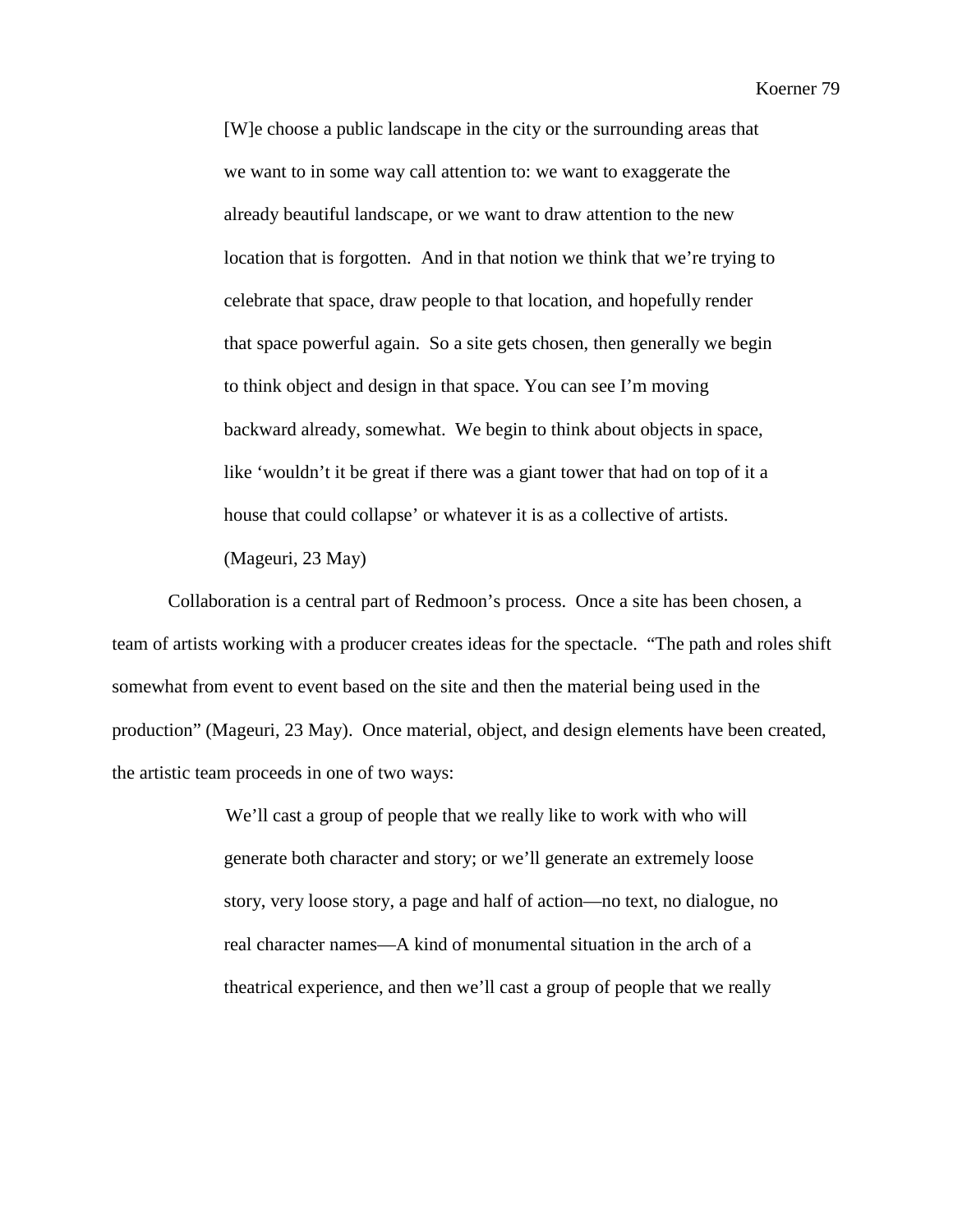like who have the right skills and the right personality then begin to again expand, explore through character, the tale. (Mageuri, 23 May)

This collaborative process allows the spectacles to grow organically and go places that they never would have gone otherwise. As Jim Lasko said, "At Redmoon, ideas start in one place and come back completely transformed. I feel like I sit in the middle and watch the ideas blossom" ("Objects"). This freedom to explore, to play, is the foundation upon which Redmoon builds its spectacles. In order to accomplish this, however, they need people willing to engage in the process. Mageuri describes the ideal participants as "Strong performers, not actors, necessarily, though there are actors in that, but strong performers really driven to spontaneously [...] create moments, scenes, sometimes costumes, sometimes everything about a character" (Mageuri, 23 May) Redmoon does not typically use "actors who work with text," relying instead upon people who have been trained in physical theater: puppeteers, clowns, dancers, etc. The whole of the spectacle is shaped by the artistic director, who "stands far enough away to see what's working and not working, and keeps the piece together, and balances out story and image and dream and poetry, so it doesn't become laden with narrative weight and doesn't become so esoteric that its indecipherable" (Mageuri, 23 May). Since the goal of Redmoon's spectacles is to render the chosen site powerful again, the work must respond to the landscape. Given the expensive nature of the undertaking, the work typically begins indoors at Redmoon Central or another location and is moved to the chosen site later in the process, but it is the on-site work that shapes the end product. "To be on site, fully on site, meaning moving a shop, moving a team, living on water—the list is fairly endless—it's really expensive" (Mageuri, 23 May).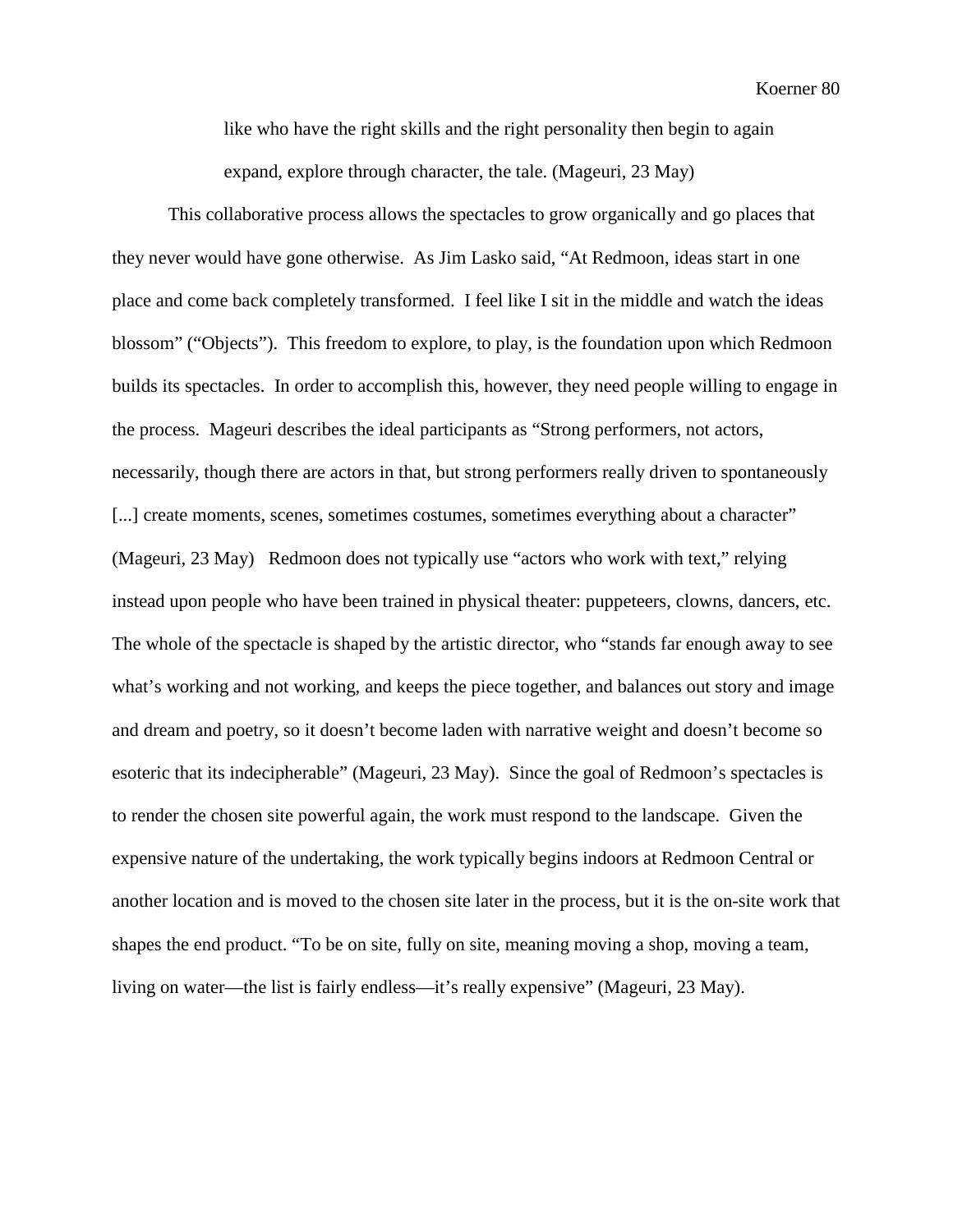While Redmoon's spectacle events bear many striking similarities to the spectacles and pageants of Bread and Puppet and In the Heart of the Beast, they are not the same. One of the main ways in which they differ is in the use of objects. In general, Bread and Puppet and In the Heart of the Beast use performing objects as characters or metaphorical personifications of abstract ideas, e.g., Bread and Puppet's Uncle Fatso and In the Heart of the Beast's The Sun. However, because one of Redmoon's main goals is to transform known landscapes into something new and fantastic, their objects are not limited by character. Instead, Redmoon creates fantastical mechanical objects that are meant to amaze and mystify, as in the giant fire curtain from *Sink, Sank, Sunk* or *Twilight Orchard'*s bird nests. These mechanical wonders do not necessarily function differently from puppets and masks; just as masks and puppets create an other for their manipulator or wearer, these mechanical objects transform their landscapes into an "other" landscape, hopefully allowing the audience to see it in a new way, to capture a sense of magic and whimsy. The goal is transformation, just as with Bread and Puppet and In the Heart of the Beast, but the path that Redmoon follows is not the same.

According to Cohen-Cruz, "Any given community-based performance is situated somewhere between ritual and art" (81). The ritual end of that continuum is comprised of performances created with a community to serve a "social or spiritual function" (84). Ritual, she explains generally relies on the participation of all being shaped by a skilled leader or leaders. At the art end of Cohen-Cruz's continuum, all the participants must have a set of special skills.

> The key purpose of a given performance is at issue: is it most important for the people participating to have the primary experience, as in ritual, or is it better to depend on representation by trained artists, as in art, to get a group's viewpoint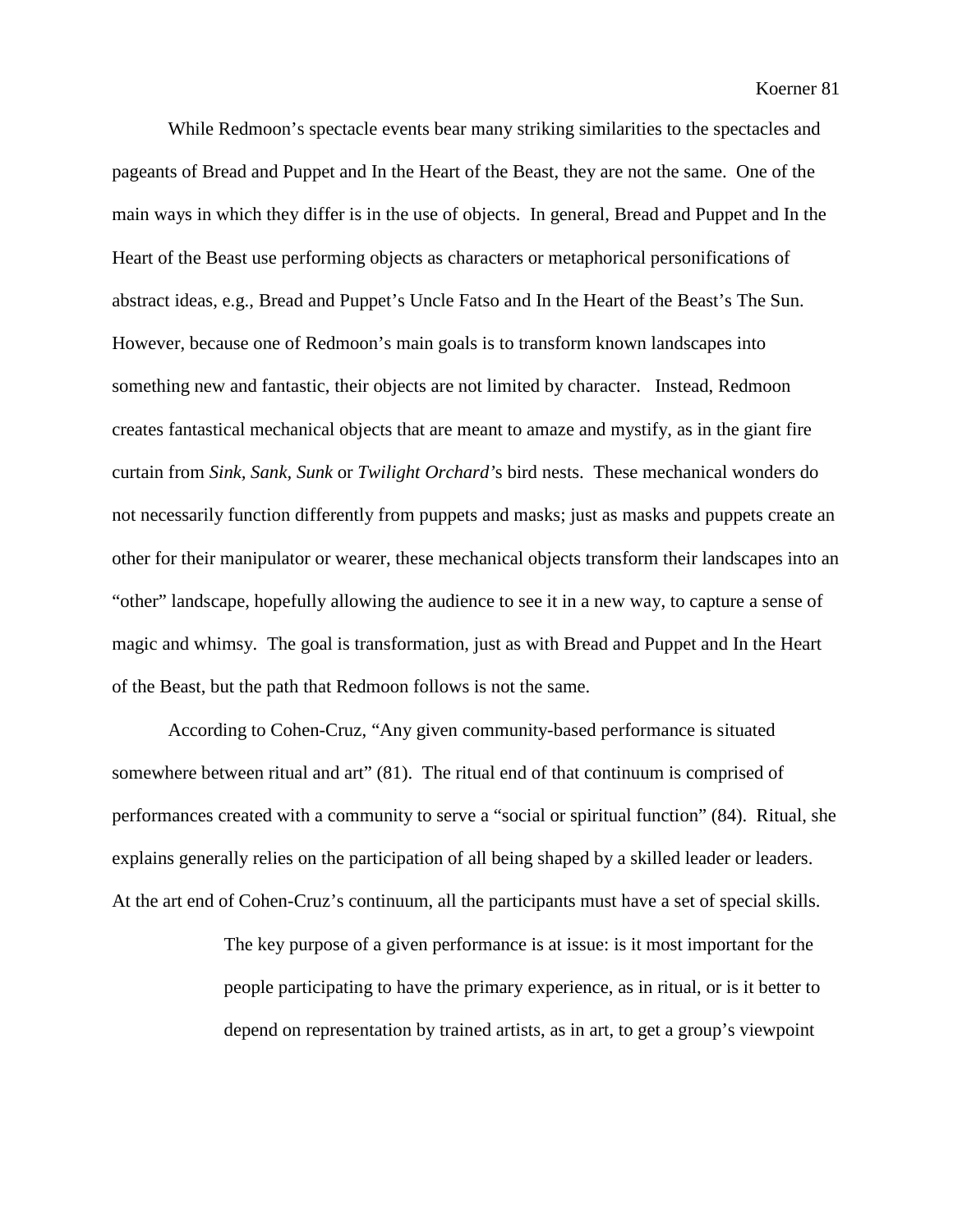across to a larger audience that may have trouble appreciating a piece with limited artistic craft? (87)

Redmoon's spectacle events seem to slide along this continuum, not really belonging particularly to one side or the other, but not really falling in the middle, either. Rather, the different elements seem to fit at different points. In the community-based work the events and installations created by various community groups would logically fall toward the ritual side of the continuum, while the concluding spectacles that brought closure to the community-based events would seem more appropriately categorized toward the artistic side. The more recent, narrative-based spectacle events like *Sink, Sank, Sunk,* and *Loves Me... Loves Me Not*, having been created by a group of artists, would necessarily fall to the artistic side, but given the audience's often active participation in the performance as they move form site to site, one could arguably place these events closer to the ritual side. Perhaps it is Redmoon's loose collaborative and improvisatory style of performance that makes it so hard to categorize. Perhaps it is Redmoon's efforts to remain in flux.

> Each event that we construct, and each time that we work with community members, we're not very interested in repeating a workable model. We're more interested in looking at the last model and seeing what's going to surprise us and the audience, so it generally means taking pretty severe turns each time we generate something. (Mageuri, 23 May)

Is it really possible to call Redmoon's more recent narrative-based spectacles community-based performance? After all, the model of creation doesn't really allow for community input, the spectacles being mainly generated and performed by a group of artists and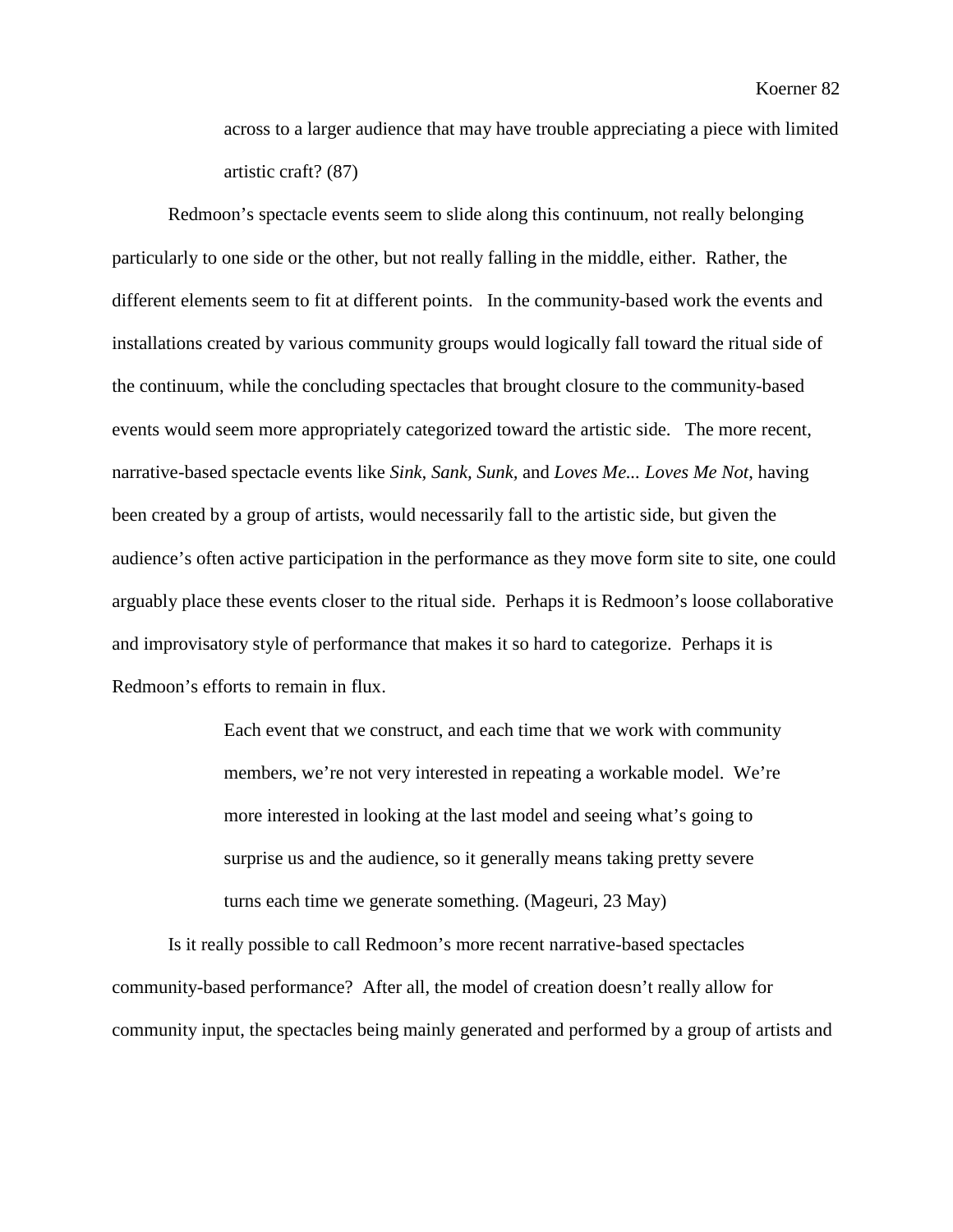performers. Certainly they don't fit into Richard Owen Greer's "of, by, and for," satisfying only the "of" and the "for" portions of his definition. Neither are they " a response to a collectively significant issue or circumstance" nor a "collaboration between an artist or ensemble and a 'community'" (Cohen-Cruz 2). Both of these definitions assume a certain amount of social agenda necessary for a performance to be community-based. Goldbard, however, says "The community artist's task is to assist people in freeing their imaginations and giving form to creativity" (23). Redmoon's spectacles engage in highly imaginative work, "overwhelming a particular landscape with image, story, song activities; ritual, interactive opportunity for audience sort of activity" (Mageuri). In this sense, then, Redmoon's spectacles engage in a celebratory transformation, not just of a landscape or site, but hopefully of every person who engages with the event.

> Redmoon's mission is to transform streets, stages, and architectural landmarks into places of public celebration utilizing a unique theatrical language that is capable of speaking across economic, cultural, and generational boundaries. Redmoon communicates via a language of masks, puppets, robust physical movement, and live music, making work that is accessible by large and diverse audiences. (Redmoon press release)

Redmoon's spectacle events are not created in response to a specific social agenda or to bear witness to a specific social/communal need, rather, it hopes to engage community members in the active process of reclaiming space through the transformation of the space. In this sense, Redmoon's spectacle events do not neccesarily fit within Greer's or Cohen-Cruz's definition of community-based spectacle.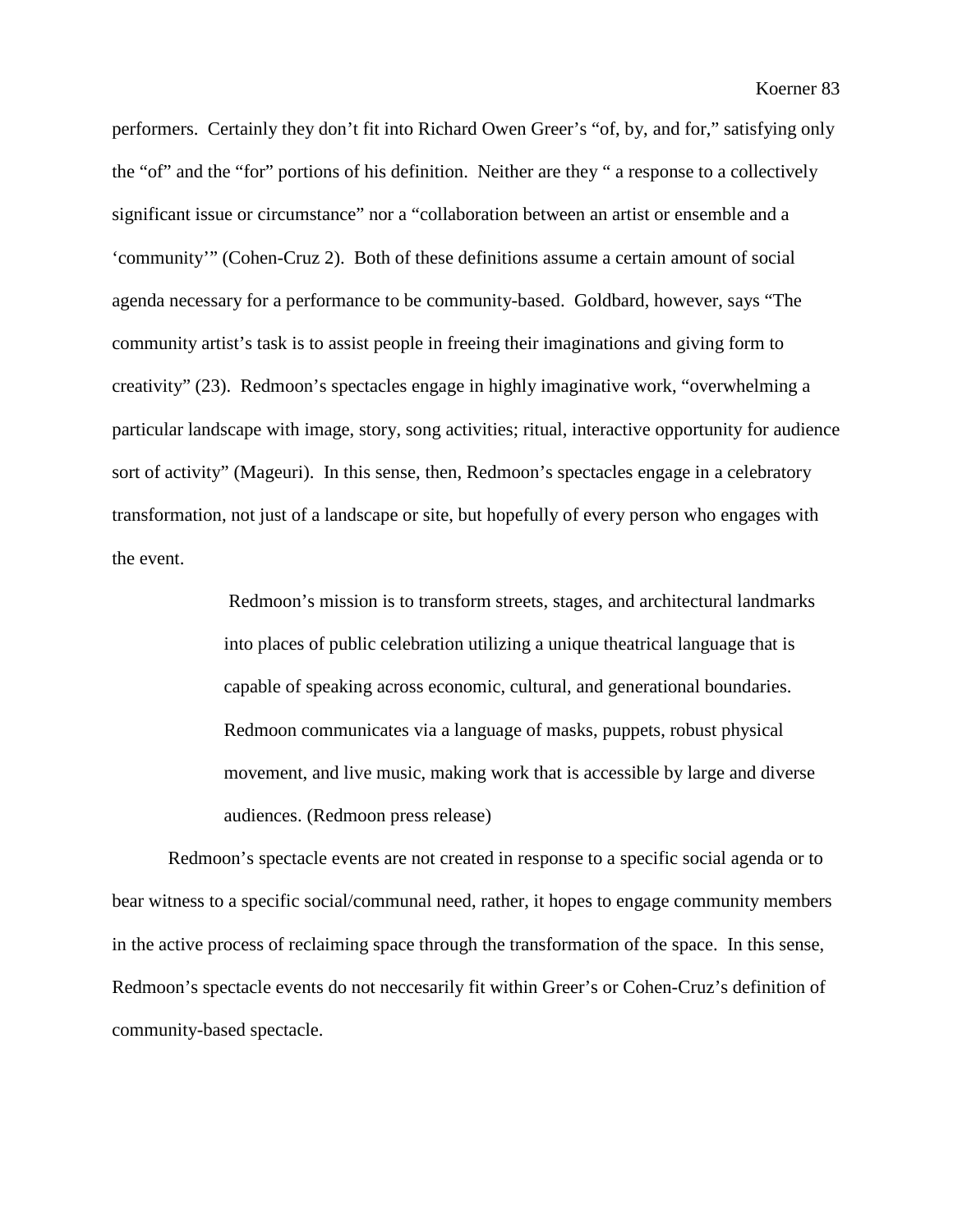Whether it is a box that opens to reveal a hidden world, a puppet that suddenly opens it eyes, or an entire park being filled with hundreds of man-made "bird's nests," it seems that transformation is at the heart of Redmoon's Spectacle, and it is this "language" of masks, puppets and performance objects that is Redmoon's tool for undergoing this transformative effort. Lasko sums up the use of puppets very well:

> Besides being egoless, demanding no benefits, or even pay, they [puppets] are incredibly flexible and never lie […]. [The puppet] adores collaboration and promotes community... Like having a common friend at a table with strangers, the puppet promotes healthy conversation, demonstrates our differences, and highlights our similarities […]. They ask that we actively manufacture belief. The puppet relies on the audience's assistance. Its face never changes or exhibits feeling. It doesn't glance or transform. Nothing happens without the audience willing it to be so. And this, it seems to me, is the gift of the puppet: the gentle reminder that belief is an exercise, a willful act of consciousness that we can employ to transform our reality. (Liese)

It is this gift, this reminder that belief takes work, that makes it such a powerful tool for teaching and education, for healing and building community. The transformation of the inanimate object into an animate being is the power that allows Redmoon to transform spaces and transform people. By relying on the audience to create the first transformation, puppets include the audience in the second transformation. And, as Lasko said, "When something transforms into something else, it's just fun. It's just fun" (Lasko). Redmoon's imaginative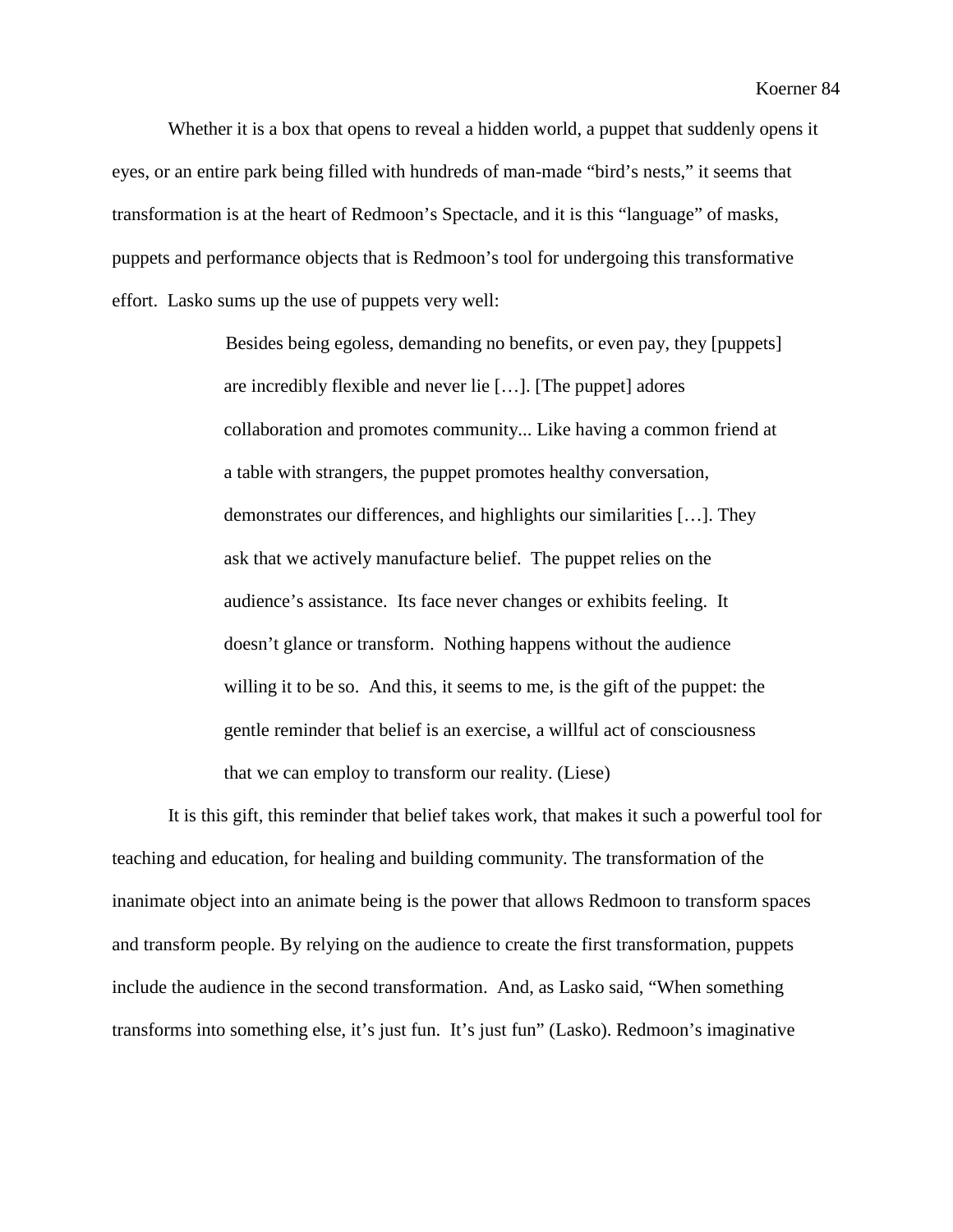spectacles have the power to transform landscapes and audiences alike. Its collective, collaborative approach to creating large-scale, community-based spectacle sets it apart from Bread and Puppet and In the Heart of the Beast, giving it's performances a fresh take on community-based performance. Redmoon transforms their audience by utilizing "experimentation characterized by art blurred with life, whose everydayness welcomes broader participation and shapes and expands aesthetic impulses."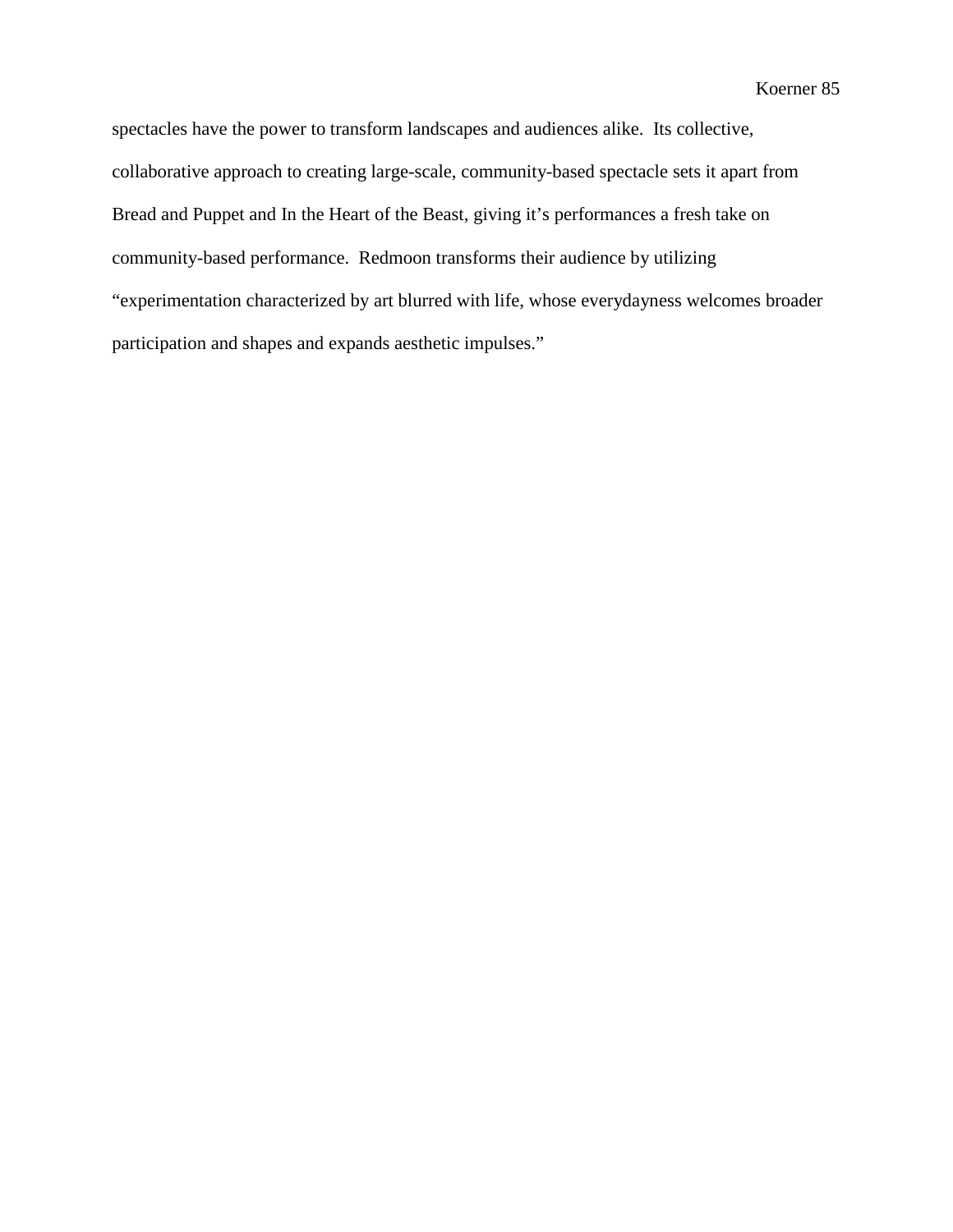## **CONCLUSION**

Peter Schumann drew on European models of pageantry and mummer's parades as well as a background in sculpture to create Bread and Puppet's political parades and large-scale pageants. Bread and Puppet's contribution to puppetry and spectacle-based work in the United States and worldwide is considerable. The company has been an important force in many different communities, and through touring and inspiration it has spread its message and its Methods throughout the world. Many puppet companies were born out of Bread and Puppet's example, and continue to follow the Bread and Puppet model today.

Building on the example created by Bread and Puppet, In the Heart of the Beast has created their own unique approach to community-based performance and spectacle. By rooting themselves in a specific neighborhood, In the Heart of the Beast has created a strong and lasting relationship with community members, engaging with that community through a variety of forms; in particular, the annual May Day parade has become one of the main forms of community engagement. By inviting community members to participate in all stages of the creation of the May Day parades, In the Heart of the Beast engages the community in spectacle making. Thanks to their involvement and persistence, In the Heart of the Beast had helped bring about rebirth, renovation, and renewal in its neighborhood.

From its creation in 1989, Redmoon has engaged in large-scale indoor and outdoor spectacles, parades, and pageants. The experimental nature of its work and its drive to continue to be surprised by the work has led it to create a distinctive style and language. Based more upon European models of experimental, collaborative community-based spectacle than American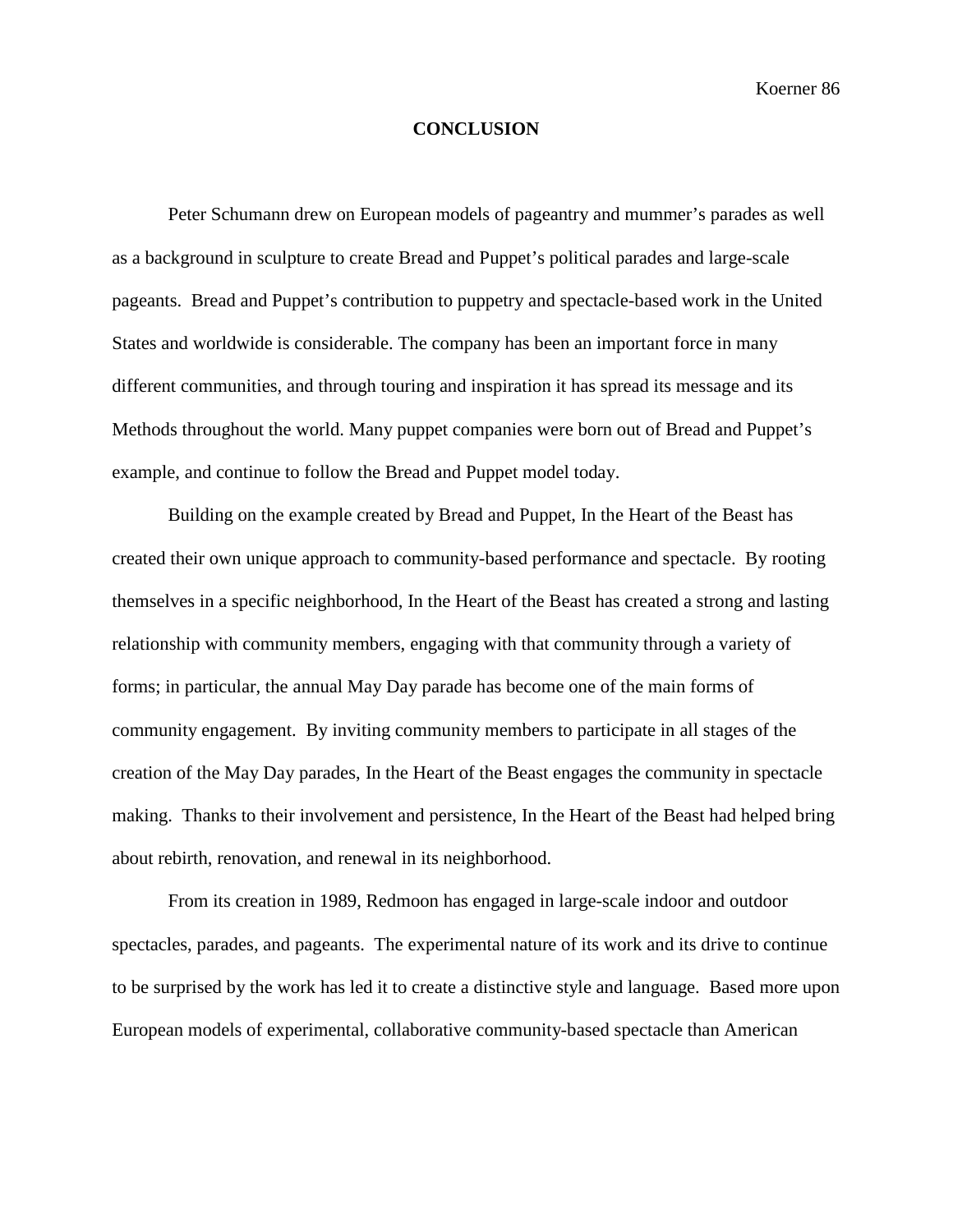models, Redmoon has brought a new way of speaking to the table. The collaborative nature of its work allows it to explore and expand it modes of performance and continue to push the limits of spectacle performance. Its contraption-driven, site-specific spectacles have created an aesthetic and performance strategy that speaks "across economic, cultural, and generational boundaries [...] via a language of masks, puppets, robust physical movement, and live music, making work that is accessible by large and diverse audiences" (Redmoon.org)

"Nothing happens without the audience willing it to be so. And this, it seems to me, is the gift of the puppet: the gentle reminder that belief is an exercise, a willful act of consciousness that we can employ to transform our reality." This quote from Redmoon's Jim Lasko sums up perfectly the power of puppets and masks; it is, as he says, not a power that resides in the puppet itself, but in its ability to remind us of the power of our own belief. This is the power that Bread and Puppet, In the Heart of the Beast, and Redmoon Theater use to transform their audiences and, by extension, their world.

This study has shown that it is possible to identify an American enunciation of puppet and mask based spectacle in the United States in the mid to late twentieth century. These three companies, Bread and Puppet, In the Heart of the Beast, and Redmoon Theater, utilize puppets, masks, and performing objects to create community-based performance. Drawing from a variety of international and historical models, the three companies have forged three unique approaches to creating large-scale spectacles. Aesthetically, these three companies are very similar: they use large puppets, masks, and other performing objects, using similar materials for the creation of these objects; they work in a variety of environments, engaging with the environment and often incorporating it into the performance; and they incorporate community members into a variety of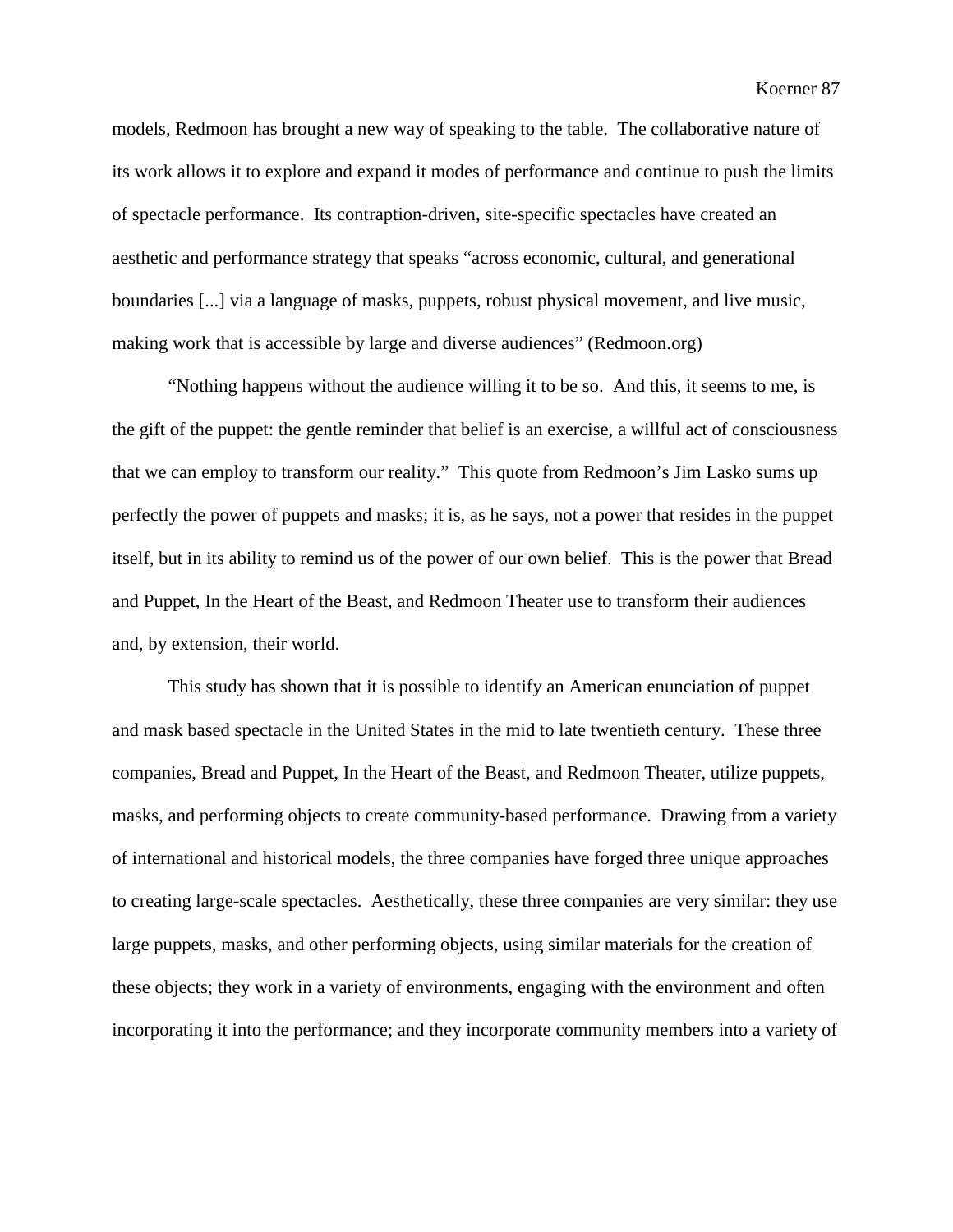roles in the creation and production of performances, from brainstorming to rehearsal to construction to performance.

While these three companies share many aesthetic and formal characteristics, they tend to differ in focus. Each company can be shown to be representative of the three strains of community-based performance identified by Jan Cohen-Cruz.

In the politically active realm of community-based performance, Bread and Puppet uses puppets and masks to provide a loud voice to comment and teach. John Bell says "[…] puppet theater by definition involves a constant sense of separation between performers and their work creates a kind of automatic *verfremdungseffekt*, allowing a perusal of content as political issue," and according to Bell, Bread and Puppets use of puppets and masks provides "one of the most successful examples of what Erwin Piscator and Bertolt Brecht defined as epic theater" (Bell "Beyond" 39). Bread and Puppet uses the Brechtian nature of puppets and masks to contribute to the political nature of its shows and build community through transformative power they provide.

In the strain of community-based performance engaged in a grassroots expression of collective identity grounded in tradition or place, using puppets and masks naturally extends the collective ability of In the Heart of the Beast. Puppet and mask work can be used as a valuable tool for discovering and awakening participants' own ideas and passions. By allowing community members to speak through an other, puppets and masks give them the ability to speak without fear of repercussion. Sandy Speiler says "[...] we work as midwives, teaching puppet techniques but also teaching the participants how to form their stories from the body of their own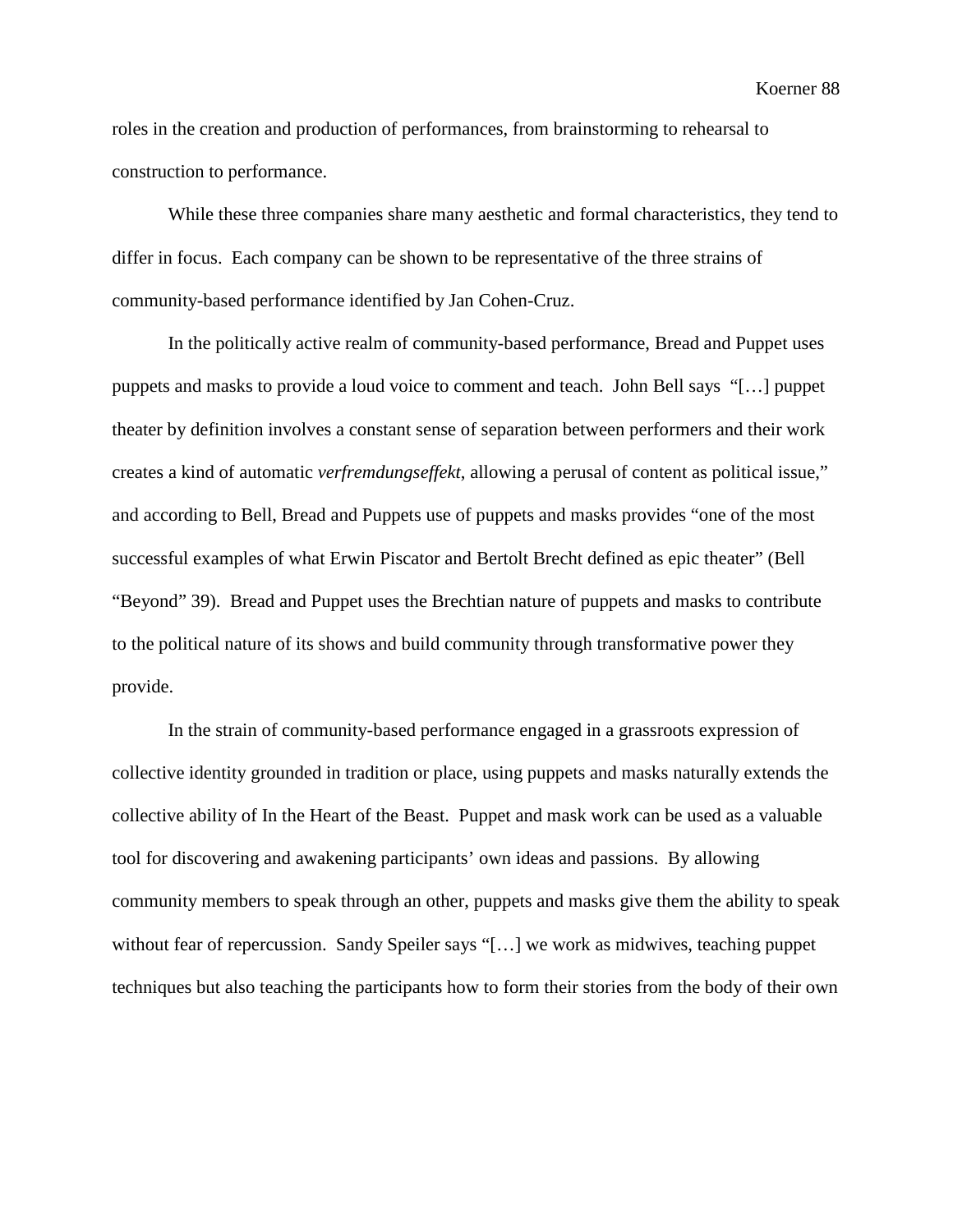community. Whole neighborhoods come together for the enactment of such local pageants" (45).

Redmoon engages in the strain of experimental shaping and expanding of aesthetic impulses by using performance objects to provide a valuable medium for that experimentation and a participatory model. Puppets and other performance objects are liminal by nature, existing between the realm of the living and the dead. This transitory nature makes them obvious choices for experimentation, because, as Lasko stated: "[…] they are incredibly flexible […] acrobatic, expressive, and unflappable […]"(Lasko in Liese). Additionally, performance objects require collaboration from both a manipulator and the audience witnessing the object's performance. They require an "active manufacturing of belief" on the part of an audience to be effective, thus implicating the audience in their transformation.

Bread and Puppet helped set the stage for community-based performance, laying the foundation for the generations of community-based artists to come. Peter Schumann recognized the power that puppet- and mask-based spectacle brings to protests and utilized that power to create agit-prop theater and parades.

Taking their inspiration initially from Bread and Puppet, In the Heart of the Beast has since developed an aesthetic that is completely its own. Diverging from the sociopolitical goals of Bread and Puppet, In the Heart of the Beast has instead engaged directly in the rebuilding and revitalization of the Lake Street neighborhood that the company has rooted itself in, personifying Cohen-Cruz's strain of "grassroots performance to retain and express collective identity grounded in tradition or place."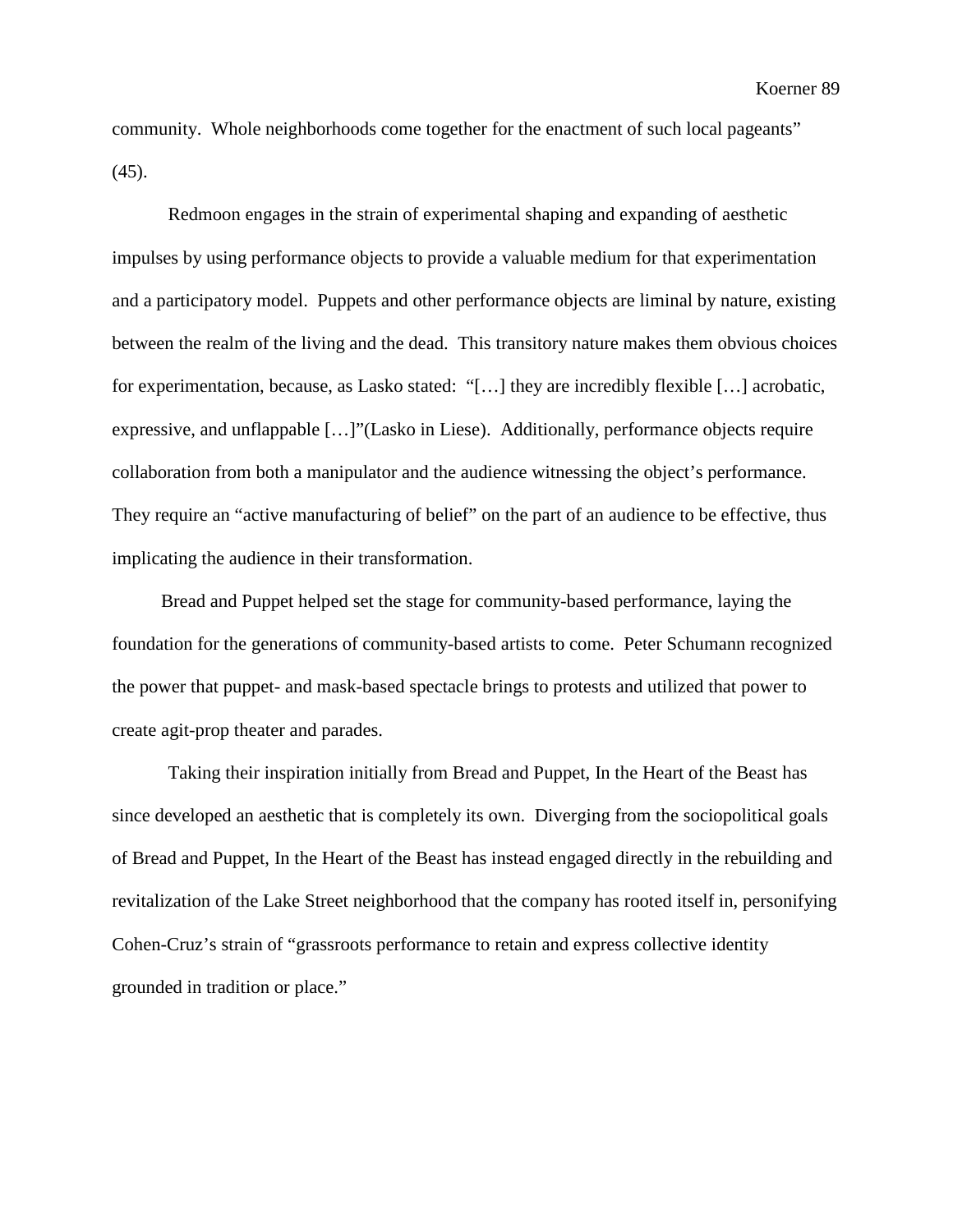Redmoon's collective, collaborative approach to creating large-scale, community-based spectacle sets it apart from Bread and Puppet and In the Heart of the Beast, giving it's performances a fresh take on community-based performance. Redmoon focuses on "transform[ing] streets, stages, and architectural landmarks into places of public celebration" (Redmoon Press Release). Utilizing puppets, masks, and performing objects allows Redmoon transforms their audience through "experimentation characterized by art blurred with life, whose everydayness welcomes broader participation and shapes and expands aesthetic impulses."

These three companies should not be understood as a succession of companies engaging in community-based performance, but rather as three diverging branches of puppetry and maskwork. While Bread and Puppet is the first American company to create political, community-based performance, In the Heart of the Beast and Redmoon Theater have distinguished themselves from Bread and Puppet's example. Bread and Puppet began in the strife-filled streets of 1960's New York City, but soon moved to the tranquil pastures of Vermont, inviting the world to come and witness its spectacles and bear witness to the injustices brought to light by its puppet- and mask-based performances. In the Heart of the Beast, while taking inspiration from Bread and Puppet, instead chose to root itself into a very specific geographic neighborhood, utilizing puppets and masks as a means to engage with community members both as audience and performers. Redmoon Theater, however, did not built its spectacles off of the example of Bread and Puppet or In the Heart of the Beast, but off of a more international model of collaborative, experimental spectacle created by a collective of artists, utilizing wildly fantastic mechanical objects to transform landscapes in and around Chicago in an effort to reclaim them as useable and valued space. Puppets, masks, and performing objects can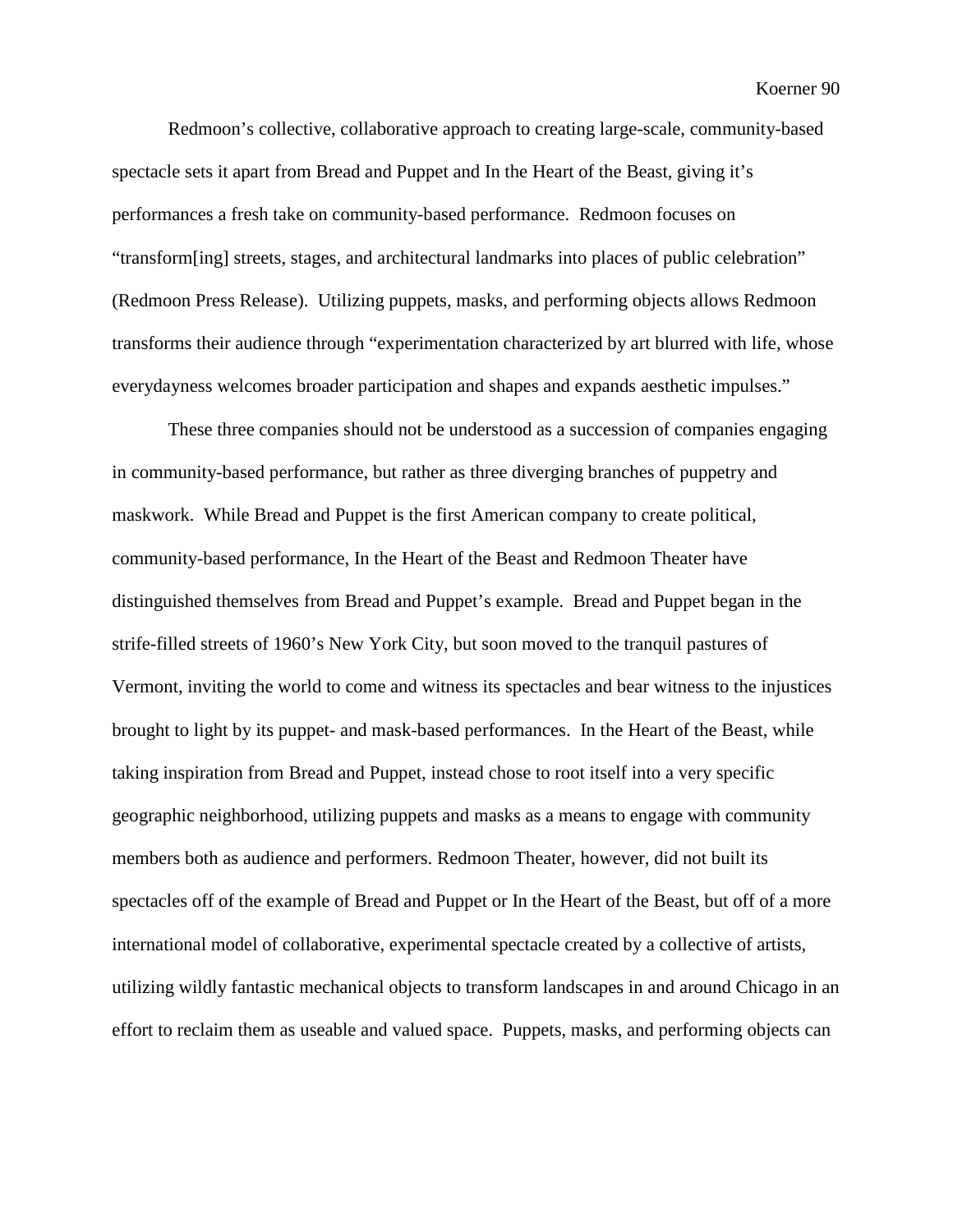open a realm of new possibilities for companies engaged in community-based performance. This study has shown that Bread and Puppet, In the Heart of the Beast, and Redmoon Theater have harnessed the power these objects can bring and used them to engage with audiences and communities around the globe. I have only begun to scratch the surface of the possibilities created by performance objects. There remains a vast field of possibilities yet to be explored. The flexible, collaborative nature of performance object; their tendency for loud and unabashed criticism or praise; their ability to give voice to an other; all these abilities combine to make them powerful tools for transforming the hearts of beasts all over the world.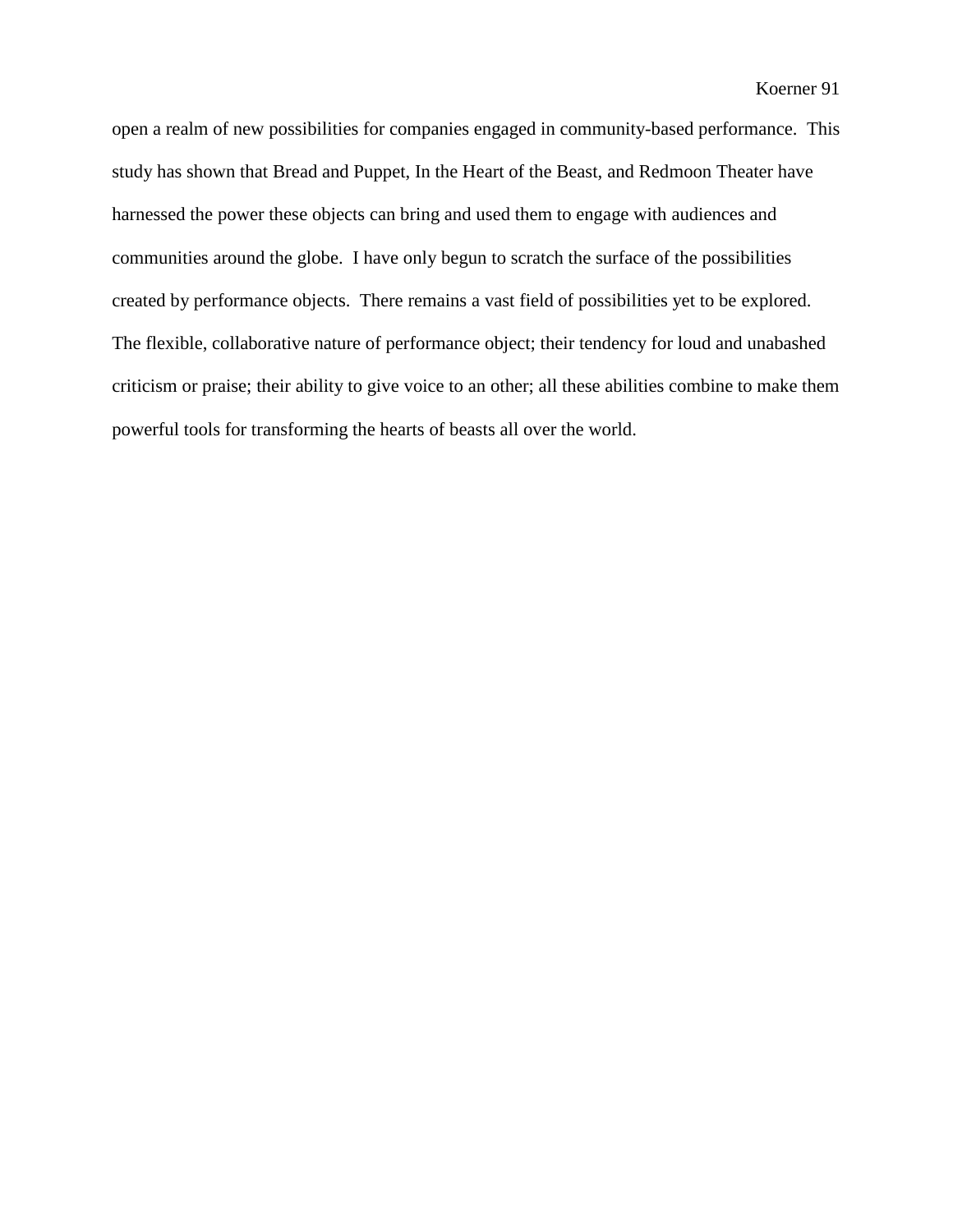## **BIBLIOGRAPHY**

Anderson, Benedict. *Imagined Communities.* London: Verso, 2006.

- Bell, John. "The End of 'Our Domestic Resurrection Circus': Bread and Puppet Theater and Counterculture Performance in the 1990s." *Puppets, Masks and Performing Objects,* ed. John Bell. Cambridge, Mass: M.I.T. Press, 2001.
- Bell, John. "Louder Than Traffic: Bread and Puppet Parades." from *Radical Street Performance,* ed. Jan Cohen-Cohen-Cruz. New York: Routledge 1998.
- Bell, John. "Puppets, Masks, and Performing Objects at the End of the Century."*Puppets, Masks and Performing Objects*, ed. John Bell. Cambridge, Mass: M.I.T. Press, 2001.
- Bell, John. "Beyond the Cold War: Bread and Puppet Theater and the New World Order." *Staging Resistance: Essays on Political Theater*, ed. Jeane Colleran and Jenny S. Spencer. Ann Arbor, MI: U of Michigan Press, 1998.

Belo, Jane. *Bali: Rangda and Barong.* Seattle: U of Washington Press, 1966.

Blumenthal, Eileen. *Puppetry, A World History.* New York: Harry N. Abrams, 2005.

Brecht, Stefan. *The Bread and Puppet Theater* 2 Volumes. New York: Routledge, 1988.

Bogatyrev, Pyotr. "Czech Puppet Theater and Russian Folk Theater" *Puppets, Masks and* 

*Performing Objects*, ed. John Bell. Cambridge, Mass: M.I.T. Press, 2001.

"`Cabinet' doors open up to chills." *Chicago Tribune* (IL) April 15, 2005, Chicago Final, Friday:

3. NewsBank America's Newspapers.

<http://0infoweb.newsbank.com.maurice.bgsu.edu:80>.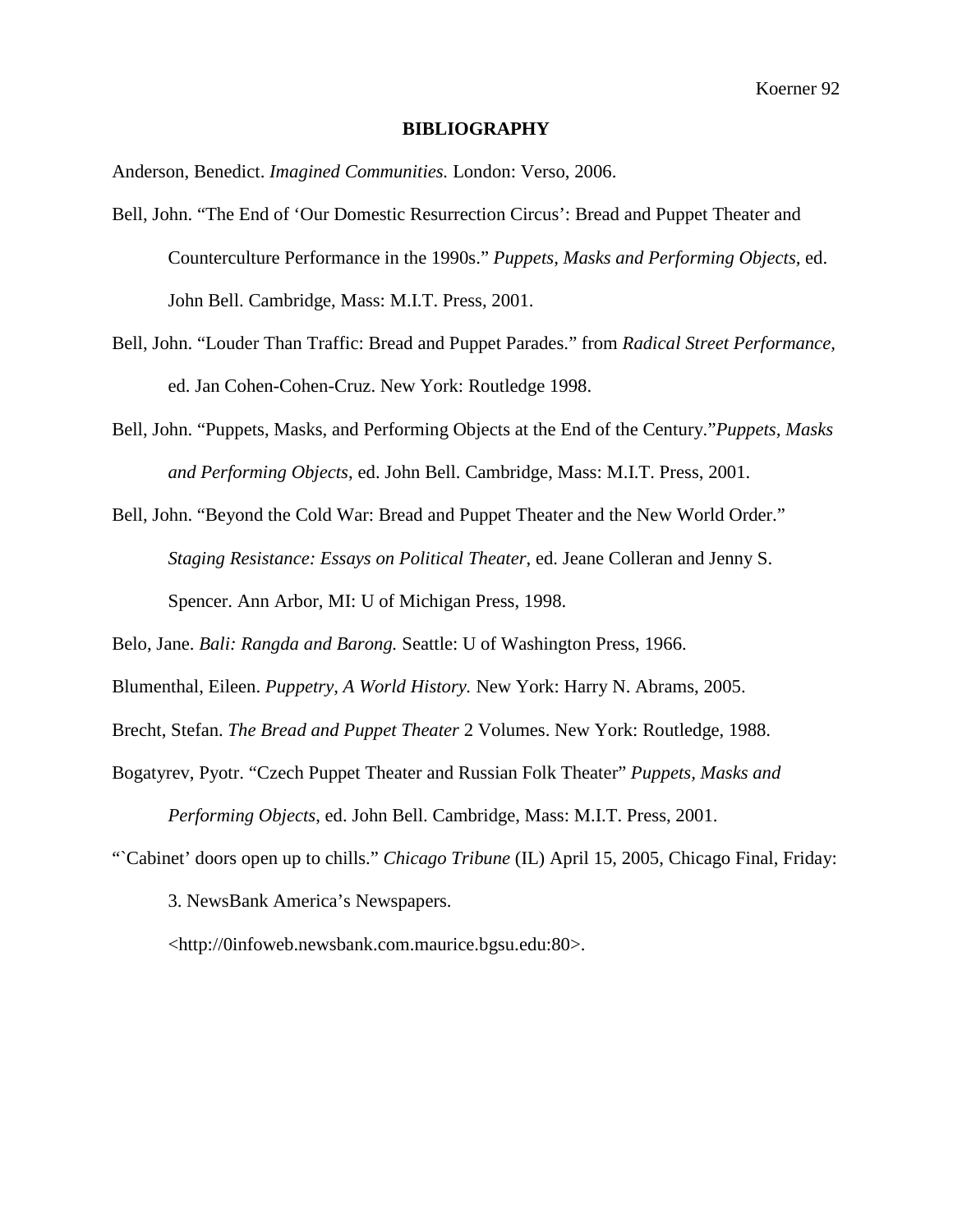"`Cabinet' filled with dark delight." *Chicago Tribune* (IL) March 15, 2005, Chicago Final, Tempo: 1. NewsBank America's Newspapers. <http://0 infoweb.newsbank.com.maurice.bgsu.edu:80>.

- Cohen-Cohen-Cruz, Jan. *Local Acts, Community-Based Performance in the United States.* New Brunswick, NJ: Rutgers U, 2005.
- "Court, Redmoon collaborate for unorthodox `Cyrano'." *Chicago Tribune* (IL) May 23, 2004, Chicago Final, Arts & Entertainment: 1. NewsBank America's Newspapers <http://0 infoweb.newsbank.com.maurice.bgsu.edu:80>.
- "`Cyrano' shuns tradition with panache." *Chicago Tribune* (IL) May 31, 2004, Chicagoland Final, Tempo: 1. NewsBank America's Newspapers <http://0 infoweb.newsbank.com.maurice.bgsu.edu:80>.
- Emigh, John. *Masked Performance: The Play of Self and Other in Ritual and Theater.* Philadelphia: U of Pennsylvania, 1996.
- Felton, Robert. "Redmoon Theater's Macabre Meditation" *Wednesday Journal of Oak Park and River Forest* October  $5<sup>th</sup>$ , 2006 <http://www.wjinc.com/>
- Frasier, Debra. "Caution—Heart of the Beast Near: You May Be Transformed" *Theater Of Wonder: 25 Years in the Heart of the Beast,* ed. Colleen Sheehy. Minneapolis: U of M, 1999.
- Goldbard, Arlene. "Postscript to the Past." *High Performance*, Volume 16, Number 4. Winter 1993.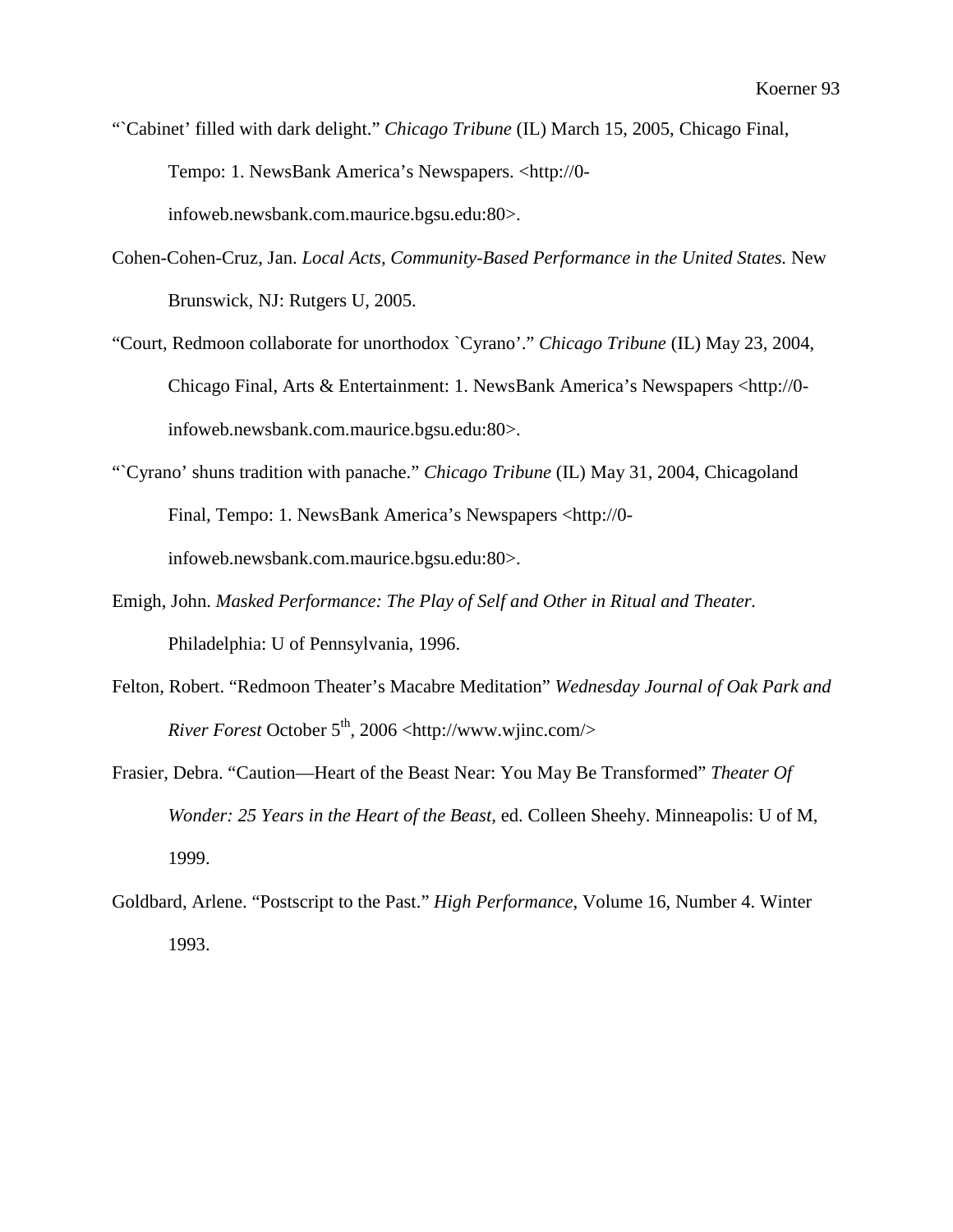Greer, Richard Owen. "Of the People, By the People, and For the People: The Field of Community Performance." *The Citizen Artist: 20 Years of Art in the Public Arena,* ed. Linda Frye Burnham and Steven Durland. New York: D.A.P., 1998.

"Heartache, regret haunt 'Boneyard'." *Chicago Tribune* (IL) April 2, 2008, Chicago Final, Tempo: 1. NewsBank America's Newspapers. <http://0 infoweb.newsbank.com.maurice.bgsu.edu:80>.

- Hunter, Kurt. "Minneapolis: "Plaza Verde—More Space for Heart of the Beast" *Puppetry Journal;* Fall 2005, Vol. 57 Issue 1, International Bibliography of Theater & Dance with Full Text <http://0-search.ebscohost.com>.
- Hotb.org "In the Heart of the Beast Puppet and Mask Theater." 2006 Official Heart of the Beast Home Page 30 November 2006 <http://www.hobt.org>
- "In Redmoon`s `Winter Pageant,` Show is as Good as Homemade." *Chicago Tribune* December 14, 1992, North Sports Final, News: 20. NewsBank America's Newspapers. <http://0 infoweb.newsbank.com.maurice.bgsu.edu:80>.
- Kaplin, Steve. "A Puppet Tree: A Model for the Field of Puppet Theater." *Puppets, Masks and Performing Objects*, ed. John Bell. Cambridge, Mass: M.I.T. Press, 2001.

Lasko, Jim. Clip from online interview, wttw11 online. <http://www.wttw.com/main.taf?erube\_fh=wttw&wttw.submit.viewArtsStory=true&wtt w.id=redmoon>.

Liese, Jennifer. "Utopian Things Have Happened: A Short Subjective Survey of Spectacular Arts Organizations Nationwide." *Provincetown Arts* Vol. 15 200/2001.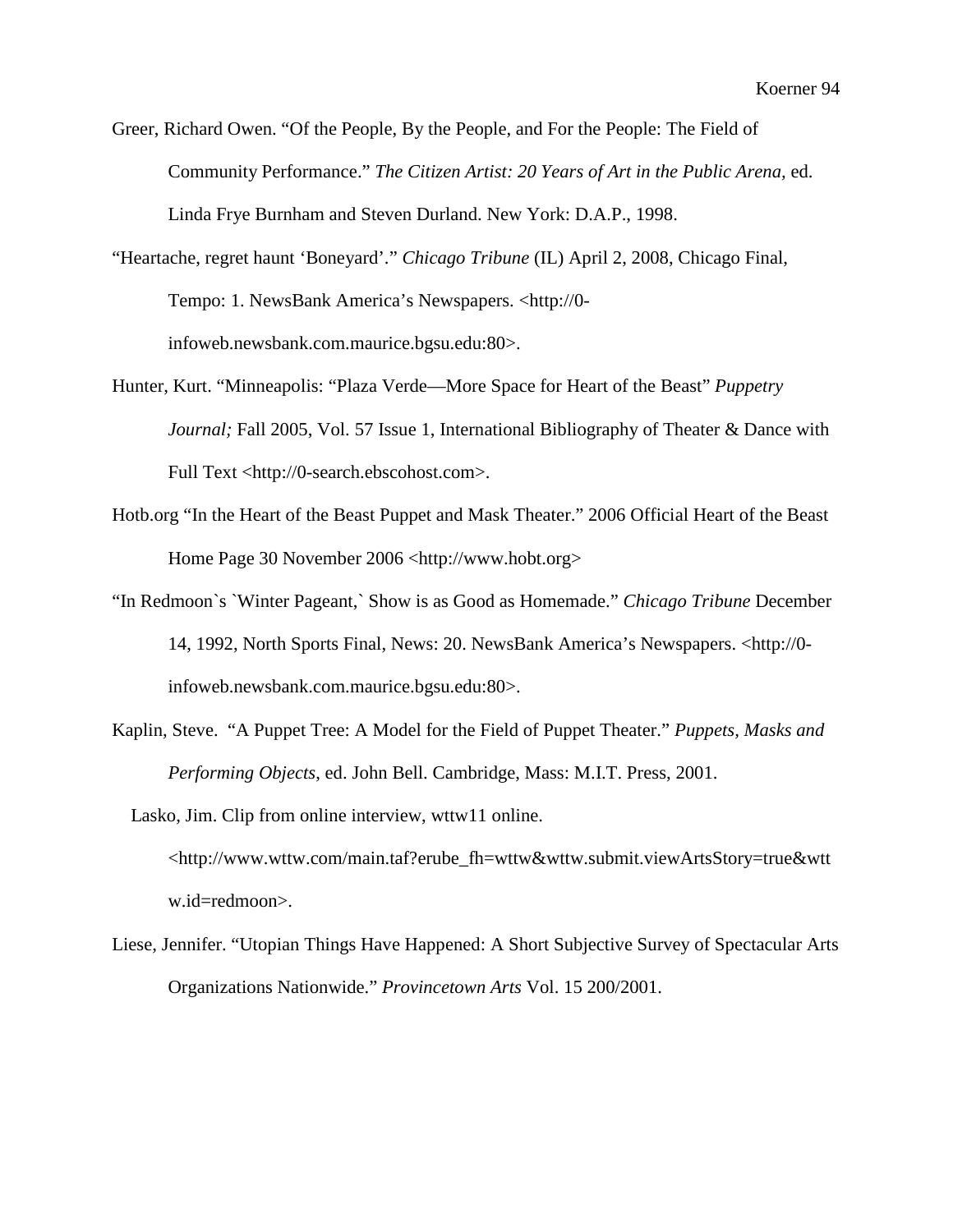"Looking for snow? Take in `Winter Pageant'." *Chicago Tribune* December 23, 2002, Sports Final, Tempo: 3. NewsBank America's Newspapers. <http://0 infoweb.newsbank.com.maurice.bgsu.edu:80>.

"`Loves Me Not' deserves respect - The play creates a meditative space for its audience." *Chicago Tribune* (IL) September 19, 2005, Chicagoland Final, Tempo: 5. NewsBank America's Newspapers.<http://0-infoweb.newsbank.com.maurice.bgsu.edu:80>.

Mageuri, Frank. Personal Interview, 23 May, 2008.

Mageuri, Frank. Personal Interview, 28 May, 2008.

"`Moby-Dick, With Puppets, Looks at National Obsession." *Chicago Tribune* February 17, 1995, North Sports Final, Friday: 18. NewsBank America's Newspapers <http://0 infoweb.newsbank.com.maurice.bgsu.edu:80>.

Napoleon, Davi. "Playing With Fire" Entertainment Design; Aug 2005, Vol. 39 Issue 8.

- "Objects of Affection Wacky contraptions take 'Sink.Sank.Sunk's' characters on their search forlove and a place to call home." *Chicago Tribune* (IL) September 19, 2004, Chicago Final, Arts & Entertainment: 5. NewsBank America's Newspapers<http://0 infoweb.newsbank.com.maurice.bgsu.edu:80>.
- Paul, James "Bread and Puppet 2004 Blackbirds." 16 July, 2007. Online Video Clip. Youtube. Accessed on 16 August, 2008.

<http://www.youtube.com/watch?v=W72FZgxWwl0&feature=related>

Proschan, Frank. "The Semiotic Study of Puppets, Masks, and Performing Objects." *Semiotica*  Vol. 47 No. 1, 1983.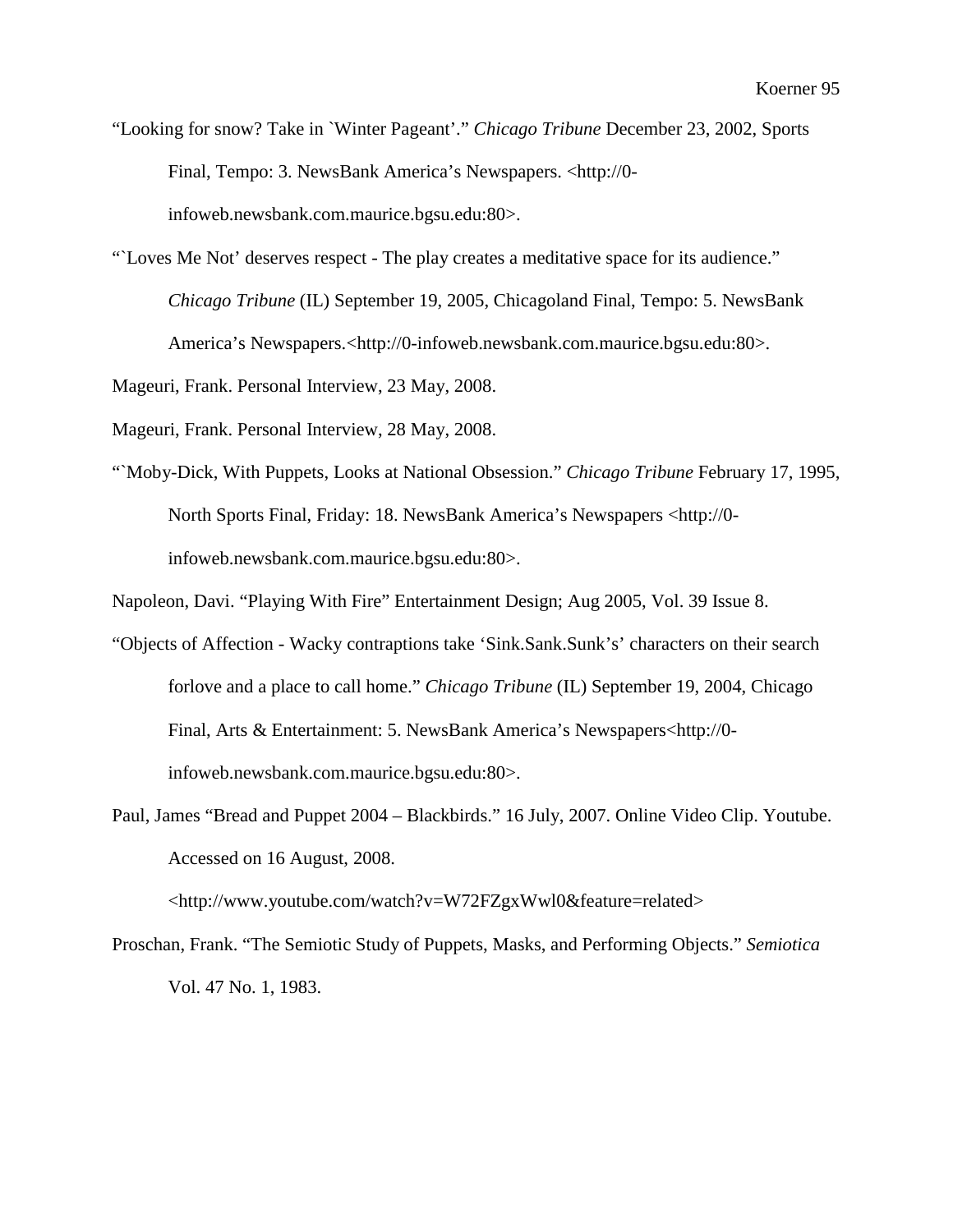"Puppetry Brings Whale Tale To Life." *Chicago Tribune* February 24, 1995, North Sports Final, News: 16. NewsBank America's Newspapers. <http://0-

infoweb.newsbank.com.maurice.bgsu.edu:80>.

Redmoon.org <www.redmoon.org> Summer, 2007.

- "Redmoon's "Frankenstein' Monstrous." *Chicago Tribune* April 4, 1996, Du Page Sports Final, Tempo: 2. NewsBank America's Newspapers. http://0 infoweb.newsbank.com.maurice.bgsu.edu:80
- "Redmoon Revolution." *Chicago Tribune* December 15, 2000, Chicago Sports Final, Friday: 3. NewsBank America's Newspapers. <http://0-

infoweb.newsbank.com.maurice.bgsu.edu:80>.

- "Redmoon's `Salao' is not a puppet show." *Chicago Tribune* April 26, 2002, North Sports Final, Friday: 11. NewsBank America's Newspapers. <http://0 infoweb.newsbank.com.maurice.bgsu.edu:80>.
- "Redmoon `Spectacle' is a visual treat." *Chicago Tribune* (IL) October 6, 2006, Chicago Final, Tempo: 2. NewsBank America's Newspapers<http://0 infoweb.newsbank.com.maurice.bgsu.edu:80>.
- "Redmoon Theater Performs Spectacle '06: Twilight Orchard at Columbus Park" *Chicago Park District* August 29<sup>th</sup> 2006

<http://www.chicagoparkdistrict.com/index.cfm.fuseaction/news.detail/object\_id/ca839d 7e-fab4-463d-a3a4-2ab9b39391d8.cfm>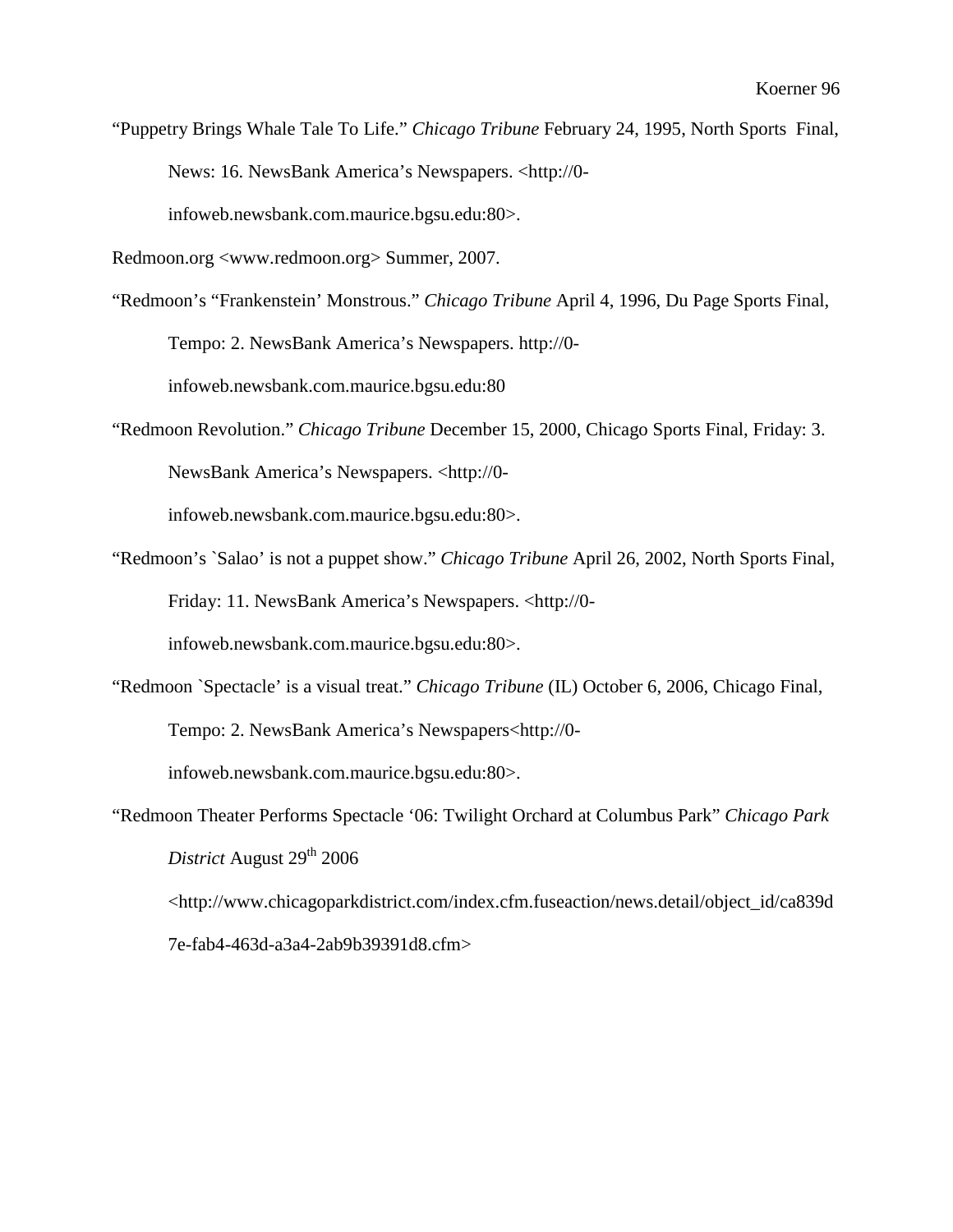"Redmoon Troupe Pushes Fable Into Dark Territory." *Chicago Tribune* June 3, 1997, North Sports Final, Tempo: 2. NewsBank America's Newspapers. <http://0 infoweb.newsbank.com.maurice.bgsu.edu:80>.

"Redmoon (water) rising - In the wake of Hurricane Katrina, theater company overhauls latest production." *Chicago Tribune* (IL) September 16, 2005, Chicago Final, On The Town: 1. NewsBank America's Newspapers <http://0 infoweb.newsbank.com.maurice.bgsu.edu:80>.

- "Redmoon Winter Pageant casts light on lost lives." *Chicago Tribune* November 28, 2003, Chicago Final, Friday: 12. NewsBank America's Newspapers <http://0 infoweb.newsbank.com.maurice.bgsu.edu:80>.
- Schlueter, Jennifer. "The Cabinet: A Spectacle in Miniature" *Theater Journal,* May 2006, Vol. 58 Issue 2.
- Schumann, Peter. "what, at the end of the this century, is the situation of puppets & performing objects?" *Puppets, Masks and Performing Objects*, ed. John Bell. Cambridge, Mass: M.I.T. Press, 2001.

Shank, Theodore. *American Alternative Theater*. New York: St. Martin's Press, 1982.

- Sheehy, Colleen. "In the Heart of the Beast: An Art of Transformation" *Theater Of Wonder: 25Years in the Heart of the Beast* ed. Colleen Sheehy, Minneapolis: U of M, 1999.
- "`Sink, Sank' beautiful and creepy." *Chicago Tribune* (IL) September 25, 2004, Chicago Final, News: 27. NewsBank America's Newspapers <http://0 infoweb.newsbank.com.maurice.bgsu.edu:80>.

Smith, Susan Valeria Harris. *Masks in Modern Drama* Berkeley: U of Cal Press, 1984.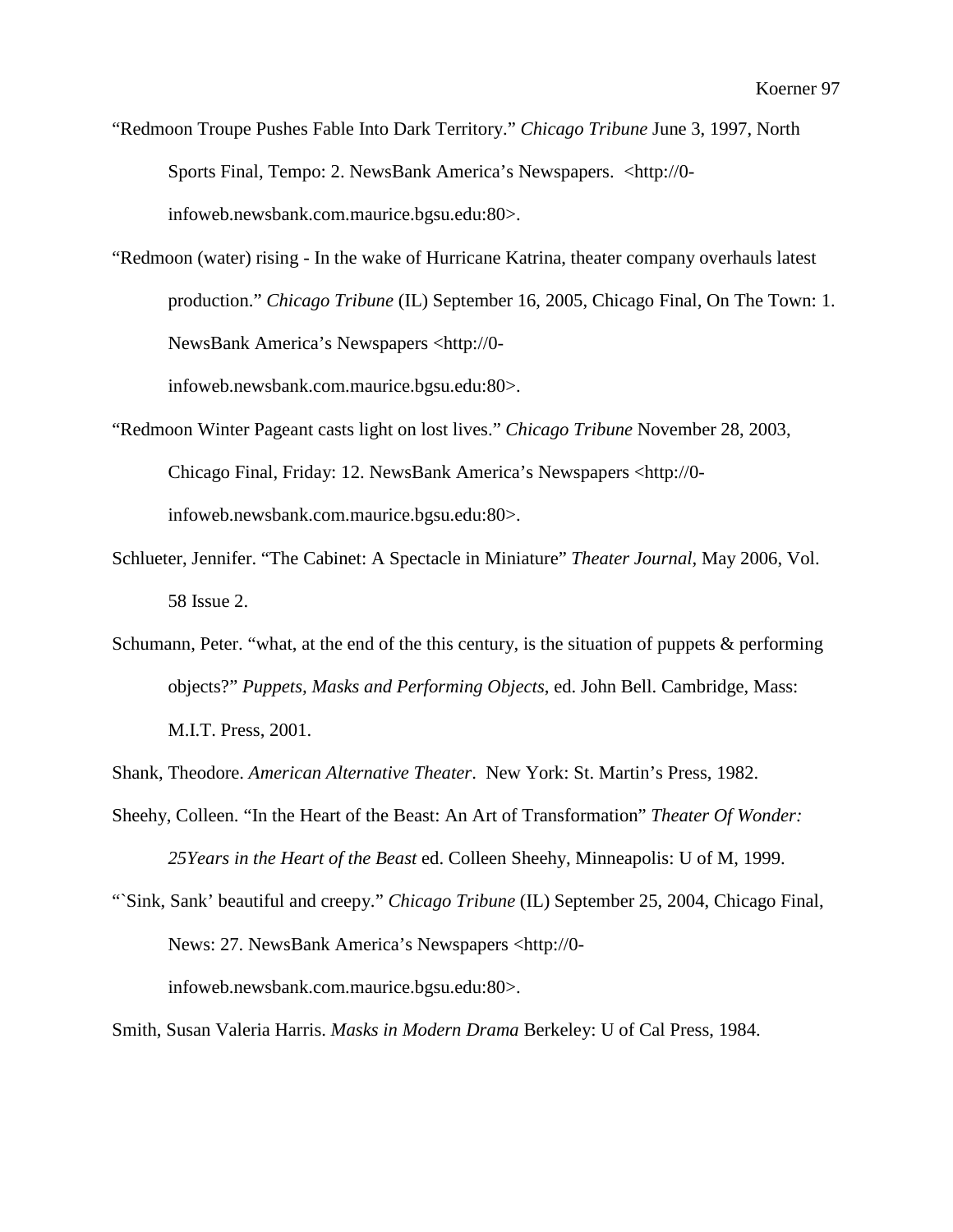- Spieler, Sandy. "From the Mud—Puppets from the Pulse—Song" *Theater Of Wonder: 25 Years in the Heart of the Beast* ed. Colleen Sheehy. Minneapolis: U of M, 1999.
- Spieler, Sandy. "Puppet Rites." *American Theater*; Feb 2004, Vol. 21 Issue 2. International Bibliography of Theater & Dance with Full Text  $\langle$ http://0-search.ebscohost.com>.
- "The Old Man and the Newfangled." *Chicago Tribune* April 24, 2002, North Sports Final, Tempo: 1. NewsBank America's Newspapers <http://0 infoweb.newsbank.com.maurice.bgsu.edu:80>.
- "This 'Frankenstein' Tells Tale From Monster's Point of View." *Chicago Tribune* March 29,1996, North Sports Final, Friday: 7. NewsBank America's Newspapers. <http://0 infoweb.newsbank.com.maurice.bgsu.edu:80>.
- Vesley, Kim. "Redmoon Theater" *Alarm* July 6, 2007. <http://www.alarmpress.com/660/artinterview/redmoon-theater/2/>.
- "What's `Orchard' about? Your imagination." Chicago Tribune (IL) September 29, 2006, Chicago Final, On The Town: 6. NewsBank America's Newspapers. <http://0 infoweb.newsbank.com.maurice.bgsu.edu:80>.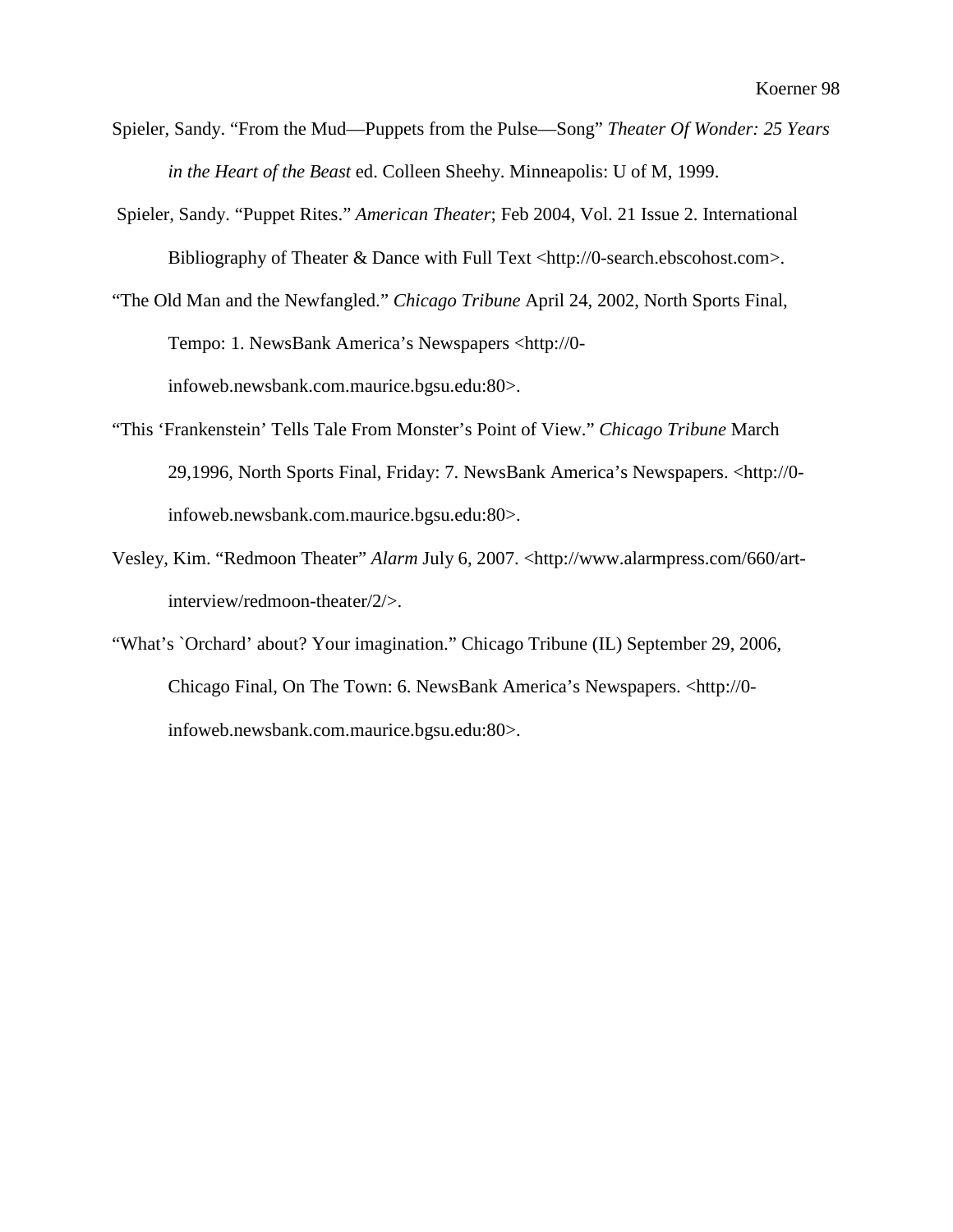## **APPENDIX A**

Transcript for a phone interview with Frank Mageuri, Associate Artistic Director of Redmoon Theater, conducted on 23 May, 2008. The interview has been partially edited for clarity.

EK: To start with, I'll be focusing on the outdoor spectacles, So can you tell me a little bit about the process, the creating of these?

FM: How are you familiar with Redmoon?

- EK: I've never seen any of your shows, but friends of mine told me about you guys and sort of explored what's on the web and what's been written about you.
- FM: Okay, well let me give just a little bit of history that will, I think clarify some of the reasons the process of the way in which we make the work happens in the way that it does. Redmoon is almost twenty years old as an organization, and in its first few years began to generate not only puppetry work, which in the way that we've always defined puppetry mechanical in nature about apparatus and machine and mechanism. So we never were a kind of traditional puppetry company though many people think of us in that context sometimes, but we share, or we've interpreted the definition of puppets to include that of, you know, design-based theater, that happens to use a certain type of mechanical object which sometimes has or had a life-like form which people would comfortably call a puppet. In that first few years, we were doing that sort of work, and while making puppet shows we were also invested in two other public arenas, one being a kind of communitybased work which had at its core a kind of ritual ceremony performance goal, and then we were doing a bunch of parade work, kind of celebration-based work—puppets site based objects, mechanical devices that moved. And we then create kind of mobile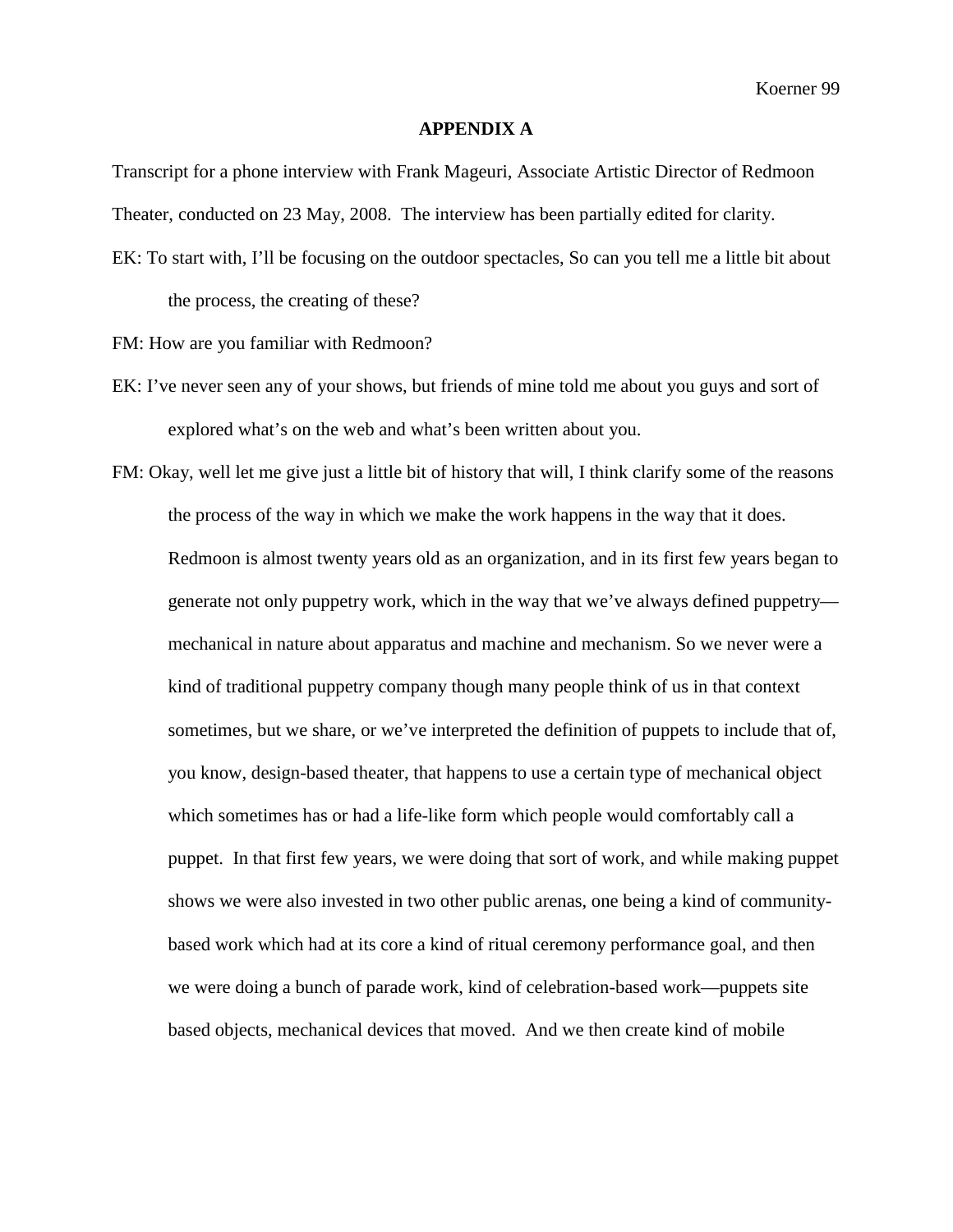Koerner 100

events, shows that we could take to city park, public places and other, that were transformative, funny, inspired pieces that used live music, mechanical objects and kind of broad physical gesture, and a little bit of text, to tell story or interpret universal themes, we found the parade activities to be not only incredibly spirited community events, but a great way and place to workshop ideas that would at one point become models of indoor activities. For instance when we made *Frankenstein* inside of Steppenwolf—really our first major breakthrough show, following *Moby-Dick* which was very well reviewed but really gave way to *Frankenstein—*we work-shopped that production outside on the streets in many scales in many forms—site specific, parade, etc..., for over a year before we brought the show inside, and created a kind of entirely different new event. And then people began to think of us both as a kind of spectacle organization, or more appropriately a kind of parade event group, and a kind of collective that made indoor work that included puppets, masks and other.

About six years ago, we decided to commit to the spectacle mission, to do one major outdoor event per year, this is now almost 15 years after making many outdoor events including our most popular, or at least well remembered on some level, *All Hallows Eve* ritual celebration. And that particular event was a deep and long endeavor that would, that we would work with over seven to ten different types of institutions that required service group, social work, schools, whatever, design massive site installations, and then we would create one major spectacle production at the end of the evening event that was mostly based in fire, live music, object. We did *All Hallows* for about eight or nine years. And then moved into the kind of narrative-based spectacle, which began with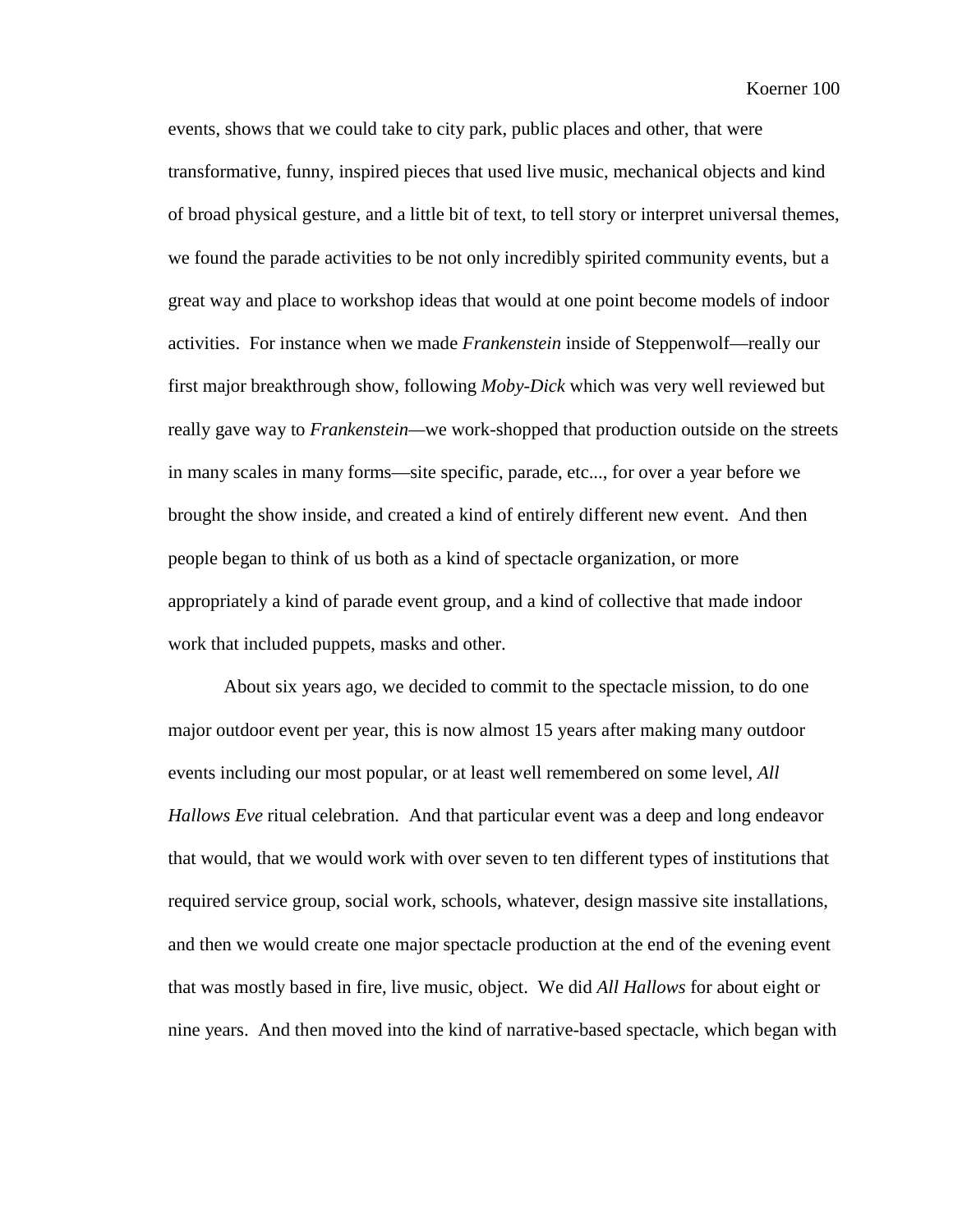Koerner 101

*Sink Sank Sunk.* And since then, now have done three more of these kind of huge spectacle endeavors and trying to move to only spectacle work, only massive outdoor events that were as immersive as we could make them, meaning overwhelming a particular landscape with image, story, song activities, ritual interactive opportunity for audience sort of activity. So there's two types of spectacles that are born from this almost twenty year discovery; the first is a community-based spectacle, meaning we're working deeply with numerous community groups to help them develop and author a primary component or numerous elements of the spectacle landscape. And that permits us to take many different routes in image, or the more entertaining, widely received kind of narrative spectacle, narrative being a dangerously deceptive word in this kind of dialogue, 'cause narrative would elicit story but it really is poetry.

So the way that the latter gets generated, which I think is really the one that is of more interest to you—though they are both particularly powerful but very different in the way that they get created—the latter gets created firstly with a site, meaning we choose a public landscape in the city or the surrounding areas that we want to in some way call attention to: we want to exaggerate the already beautiful landscape, or we want to draw attention to the new location that is forgotten. And in that notion we think that we're trying to celebrate that space, draw people to that location, and hopefully render that space powerful again. So a site gets chosen, then generally we begin to think object and design in that space. You can see I'm moving backward already, somewhat. We begin to think about objects in space, like 'wouldn't it be great if there was a giant tower that had on top of it a house that could collapse' or whatever it is as a collective of artists.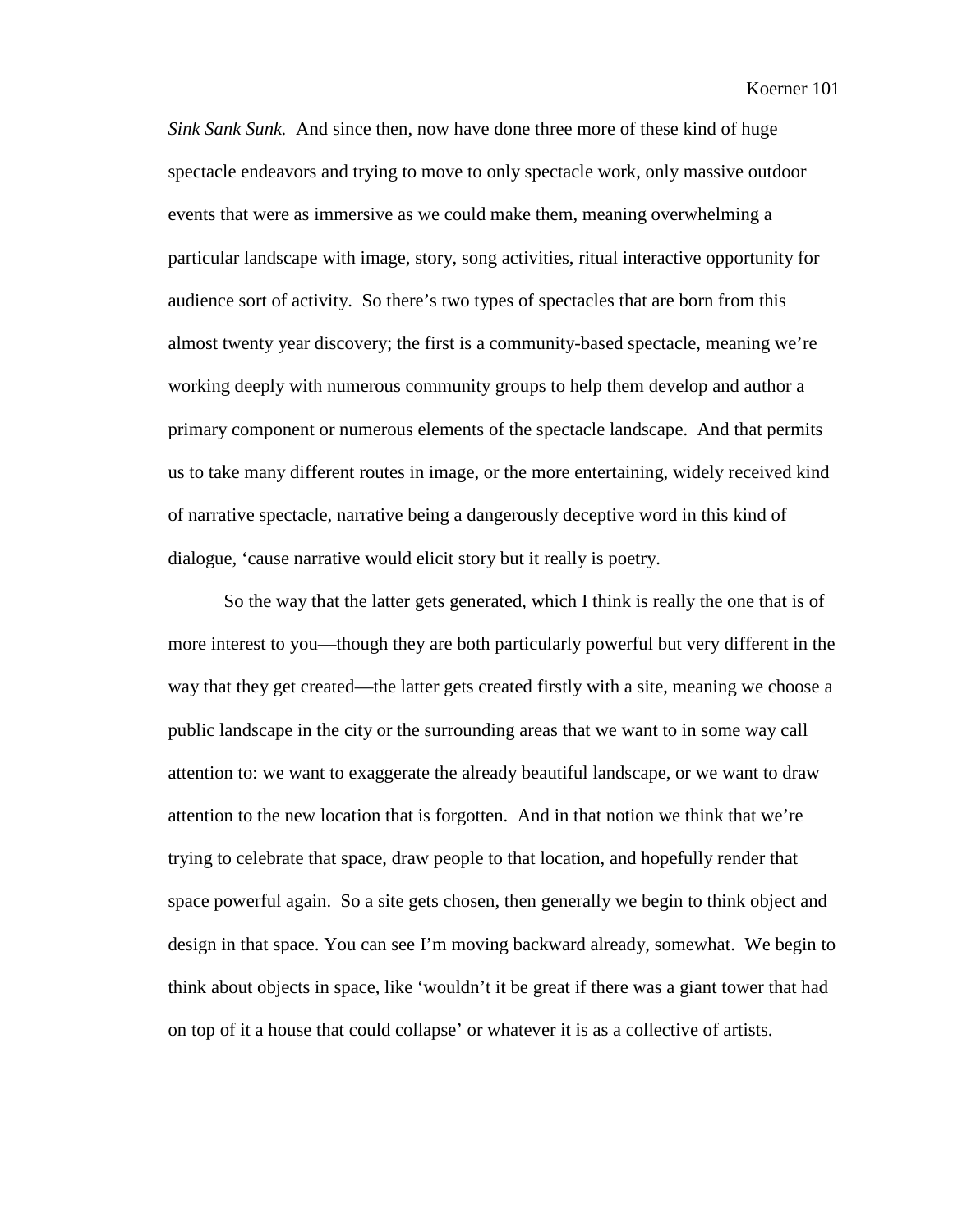The team remains the same primarily in terms of three artistic members and a producer who are at the inside of each one of the productions in some very immersive manner, in some authorship manner, might just be three or four scenes, it might be that I'm designing an event it might be that I'm creating objects, it might be that one of the artistic partners is directing the performance element, it might be that the artistic director is standing far enough away to see the whole of that […]. The path and roles shift somewhat from event to event based on the site and then the material being used in the production. So if it turns out that we're using the facade of a building as the dominate special effect, that we are excited about exploring is shadow puppetry, most likely I would be called upon as the kind of puppetry person to be closest to that project in design and direction but it would in no way eliminate the other members of having both. So we choose a kind of material, object, design—this is the next step. Then generally we'll either do one of two things: we'll cast a group of people that we really like to work with who will generate both character and story; or we'll generate an extremely loose story, very loose story, a page and half of action—no text, no dialogue, no real character names—A kind of monumental situation in the arch of a theatrical experience, and then we'll cast a group of people that we really like who have the right skills and the right personality then begin to again expand, explore through character, the tale. We usually do that indoors for a little bit of time, and then outdoors at an alternative location, and then move on site for an extended period of time and begin to develop the piece for the actual environment. Sometimes that might be, for instance, *Loves Me Loves Me Not* we moved on to a lagoon and began to develop a show entirely on water. Or we move to the side of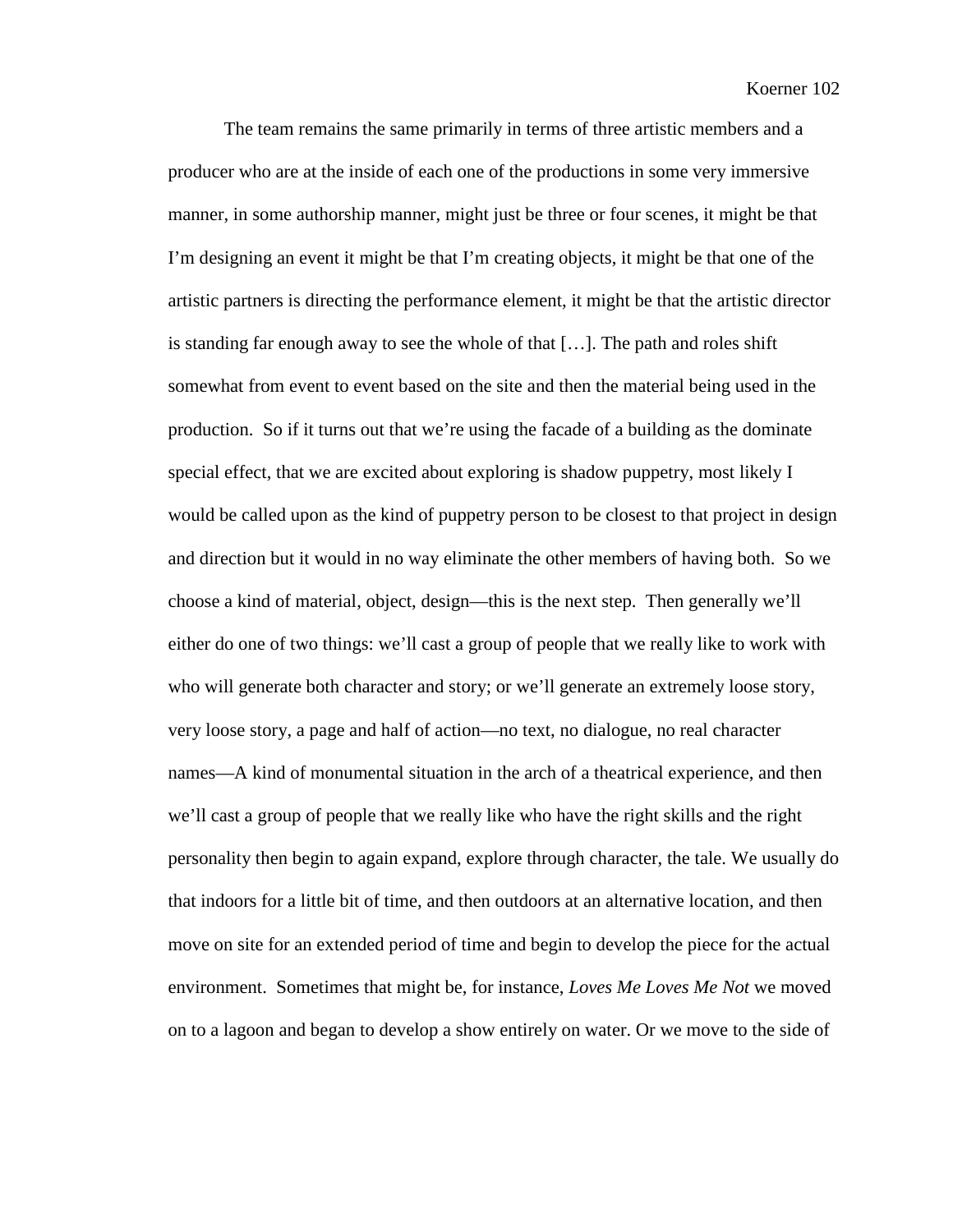a hill where we begin to develop a show entirely on the side of a hill or into a building where we begin to develop a show in that building, whatever it is, site specific. And then really, the piece emerges from the freedom to play. Strong performers, not actors, necessarily, though there are actors in the event, but strong performers really driven to spontaneously you know, create moments, scenes, sometimes costumes, sometimes everything about a character; I mean, I've performed in shows where I started as a general and wound up playing a doctor, you just really don't know. It kind of depends on, you know, the daily effort of the piece's direction. And then often the artistic director stands far enough away to see what's working and not working, and keep the piece together, and balances out story and image and dream and poetry, so it doesn't become laden with narrative weight and doesn't become so esoteric that it's indecipherable. And often probably the hardest thing about the spectacle creation and the most difficult thing for a performer or even a designer—often which we have tried to be one and the same—I perform and design and direct and we look for people that kind of have all of the interests and skills—the show gets shaped really in about ten days. No matter how long we've had the site, no matter how long we've begun to distinguish the object, no matter how long we've played with characters, something happens in the end where we […] kind of aggressively develope the piece, because it's really the first level when the site and the character and the object begin to really emerge. Spectacle's really expensive, right? You know, to be on site, fully on site, meaning moving a shop, moving a team, living on water, the list is fairly endless, it's really expensive. So the amount of time on location can be limited by that kind of practical boundary.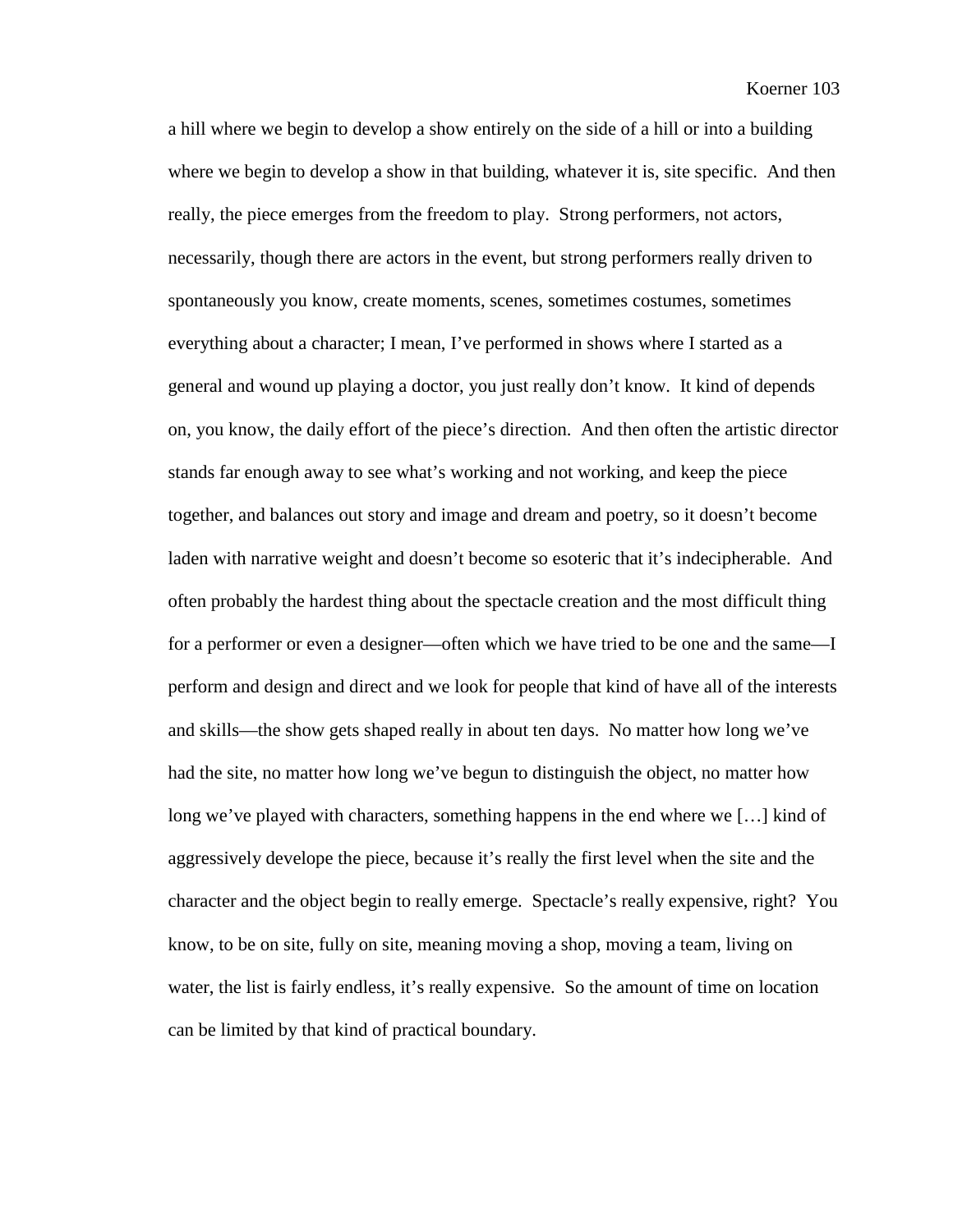We're always looking in the spectacles to have a balance of, you know, I think and people think about this differently— but a balance of this kind of celebration of universal themes, meaning, we're not adapting necessarily complex narrative dramas, though we have, its not often where we're the strongest. We're strongest when we're thinking simply about the issues of life, death, birth, love, failure […], it's usually these kind of really base themes and again universal themes, universal meaning, you know, we all deal with them, in some way, shape or another, that really breed the most kind of wild and beautiful events. That's kind of how those are made.

- EK: You talked about how earlier in the group's history you worked with community groups and did more of a community-based spectacle. Can you talk a little bit about how you worked with the community, what sorts of issues you dealt with, and then maybe also talk about how those spectacles might have differed from the more recent?
- FM: There's one major difference—I'll answer those questions backwards—the one major difference really is that the community events, the spectacles, were often about ritual; they were about voice and interaction, while the more current spectacles are really stories. Big, big, big stories with special effects. So the difference was really tonal. The community events tended to have a kind of sacred quality. They tended to be ritualistic, they tended to be kind of, you know, it's a dangerous word, prayerful or spiritual, without being in any way denominational or religious. Because we don't at all, we're not a religious organization in any way. There's many people in our group who have different religions, but they're varying and hardly ever a voice of a piece. The way that we would work with community groups is we would spend six or ten weeks with the most diverse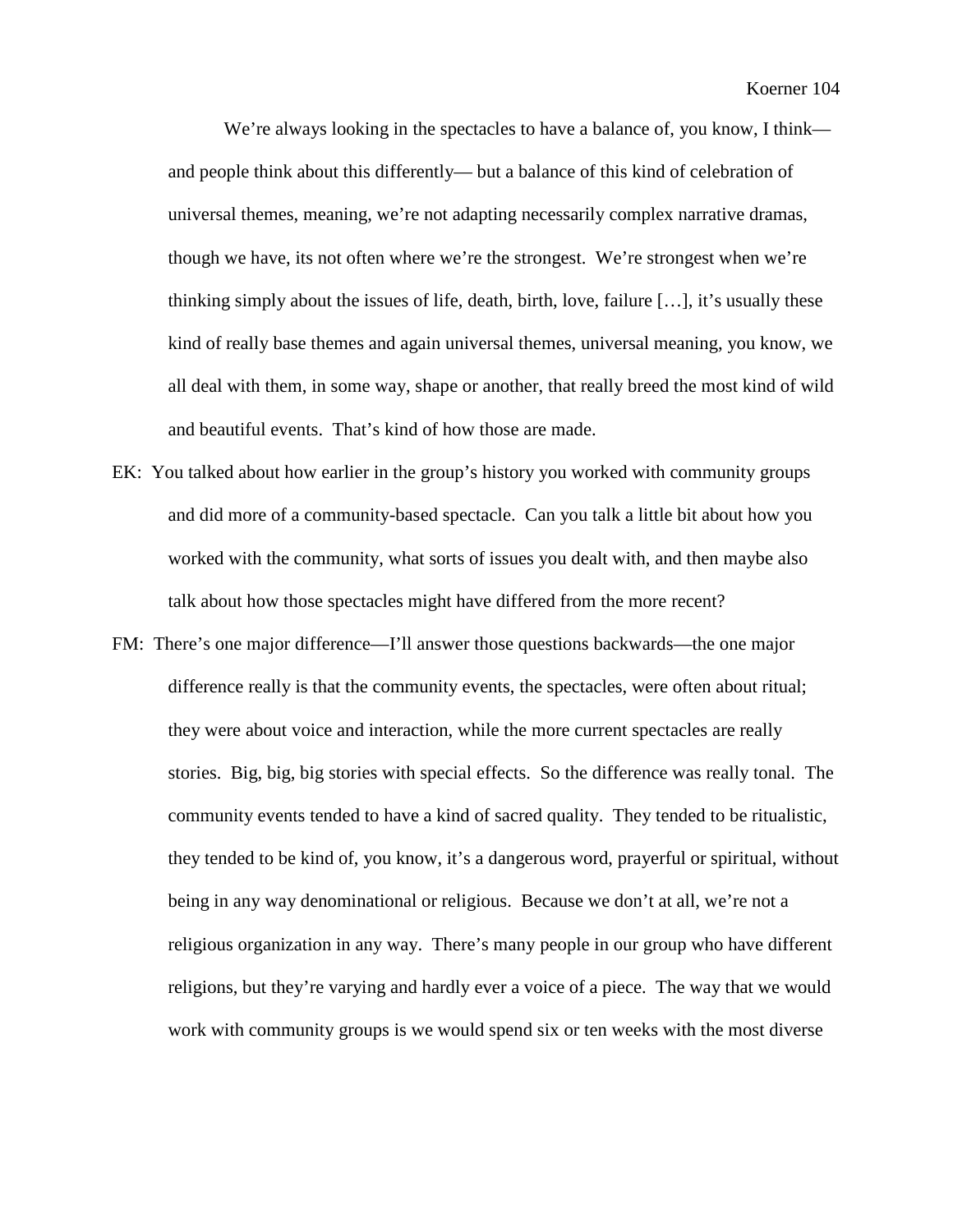collection of population that I could gather. So I would intentionally look for a large social service agency that was providing support to schizophrenics, and then I would find an organization working with homeless people, then I would find an organization working with pregnant mothers, and then I would an organization working with immigrants—and immigrants being a broad word here, one year it was you know, young Polish students new to America, young Russians new to America, or you know Mexican or Spanish people new to America, you know, its very different groups of people—or you know, a recovery home for addicts and alcoholics. I would try to find really diverse populations, so that we weren't working six to ten weeks in these organizations with all the same populations. So I would start there. Then I would hire, you know, particularly skilled instructors who had a visual arts background, not often in theater, hardly in theater—I would provide that particular support—who would generate image, collage, sculpture, ritual sites, costume, with the particular group. So we would come in with very little idea, we would say the event is something like this: 'We're dealing with the subject of grief. We want to make an installation with you and installations have looked like a,b,c,d,e,f, & g. We don't know what ours wants to look like; let's start exploring materials, ideas, what's interesting to you?" And over six to ten weeks we would support them in creating a concept that we could help them achieve. And then they would become the captains of that site, and each one of those sights would have a route or an audience to travel through and/or an opportunity for the audience to have some kind of exchange with those members. So the individuals who build the sight were really the agents of that location [...]. And then we would design and create a spectacle feature that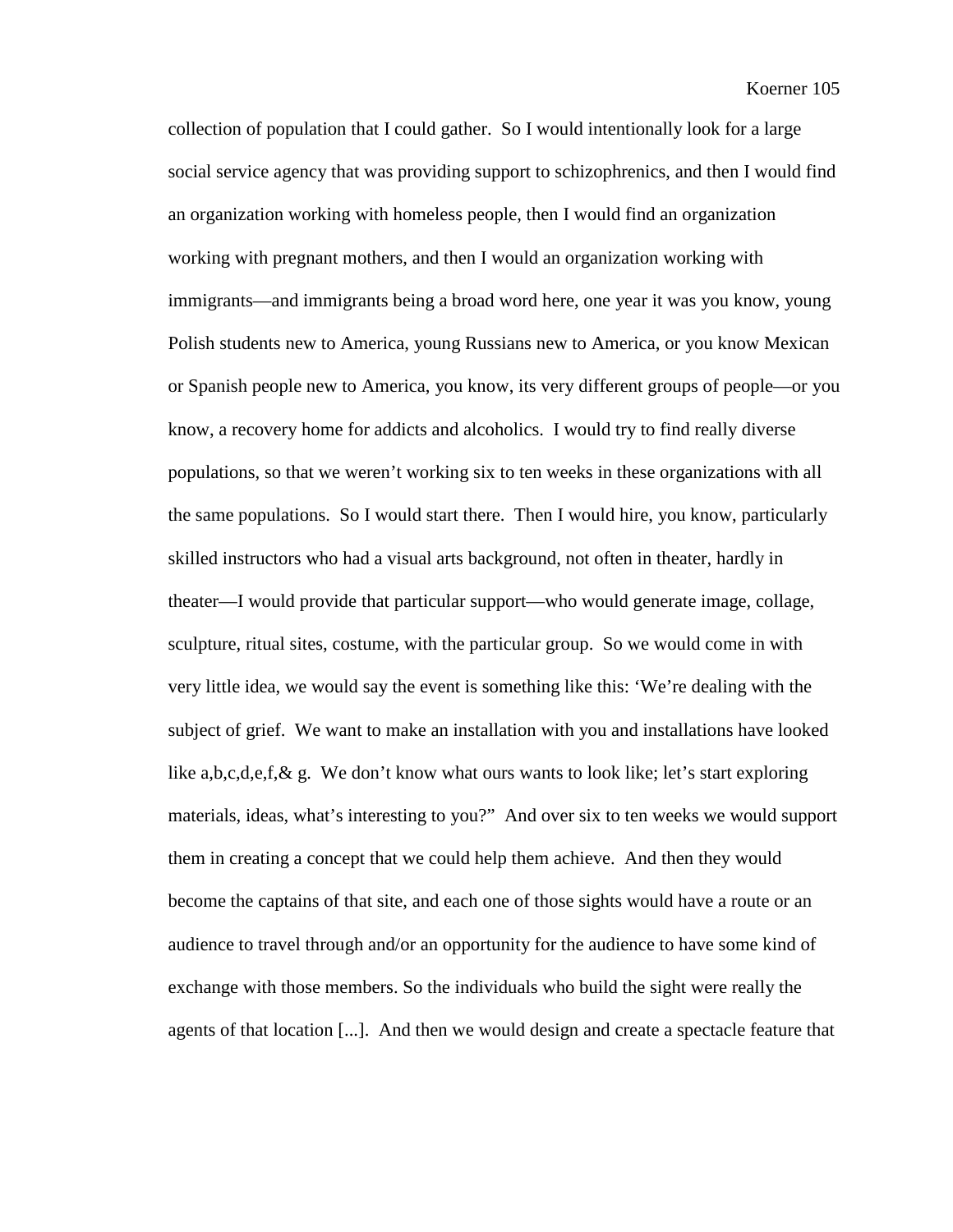was often kind of ceremonial, bombastic, ritualistic, kind of deep and hungry and beautiful that was incorporating or trying to incorporate all of the different themes and subjects that the many populations were thinking about. So we would try to create then a kind of spectacle event that was, for lack of better language, closure to the other sights. We generally go into a community for six to ten weeks, two or three nights a week, and work, build, make things. That's generally the process.

EK Would community members then be directly involved with the performance of the spectacle?

- FM: They would be directly involved with the performance of the sights that led to the spectacle, they would not necessarily be in the spectacle show, though we have had community groups integral to spectacle shows. So for instance in *Sink, Sank, Sunk*, we had a community choir that sang through the piece. And its hard to, you know… people struggle with our work a little bit because there's not any model. Each event that we construct, and each time that we work with community members, we're not very interested in repeating a workable model. We're more interested in looking at the last model and seeing what's going to surprise us and the audience, so it generally means taking pretty severe turns each time we generate something.
- EK: When you're doing these more recent spectacles that are less community-based you say you just cast a group of people you like working with. What's the sort of pool that you draw from, where are these people what's their background? You say they're not necessarily actors…
- FM: It really varies. I mean it really, really varies. They tend to be people who have at one point [...] have been either drawn to or trained in physical theater. So that could mean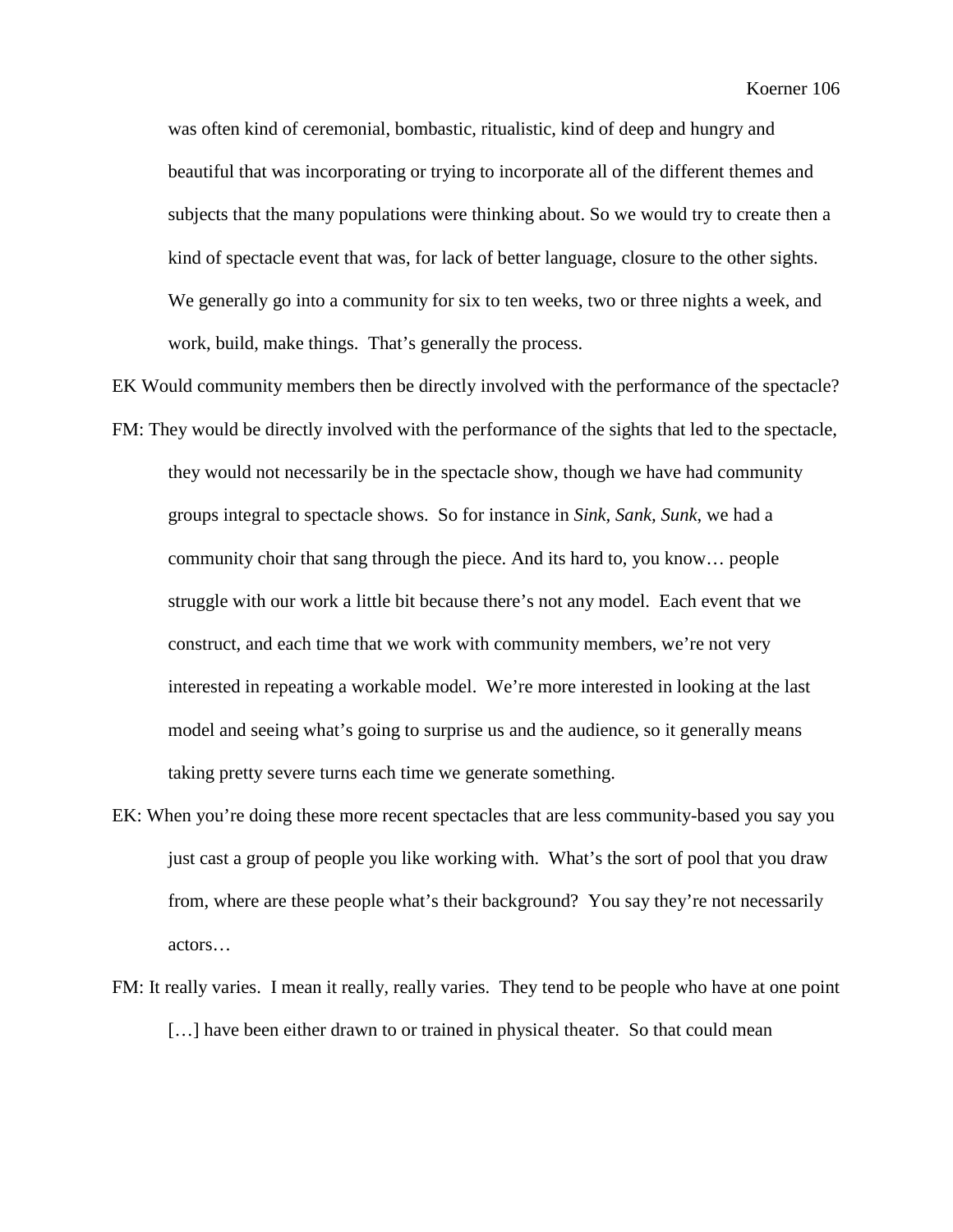puppeteers, that could mean clowns, that could mean people who've worked in opera, that could people who are just tragically bored with the theater in general who want to try something new, that could mean dancers, that could mean technicians who want to operate their own devices. But it's hardly ever the actor who works with text, though there are those people around, and they have morphed into being really important members of the company when we produce work. But it tends to be, if there was one kind of commonality, it's physical theater people.

- EK: Can you talk a little more about the history of Redmoon and specifically the how and why of how you started and where you started.
- FM: Well, the how and why of it was three people—Laurie Macklin, Blair Thomas and Clair Dolan—started Redmoon in 1989. Blair was a puppeteer, Clair was a performance artist and Laurie was a dancer. They began Redmoon as a small theater invested in indoor/outdoor, site-specific, non-narrative work. That began to emerge into some storybased effort, the group began to change, some in personal and personality. The how of it I think or the how and why of it really for the material that you're looking at, the spectacle material, was we began to find that we're good at making indoor shows, we're really good at making the epic material work. We're excellent at puppet theater, we're, you know, good storytellers. Most of us are more interested in cinema than we are theater which is why our work is and looks the way it is on some level I think; but the spectacle drive really has remained alive and become fully pregnant because of the group's kind of internal, social impulse about activating public landscape and creating a powerful experience for people in general: audience, community, whatever, about their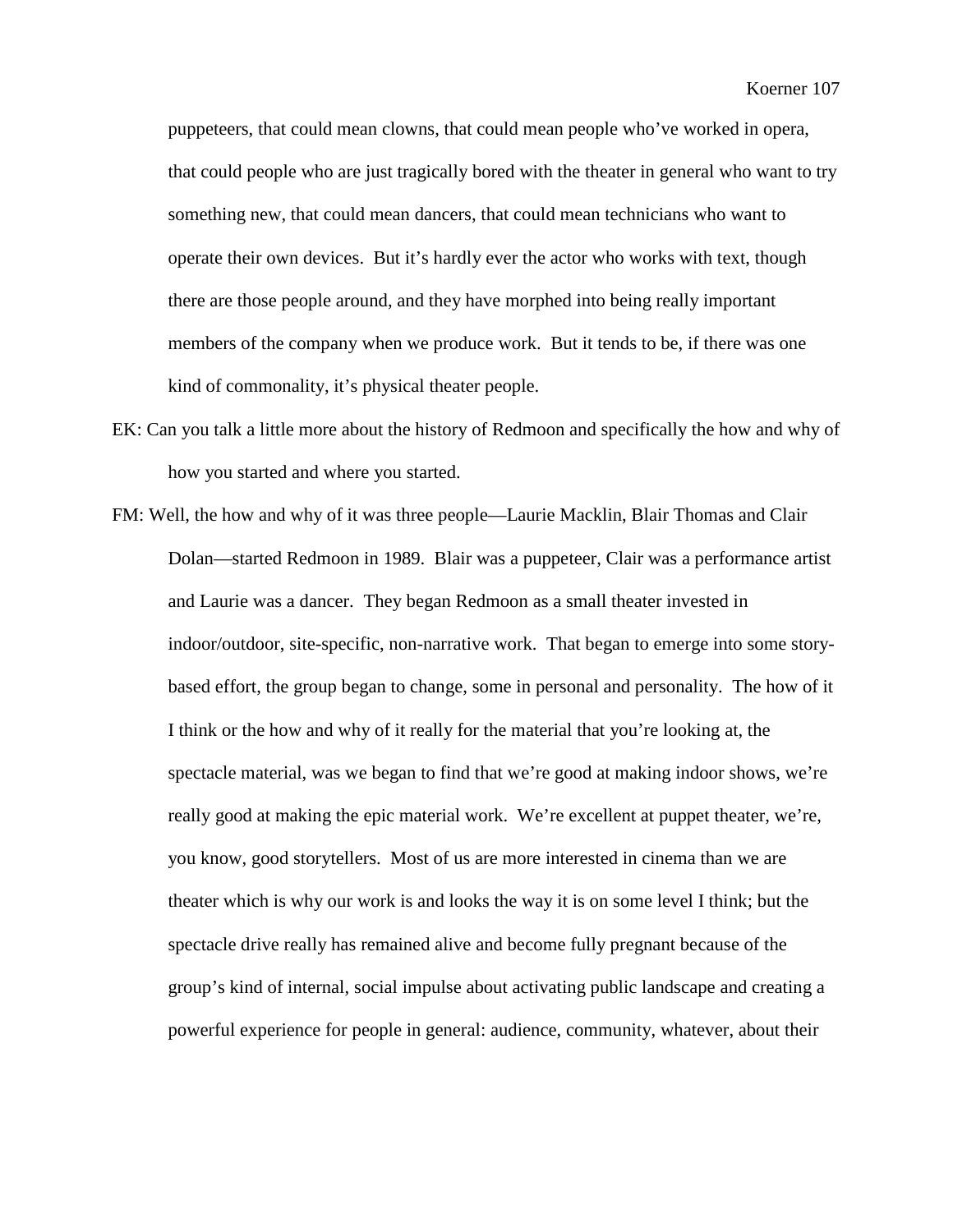neighborhood, location, history, story. So we've remained really true to that particular element especially because we've found such resonance with that activity, and, you know, we realize that very few to no people are doing this sort of work; we're pretty singular in the effort nationally.

EK: I have one more, I think, big question, and that is, if when the spectacles happen has any sort of significance and if it does, if you could sort of talk about that or if it just sort of happens as they may?

FM: Say that again, when does it happen? I didn't understand the question I'm sorry.

- EK: Does when the spectacles happen in the year have any significance? Do you try to coincide with certain events, or…
- FM: I understand now. *All Hallows* ritual celebration happened on Halloween every year. Obviously that had significance to… or we were attempting to reclaim Halloween as a ritual evening versus a consumer event. For years we held a production called the *Winter Pageant*. Which was a kind of lo-fi, home grown, rag tag, winter show that would occur November/December because it was the height of Chicago winter, and the show was always something about—we did the show for 12 years—the show was always something about the coming of summer. The breaking of winter and the coming of summer. So those two were locked in. The events that we're making now we hope to do late summer consistently, around a holiday we've yet chosen and possibly a holiday we might create. So currently, the big events are not based around a season or a day, other than we're looking for a season that is weather tolerant, permits the most active outdoor event, and is a time of season when many Chicago people are actually here. So it's a big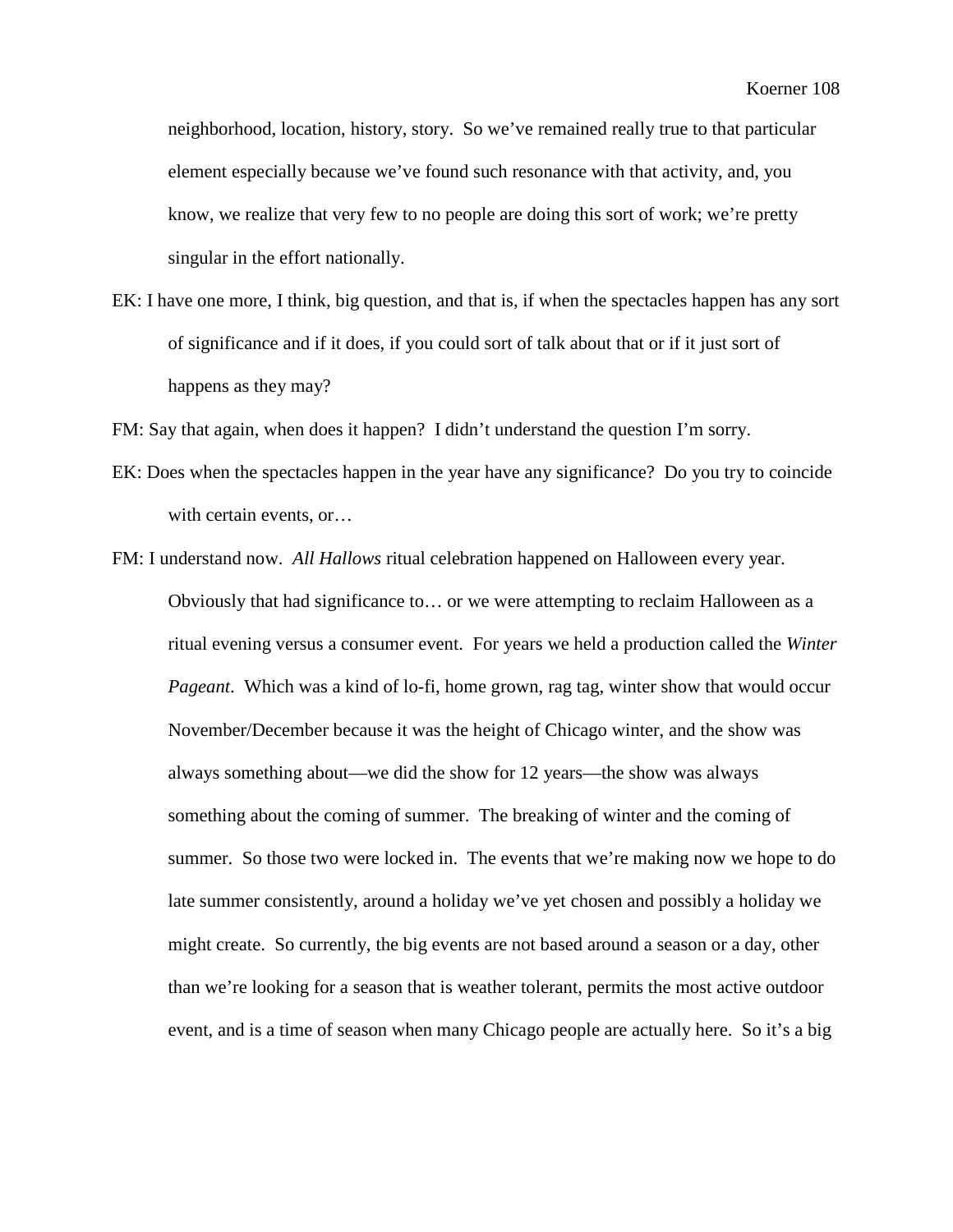question for us right now, 'cause we are trying to locate what we're calling the annual spectacle somewhere late summer but historically the shows like *Sink Sank Sunk, Twilight Orchard, Loves Me Loves Me not,* Shows that you'll see very clearly on the website, have not been calendar specific [..].

I would recommend, you know, if you're looking to do some research between now and another conversation—I don't know what kind of work you've done around international inquiry into spectacle. Have you done any?

EK: Yeah, I've focused more on American traditions, but I have done some international as well.

FM: Okay, Well I only say that because our model really is an international one. And I could email you, if you email me again, a list of names of groups that you may or may not have come across that could be really beneficial in discussion around how we're shaping our kind of most current, past five year/next five year vision of the of the work. I'll give you those names and then we can talk again next week.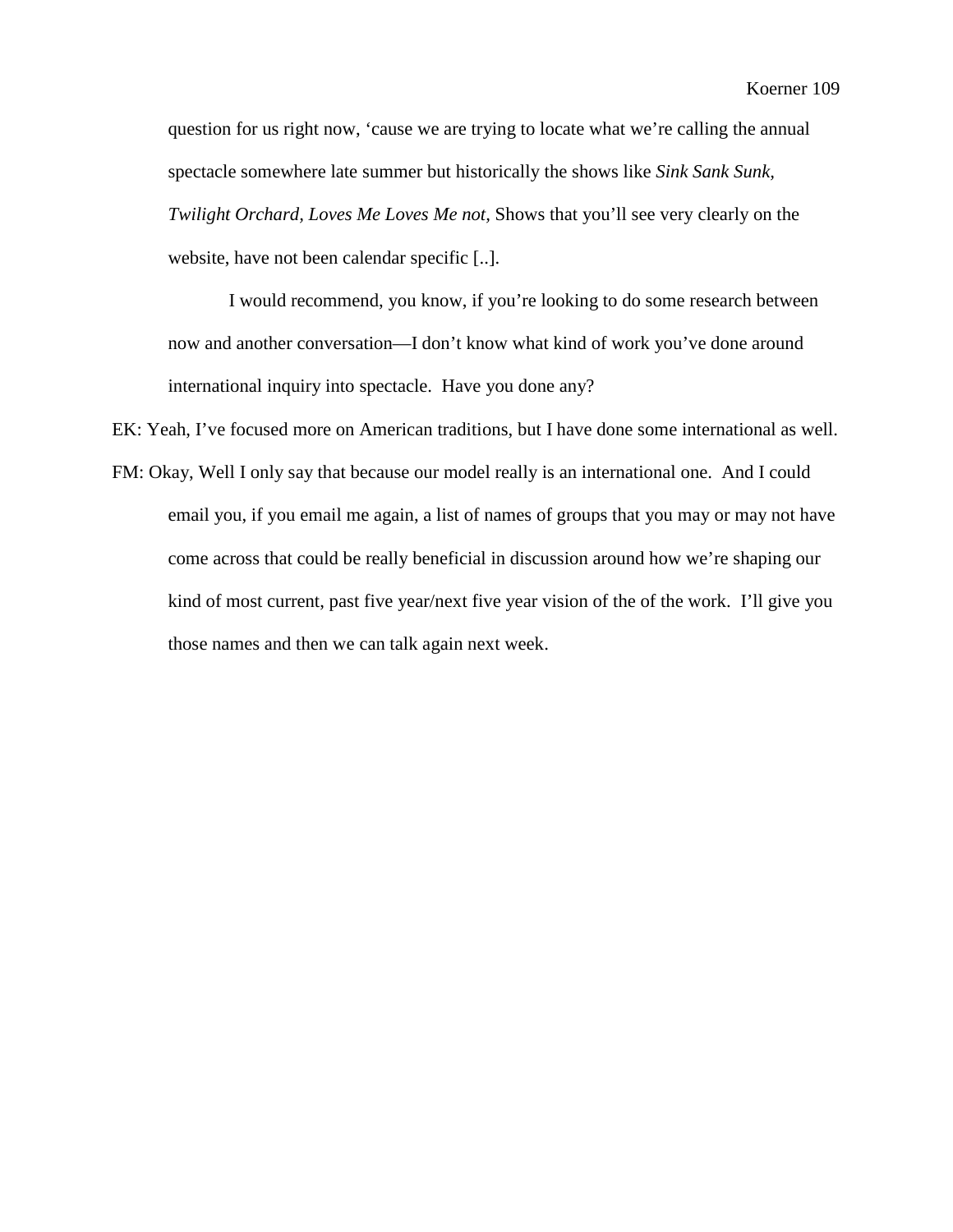## **APPENDIX B**

Transcript for a phone interview conducted with Frank Mageuri, Associate Artistic Director of Redmoon Theater, on 28 May, 2008. The interview has been partially edited for clarity.

- EK: You talked about how expensive the Spectacle is, where do you get your funding from, is it in-house, or do you do fundraisers, or do you get grants?
- FM: Well, there's a number of practices, the first is of course we attempt to get whatever corporate sponsorship we can get, which can be generally 15-20% of the budget. And then we sometimes have ticket sales, which is a small portion of the budget, because we keep the ticket prices really inexpensive. There's state and federal funding, which is another number in the math. And then there is a large number of donor support. Individual, family, other. So there's really four tiers there. And then there is our annual budget, which attempts to make the whole year even in, even out for production costs. That annual budget is significantly supported by a component of the theater called Redmoon for Hire. Redmoon for Hire—you can find a bunch of information on the website about it, at least visually—Redmoon for Hire is essentially an in house organization that rents materials that we make for spectacle for personal or corporate parties. And also essentially you can buy the artistic team mind/energy for major corporate events. So right now I have one, two… I have four major Redmoon for Hire events that have significantly sized budgets. When they profit, and this is mostly items that either we've made for something else, that we're using for a party, a food service device or something, or it might mean that all four of these events that I have on my plate demand of me massive art direction responsibility, you know going in and altering a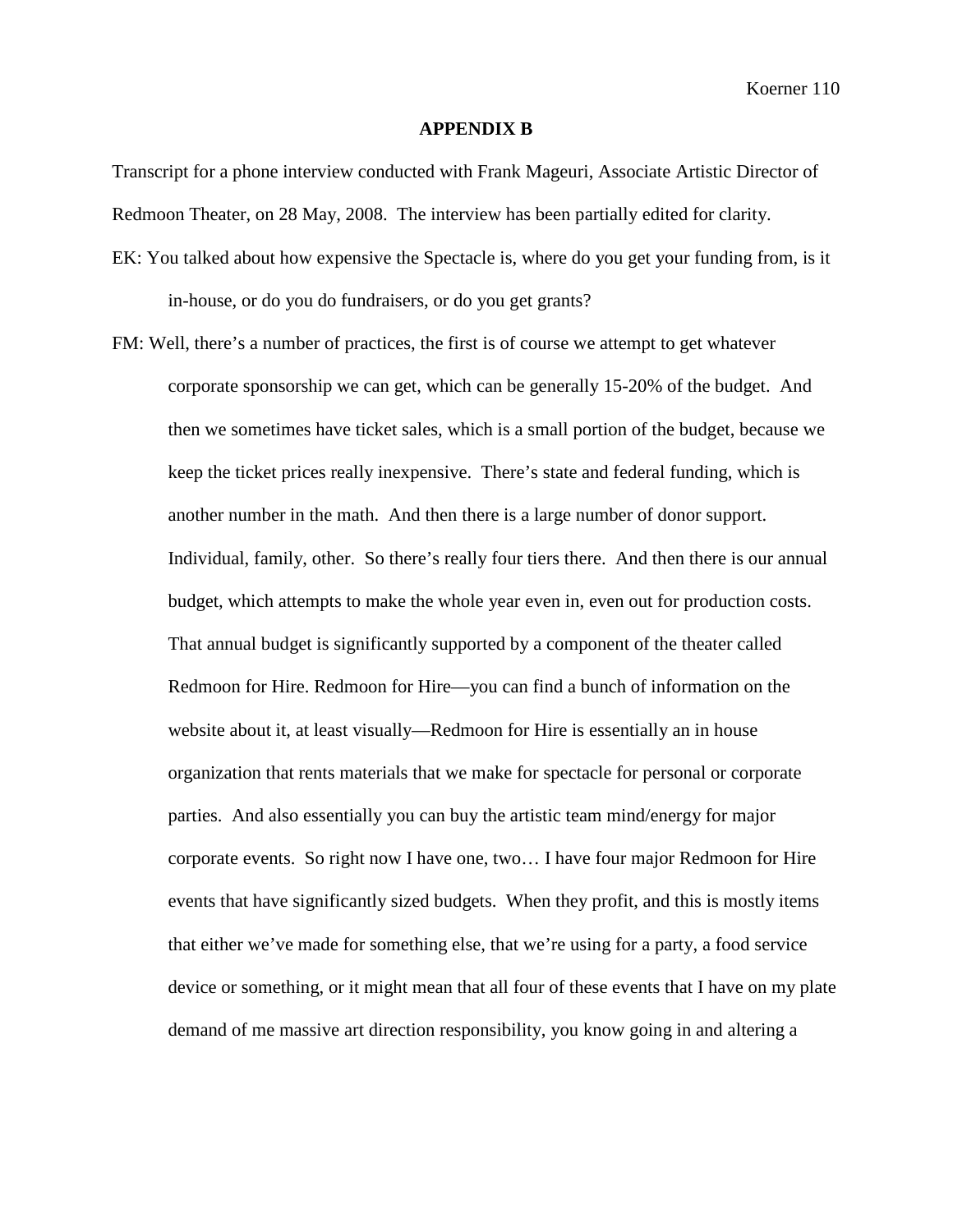whole warehouse space. And all of those profits go to what we call a spectacle fund, so that when the artistic team earns that money, it goes to a significant portion of the spectacle budgets. So those are the essentially five areas: Corporate, donor, for Hire, and the other two that I mentioned. State/federal and the other, which I'm drawing a blank right now, cause I don't remember the order.

- EK: Can you talk about why there was that shift from the *Winter Pageant* and *All Hallows Eve* to the more summer time, narrative based spectacles?
- FM: Yeah, it's pretty simple actually. So much of our energy was being expended on those projects. They were becoming more and more… the *Winter Pageant* was becoming more and more misinterpreted as a theatrical event, versus a kind of spectacle ritual. And *All Hallows* was becoming more and more a production event, meaning we were spending most of our time talking about how to manage the audiences, and less of our time about, "what do we want the art to be?" So we decided to take all of that energy and shift it into one clear celebratory event that could really get at the best of all of those things. It was really, in the end… it was purely about energy. How do we focus our energy? How do we give to our audience in a way that is also still very satisfying to the artistic team?
	- EK: Last time you talked about Redmoon as an international -being based on an international model…

FM: Models. Plural.

EK: Right. Can you explain a little bit about that? And then maybe you can also talk about whether or not you see any connection to some of the American spectacle/puppetry companies like Bread and Puppet, San Francisco Mime Troupe, Heart of the Beast.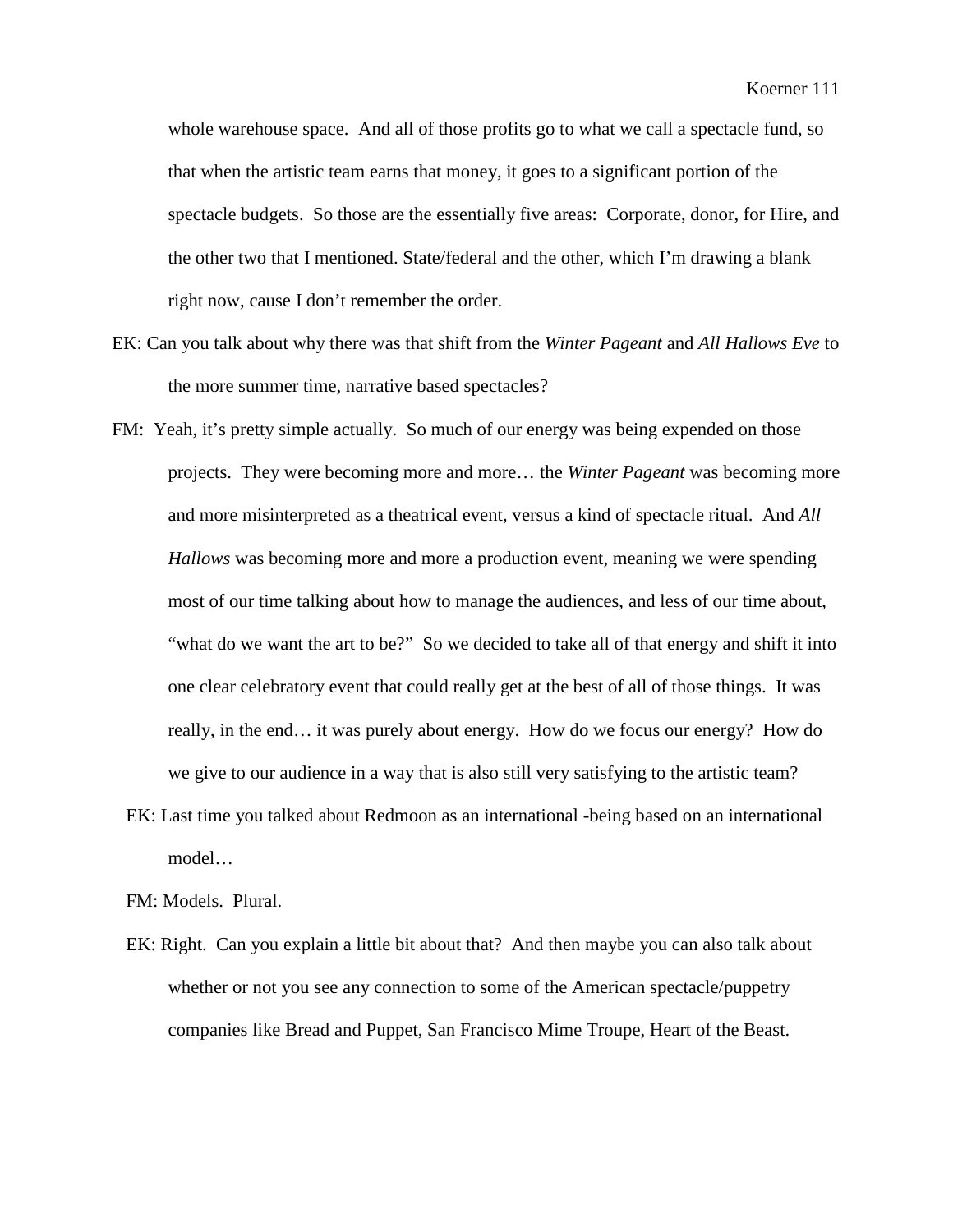FM: Yeah, I mean, first of all, that's a big question, and a really interesting one. The first is, when I say its based on international models, I mean it's based primarily on what we've seen and have as artists at Redmoon the opportunity to engage with particularly European groups, the way that they structure their artistic labors. So for instance, they permit themselves an expended time of exploration and experimentation, they permit themselves to work more boldly in a collaborative or a collective. They are more comfortable with the task of working non-narratively and in large gestural image. They are extremely interested in the site-specific work that essentially is capturing public space in a really dynamic way. So it really is, when we look at troupes like Dogtreope or Royal De Luxe or Group ZUR—these groups that have been really successful in site specific, installation, mobile, mass work—we find not only an inspiration in the kind of work they produce, but in the model in which they work, which is collective, collaborative, over time, experimental, exploratory, that the artistic team has both the skills as performer, director, designer, this is the model I speak of. We can't, sadly, share their economic model, because this is the United States and that's Europe and there's an entirely different kind of funding source and a different public interpretation of the value of arts that we do not share here, in America. Or, *they* don't share here in America, 'cause *we* share it, but that doesn't make a big difference. So there's that.

You know, yes we absolutely have a number of things in common with those groups, especially; I think especially Bread and Puppet. And you know why Bread and Puppet? Because, you know, Bread and Puppet has a very clear political agenda and we have a very clear cultural agenda, and I think cultural and political can be often misinterpreted.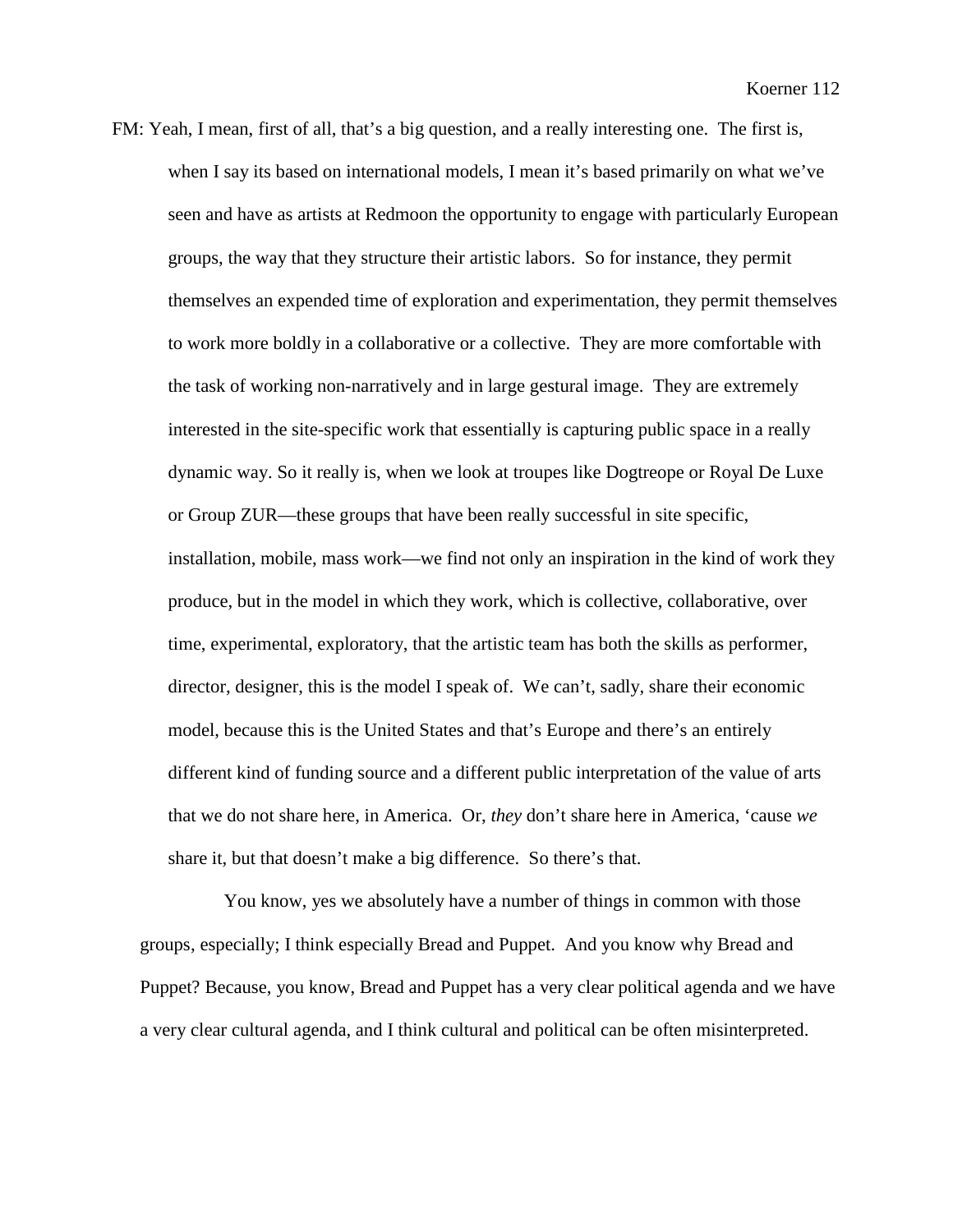We don't attack exactly political circumstances or situations, we instead really thoroughly look at, you know, human issues. Human issue meaning, you know, fear, loss, the universal themes that I was referring to earlier. And that doesn't mean that, you know, the people who make up Redmoon aren't politically active people, you know, we are, but we're politically active through just a different artistic means. I don't believe that Bread and Puppet is necessarily dogmatic, but I would say that they are far more dogmatic than we are. You know we would never speak against or for a particular political party, we just wouldn't do that. We would speak against or for some, you know, circumstance that is a symbol of a situation. You know, we're working from a point of poetry more than anything else. So we have that similarity. We're looking at cultural subjects; they're looking at political subjects—this is my interpretation of it, that's how I break it down. We have a similar sense of materials, you know, we work sometimes really lo-fi, you know the model has similarities, but we don't work in that same kind of loose public shape that they do. You know, it's really "come one, come all" at Bread and Puppet, which I really admire and love, but we're far more select because the work is really kind of, I don't want to say more focused, cause I really admire what those guys do, there's no doubt about it; it has a more theatrical intention then a pageant intention, and Bread and Puppet really has a strong pageant intention and we have, you know, something different. Different. That probably makes sense to you. We share in common certain things with Heart of the Beast; you know, the parade mentality, but most importantly, the community sensibility. You know, that we're interested in sharing pedagogy, you know, this kind of spectacle pedagogy with numbers of public groups in a deep immersive way, that alters their community through the practice of art making. That is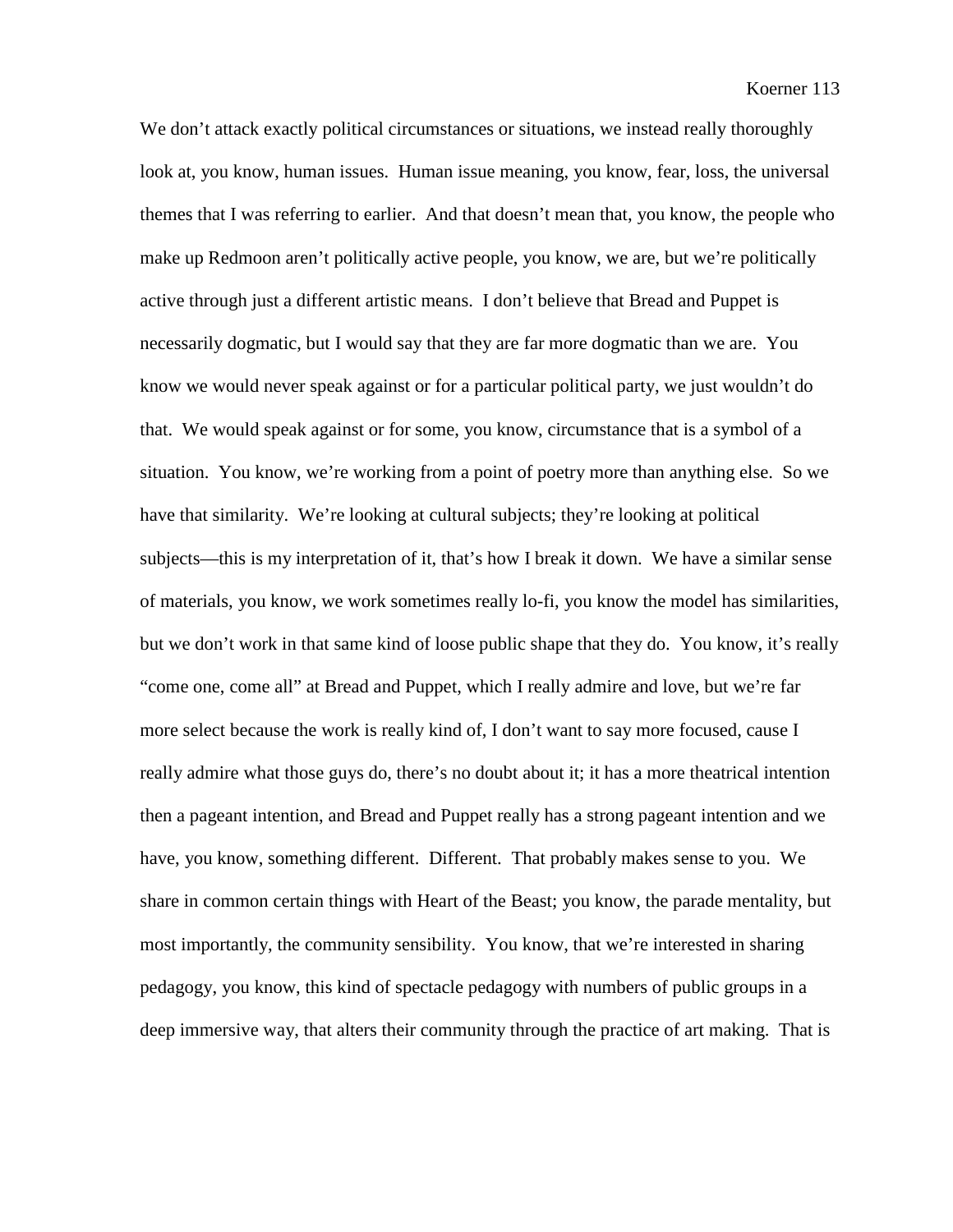at the core, a big part of Heart of the Beast's mission, and we share that. And there's commonalties between San Francisco Mime Troupe as well, in terms of kind of performance styles. Kind of really dynamic, hard, aggressive, clown, outdoor, though our material has far less text, often, and is far less literal. So in many ways what we share with all those groups is principle, more than practice. Principle more than performance. All of us together believe in a particular politic of the people. We all believe in a particular sense of that you know, the landscape or city in which we live or upon which we live belongs to us and no one else. You know, these sort of principles which are political in nature we share, we just practice them publicly in a bit of a different way. More poetically, more sideways, more ethereally, less objective. More lyrically is how I think of it. That's what I got for you today.

EK: All right, thank you very much.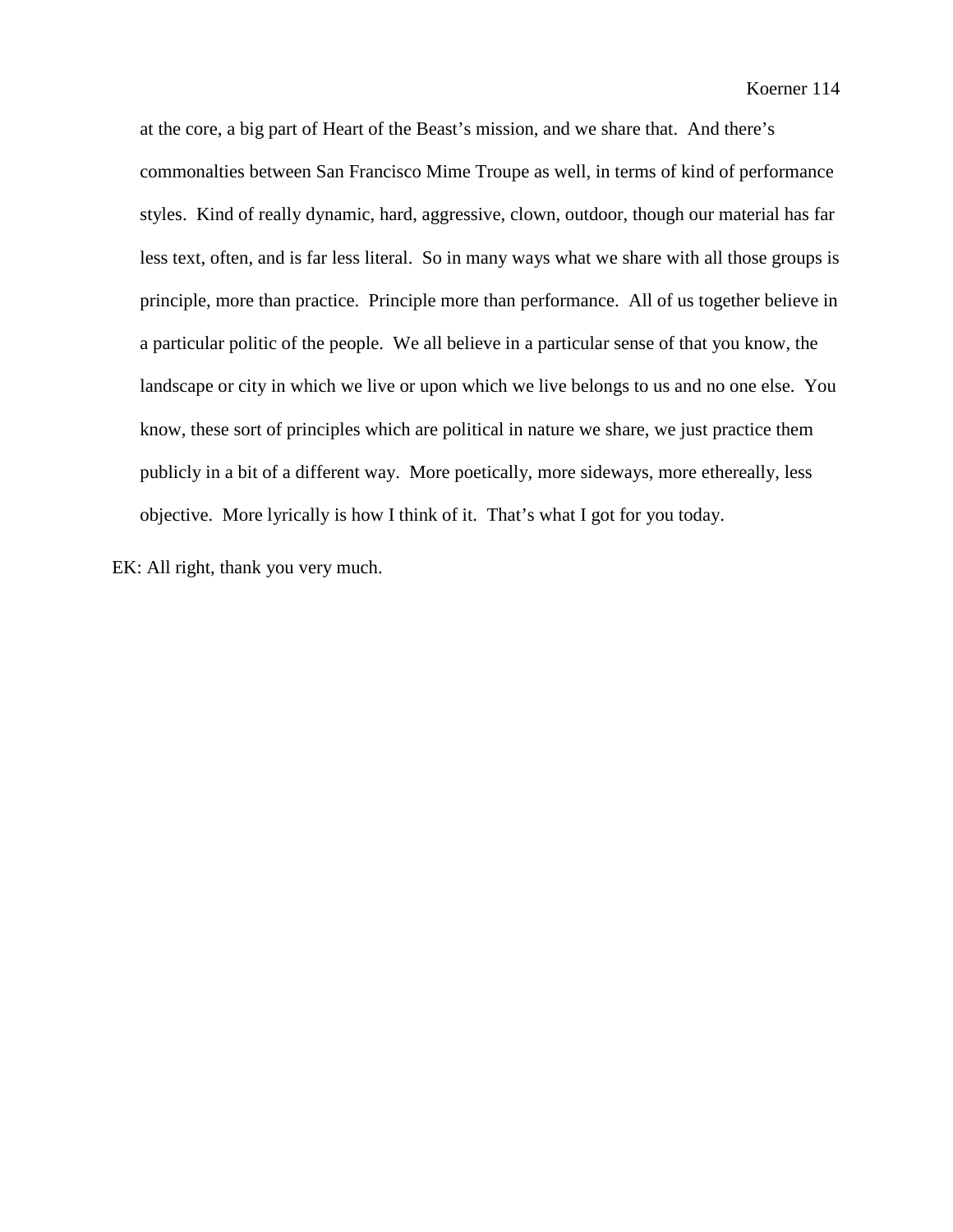## **APPENDIX C**

## **Informed Consent Form**

Researcher: Ethan Koerner

308 Liberty St

Bowling Green, OH 43402

419 203-7486

ethank@bgnet.bgsu.edu

Advisor: Scott Magelssen, PhD.

331 South Hall

(419) 372-9367

magelss@bgsu.edu

 Thank you for considering participation in this study, which will take place from May 15th to June 23rd, 2008. This form outlines the purposes of the study and provides a description of your involvement and rights as a participant.

The purposes of this project are:

1) To provide primary research for a Master's Thesis, the focus of which will be: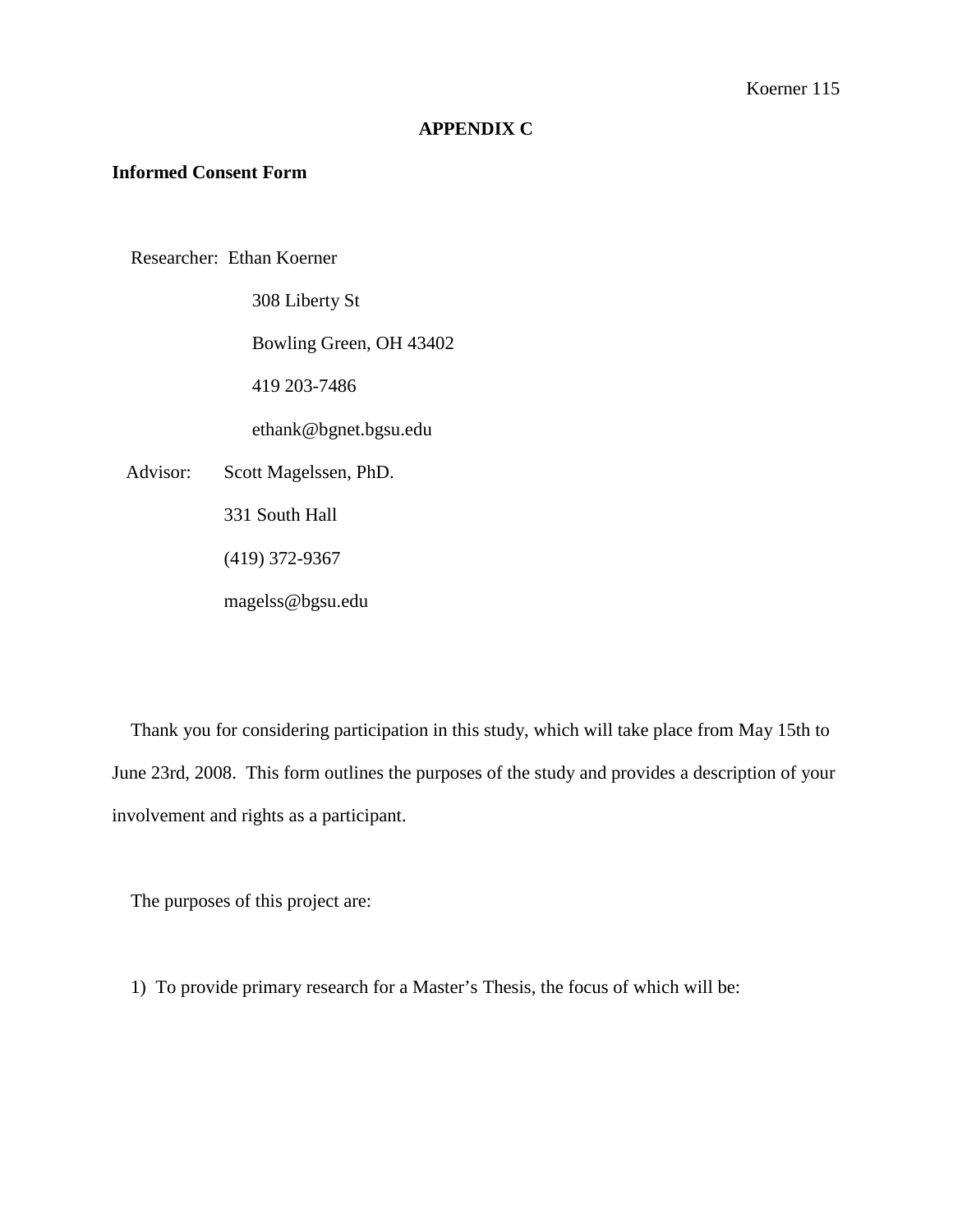to closely examine the process and production of Redmoon Theater, looking specifically at the impact masks, puppets, and performing objects have on community based theater. This paper will be an attempt to understand the dynamics and processes of working as an artist rooted in a community, particularly looking at the use of pageantry and puppetry as a means of creating community.

The methods to be used to collect information for this study are explained below. Members and staff of the company who have participated in one aspect or another of the creation, production, or performance of outdoor spectacles or other applicable performances will be asked to be interviewed and recorded. The interviews will attempt to cover all aspects of the creation and performance of spectacles in order to create a comprehensive understanding of the processes and dynamics of the performances. Interviews will take no less then 15 minutes and no more than 2 hours.

If for any reason you do not wish to have your identity disclosed your name will not be used at all in the study or in any supplemental materials used in the study.

If you grant permission for audio-taping, no audio tapes will be used for any purpose other than to do this study, and will not be played for any reason other than to do this study. At your discretion, these tapes will either be destroyed or returned to you. Transcripts of all recordings used in the study will be included in an appendix to the study.

Your participation in this research is voluntary; you have the right to withdraw at any point of the study, for any reason, and without any prejudice, and the information collected and records and reports written will be turned over to you.